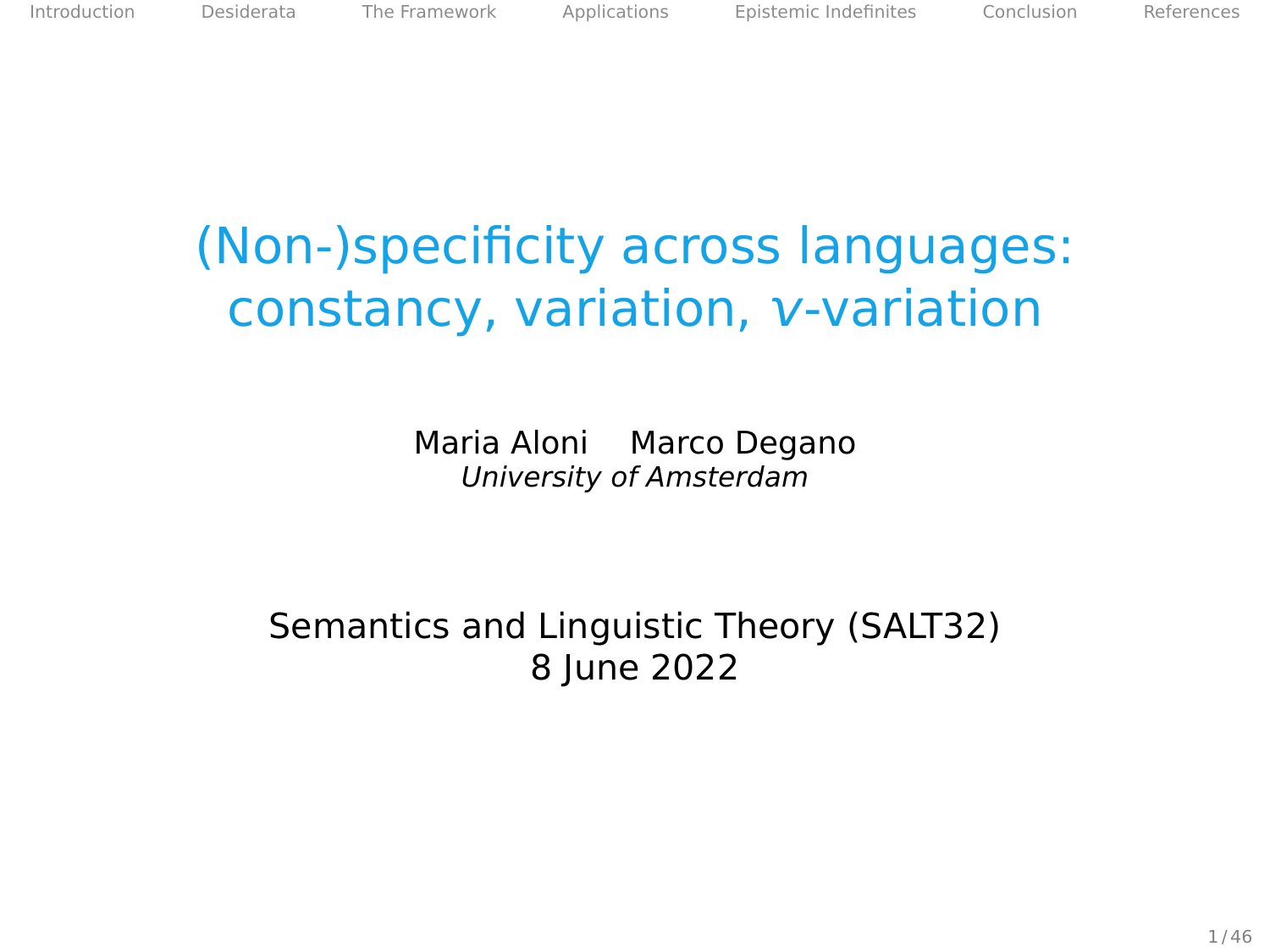# Plan

- 1. [Introduction](#page-2-0)
- 2. [Desiderata](#page-14-0)
- 3. [The Framework](#page-25-0)
- 4. [Applications](#page-47-0)
- 5. [Epistemic Indefinites](#page-86-0)
- 6. [Conclusion](#page-102-0)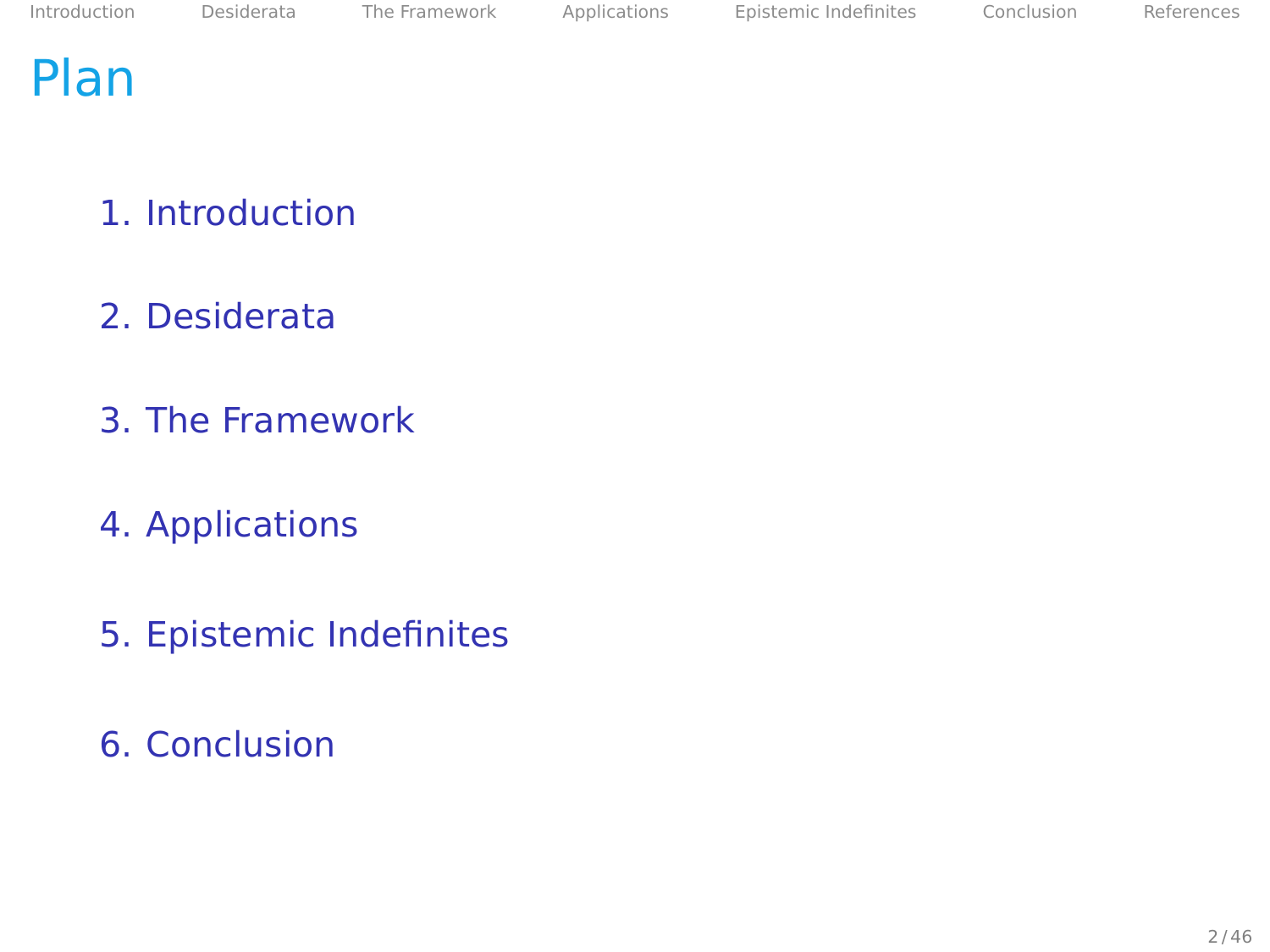# <span id="page-2-0"></span>**Outline**

#### 1. [Introduction](#page-2-0)

- 2. [Desiderata](#page-14-0)
- 3. [The Framework](#page-25-0)
- 4. [Applications](#page-47-0)
- 5. [Epistemic Indefinites](#page-86-0)
- 6. [Conclusion](#page-102-0)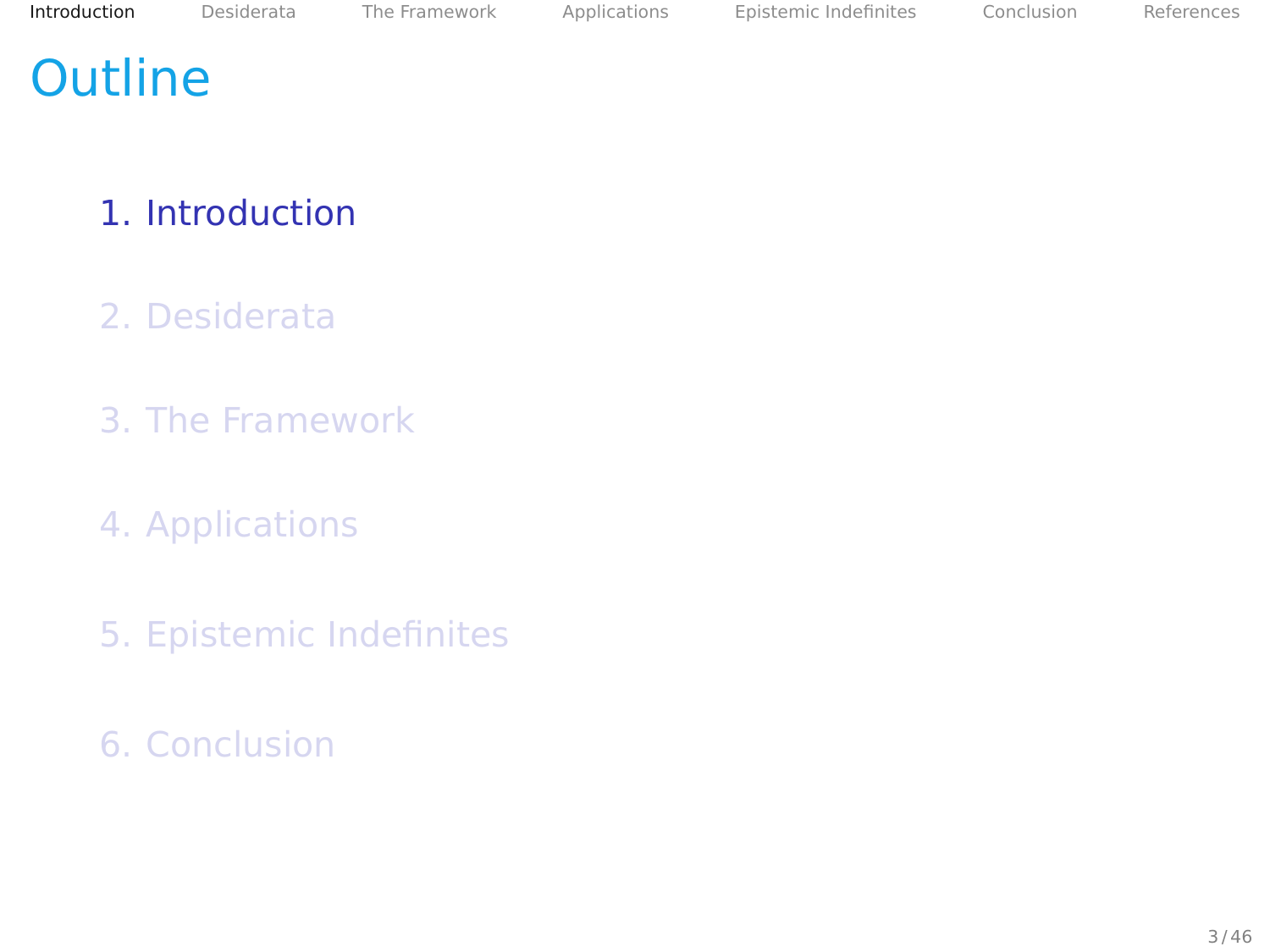# A wealth of Indefinites

Cross-linguistically, we witness a wealth of indefinite forms:

English: some, any, no, . . .

Italian: qualcuno, qualunque, nessuno, (un) qualche, . . .

Dutch: iets, enig, wie dan ook, niets, . . .

German: ein, irgendein, . . .

Russian: koe-, -to, -nibud, . . .

Spanish: algún, cualquiera, ningun, . . .

Náhuatl/Mexicano (Tuggy [1979\)](#page-108-0): yeka, sente, olgo, . . .

. . .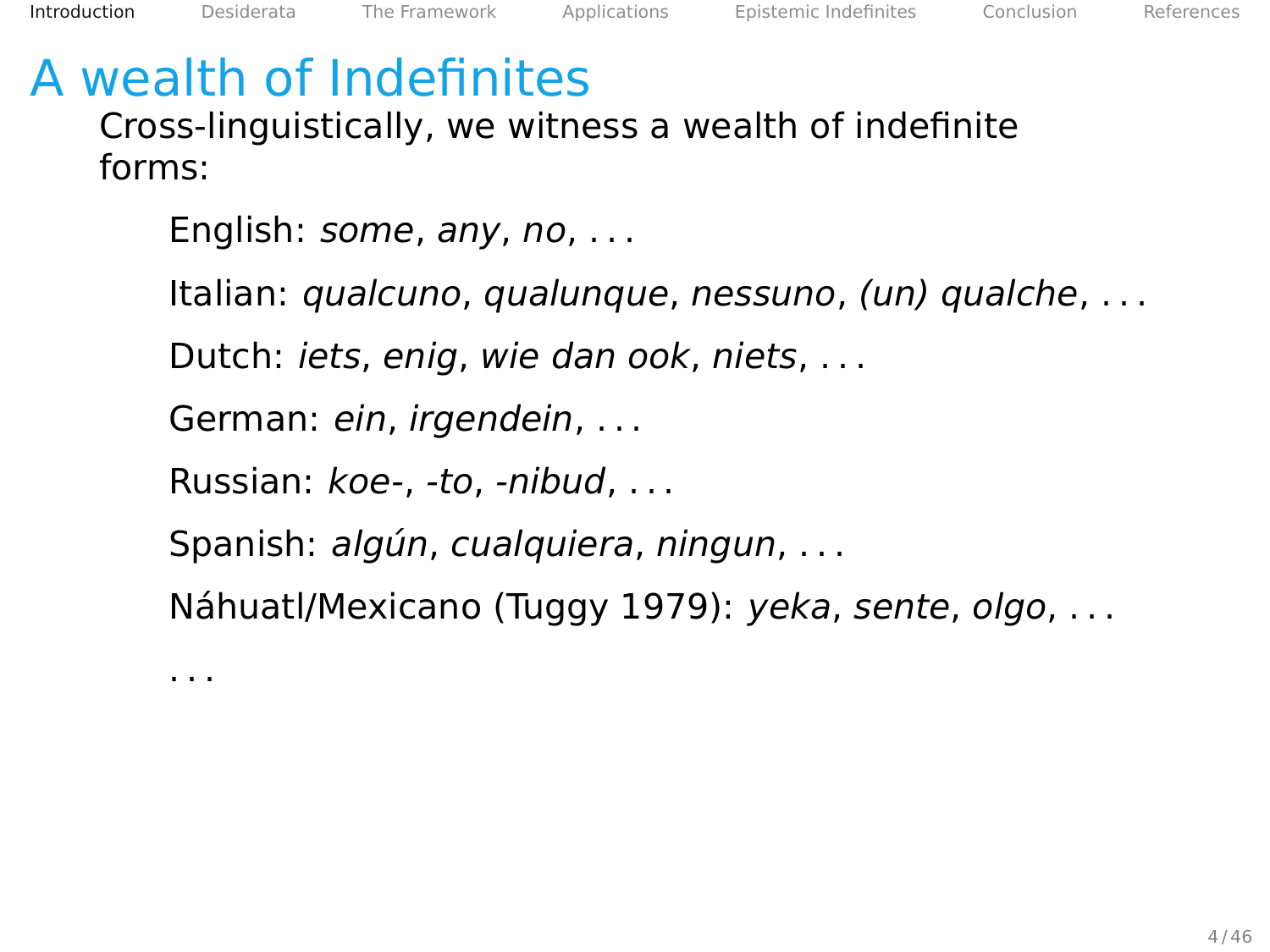# A wealth of Indefinites

Cross-linguistically, we witness a wealth of indefinite forms:

English: *some*, any, no, ...

Italian: qualcuno, qualunque, nessuno, (un) qualche, . . .

Dutch: iets, enig, wie dan ook, niets, . . .

German: ein, irgendein, . . .

Russian: koe-, -to, -nibud, . . .

Spanish: algún, cualquiera, ningun, . . .

Náhuatl/Mexicano (Tuggy [1979\)](#page-108-0): yeka, sente, olgo, . . .

. . .

How to capture this variety? Which semantic theories can be developed to account for differences within indefinites' systems?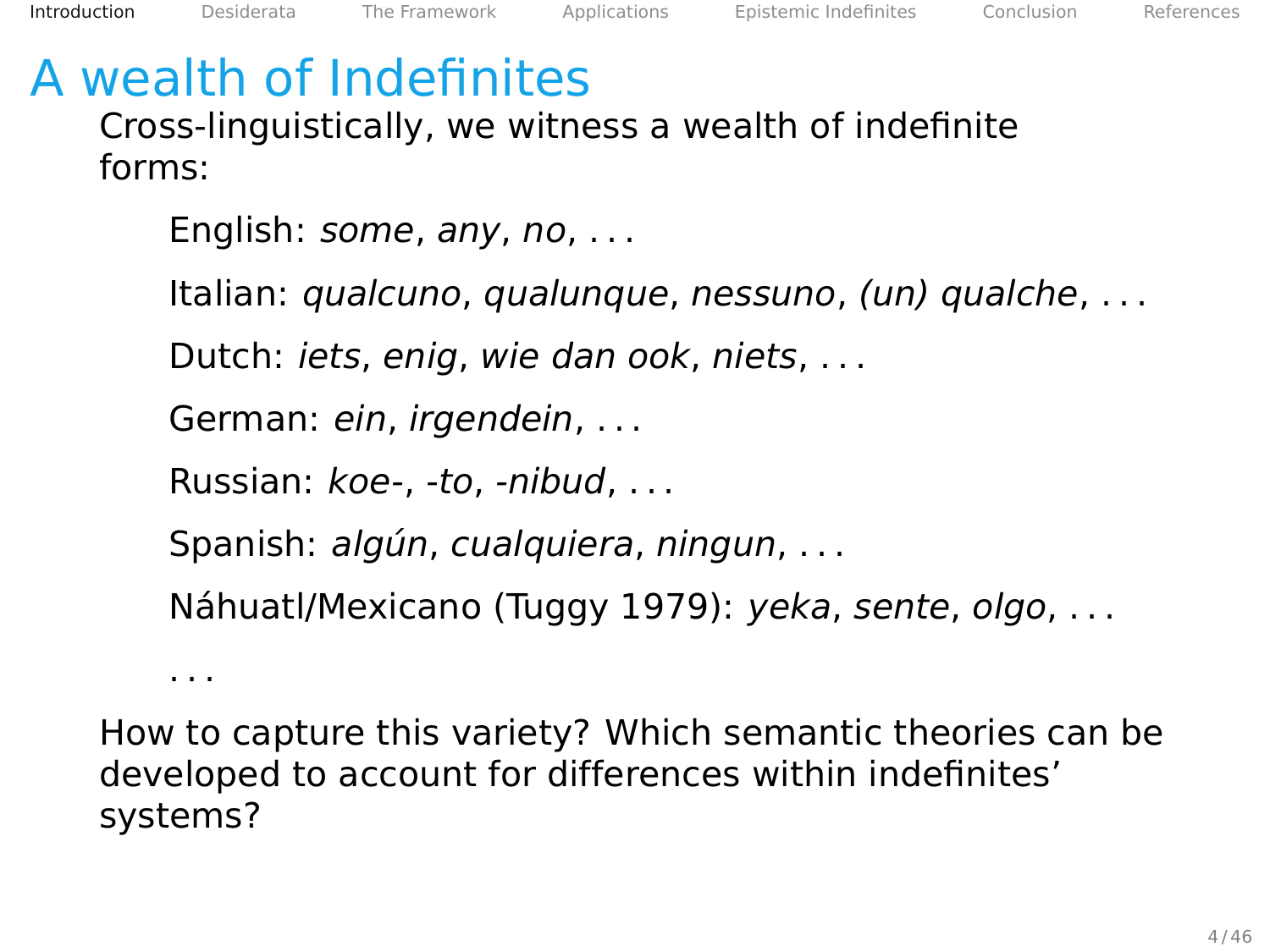# A wealth of Indefinites

Cross-linguistically, we witness a wealth of indefinite forms:

English: some, any, no, . . .

Italian: qualcuno, qualunque, nessuno, (un) qualche, . . .

Dutch: iets, enig, wie dan ook, niets, . . .

German: ein, irgendein, . . .

Russian: koe-, -to, -nibud, . . .

Spanish: algún, cualquiera, ningun, . . .

Náhuatl/Mexicano (Tuggy [1979\)](#page-108-0): yeka, sente, olgo, . . .

. . .

How to capture this variety? Which semantic theories can be developed to account for differences within indefinites' systems?

**Today's focus:** scopal (specific vs non-specific) and epistemic (known vs unknown) uses of indefinites.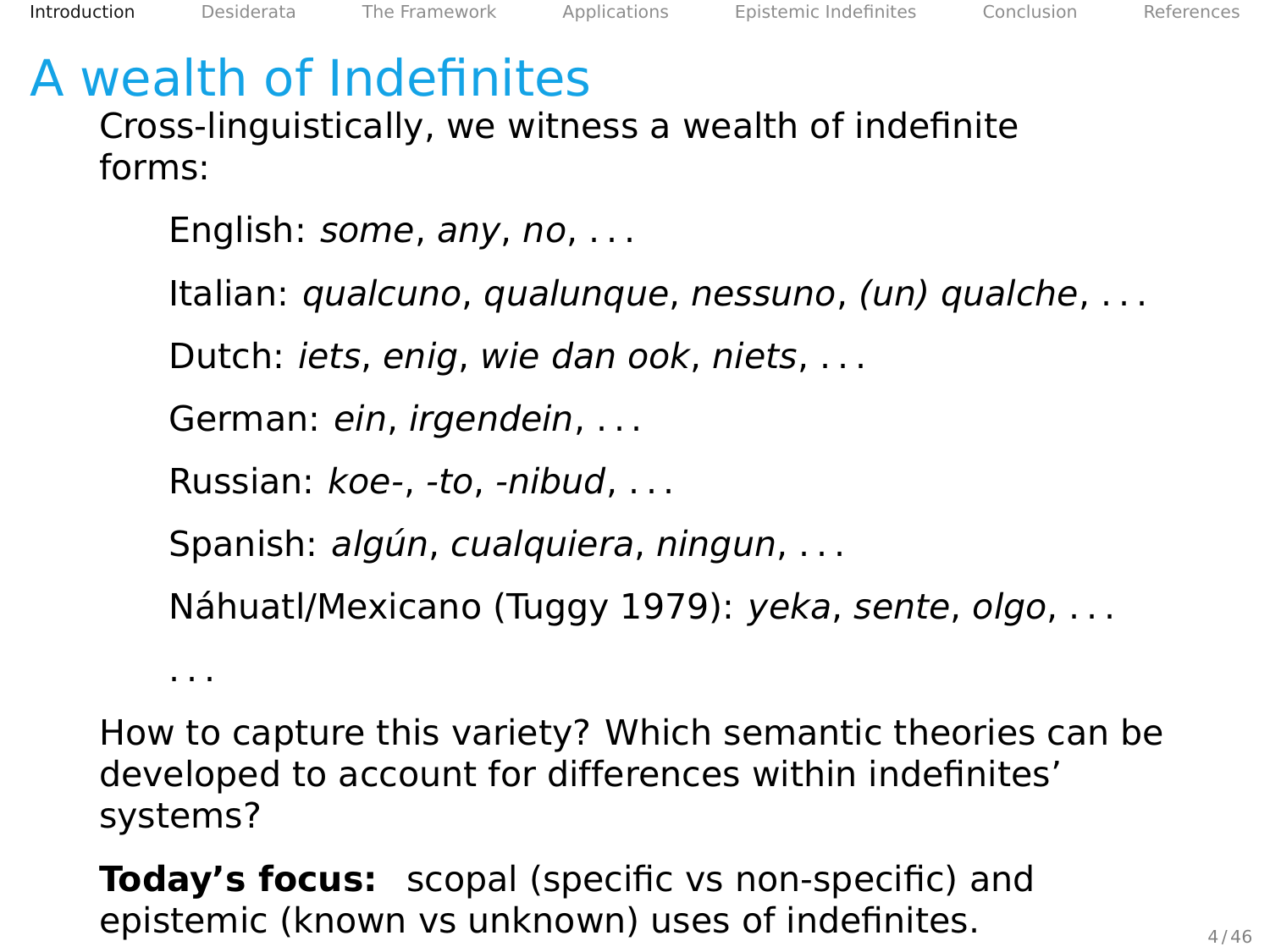Haspelmath (1997)'s map: a useful typological tool to capture the functional distribution of indefinites:

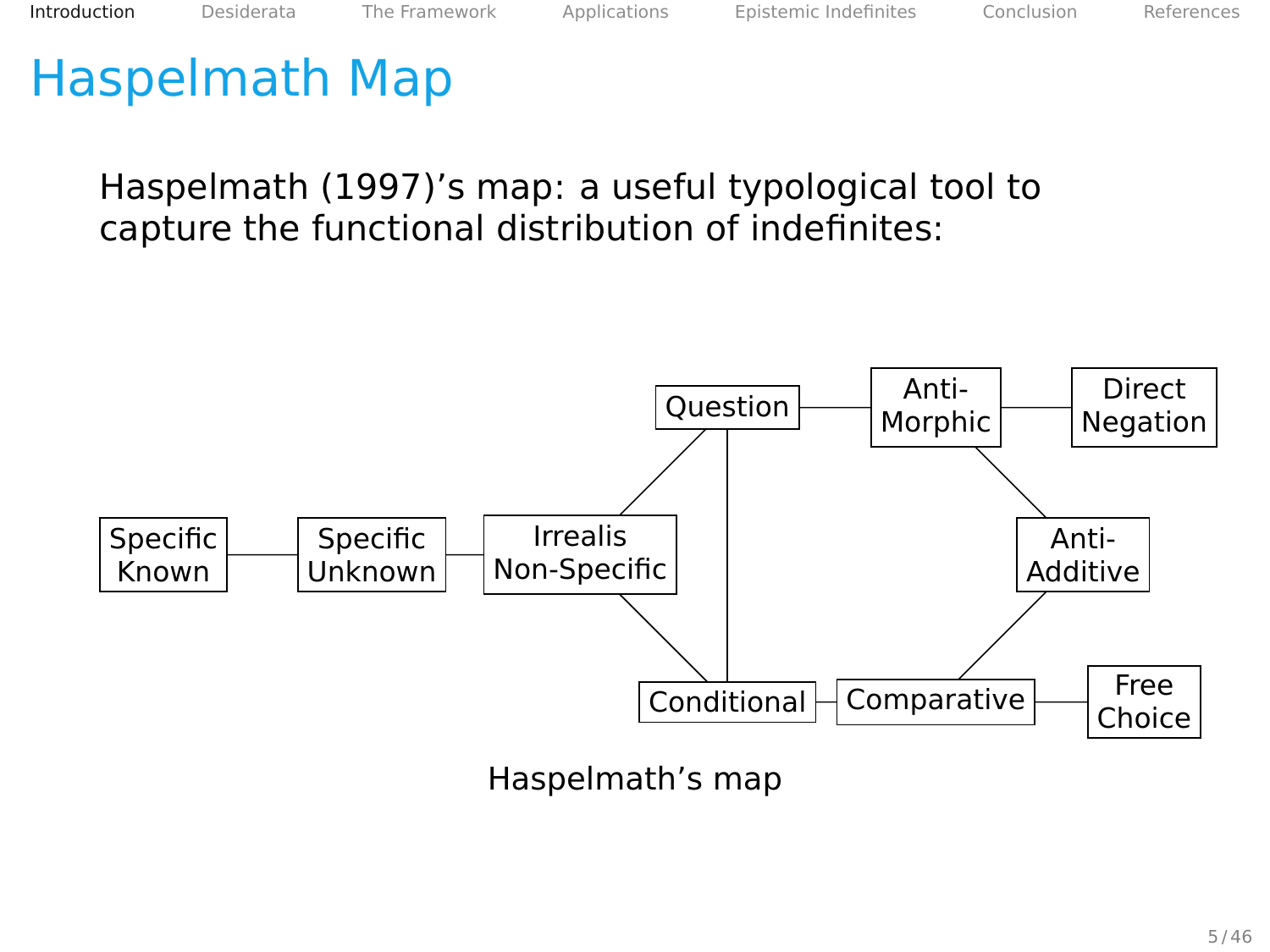# Specific Known, Specific Unknown and Non-Specific

We focus on three main uses in the area of (non)specificity:

- (1) a. Specific known: Someone called. I know who.
	- b. Specific unknown: Someone called. I do not know who.
	- c. Non-specific: John wants to go somewhere else.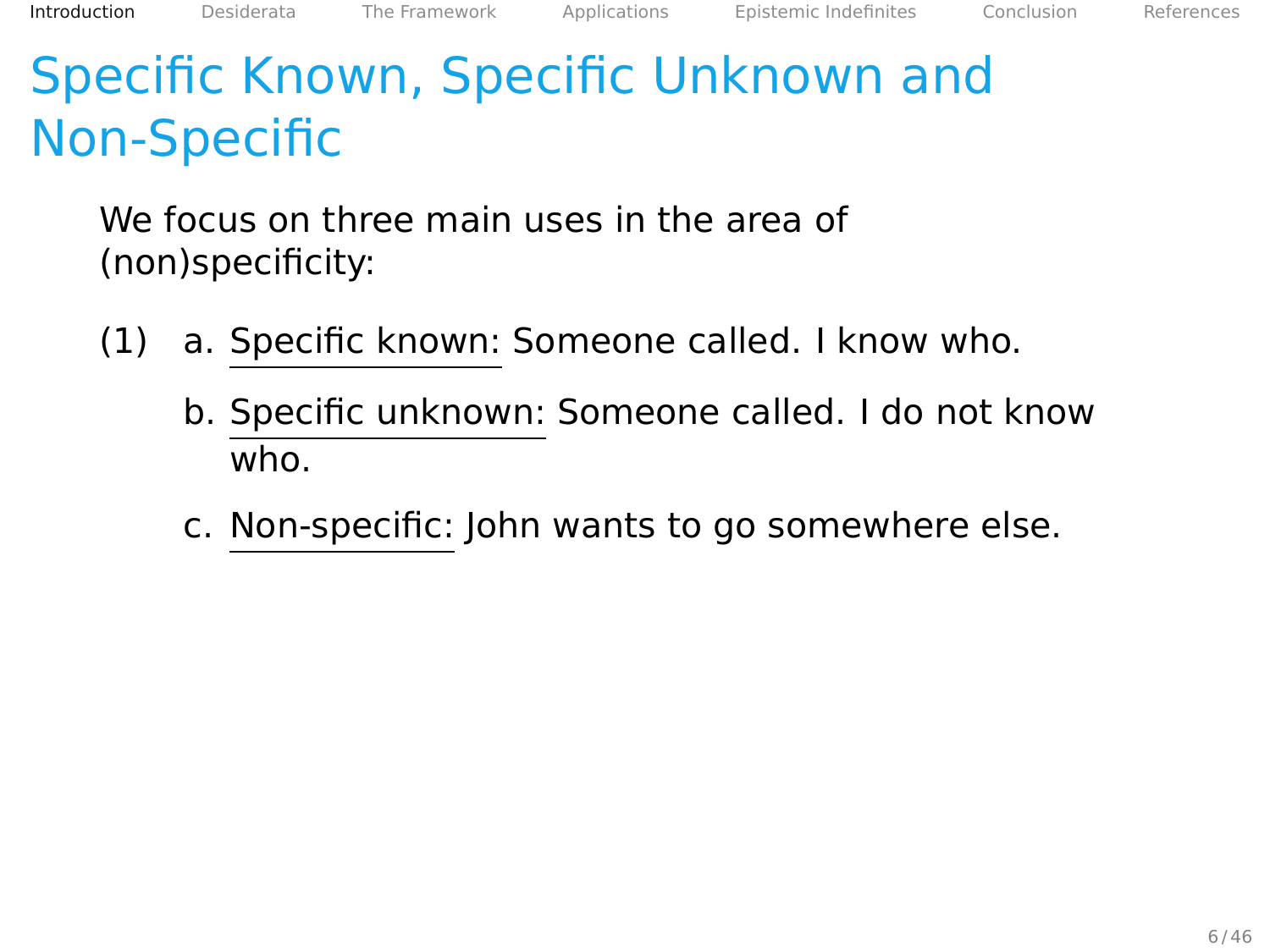# Specific Known, Specific Unknown and Non-Specific

We focus on three main uses in the area of (non)specificity:

- (1) a. Specific known: Someone called. I know who.
	- b. Specific unknown: Someone called. I do not know who.
	- c. Non-specific: John wants to go somewhere else.

**Specific vs non-specific:** indefinites marked for specificity tend to presuppose the existence of their referent, and they can have discourse referents.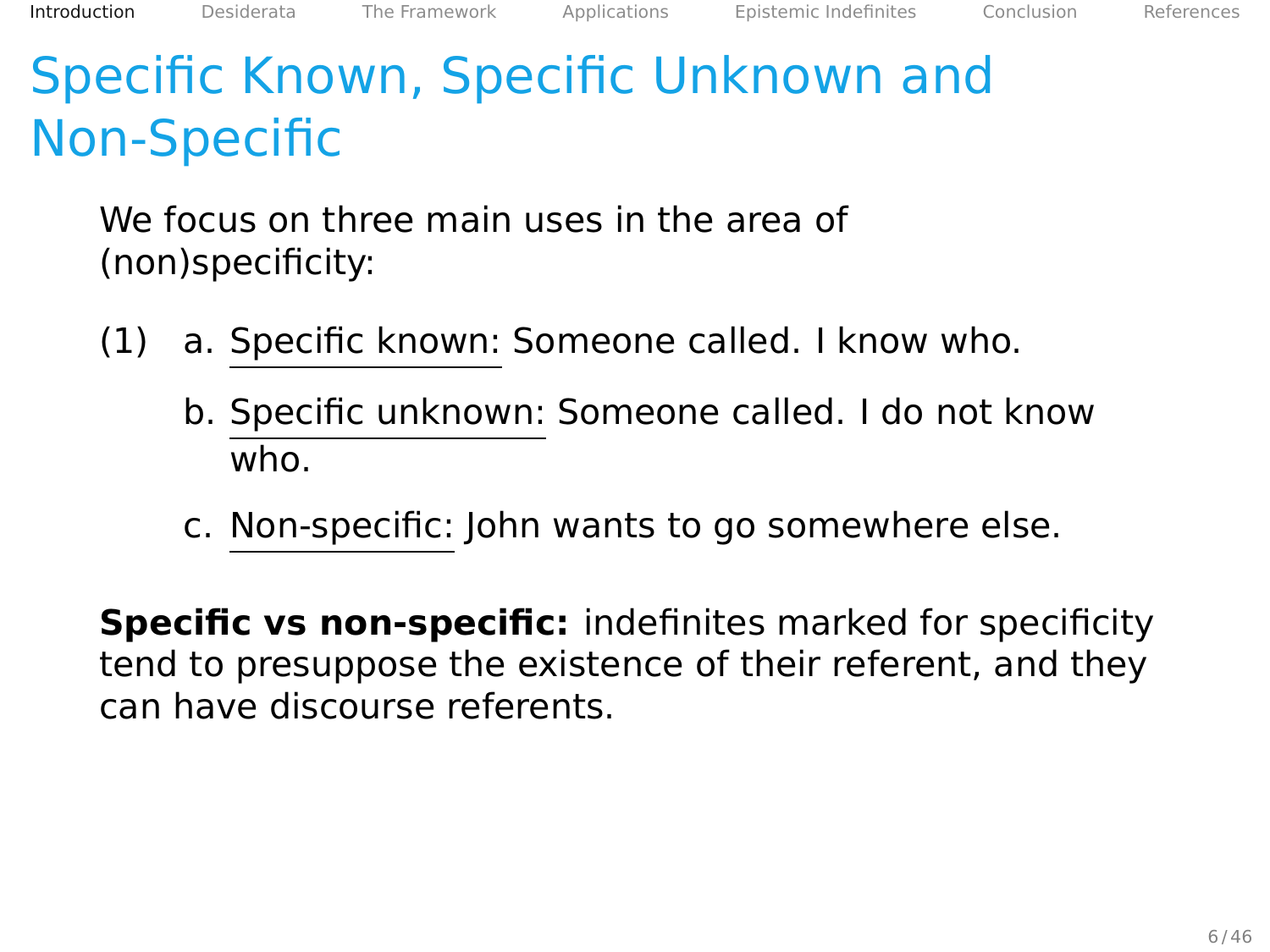# Specific Known, Specific Unknown and Non-Specific

We focus on three main uses in the area of (non)specificity:

- (1) a. Specific known: Someone called. I know who.
	- b. Specific unknown: Someone called. I do not know who.
	- c. Non-specific: John wants to go somewhere else.

**Specific vs non-specific:** indefinites marked for specificity tend to presuppose the existence of their referent, and they can have discourse referents.

**Known vs unknown:** indefinites marked for (un)known signal that the speaker does (not) know the identity of the referent.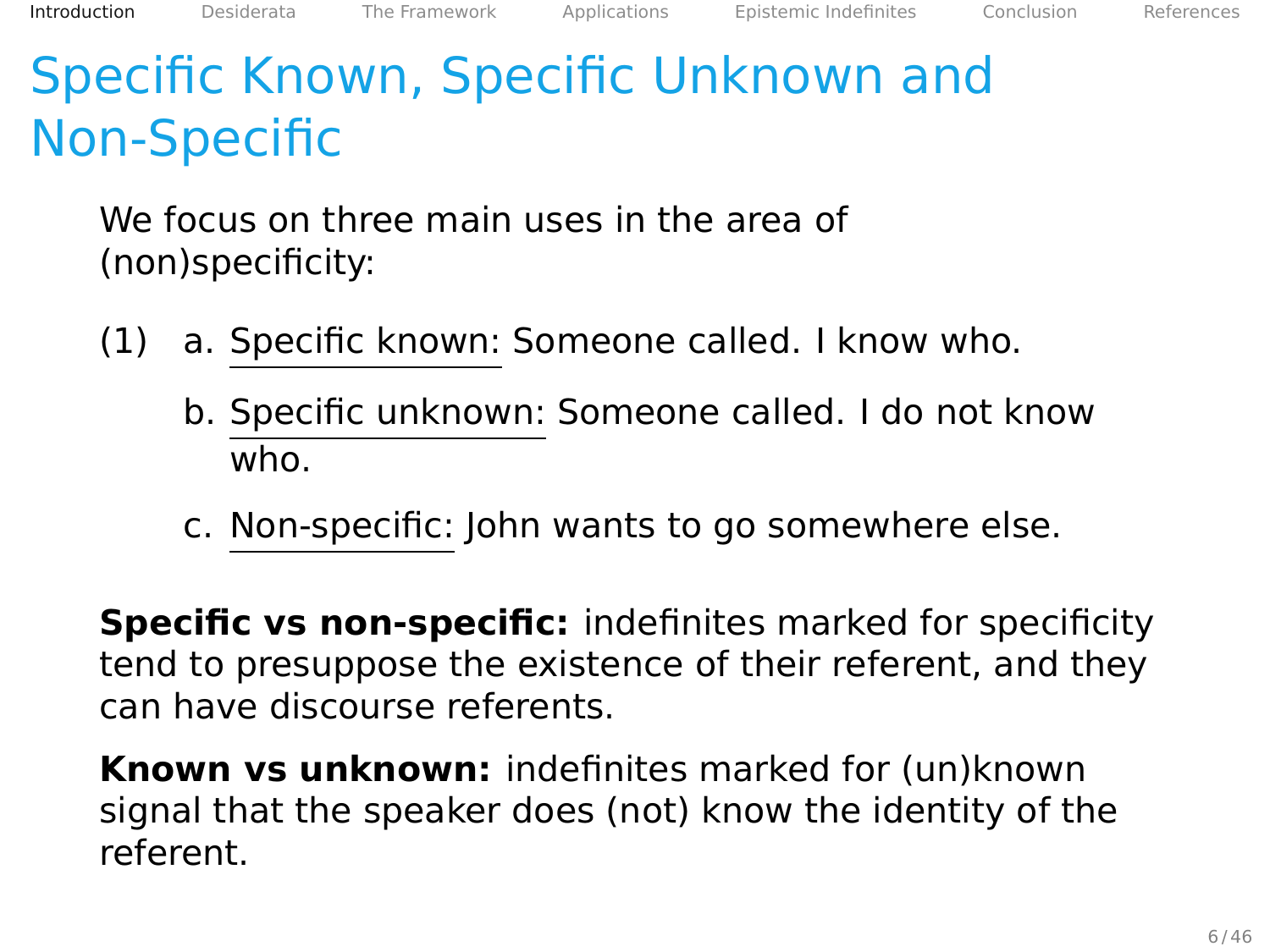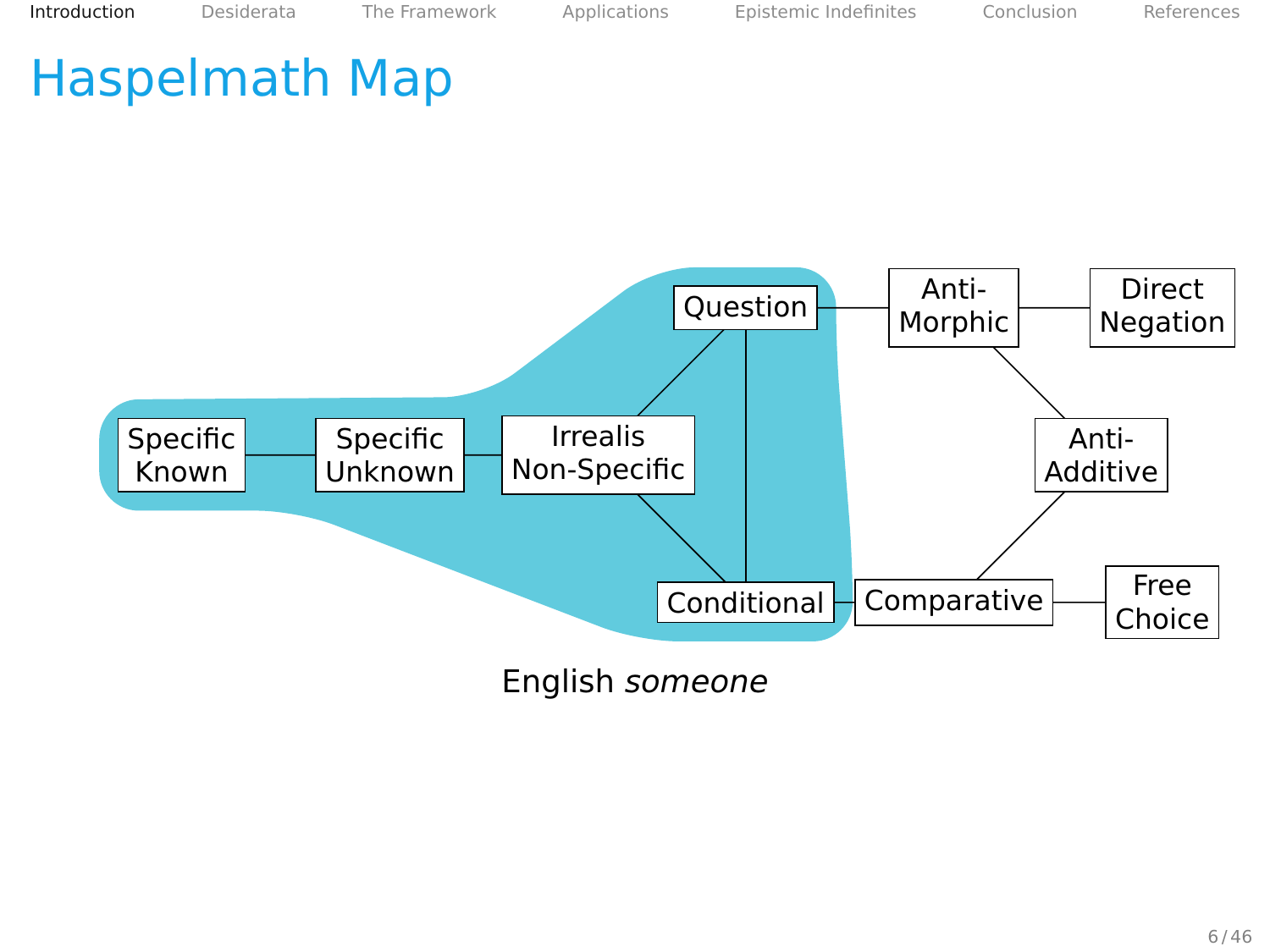

German irgend-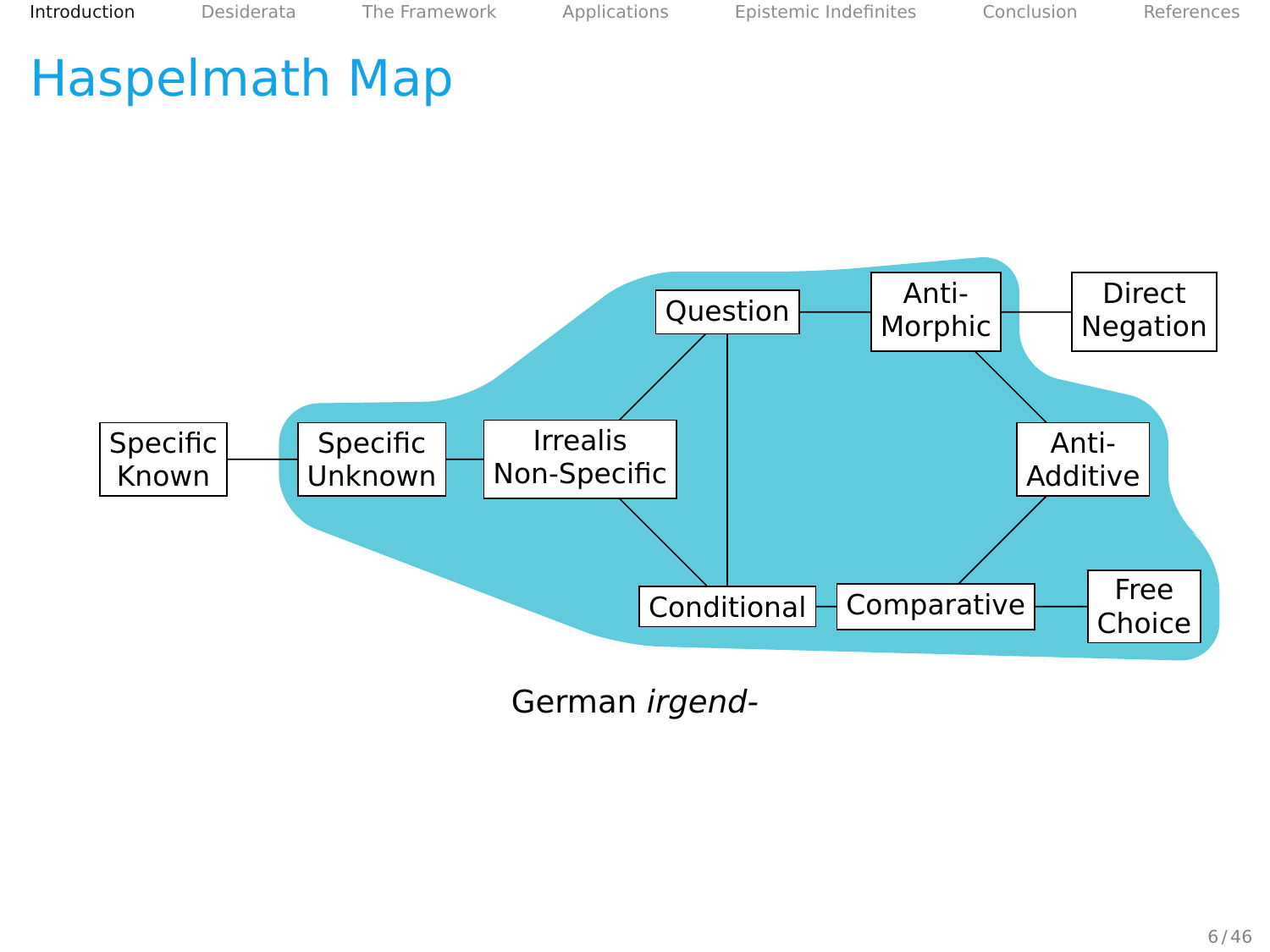

Russian nibud'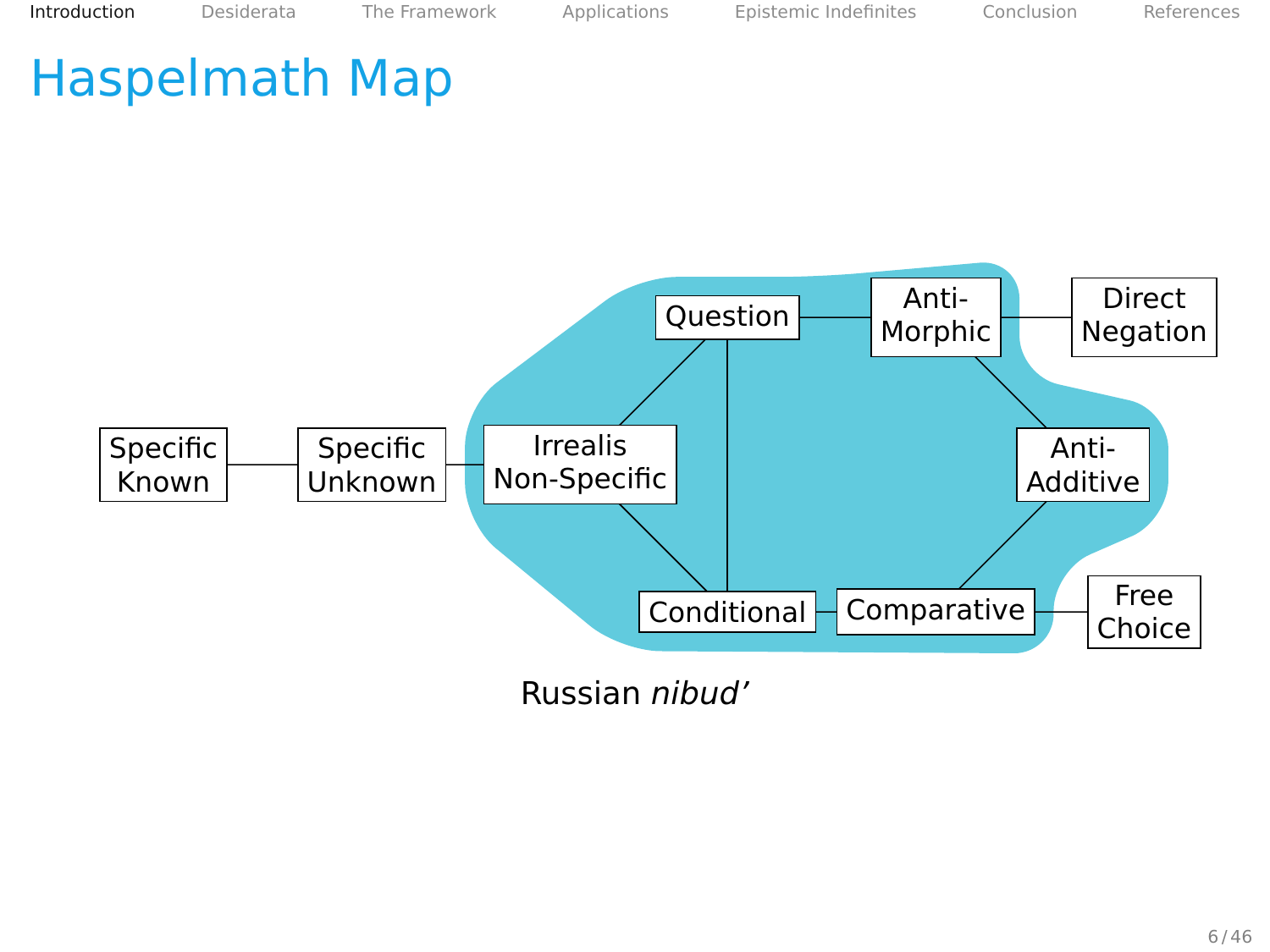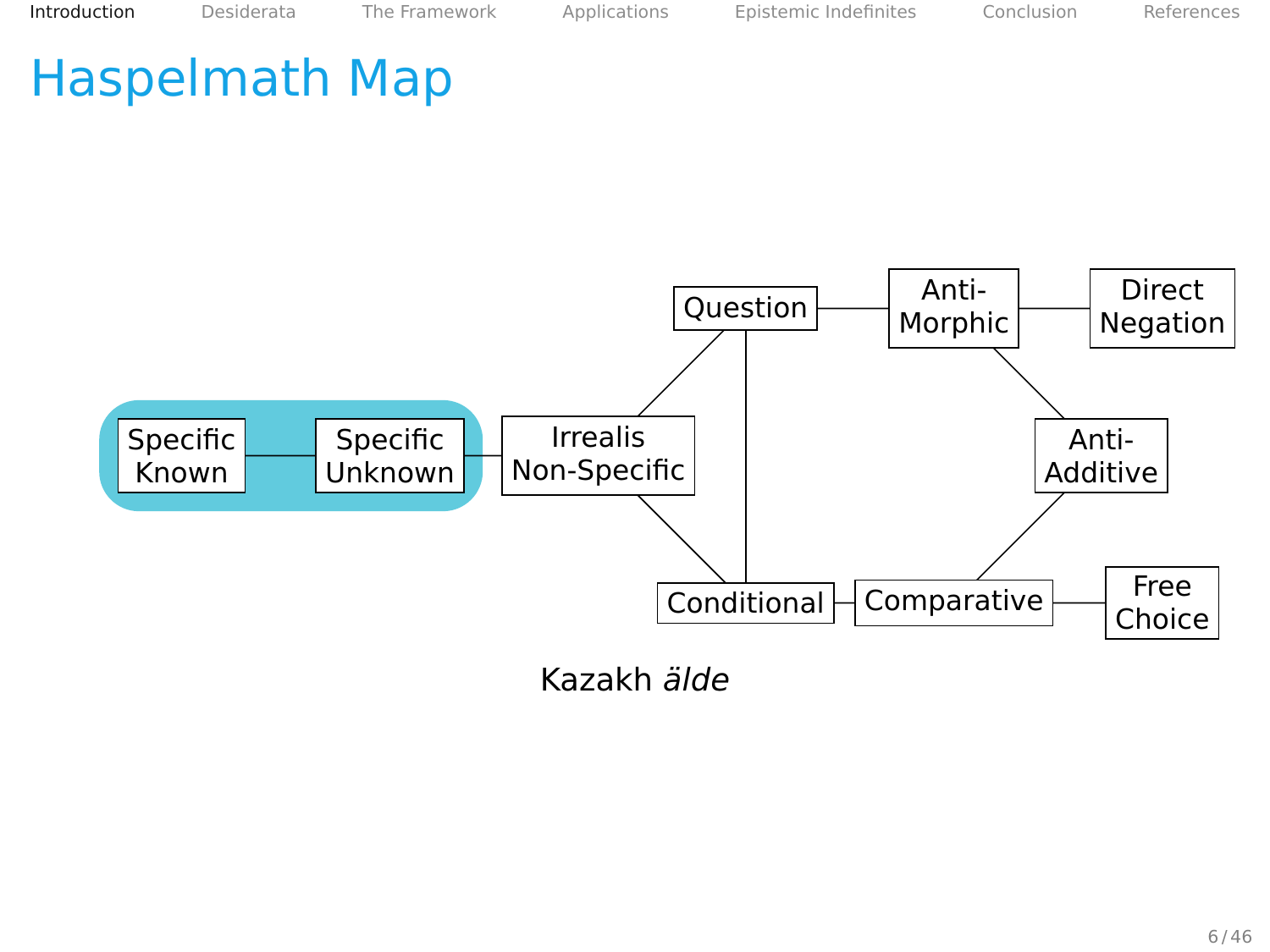# <span id="page-14-0"></span>**Outline**

#### 1. [Introduction](#page-2-0)

#### 2. [Desiderata](#page-14-0)

- 3. [The Framework](#page-25-0)
- 4. [Applications](#page-47-0)
- 5. [Epistemic Indefinites](#page-86-0)
- 6. [Conclusion](#page-102-0)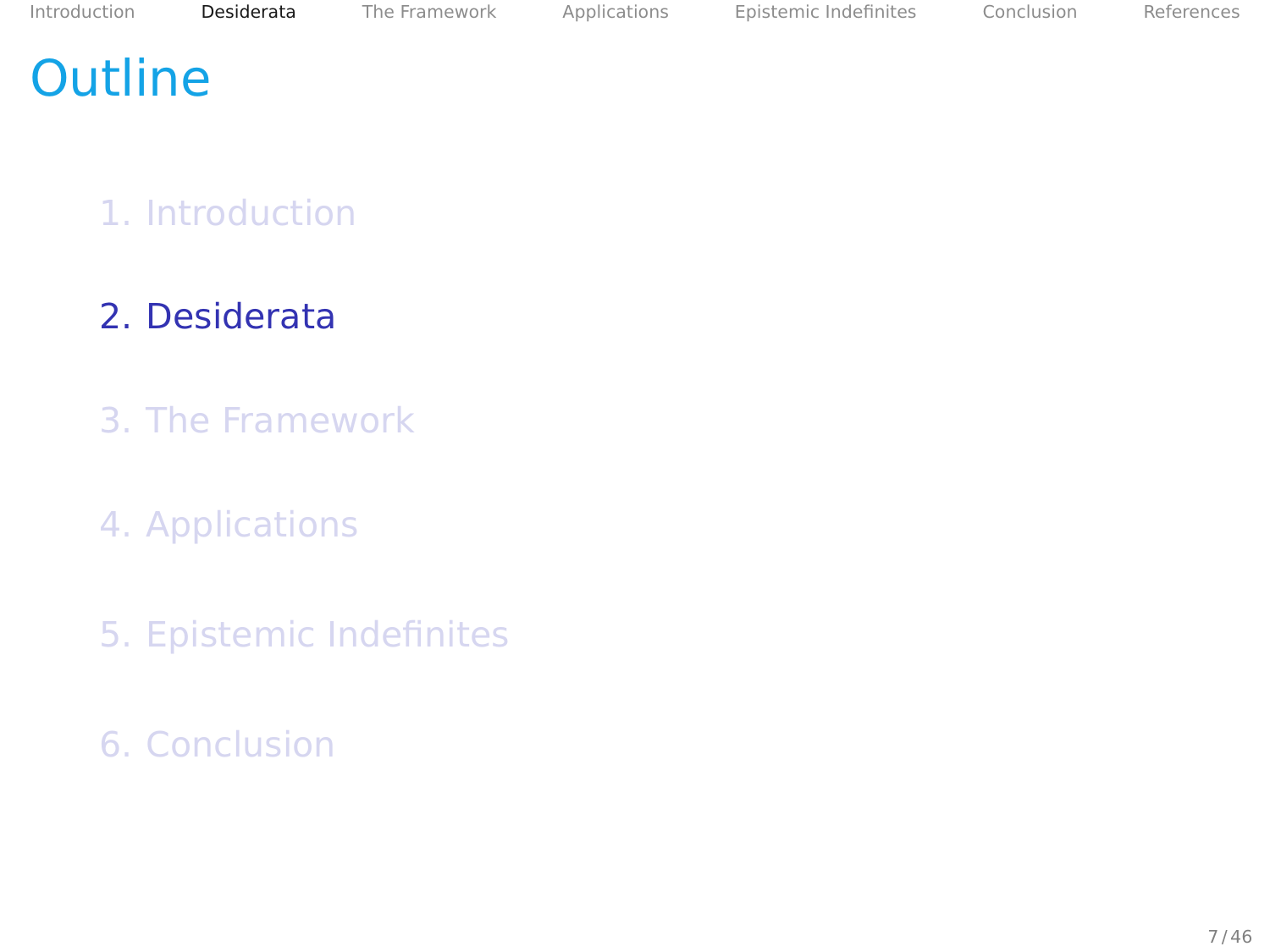# Our Goals

- (1) the logical characterization of the specific known (SK), specific unknown (SU) and non-specific (NS) uses;
- (2) a formal account of the variety of marked indefinites encoding SK, SU, and NS; and their properties.
- (3) a formal account of the contribution of epistemic indefinites (irgend-).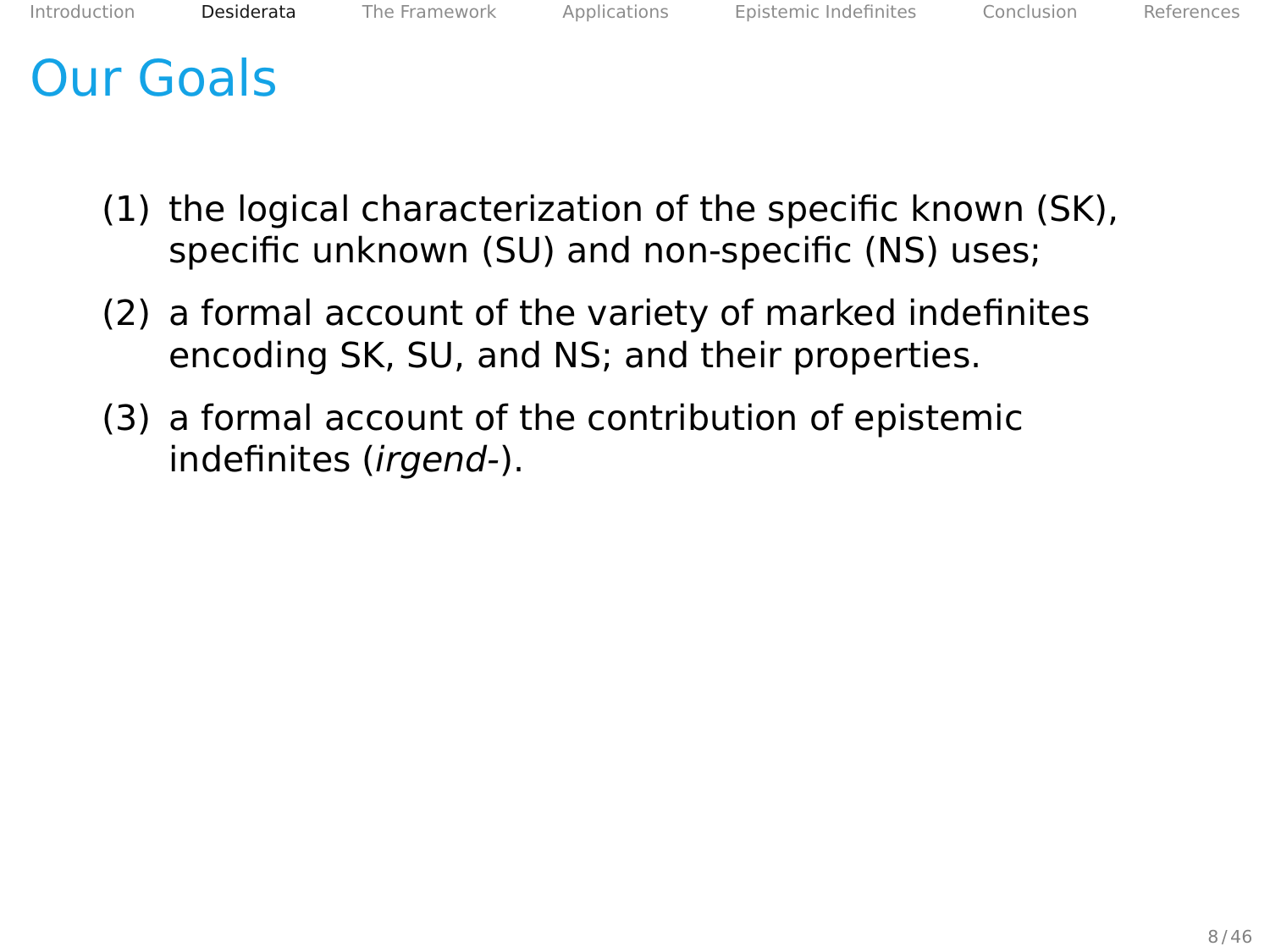## Our Goals

- (1) the logical characterization of the specific known (SK), specific unknown (SU) and non-specific (NS) uses;
- (2) a formal account of the variety of marked indefinites encoding SK, SU, and NS; and their properties.
- (3) a formal account of the contribution of epistemic indefinites (irgend-).

**Main idea:** Indefinites are sensitive to dependence and non-dependence relationships in their value assignments. (building on insights from Brasoveanu and Farkas [2011;](#page-106-1) Farkas and Brasoveanu [2020\)](#page-106-2).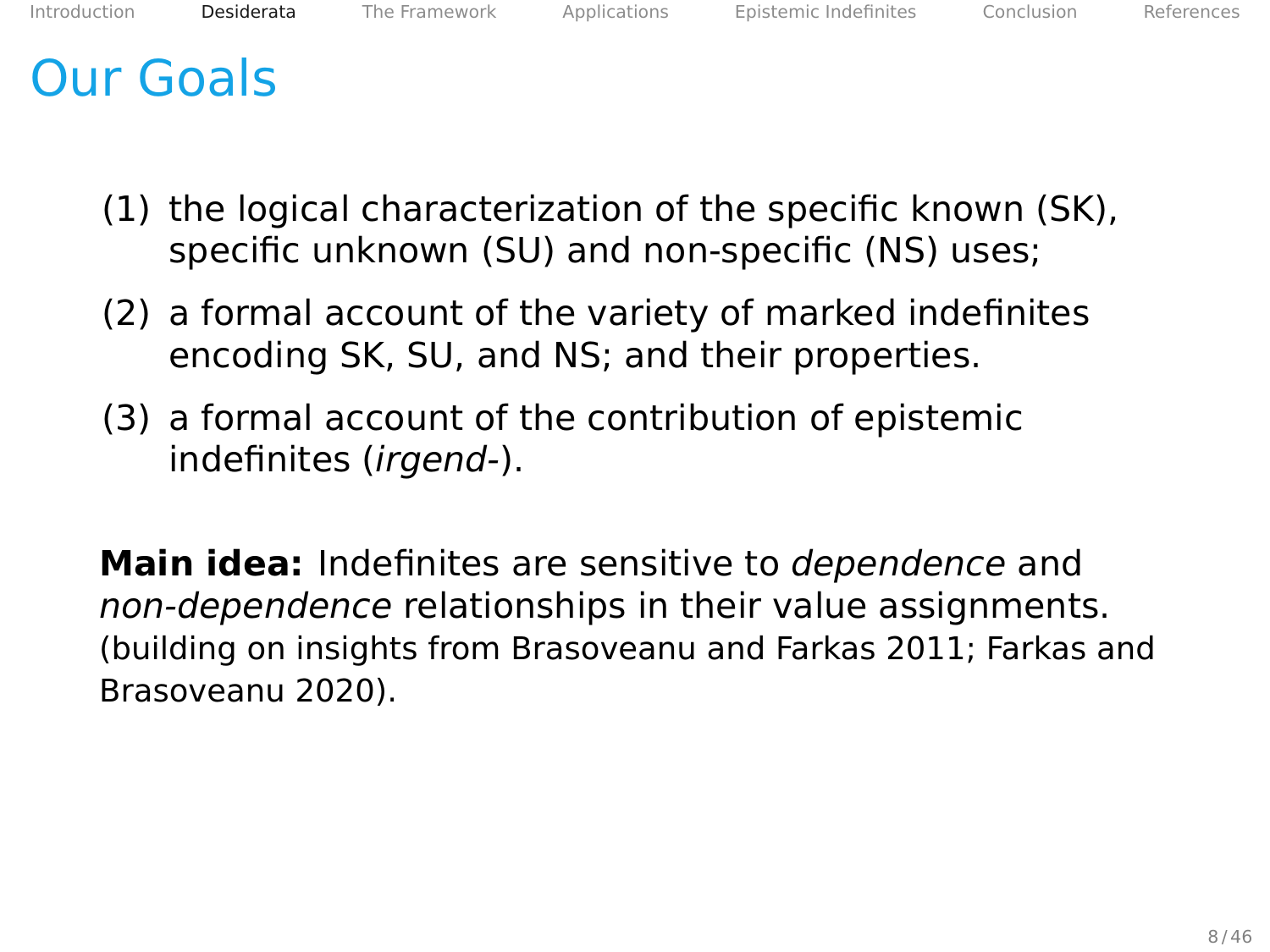# Our Goals

- (1) the logical characterization of the specific known (SK), specific unknown (SU) and non-specific (NS) uses;
- (2) a formal account of the variety of marked indefinites encoding SK, SU, and NS; and their properties.
- (3) a formal account of the contribution of epistemic indefinites (irgend-).

**Main idea:** Indefinites are sensitive to dependence and non-dependence relationships in their value assignments. (building on insights from Brasoveanu and Farkas [2011;](#page-106-1) Farkas and Brasoveanu [2020\)](#page-106-2).

**Implementation:** Two-sorted team semantics with dependence atoms.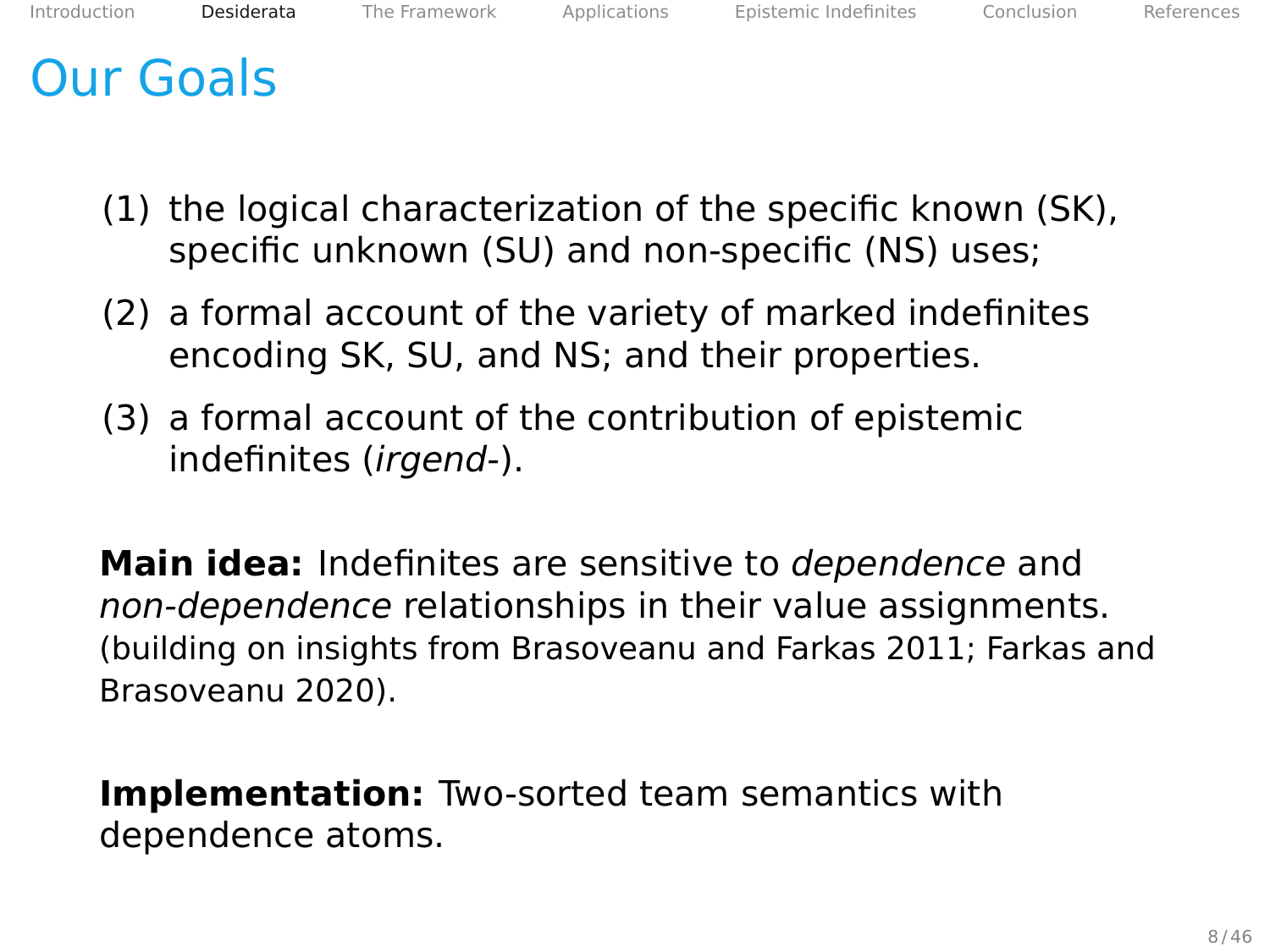Possible **marked indefinites** based on Specific Known (SK), Specific Unknown (SU) and Non-specific (NS):

| type                   | functions |                  |    | example          |
|------------------------|-----------|------------------|----|------------------|
|                        | SK        | SU               | ΝS |                  |
| (i) unmarked           |           |                  |    | Italian qualcuno |
| (ii) specific          |           | $\boldsymbol{V}$ | Х  | Georgian -ghats  |
| (iii) non-specific     | Х         | х                | √  | Russian -nibud   |
| (iv) epistemic         | х         | √                | ✓  | German irgend-   |
| (v) specific known     |           | Х                | X  | Russian koe-     |
| $(vi)$ SK + NS         | √         | х                | √  | unattested       |
| (vii) specific unknown | х         |                  | X  | Kannada -oo      |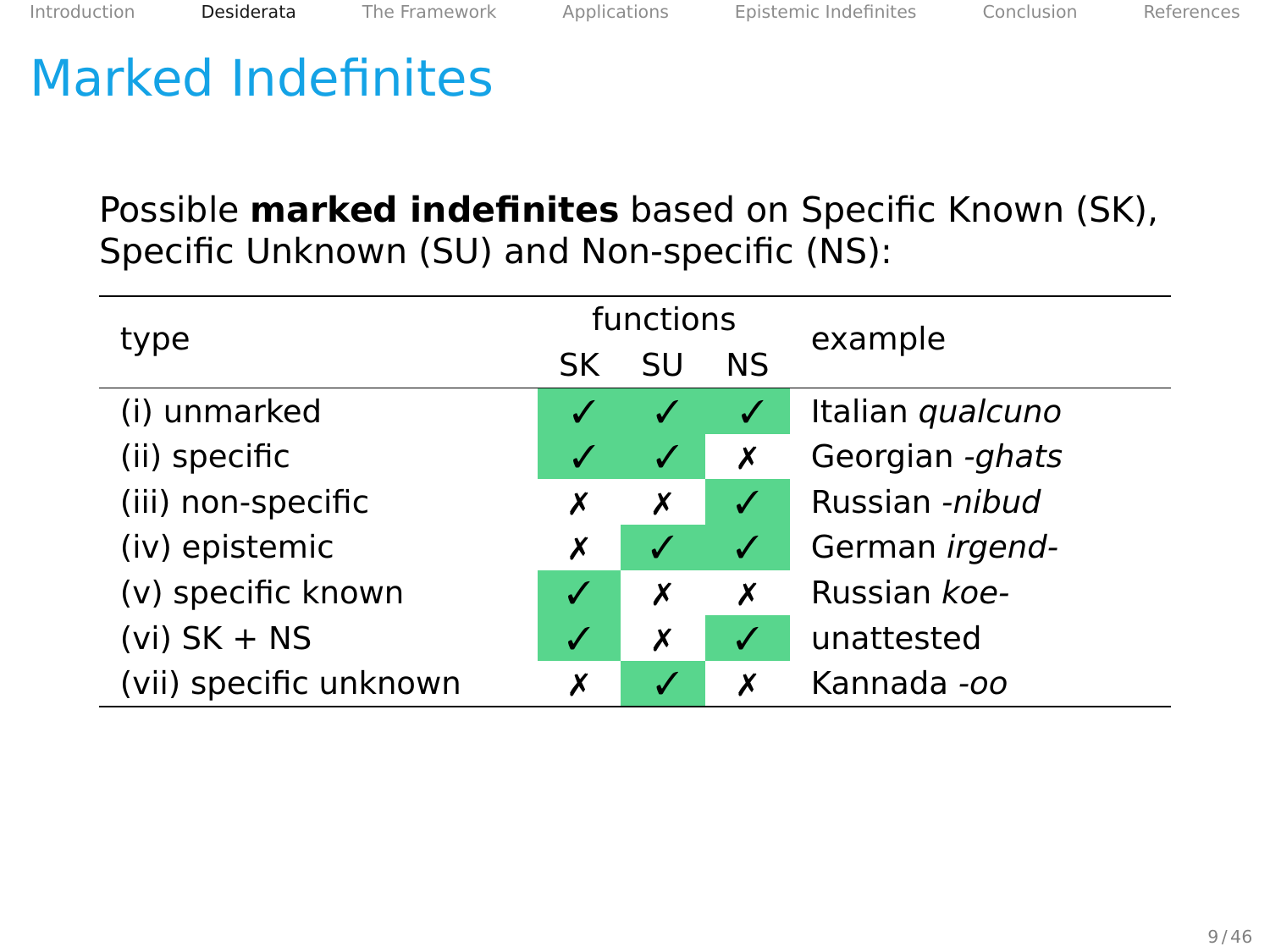Possible **marked indefinites** based on Specific Known (SK), Specific Unknown (SU) and Non-specific (NS):

| type                   | functions |              |              | example          |
|------------------------|-----------|--------------|--------------|------------------|
|                        | SK        | SU           | ΝS           |                  |
| (i) unmarked           |           |              |              | Italian qualcuno |
| (ii) specific          |           | $\checkmark$ | Х            | Georgian -ghats  |
| (iii) non-specific     | х         | Х            | $\checkmark$ | Russian -nibud   |
| (iv) epistemic         | Х         | √            | $\checkmark$ | German irgend-   |
| (v) specific known     |           | Х            | Х            | Russian koe-     |
| $(vi)$ SK + NS         | V         | Х            | √            | unattested       |
| (vii) specific unknown | х         |              | X            | Kannada -oo      |

How to capture this variety?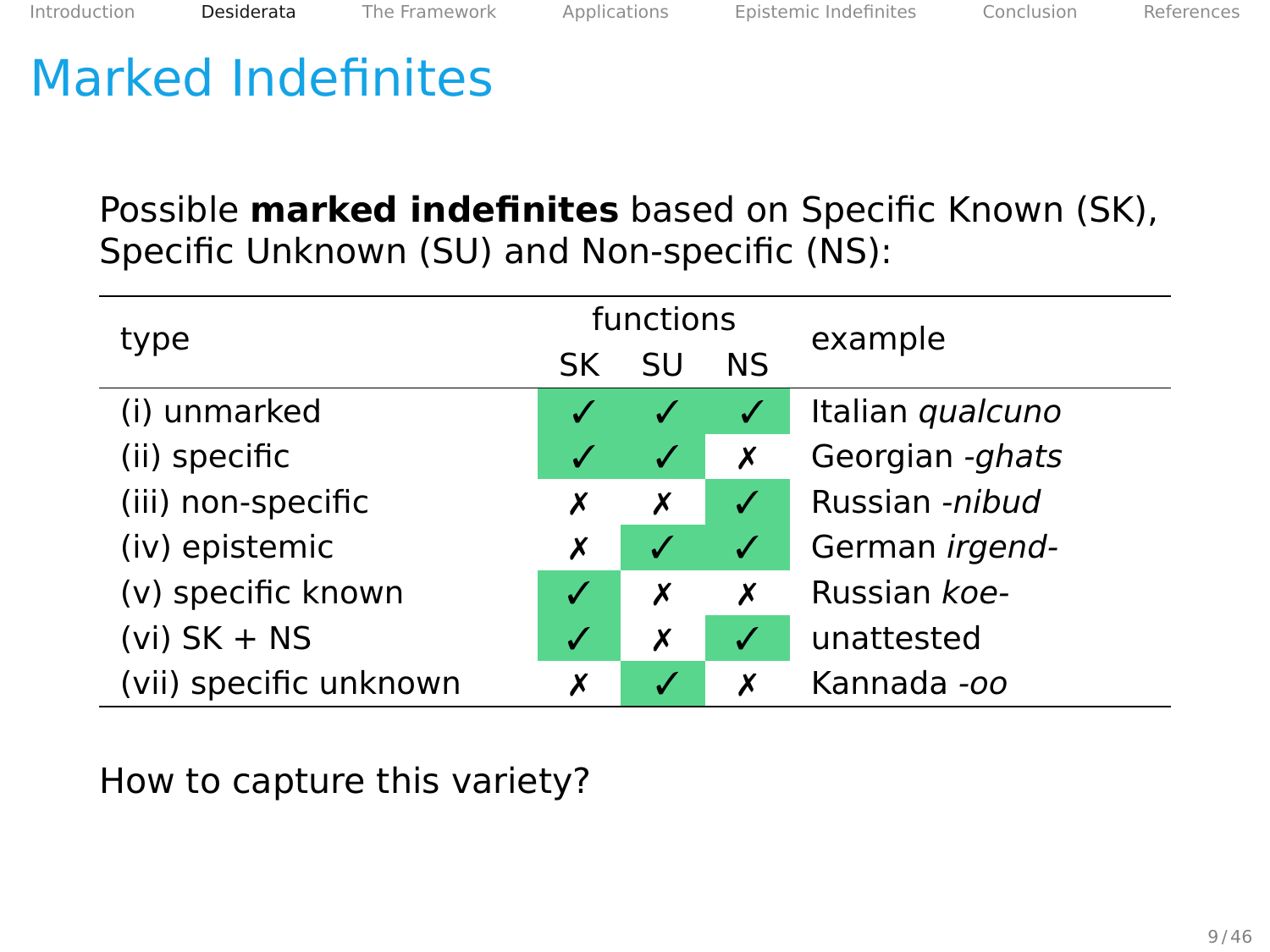Possible **marked indefinites** based on Specific Known (SK), Specific Unknown (SU) and Non-specific (NS):

| type                   |    | functions        |              | example          |
|------------------------|----|------------------|--------------|------------------|
|                        | SK | SU               | ΝS           |                  |
| (i) unmarked           |    |                  |              | Italian qualcuno |
| (ii) specific          |    | ✓                | Х            | Georgian -ghats  |
| (iii) non-specific     | х  | Х                | √            | Russian -nibud   |
| (iv) epistemic         | Х  | $\boldsymbol{J}$ | $\checkmark$ | German irgend-   |
| (v) specific known     |    | х                | X            | Russian koe-     |
| $(vi)$ SK + NS         |    | Х                | √            | unattested       |
| (vii) specific unknown | Х  |                  |              | Kannada -oo      |

Why non-specific have a restricted distribution (unavailable in episodic contexts)?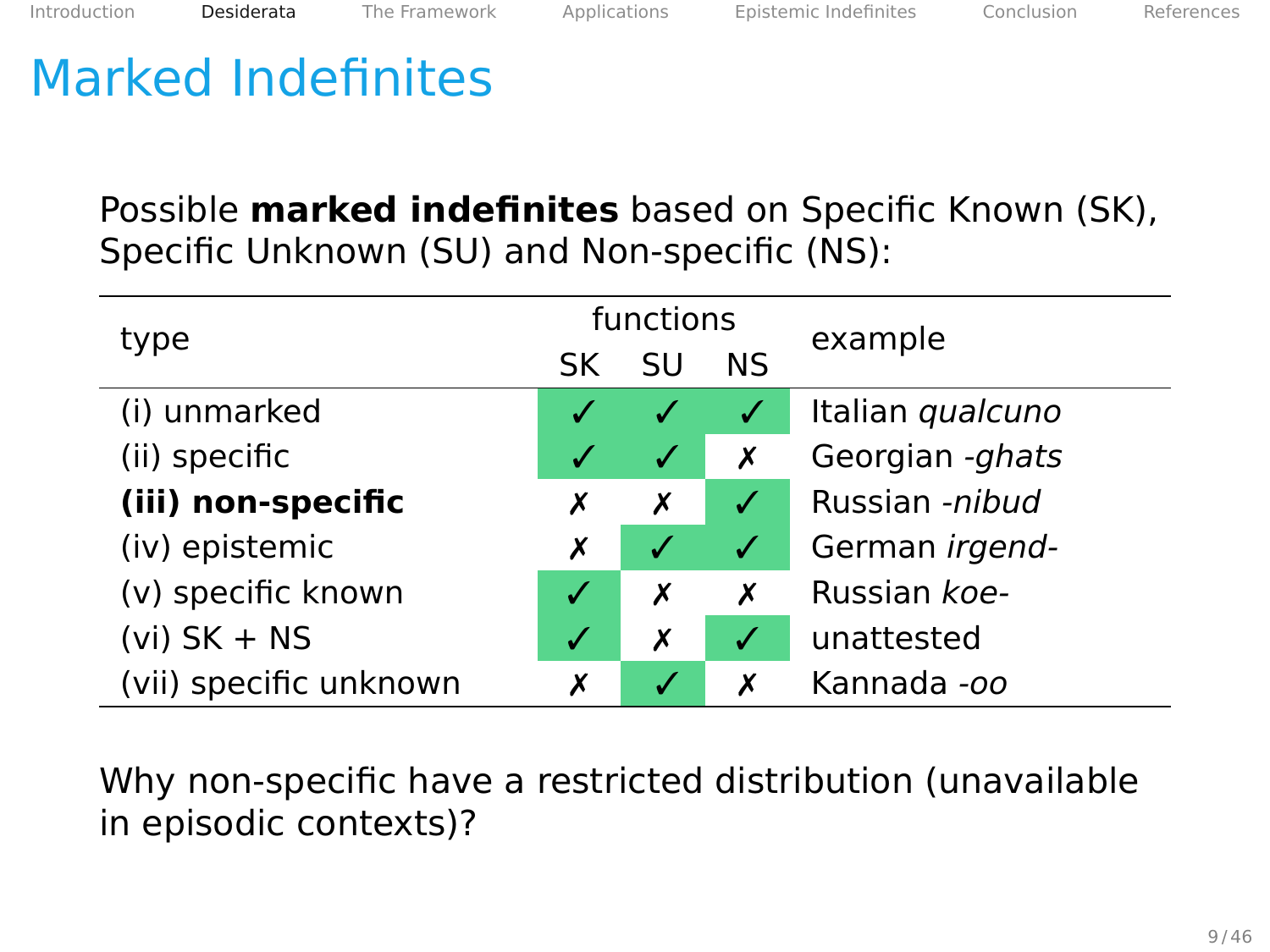Possible **marked indefinites** based on Specific Known (SK), Specific Unknown (SU) and Non-specific (NS):

| type                   | functions |           |    | example          |
|------------------------|-----------|-----------|----|------------------|
|                        | SK        | SU        | ΝS |                  |
| (i) unmarked           |           |           |    | Italian qualcuno |
| (ii) specific          |           | $\sqrt{}$ | Х  | Georgian -ghats  |
| (iii) non-specific     | х         | Х         | √  | Russian -nibud   |
| (iv) epistemic         | Х         | √         | ✓  | German irgend-   |
| (v) specific known     |           | Х         | X  | Russian koe-     |
| $(vi)$ SK + NS         | V         | Х         | V  | unattested       |
| (vii) specific unknown | х         |           | X  | Kannada -oo      |

How to characterize the obligatory ignorance inferences typical of epistemic indefinites?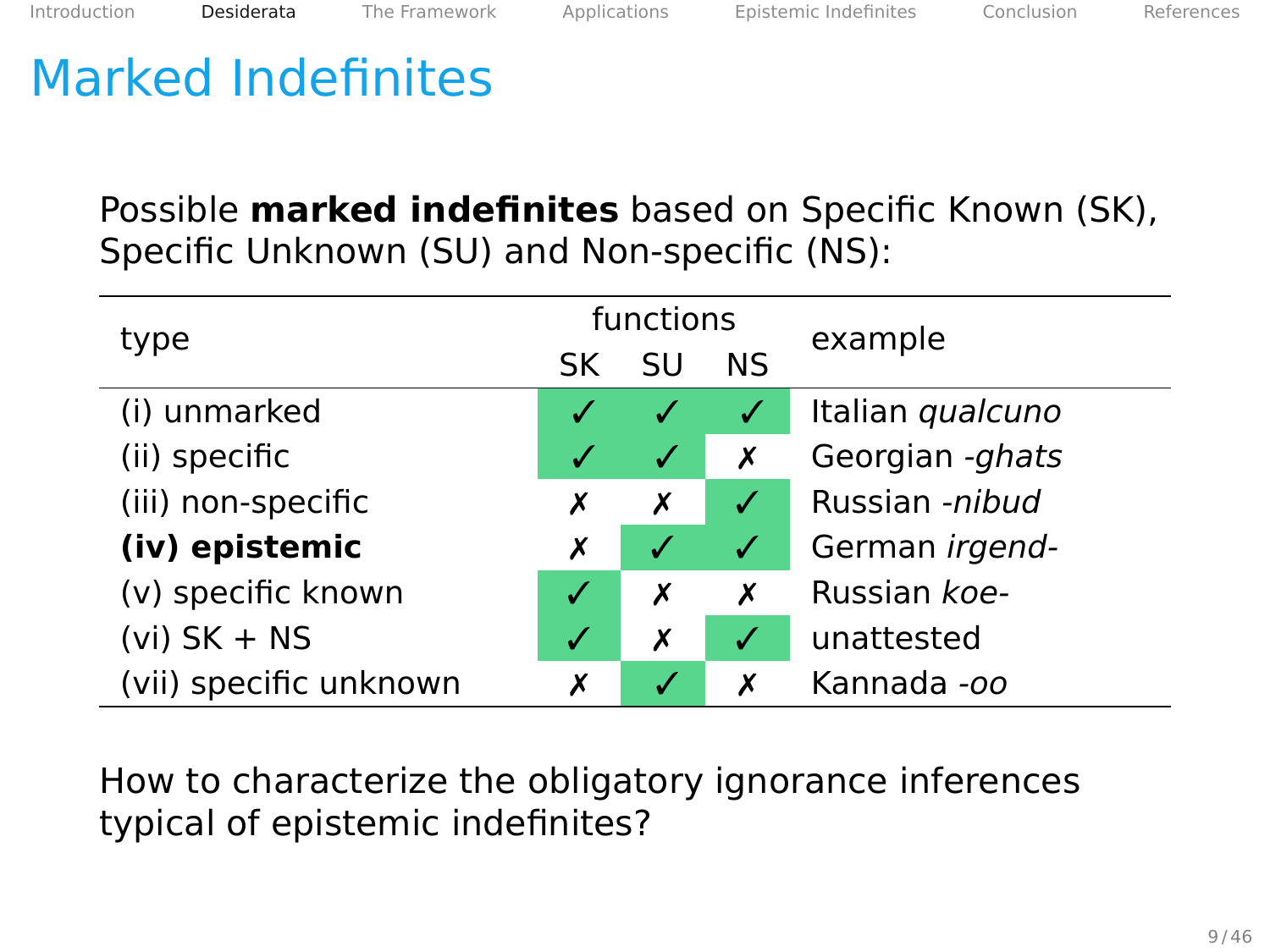Possible **marked indefinites** based on Specific Known (SK), Specific Unknown (SU) and Non-specific (NS):

| type                   | functions |              |    | example          |
|------------------------|-----------|--------------|----|------------------|
|                        | SK        | SU           | ΝS |                  |
| (i) unmarked           |           |              |    | Italian qualcuno |
| (ii) specific          |           | ✓            | Х  | Georgian -ghats  |
| (iii) non-specific     | х         | Х            | ✓  | Russian -nibud   |
| (iv) epistemic         | Х         | $\checkmark$ | ✓  | German irgend-   |
| (v) specific known     |           | х            | X  | Russian koe-     |
| $(vi)$ SK + NS         | V         | Х            | V  | unattested       |
| (vii) specific unknown | х         |              |    | Kannada -oo      |

Why diachronically non-specific indefinites tend to turn into epistemic ones?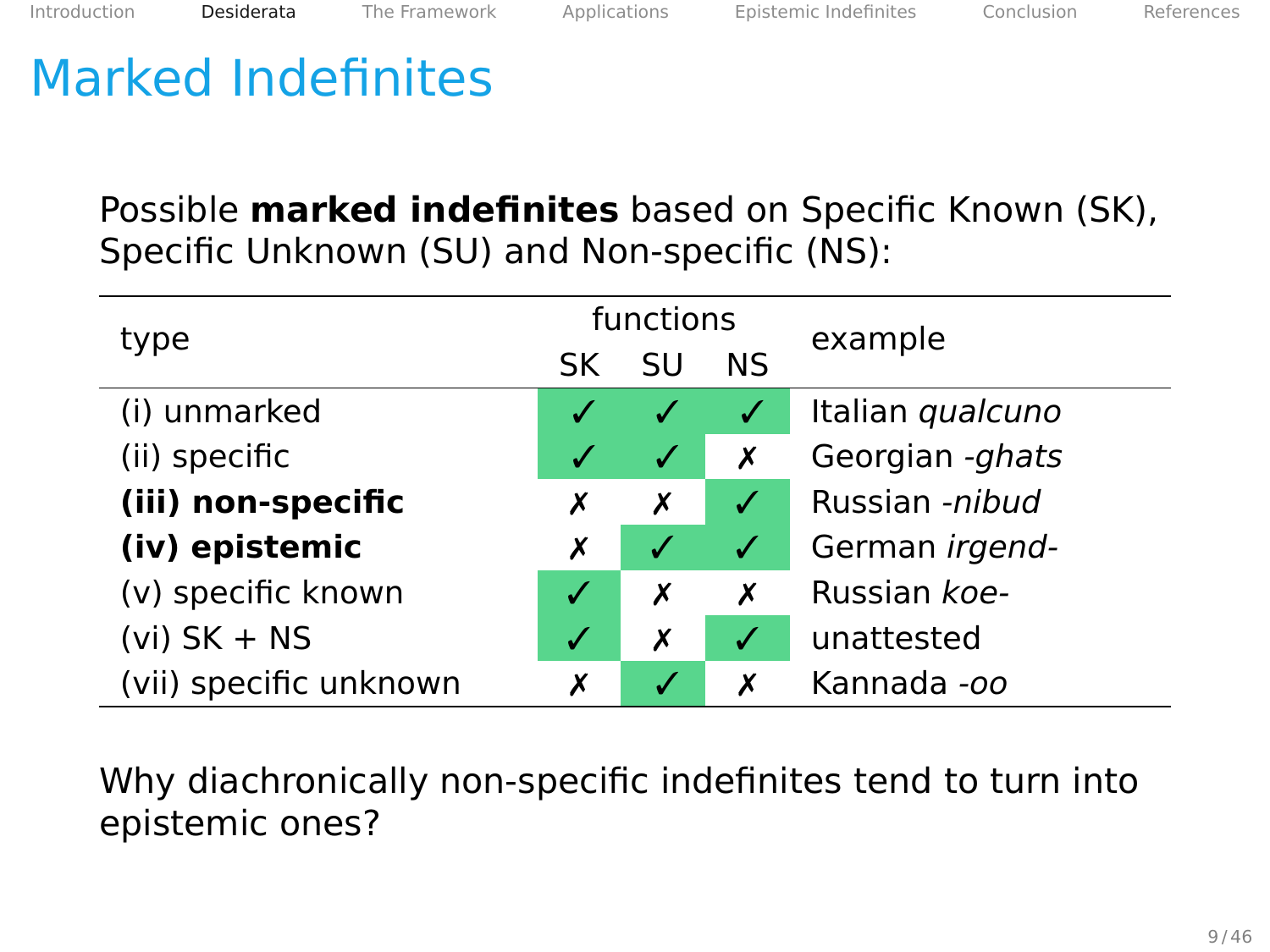Possible **marked indefinites** based on Specific Known (SK), Specific Unknown (SU) and Non-specific (NS):

| type                   | functions |              |    | example               |
|------------------------|-----------|--------------|----|-----------------------|
|                        | SK        | SU           | ΝS |                       |
| (i) unmarked           |           |              |    | Italian qualcuno      |
| (ii) specific          |           | $\checkmark$ | Х  | Georgian -ghats       |
| (iii) non-specific     | х         | х            | √  | Russian -nibud        |
| (iv) epistemic         | Х         | ✓            | ✓  | German <i>irgend-</i> |
| (v) specific known     |           | Х            | X  | Russian koe-          |
| $(vi)$ SK + NS         | V         | Х            | J  | unattested            |
| (vii) specific unknown | х         |              |    | Kannada -oo           |

Why (vi) is unattested and (vii) rare?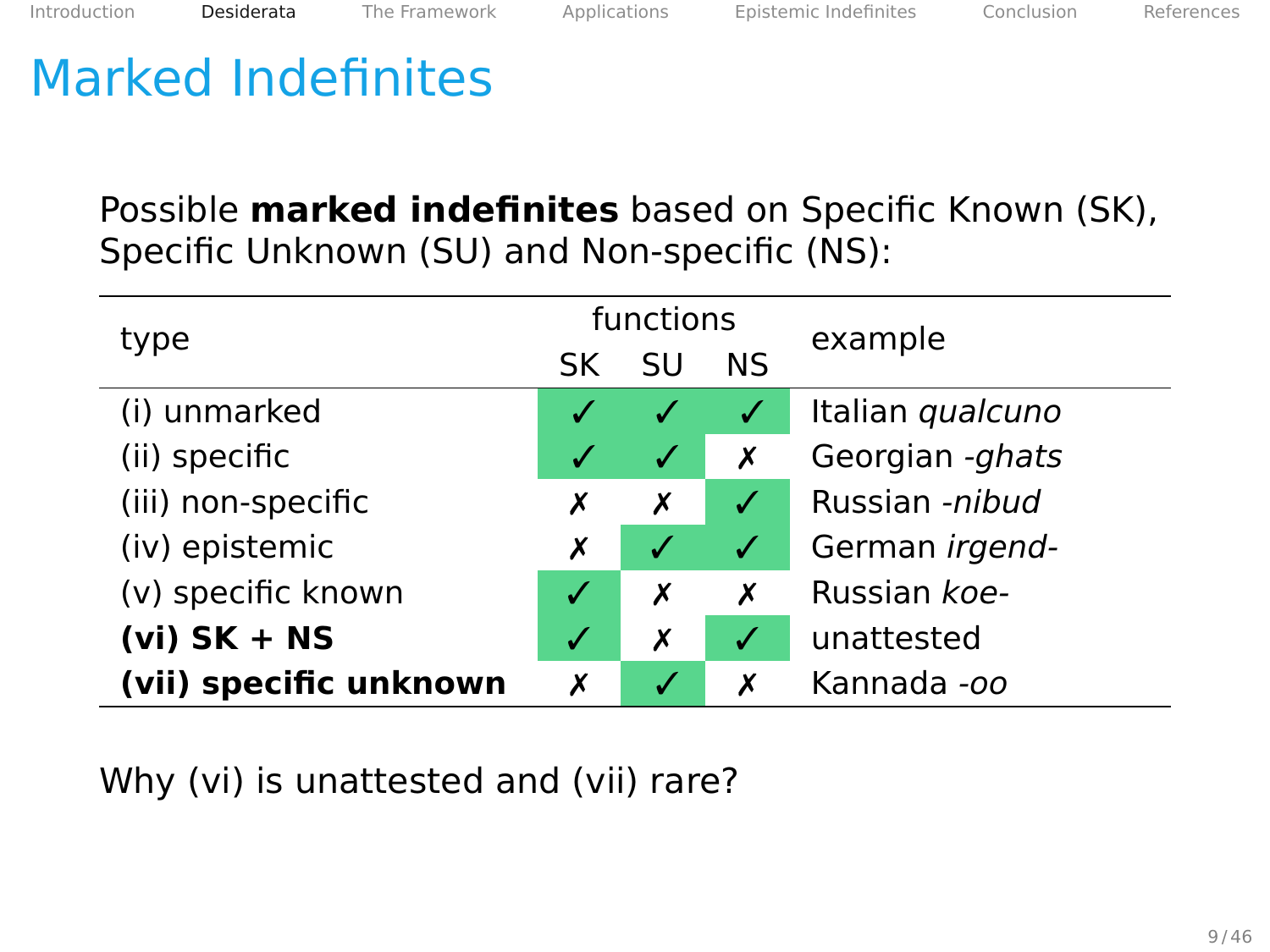Possible **marked indefinites** based on Specific Known (SK), Specific Unknown (SU) and Non-specific (NS):

| type                   | functions |              |    | example          |
|------------------------|-----------|--------------|----|------------------|
|                        | SK        | SU           | ΝS |                  |
| (i) unmarked           |           |              |    | Italian qualcuno |
| (ii) specific          |           | $\checkmark$ | Х  | Georgian -ghats  |
| (iii) non-specific     | х         | х            | √  | Russian -nibud   |
| (iv) epistemic         | Х         | V            | ✓  | German irgend-   |
| (v) specific known     |           | х            | X  | Russian koe-     |
| $(vi)$ SK + NS         | V         | Х            | ú  | unattested       |
| (vii) specific unknown | х         |              |    | Kannada -oo      |

What scope configurations are possible for marked indefinites (e.g. narrow, intermediate, wide)?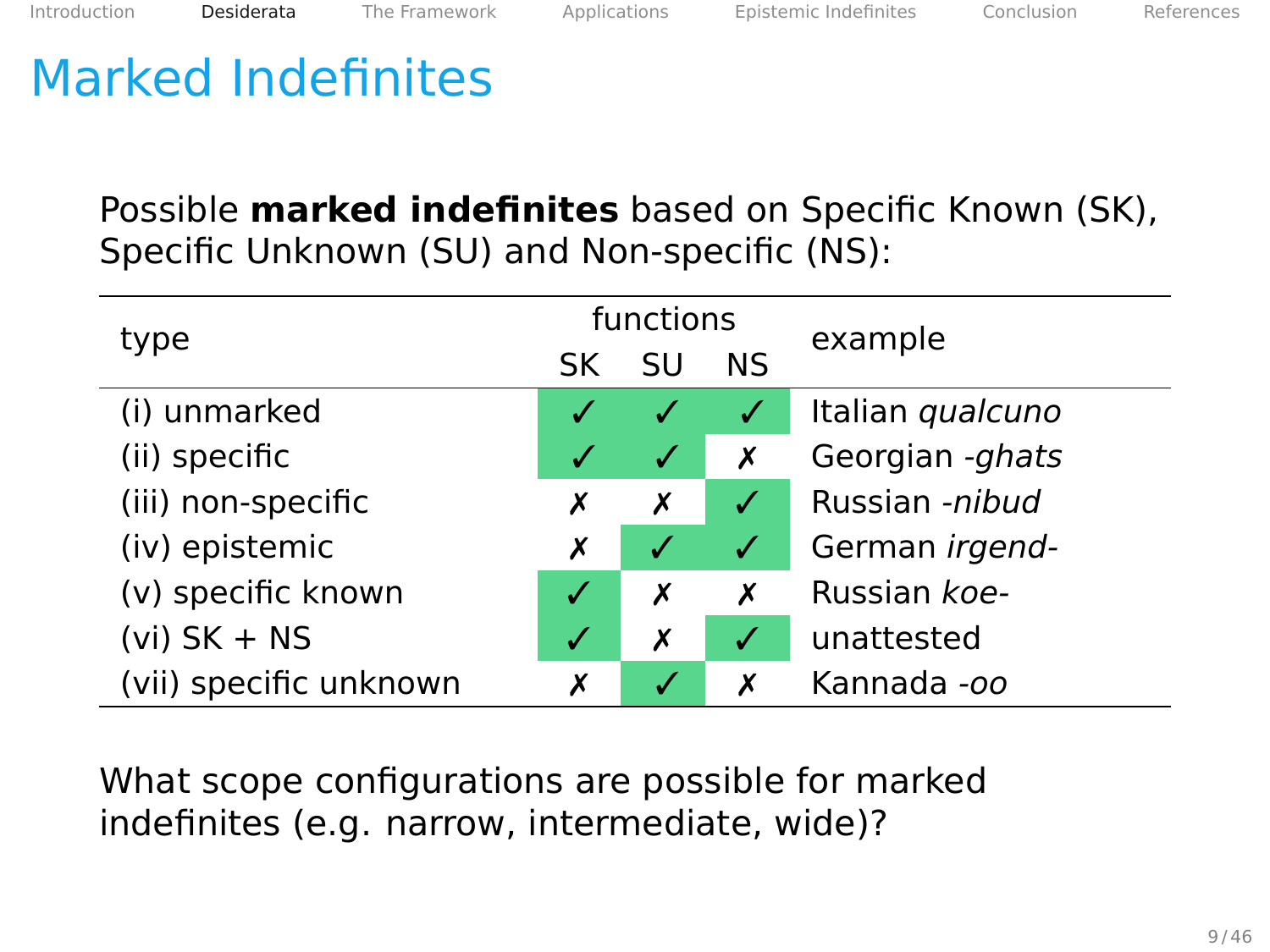# <span id="page-25-0"></span>**Outline**

- 1. [Introduction](#page-2-0)
- 2. [Desiderata](#page-14-0)
- 3. [The Framework](#page-25-0)
- 4. [Applications](#page-47-0)
- 5. [Epistemic Indefinites](#page-86-0)
- 6. [Conclusion](#page-102-0)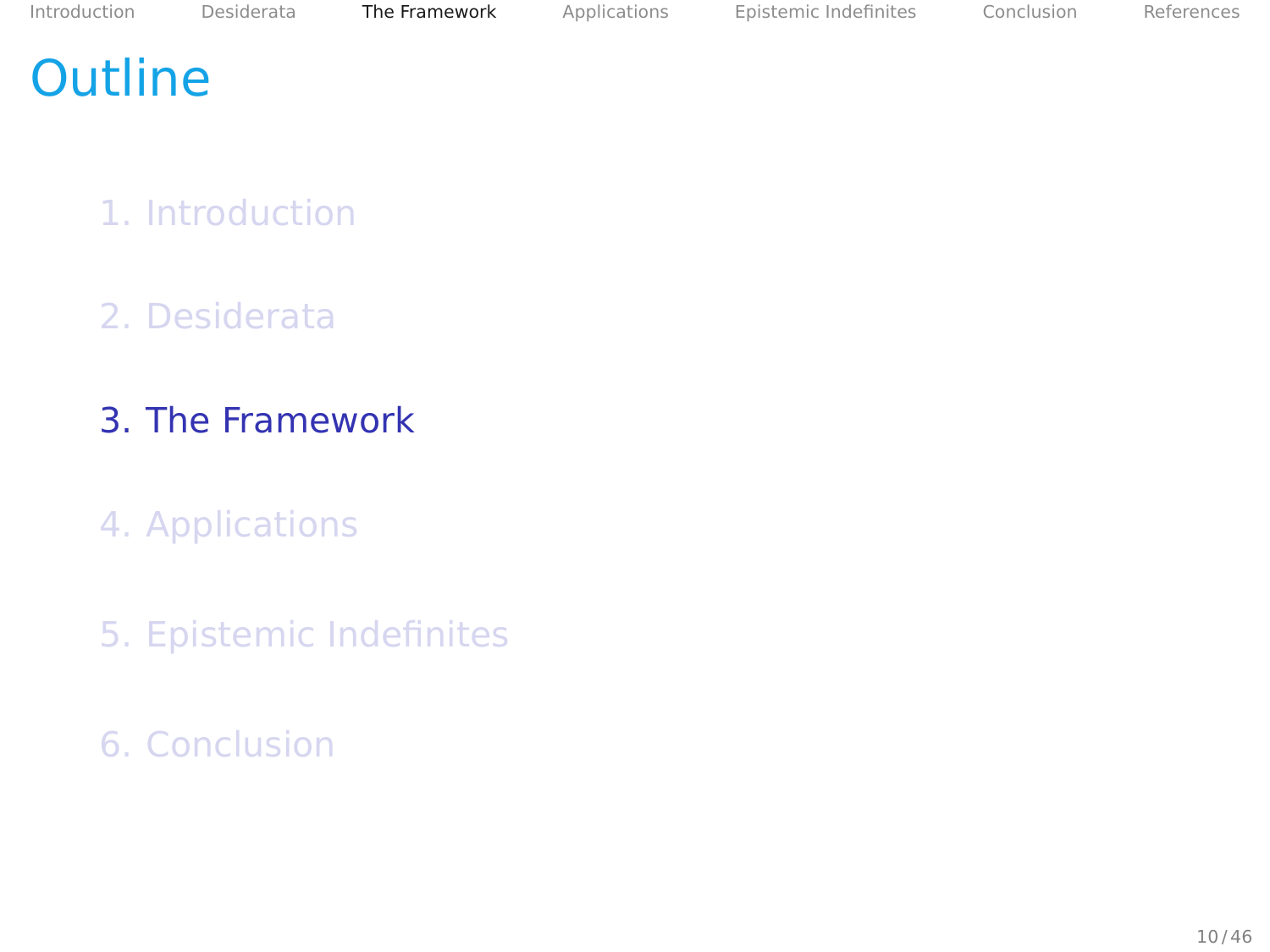In team semantics, formulas are interpreted wrt **sets** of evaluation points (teams) and not single evaluation points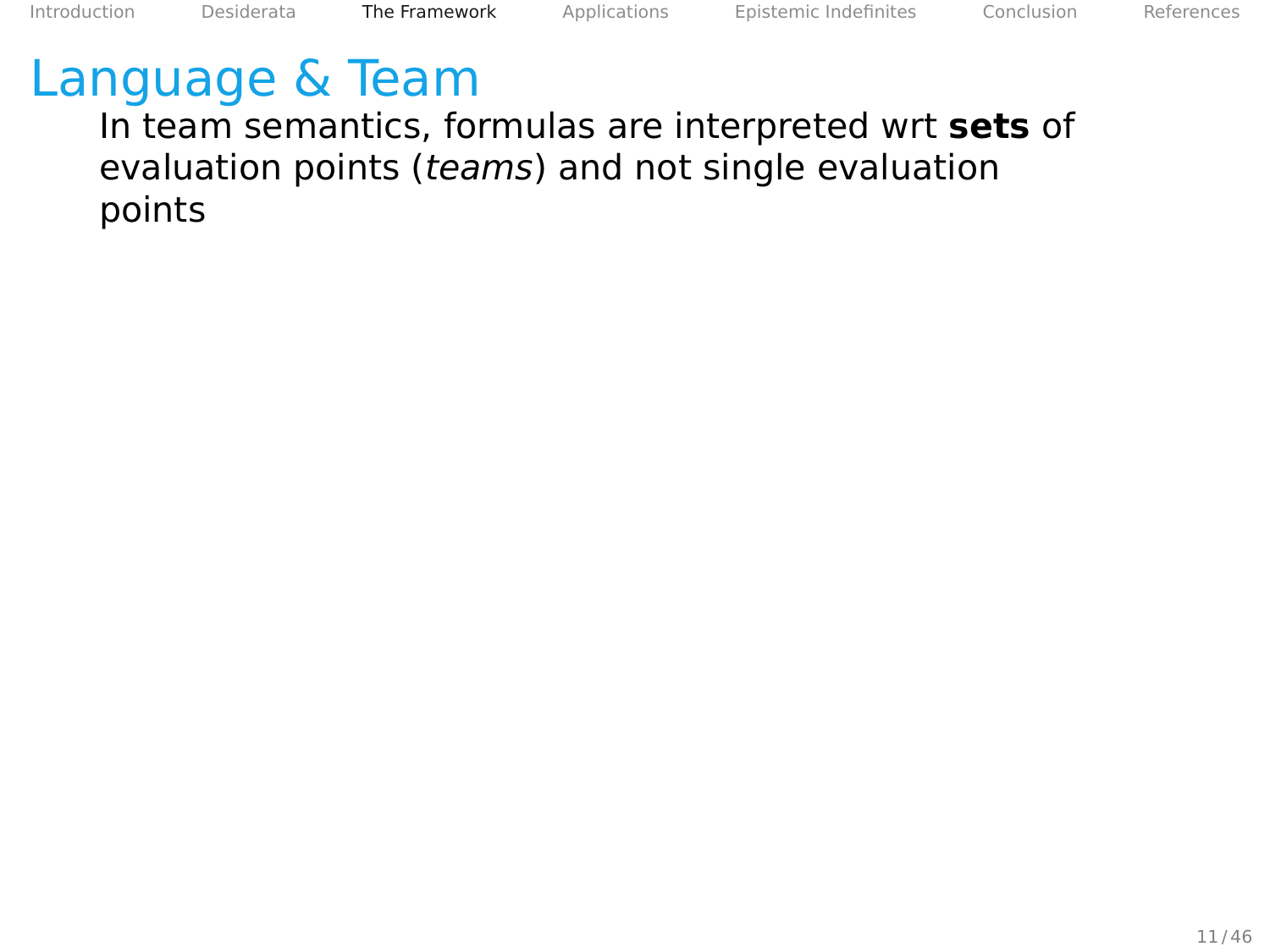In team semantics, formulas are interpreted wrt **sets** of evaluation points (teams) and not single evaluation points

Here, we use a **two-sorted** framework (a model is a triple  $M = \langle D, W, I \rangle$ :

- (i) possible worlds introduced as second sort of entities (special variables  $v_1$ ,  $v_2$  for worlds which can be quantified over);
- (ii)  $\nu$  as designated variables over worlds, representing alternative ways things might be (epistemic possibilities).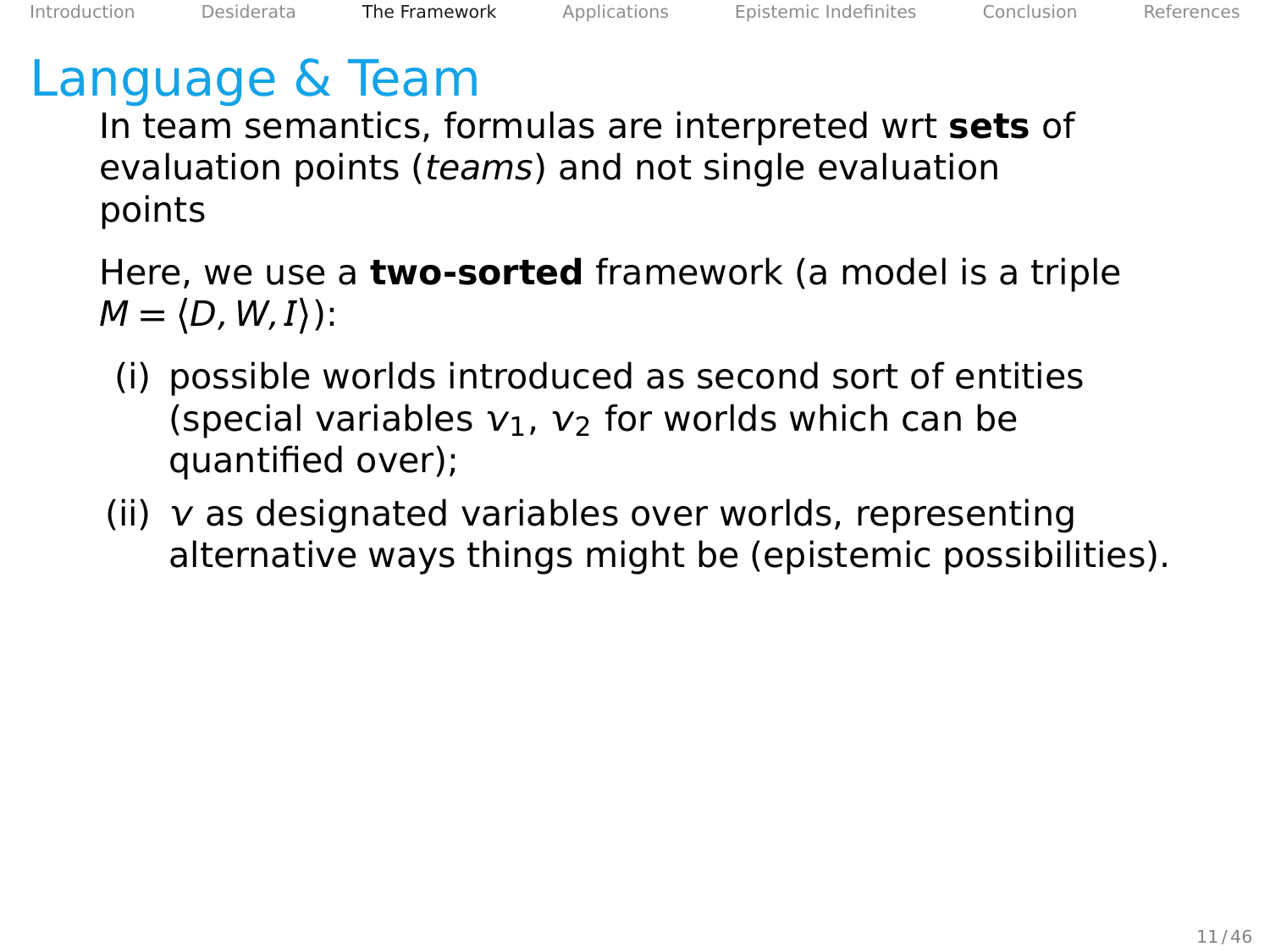In team semantics, formulas are interpreted wrt **sets** of evaluation points (teams) and not single evaluation points

Here, we use a **two-sorted** framework (a model is a triple  $M = \langle D, W, I \rangle$ :

- (i) possible worlds introduced as second sort of entities (special variables  $v_1$ ,  $v_2$  for worlds which can be quantified over);
- (ii)  $\nu$  as designated variables over worlds, representing alternative ways things might be (epistemic possibilities).

#### **Language:**

 $\phi ::= P(\vec{x})|\phi \vee \psi|\phi \wedge \psi| \exists_{strict} \times \phi | \exists_{lax} \times \phi | \forall x \phi | dep(\vec{x}, y) | var(\vec{x}, y)$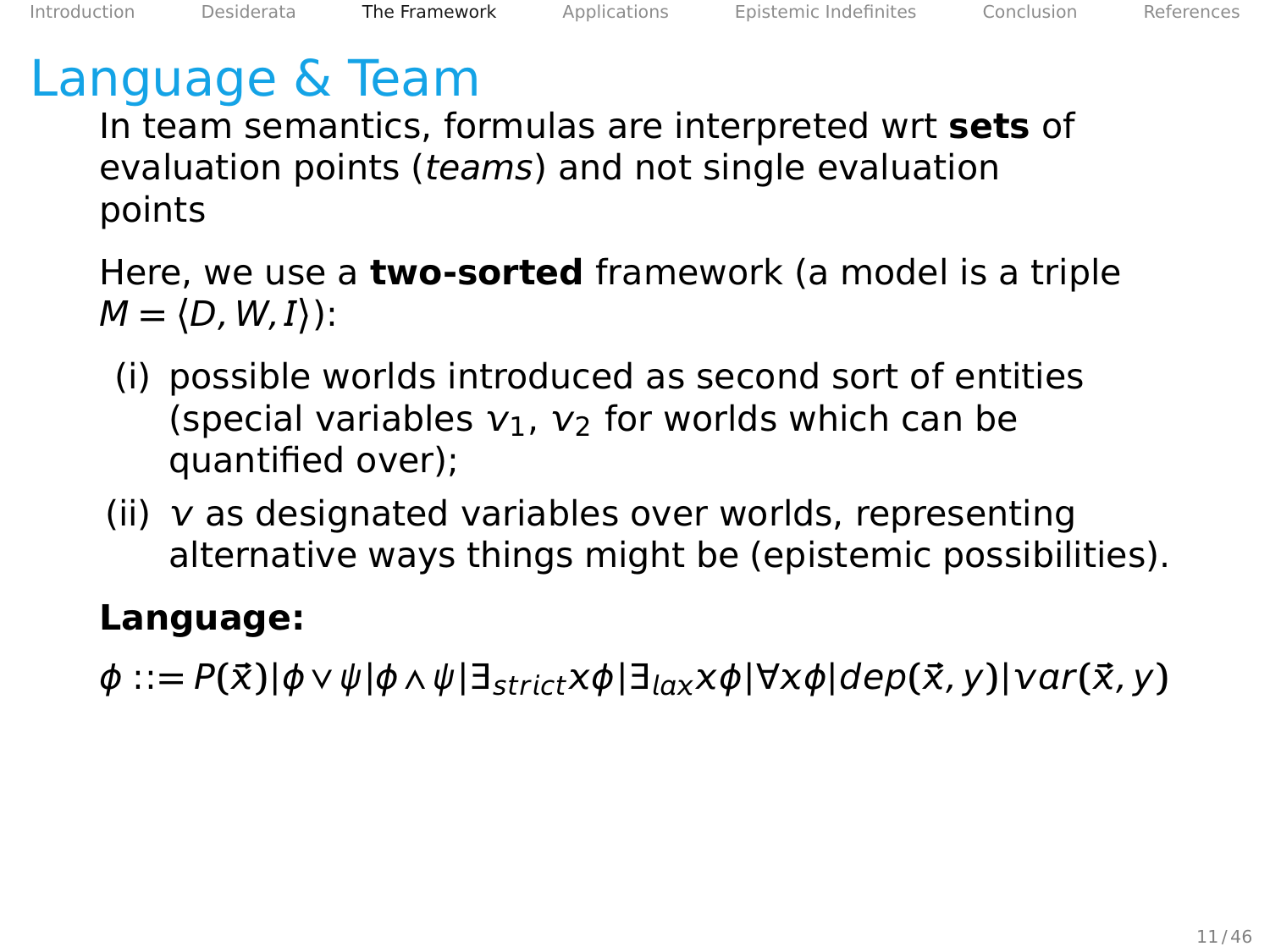In team semantics, formulas are interpreted wrt **sets** of evaluation points (teams) and not single evaluation points

Here, we use a **two-sorted** framework (a model is a triple  $M = \langle D, W, I \rangle$ :

- (i) possible worlds introduced as second sort of entities (special variables  $v_1$ ,  $v_2$  for worlds which can be quantified over);
- (ii)  $\nu$  as designated variables over worlds, representing alternative ways things might be (epistemic possibilities).

#### **Language:**

 $\phi ::= P(\vec{x})|\phi \vee \psi|\phi \wedge \psi| \exists_{strict} \times \phi | \exists_{lax} \times \phi | \forall x \phi | dep(\vec{x}, y) | var(\vec{x}, y)$ 

#### **Team:**

Given a model  $M = \langle D, W, I \rangle$  and a sequence of variables  $\vec{z}$ , a team T over M with domain  $Dom(T) = \vec{z}$  is a set of assignment functions mapping world variables to elements of W and individual variables to elements of  $D$ .  $11/46$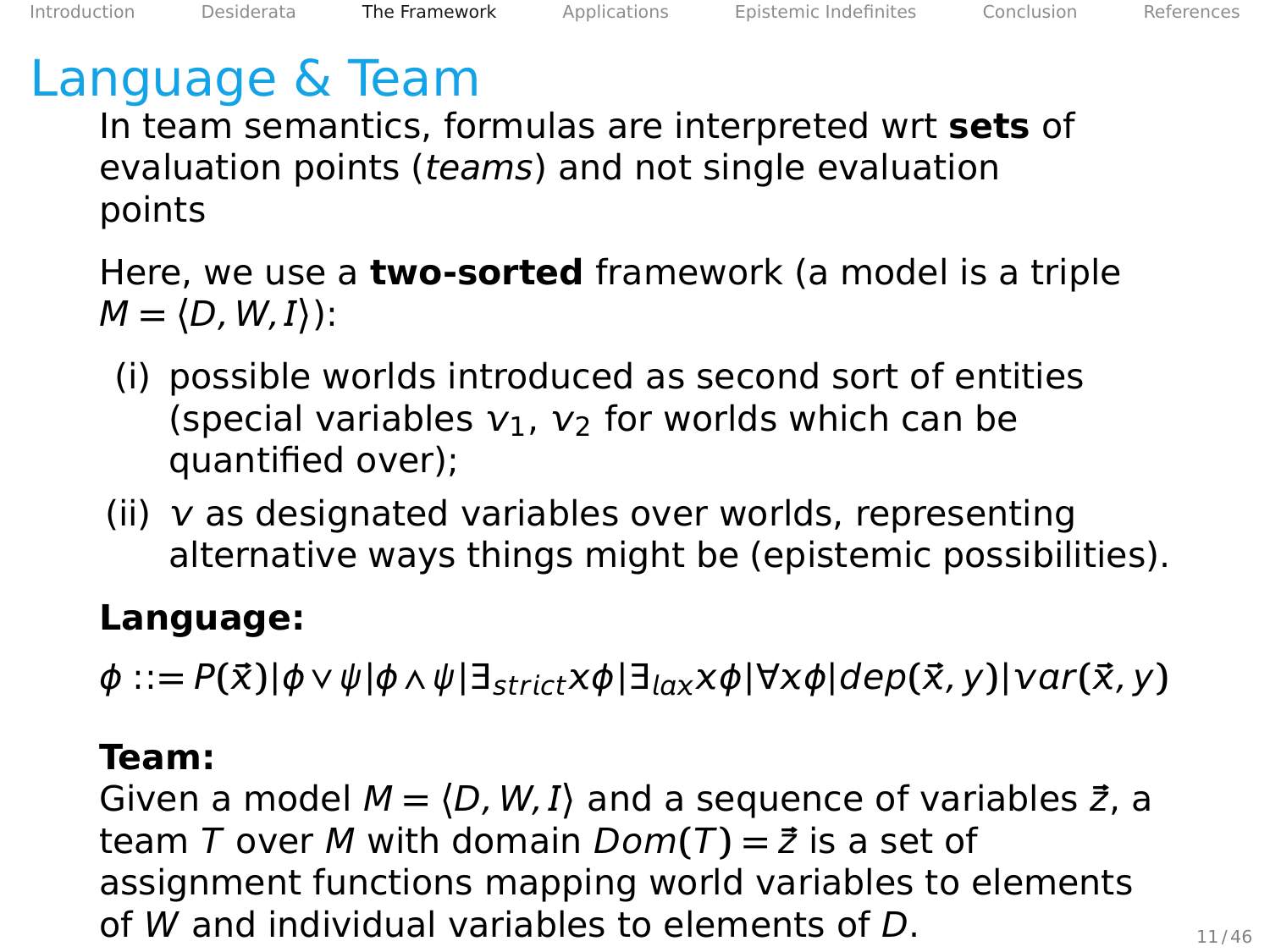Teams represent information states of speakers.

In initial teams only factual information is represented.

**Initial team:** A team T is *initial* iff  $Dom(T) = \{v\}$ .

The world variable  $\nu$  captures the speaker's epistemic possibilities.

Teams where  $v$  receives only one value are teams of maximal information.

| $\mathcal{U}$  |  |
|----------------|--|
| $v_1$          |  |
| v <sub>2</sub> |  |
| $\cdots$       |  |
| $v_n$          |  |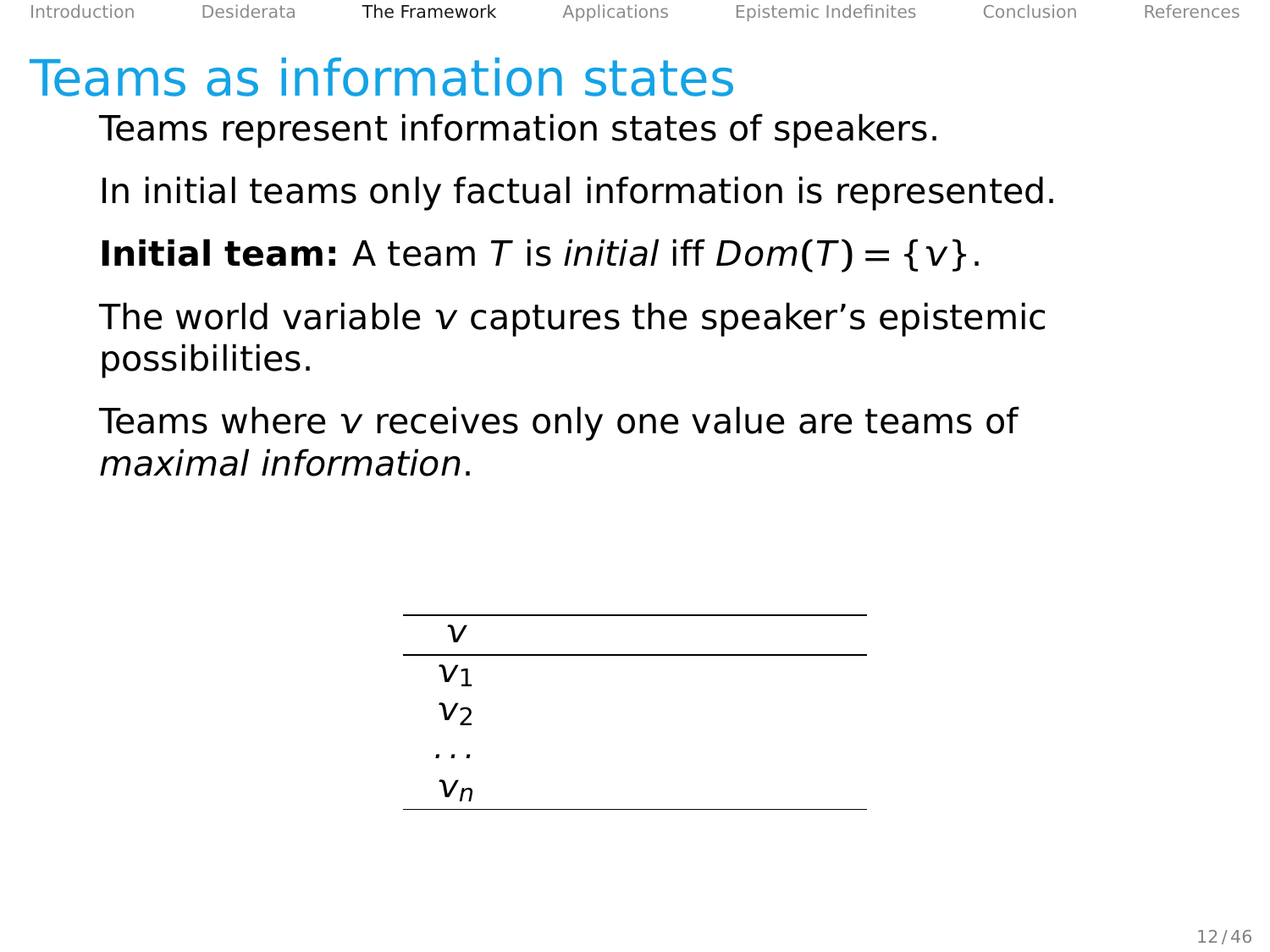Teams represent information states of speakers.

In initial teams only factual information is represented.

**Initial team:** A team T is *initial* iff  $Dom(T) = \{v\}$ .

The world variable  $\nu$  captures the speaker's epistemic possibilities.

Teams where  $v$  receives only one value are teams of maximal information.

| ν              | $\boldsymbol{\chi}$ |  |
|----------------|---------------------|--|
| $v_1$          | a                   |  |
| V <sub>2</sub> | а                   |  |
| $\cdots$       | а                   |  |
| $V_n$          | а                   |  |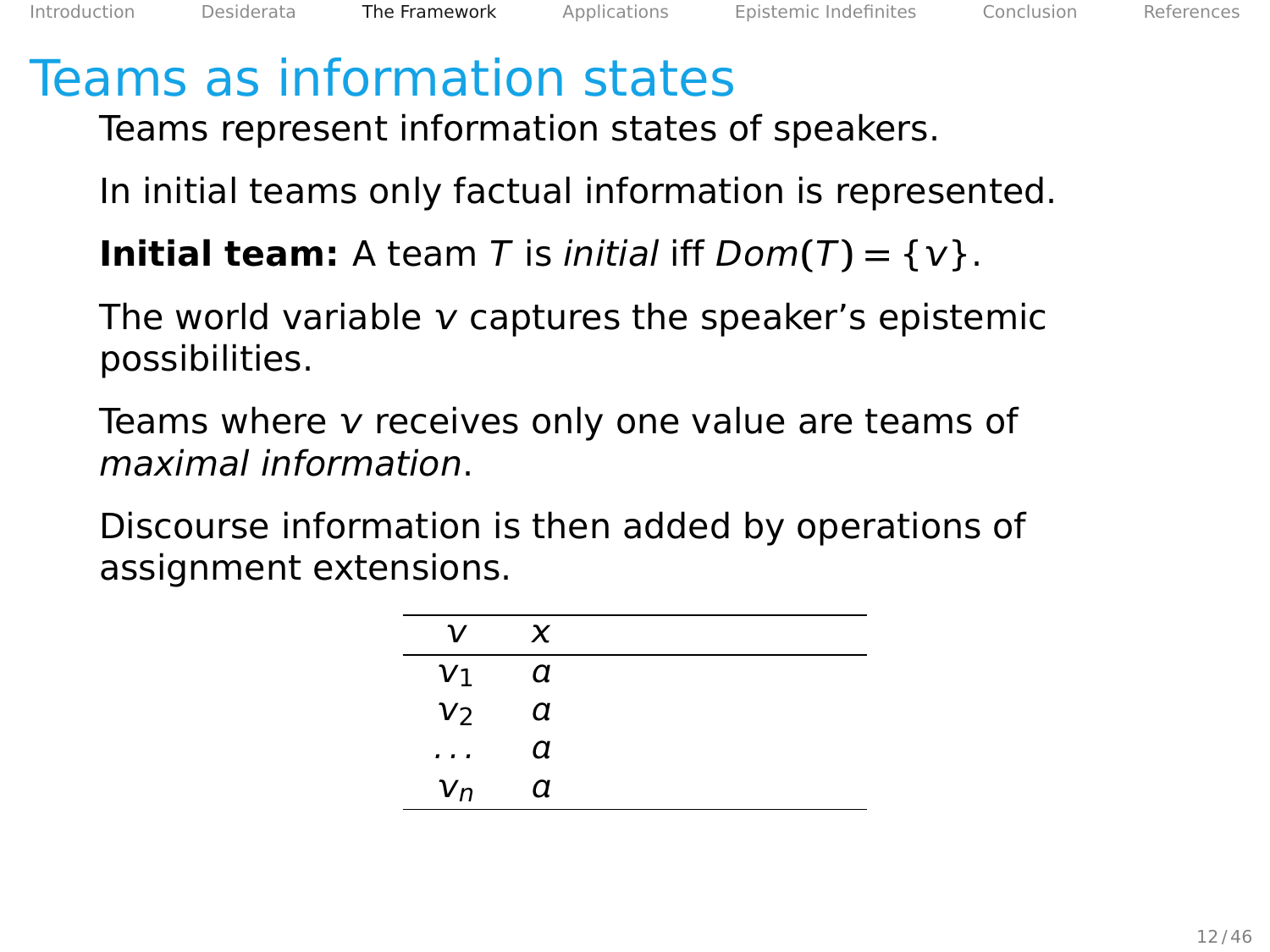Teams represent information states of speakers.

In initial teams only factual information is represented.

**Initial team:** A team T is *initial* iff  $Dom(T) = \{v\}$ .

The world variable  $\nu$  captures the speaker's epistemic possibilities.

Teams where  $v$  receives only one value are teams of maximal information.

| ν           | x | w  |  |
|-------------|---|----|--|
| ${\sf v}_1$ | α | W۱ |  |
| V2          | α | W2 |  |
| $\cdots$    | α | .  |  |
| $V_{n}$     | α | Wп |  |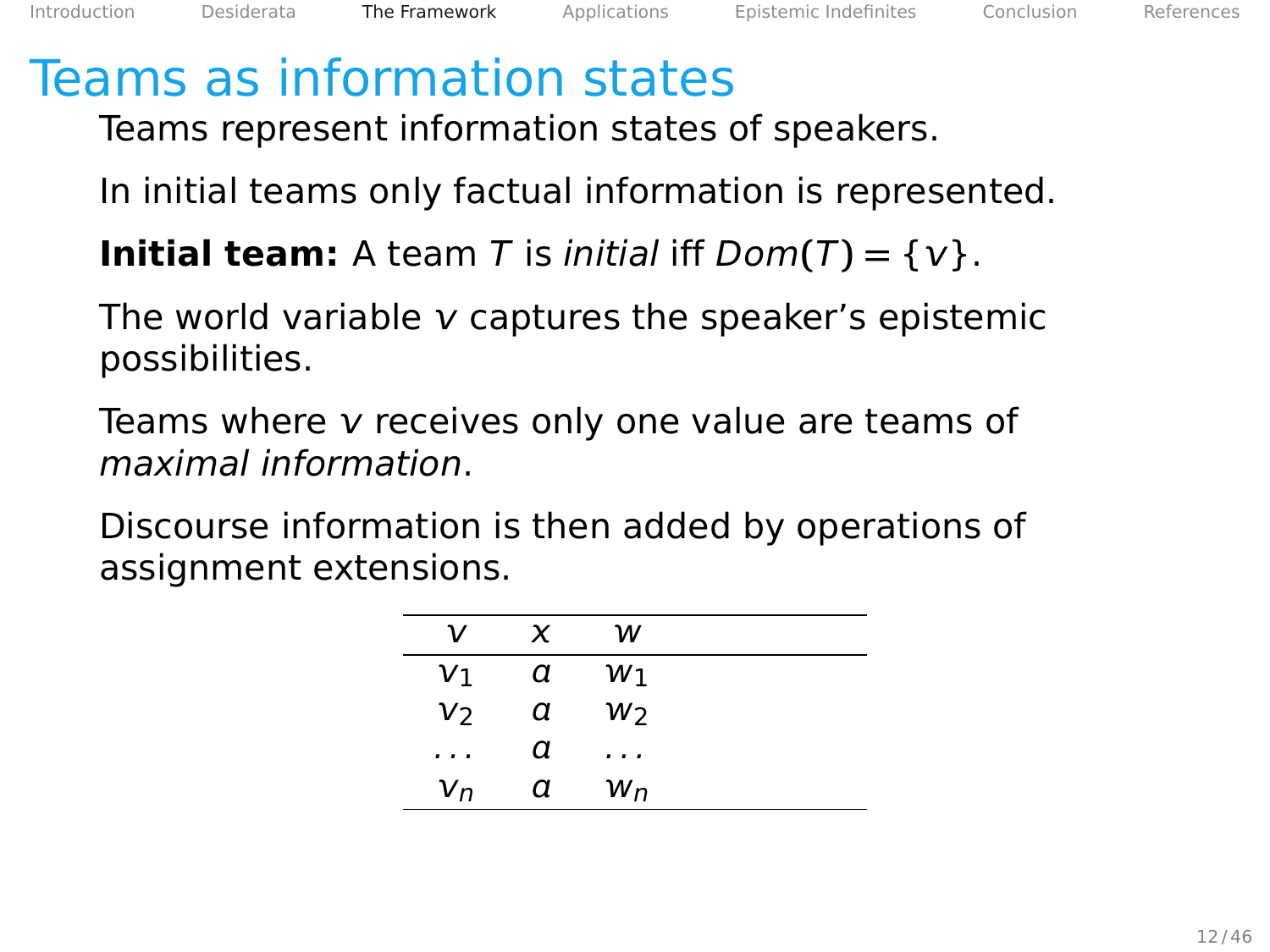Teams represent information states of speakers.

In initial teams only factual information is represented.

**Initial team:** A team T is *initial* iff  $Dom(T) = \{v\}$ .

The world variable  $\nu$  captures the speaker's epistemic possibilities.

Teams where  $v$  receives only one value are teams of maximal information.

| ν        | x | w  | v     |  |
|----------|---|----|-------|--|
| V1       | α | W۱ | b1    |  |
| V2       | α | W2 | b     |  |
| $\cdots$ | α | .  | .     |  |
| $V_{n}$  | α | Wп | $b_n$ |  |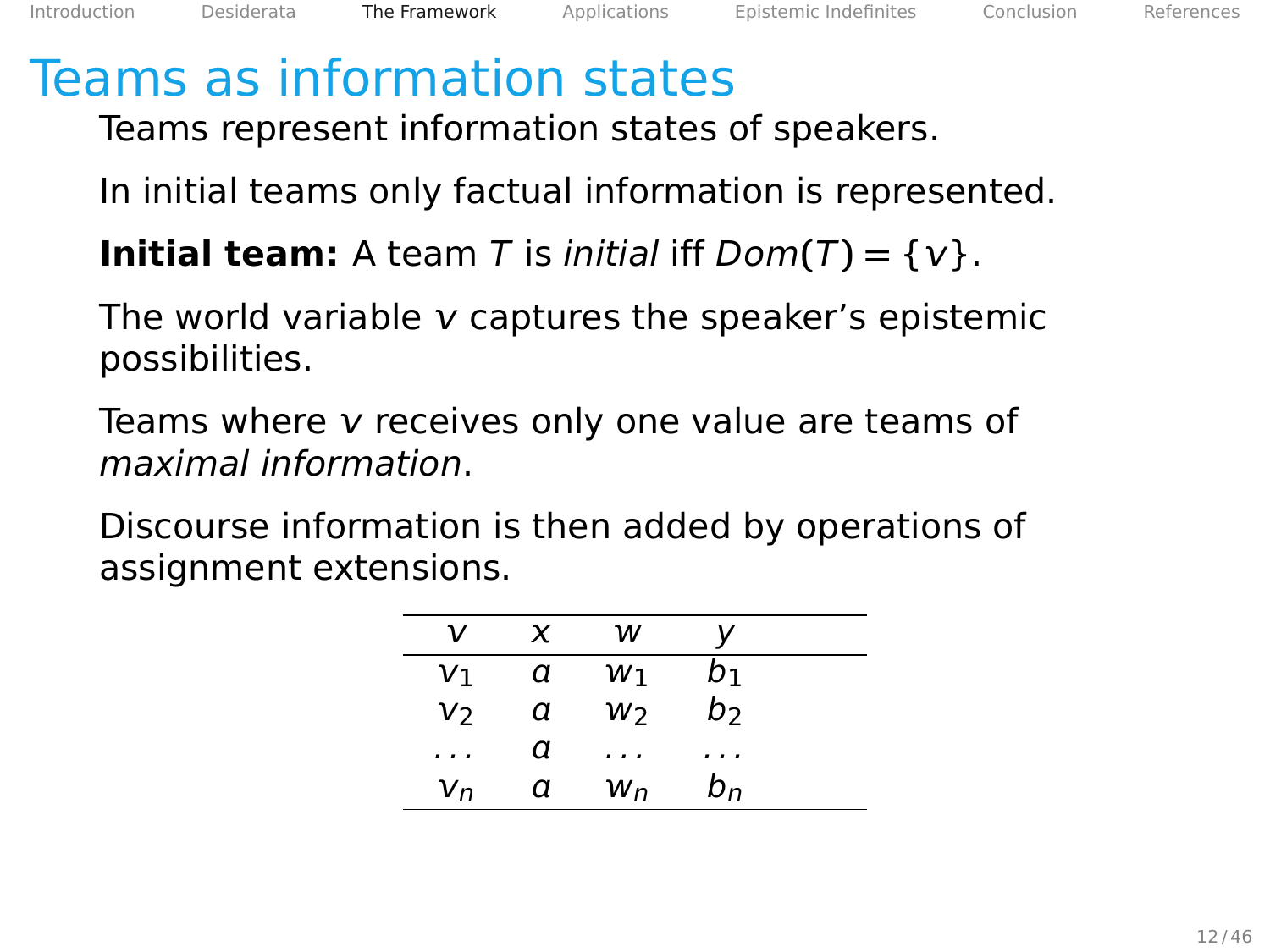Teams represent information states of speakers.

In initial teams only factual information is represented.

**Initial team:** A team T is *initial* iff  $Dom(T) = \{v\}$ .

The world variable  $\nu$  captures the speaker's epistemic possibilities.

Teams where  $v$  receives only one value are teams of maximal information.

| ν              | x | w  | ν              | . .      |
|----------------|---|----|----------------|----------|
| V <sub>1</sub> | а | W۱ | b1             | .        |
| V2             | α | W2 | b              | $\cdots$ |
| $\cdots$       | α | .  | .              | .        |
| $V_{n}$        | α | Wп | b <sub>n</sub> | . .      |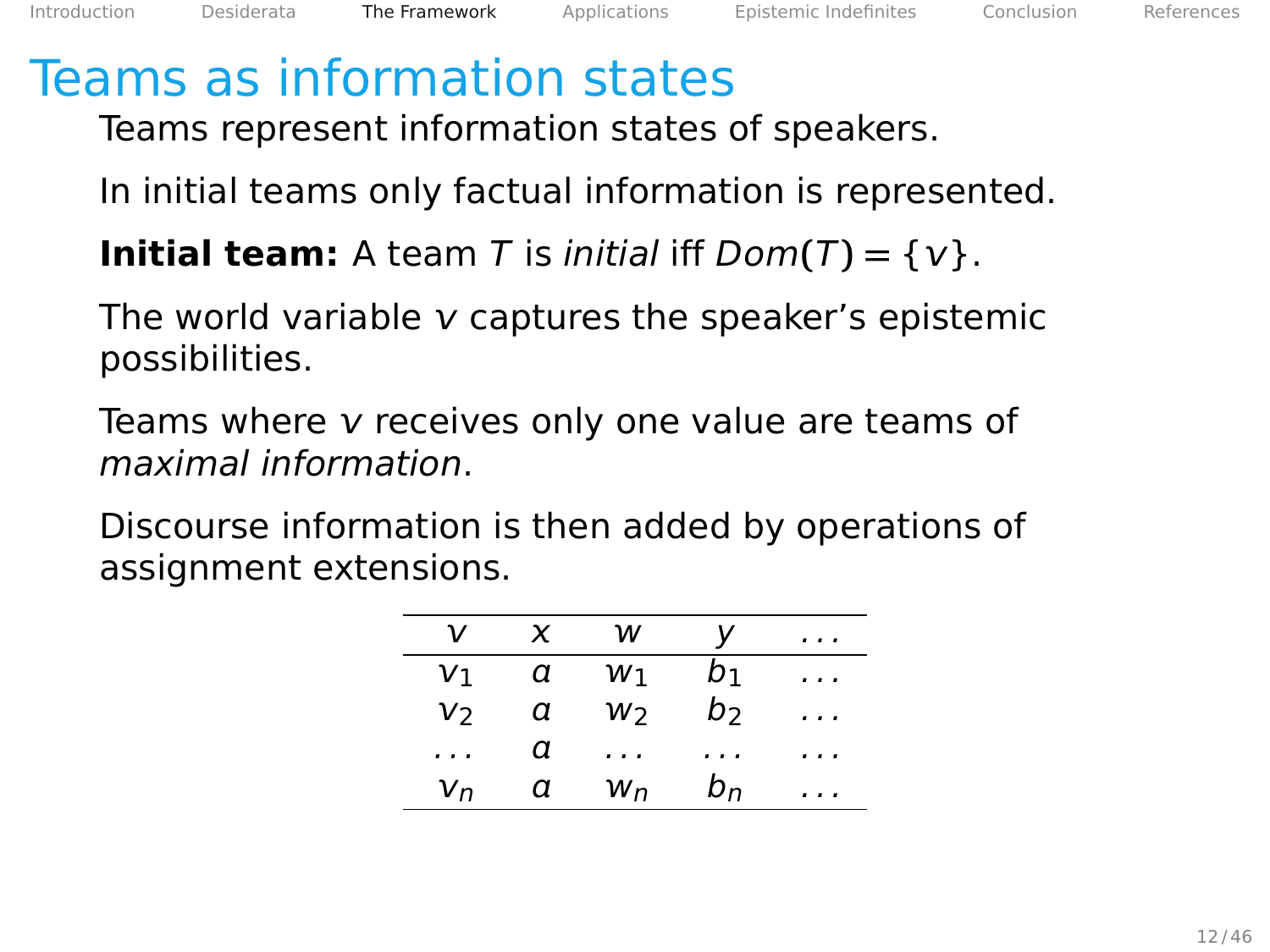Teams represent information states of speakers.

In initial teams only factual information is represented.

**Initial team:** A team T is *initial* iff  $Dom(T) = \{v\}$ .

The world variable  $\nu$  captures the speaker's epistemic possibilities.

Teams where  $v$  receives only one value are teams of maximal information.

Discourse information is then added by operations of assignment extensions.

| ν        | x | w  | v              | .        |
|----------|---|----|----------------|----------|
| V١       | α | W۱ | b1             | $\cdots$ |
| V2       | α | W2 | b              | $\cdots$ |
| $\cdots$ | α | .  | .              | .        |
| $V_{n}$  | α | Wп | b <sub>n</sub> | . .      |

**Felicitious sentence :** A sentence is felicitous/grammatical if there is an initial team which supports it.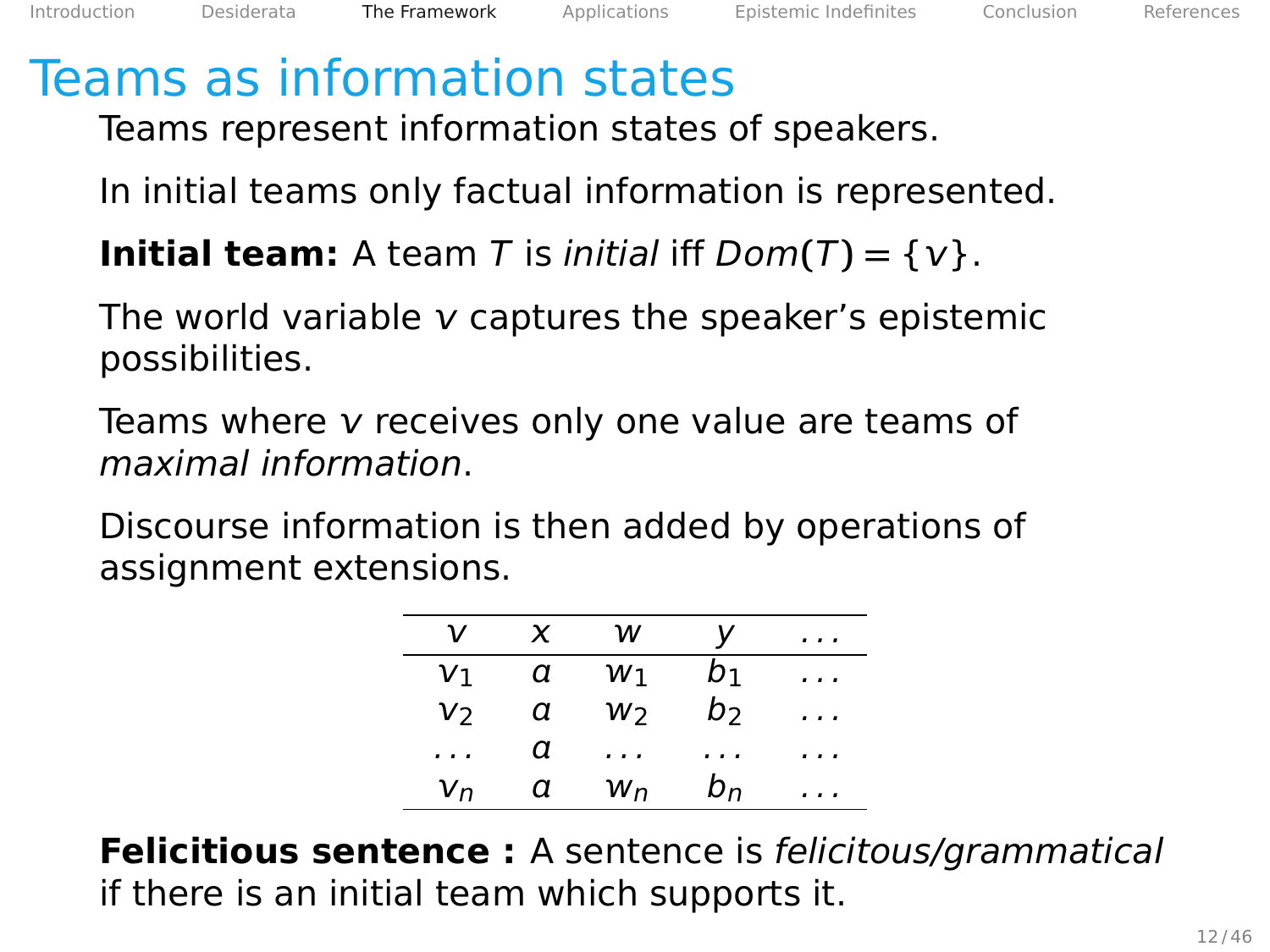# Universal Extension

## $T[y] = \{i[d/y] : i \in T \text{ and } d \in D\}$

A **universal extension** of a team T with y, denoted by T**[**y**]**, amounts to consider all assignments that differ from the ones in  $T$  only with respect to the value of y.



 $(D = \{d_1, d_2\}$ . Universal extensions are unique.)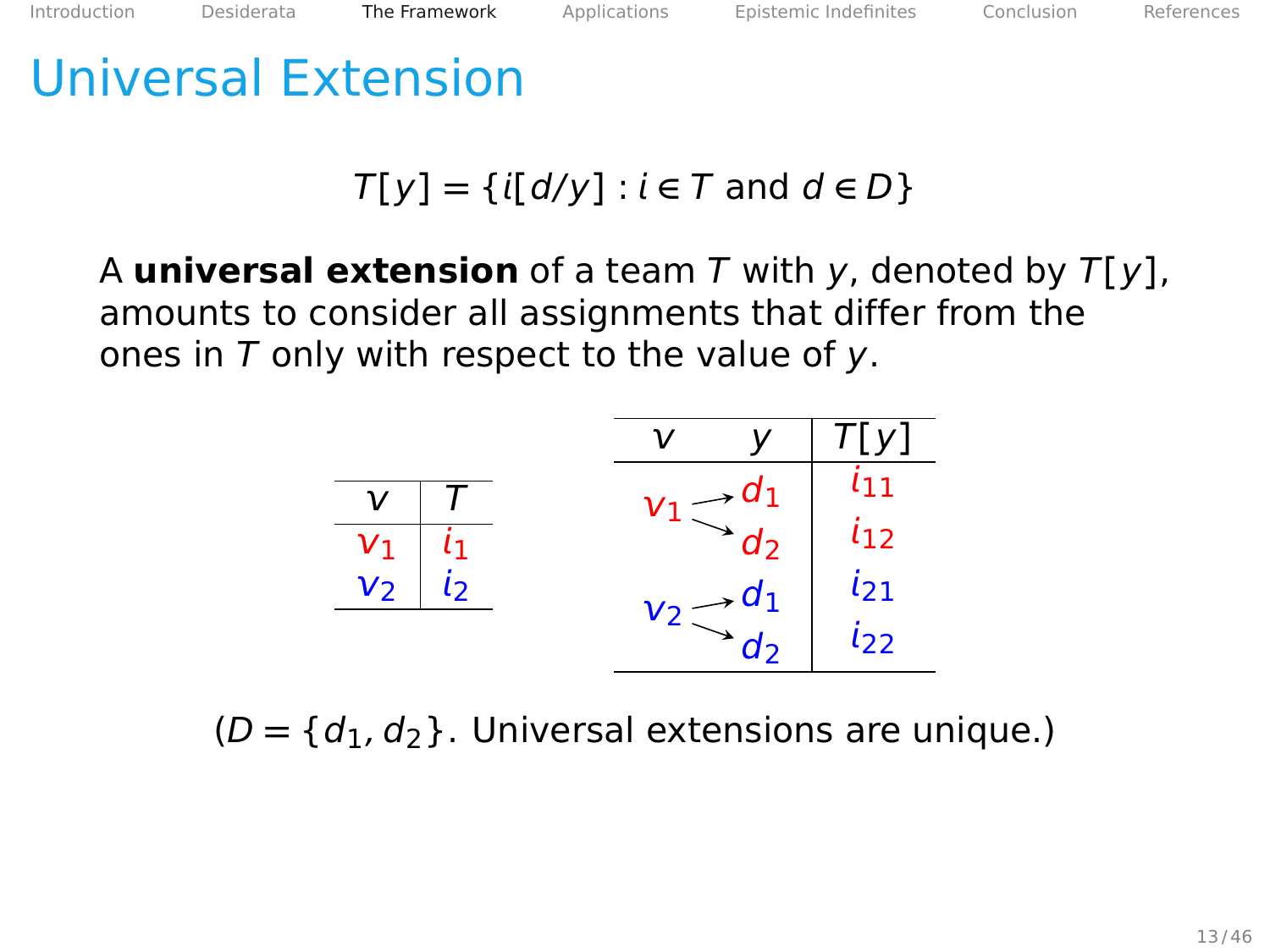## Strict Functional Extension

 $T[h/v] = \{i[h(i)/v] : i \in T\}$ , for some function  $h: T \rightarrow D$ 

A **strict functional extension** of a team T with y, denoted by T**[**h/y**]**, amounts to assign only one value to y for each original assignment in T.



With  $D = \{d_1, d_2\}$  we have 4 possible strict functional extensions:

|                       | $\overline{T}$ [h <sub>1</sub> /y] |
|-----------------------|------------------------------------|
| $\rightarrow d_1$     | L 1 2                              |
| $v_2 \rightarrow d_1$ | 121                                |

|                              | $\overline{T}$ [h <sub>3</sub> /y] |
|------------------------------|------------------------------------|
| $\rightarrow$ d <sub>1</sub> | L 1 2                              |
| $\rightarrow$ d <sub>2</sub> | $l_{21}$                           |

|                       |                              | $T[h_2/y]$ |
|-----------------------|------------------------------|------------|
|                       | $\rightarrow$ d <sub>2</sub> | L 1 7      |
| $v_2 \rightarrow d_2$ |                              | 121        |

$$
\begin{array}{c|c}\n \times & y & T[h_4/y] \\
 \hline\n v_1 \rightarrow d_2 & i_{12} \\
 v_2 \rightarrow d_1 & i_{21}\n \end{array}
$$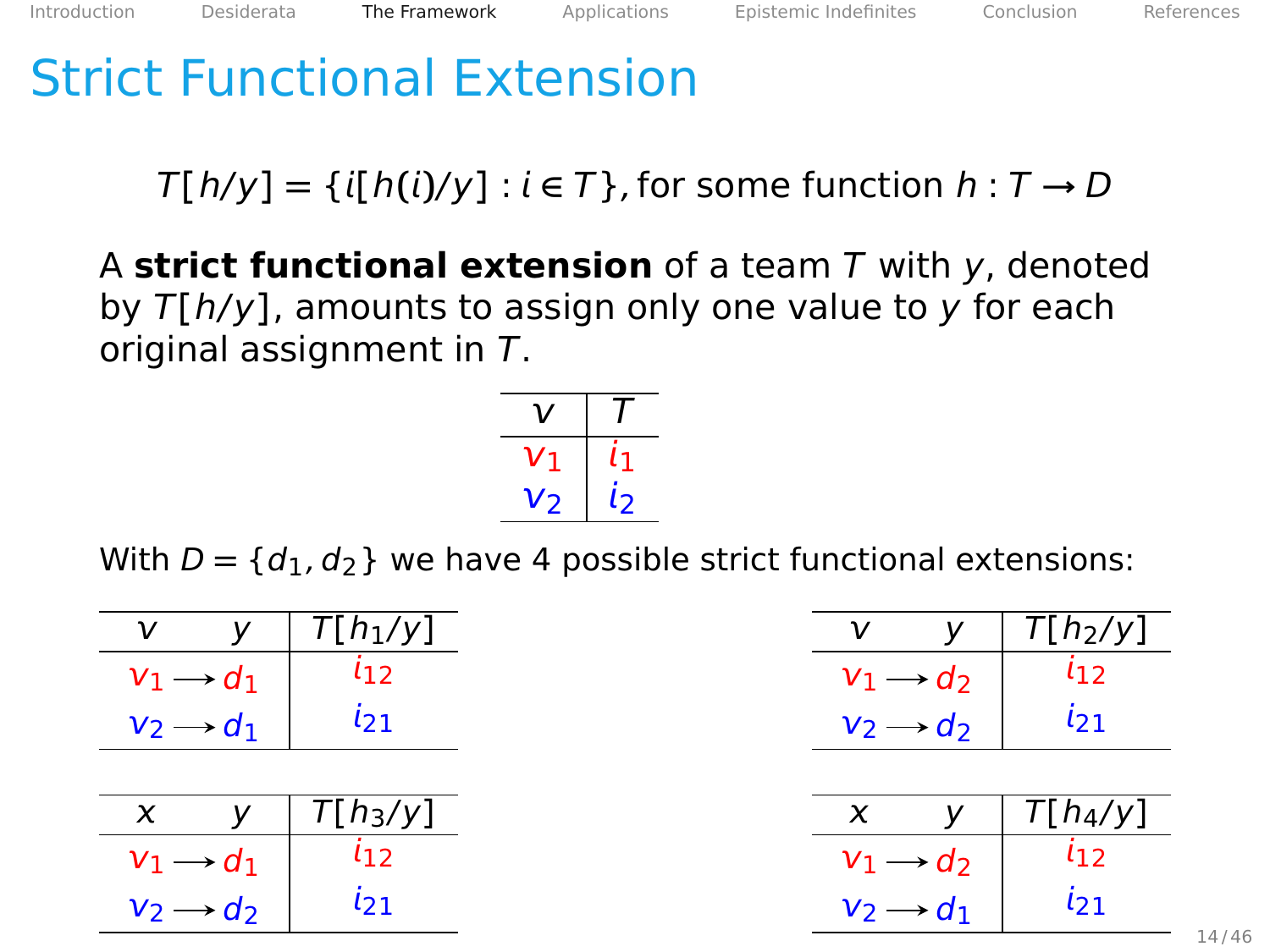## Lax Functional Extension

 $T[f/y] = \{i[d/y] : i \in T \text{ and } d \in f(i)\}\$ , for some function  $f: T \rightarrow \mathcal{D}(D) \setminus \{\emptyset\}$ 

A **lax functional extension** of a team T with y, denoted by T**[**h/y**]**, amounts to assign one or more values to y for each original assignment in T.

$$
\begin{array}{c|c}\n\hline\nv & T \\
\hline\nv_1 & i_1 \\
v_2 & i_2\n\end{array}\n\qquad\n\begin{array}{c|c}\n\hline\nv & y & T[f/y] \\
\hline\nv_1 \rightarrow d_2 & i_12 \\
v_2 \rightarrow d_1 & i_21 \\
d_2 & i_22\n\end{array}
$$

(With  $D = \{d_1, d_2\}$  we have 9 possible lax functional extensions)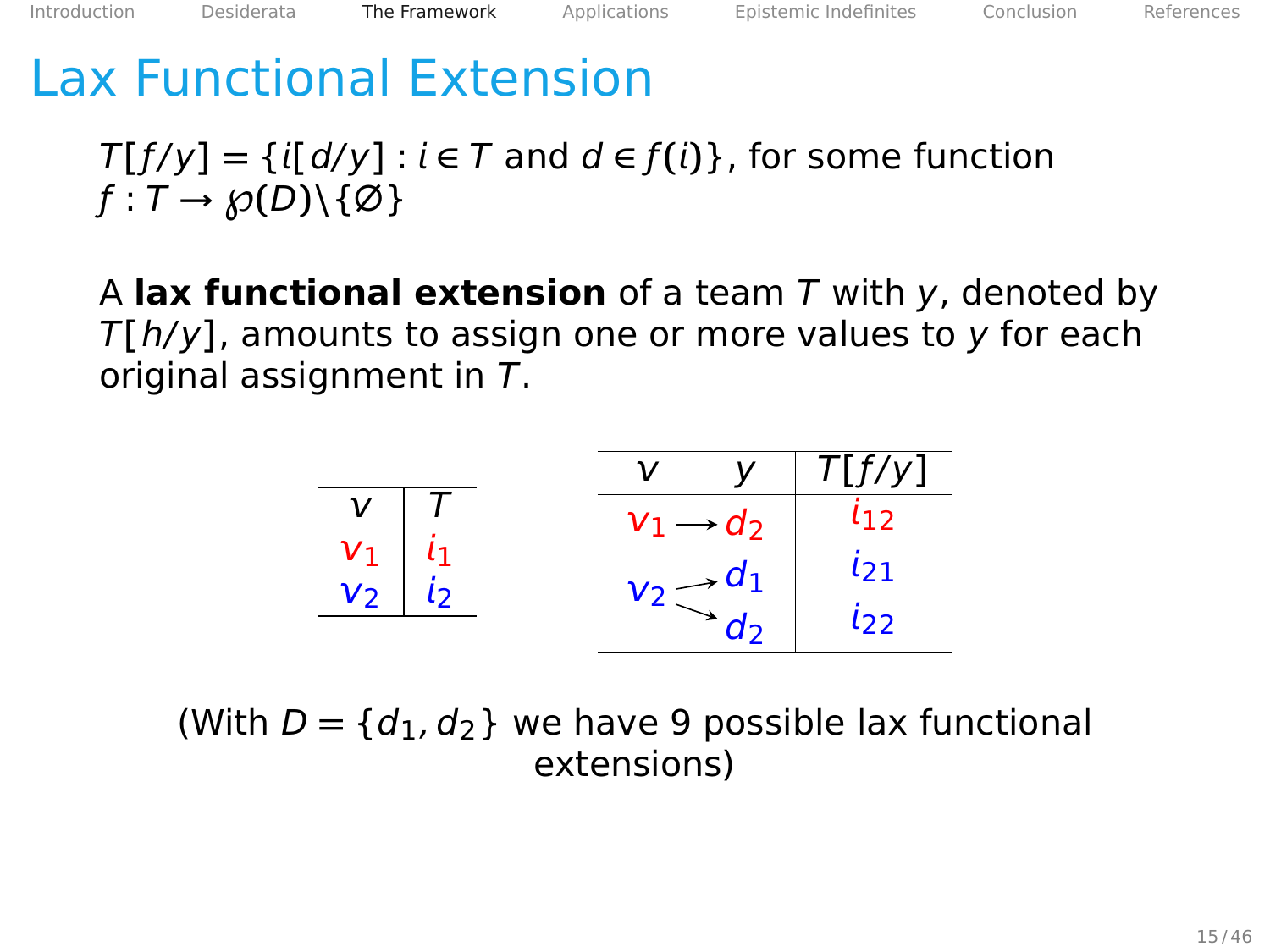# Semantic Clauses

- 
- 
- 
- 

$$
M, T \models var(\vec{x}, y)
$$

- $M, T \models P(x_1, \ldots, x_n) \Leftrightarrow \forall j \in T : \langle j(x_1), \ldots, j(x_n) \rangle \in I(P^n)$
- $M, T \models \phi \land \psi$   $\Leftrightarrow$   $M, T \models \phi$  and  $M, T \models \psi$
- $M, T \models \phi \lor \psi$   $\Leftrightarrow T = T_1 \cup T_2$  for teams  $T_1$  and  $T_2$ s.t.  $M$ ,  $T_1 \models \phi$  and  $M$ ,  $T_2 \models \psi$
- $M, T \models \forall y \phi$   $\Leftrightarrow M, T[y] \models \phi$ , where  $T[y] =$  $\{i[d/y]: i \in T \text{ and } d \in D\}$
- M, T **|=** ∃strictyϕ **⇔** there is a function h : T **→** D s.t.  $M, T[h/y] \models \phi$ , where  $T[h/y] = \{i[h(i)/y] : i \in T\}$
- M, T **|=** ∃laxyϕ **⇔** there is a function ƒ : T **→**  $\mathcal{D}(D) \setminus \{ \emptyset \}$  s.t.  $M$ ,  $T[f/y] \models \emptyset$ , where  $T[f/y] = \{i[d/y] : i \in$  $T$  and  $d \in f(i)$ }
- $M, T \models \text{dep}(\vec{x}, y) \qquad \Leftrightarrow \quad \text{for all } i, j \in T : i(\vec{x}) = i(\vec{x}) \Rightarrow$  $i(v) = i(v)$ 
	- $\Leftrightarrow$  there is *i*, *j*  $\in$  *T* : *i*( $\vec{x}$ )  $j(\vec{x}) \& \text{if } (y) \neq \text{if } (y)$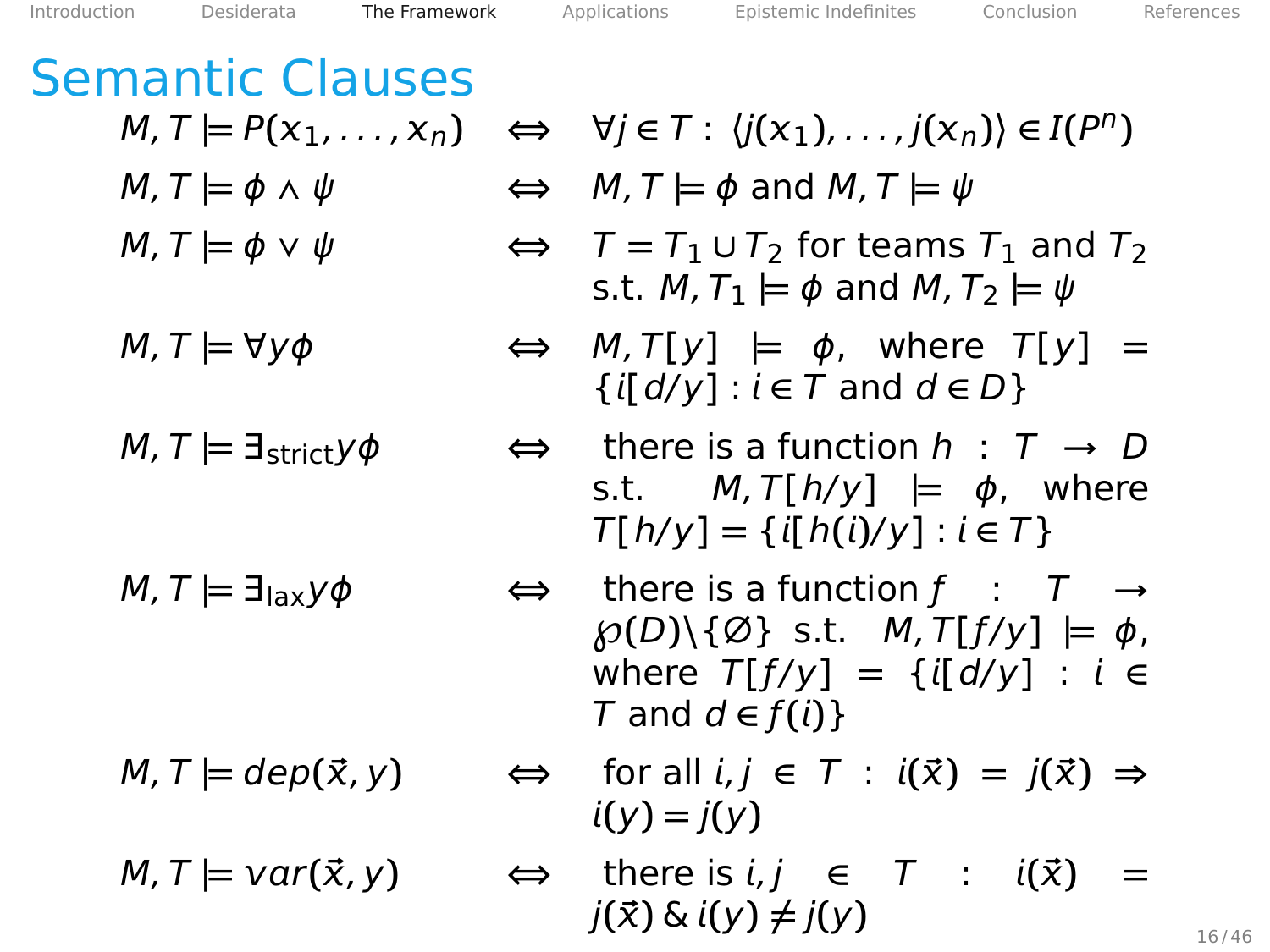Dependence atoms (Väänänen [2007;](#page-108-0) Galliani [2015\)](#page-107-0) model dependency patterns between variables' values:

## **Dependence Atom:**

 $M, T \models \text{dep}(\vec{x}, y) \Leftrightarrow \text{for all } i, j \in T : i(\vec{x}) = j(\vec{x}) \Rightarrow i(y) = j(y)$ 

#### **Variation Atom:**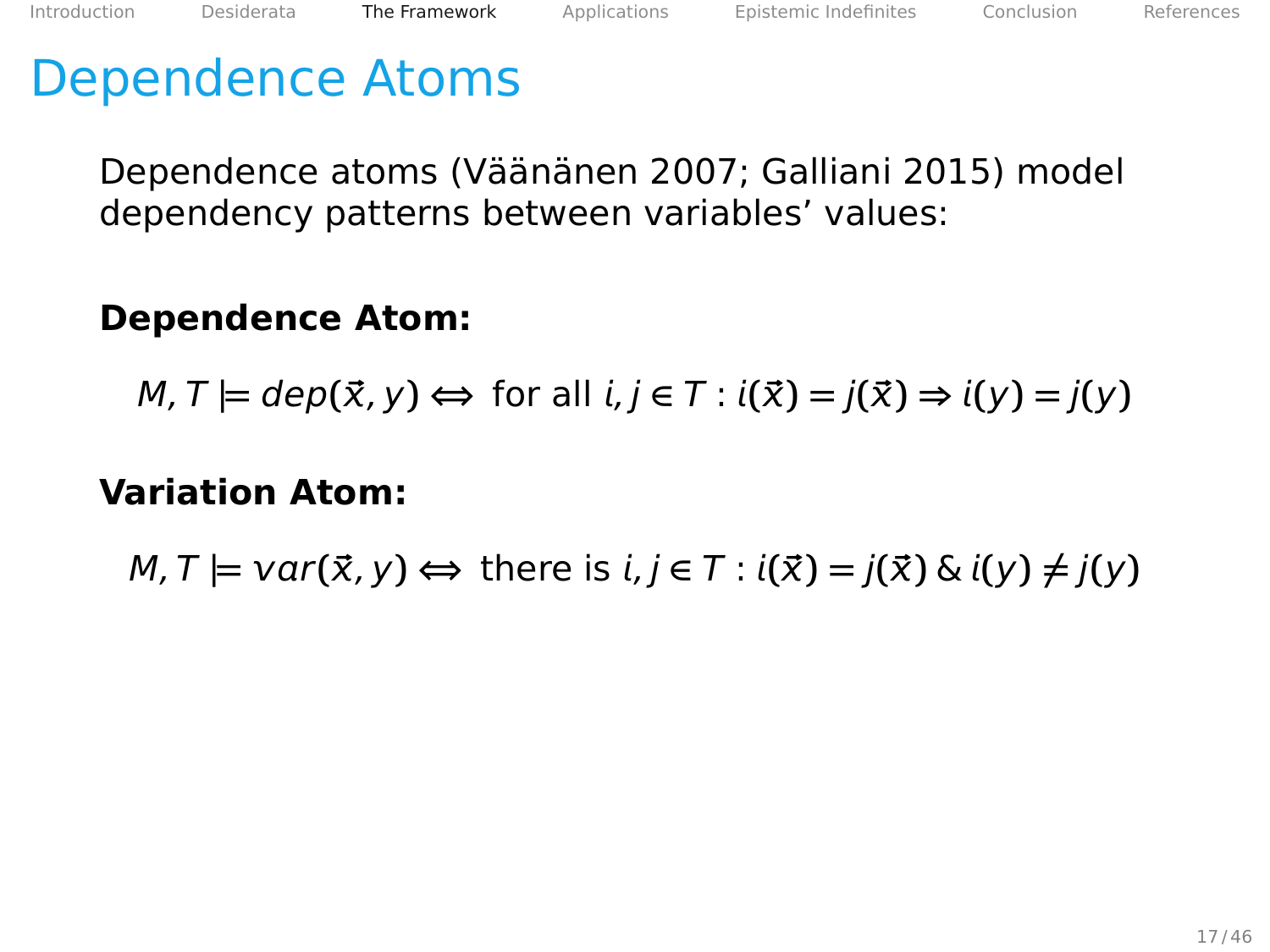Dependence atoms (Väänänen [2007;](#page-108-0) Galliani [2015\)](#page-107-0) model dependency patterns between variables' values:

### **Dependence Atom:**

$$
M, T \models dep(\vec{x}, y) \Leftrightarrow \text{ for all } i, j \in T : i(\vec{x}) = j(\vec{x}) \Rightarrow i(y) = j(y)
$$

#### **Variation Atom:**

|  | $T \mid x \mid y \mid z \mid l$                                                                                         |  | $dep(x, y)$ $\checkmark$ |
|--|-------------------------------------------------------------------------------------------------------------------------|--|--------------------------|
|  |                                                                                                                         |  |                          |
|  | $\begin{array}{c cccc} i & a_1 & b_1 & c_1 & d_1 \\ j & a_1 & b_1 & c_2 & d_1 \\ k & a_3 & b_2 & c_3 & d_1 \end{array}$ |  |                          |
|  |                                                                                                                         |  |                          |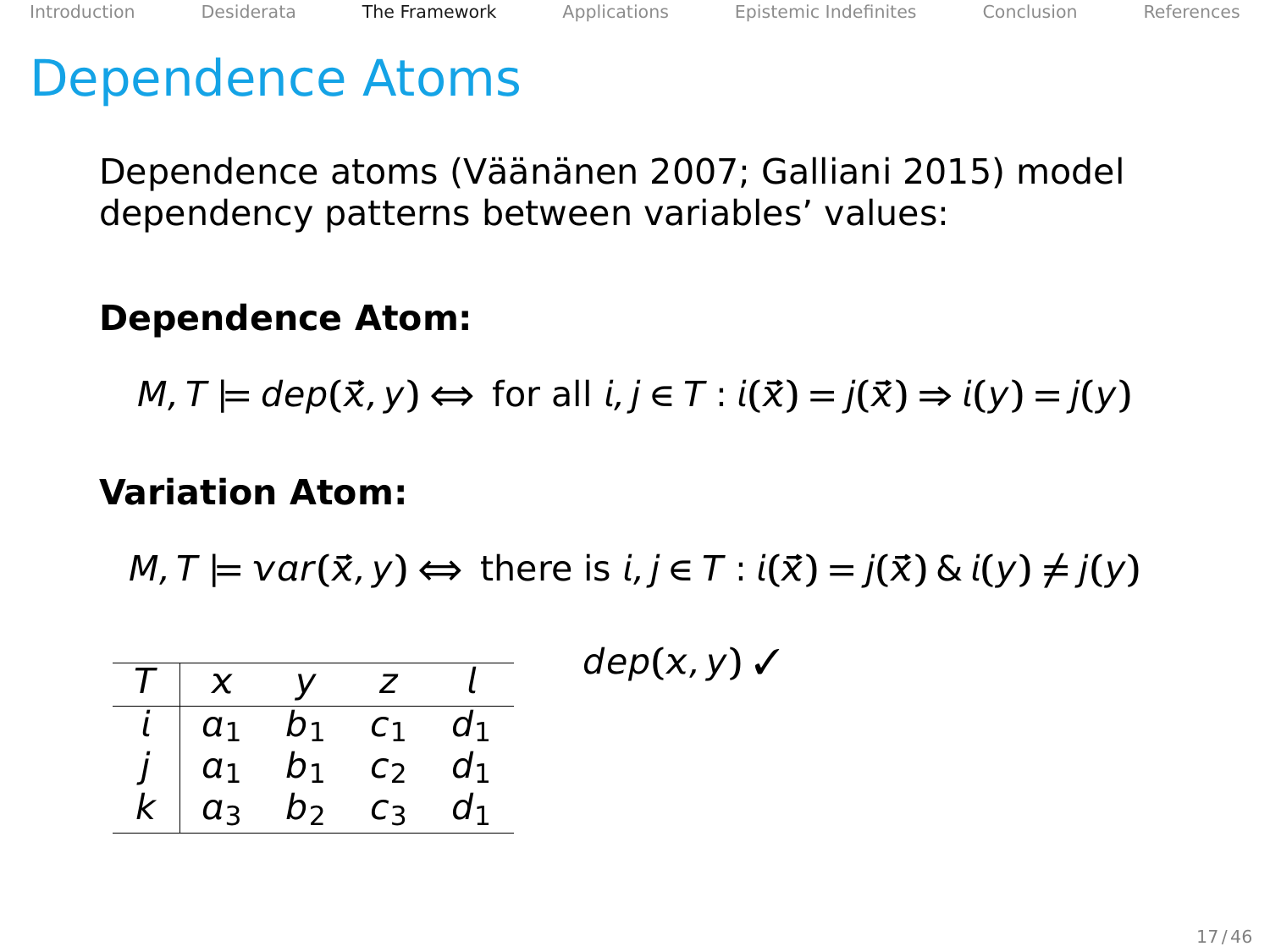Dependence atoms (Väänänen [2007;](#page-108-0) Galliani [2015\)](#page-107-0) model dependency patterns between variables' values:

#### **Dependence Atom:**

$$
M, T \models dep(\vec{x}, y) \Leftrightarrow \text{ for all } i, j \in T : i(\vec{x}) = j(\vec{x}) \Rightarrow i(y) = j(y)
$$

#### **Variation Atom:**

 $M, T \models \text{var}(\vec{x}, y) \Leftrightarrow \text{there is } i, j \in T : i(\vec{x}) = j(\vec{x}) \& i(y) \neq j(y)$ 

|           | a <sub>1</sub>   |             |                |  |
|-----------|------------------|-------------|----------------|--|
| $\bullet$ |                  | $a_1$ $b_1$ | c <sub>2</sub> |  |
|           | $\overline{a_3}$ | $b_2$       | ∟੨             |  |

 $dep(x, y)$   $\checkmark$ 

dep**(**∅, **)** ✓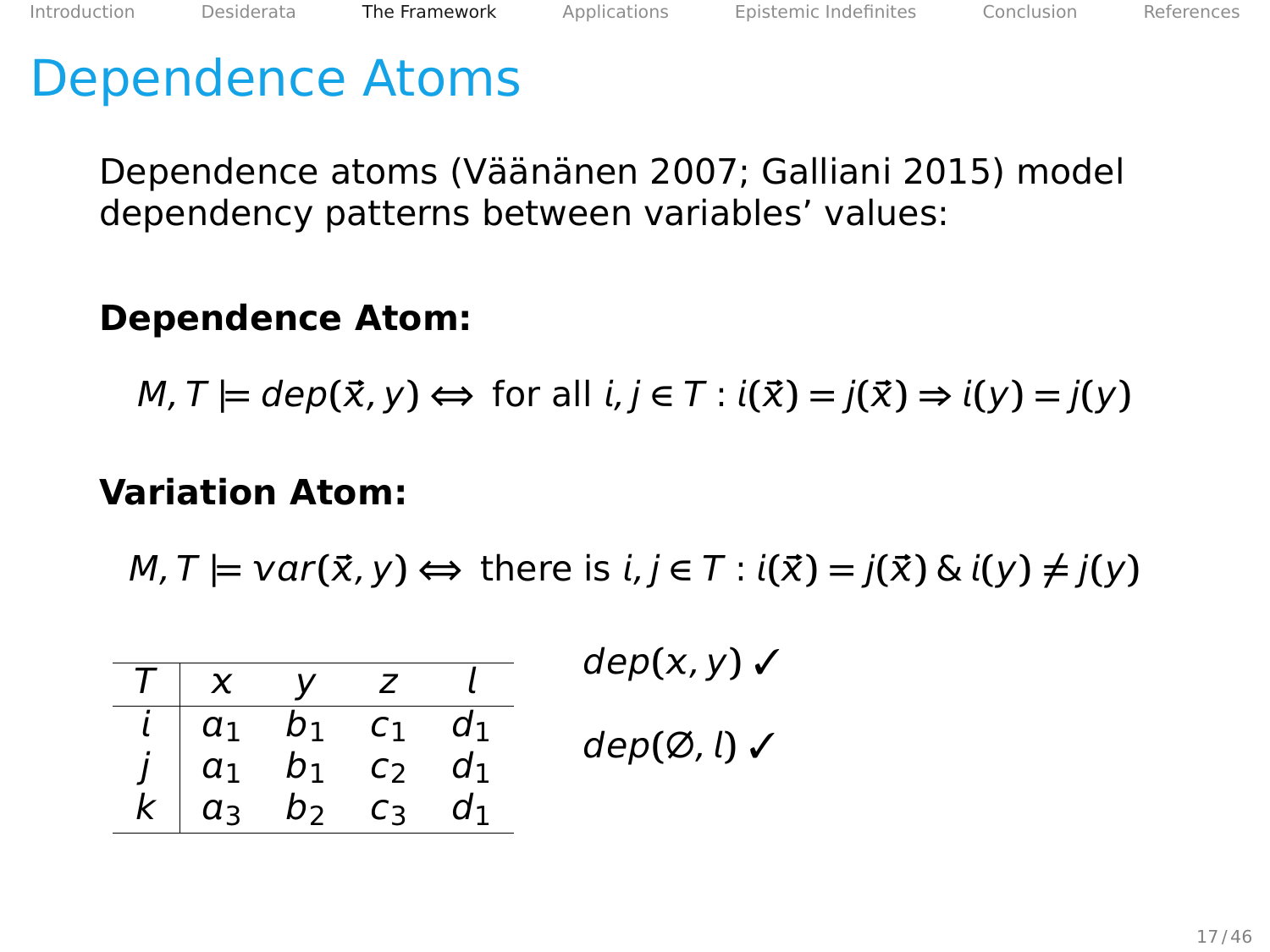Dependence atoms (Väänänen [2007;](#page-108-0) Galliani [2015\)](#page-107-0) model dependency patterns between variables' values:

### **Dependence Atom:**

$$
M, T \models dep(\vec{x}, y) \Leftrightarrow \text{ for all } i, j \in T : i(\vec{x}) = j(\vec{x}) \Rightarrow i(y) = j(y)
$$

#### **Variation Atom:**

| $dep(x, y)$ $\checkmark$         |  | $T \mid x \mid y \mid z \mid l$                                                                                                  |  |
|----------------------------------|--|----------------------------------------------------------------------------------------------------------------------------------|--|
| $dep(\emptyset, l)$ $\checkmark$ |  | $\begin{array}{ c cccc } \hline i & a_1 & b_1 & c_1 & d_1 \\ j & a_1 & b_1 & c_2 & d_1 \\ k & a_3 & b_2 & c_3 & d_1 \end{array}$ |  |
|                                  |  |                                                                                                                                  |  |
| $dep(xy, z)$ X                   |  |                                                                                                                                  |  |
|                                  |  |                                                                                                                                  |  |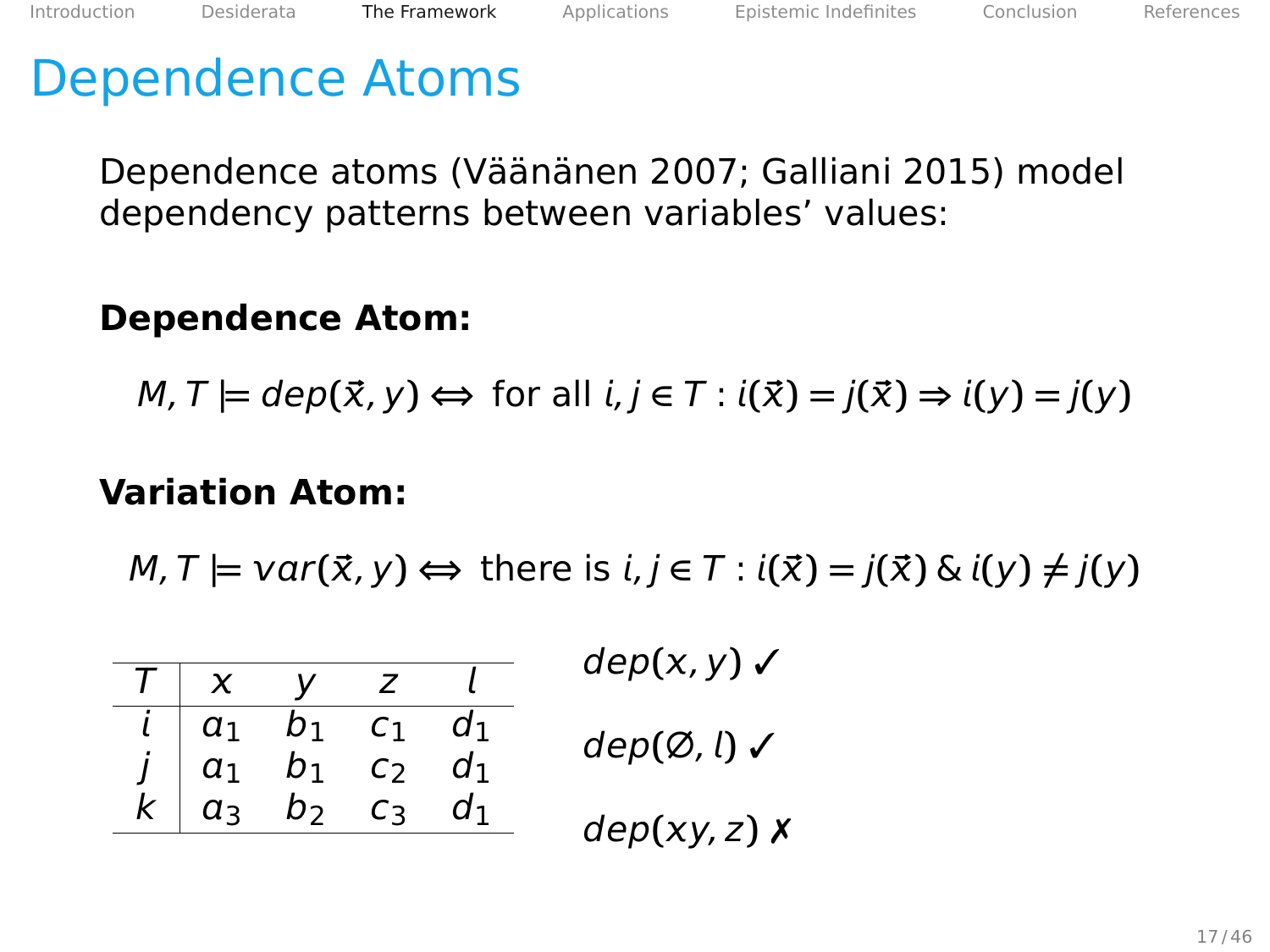Dependence atoms (Väänänen [2007;](#page-108-0) Galliani [2015\)](#page-107-0) model dependency patterns between variables' values:

### **Dependence Atom:**

$$
M, T \models dep(\vec{x}, y) \Leftrightarrow \text{ for all } i, j \in T : i(\vec{x}) = j(\vec{x}) \Rightarrow i(y) = j(y)
$$

#### **Variation Atom:**

|  |                                                                                                                         |  | $dep(x, y)$ $\checkmark$         | $var(x, z)$ $\checkmark$ |
|--|-------------------------------------------------------------------------------------------------------------------------|--|----------------------------------|--------------------------|
|  | $\mathsf{v}$                                                                                                            |  |                                  |                          |
|  |                                                                                                                         |  | $dep(\emptyset, l)$ $\checkmark$ |                          |
|  |                                                                                                                         |  |                                  |                          |
|  | $\begin{array}{c cccc} i & a_1 & b_1 & c_1 & d_1 \\ j & a_1 & b_1 & c_2 & d_1 \\ k & a_3 & b_2 & c_3 & d_1 \end{array}$ |  | $dep(xy, z)$ $x$                 |                          |
|  |                                                                                                                         |  |                                  |                          |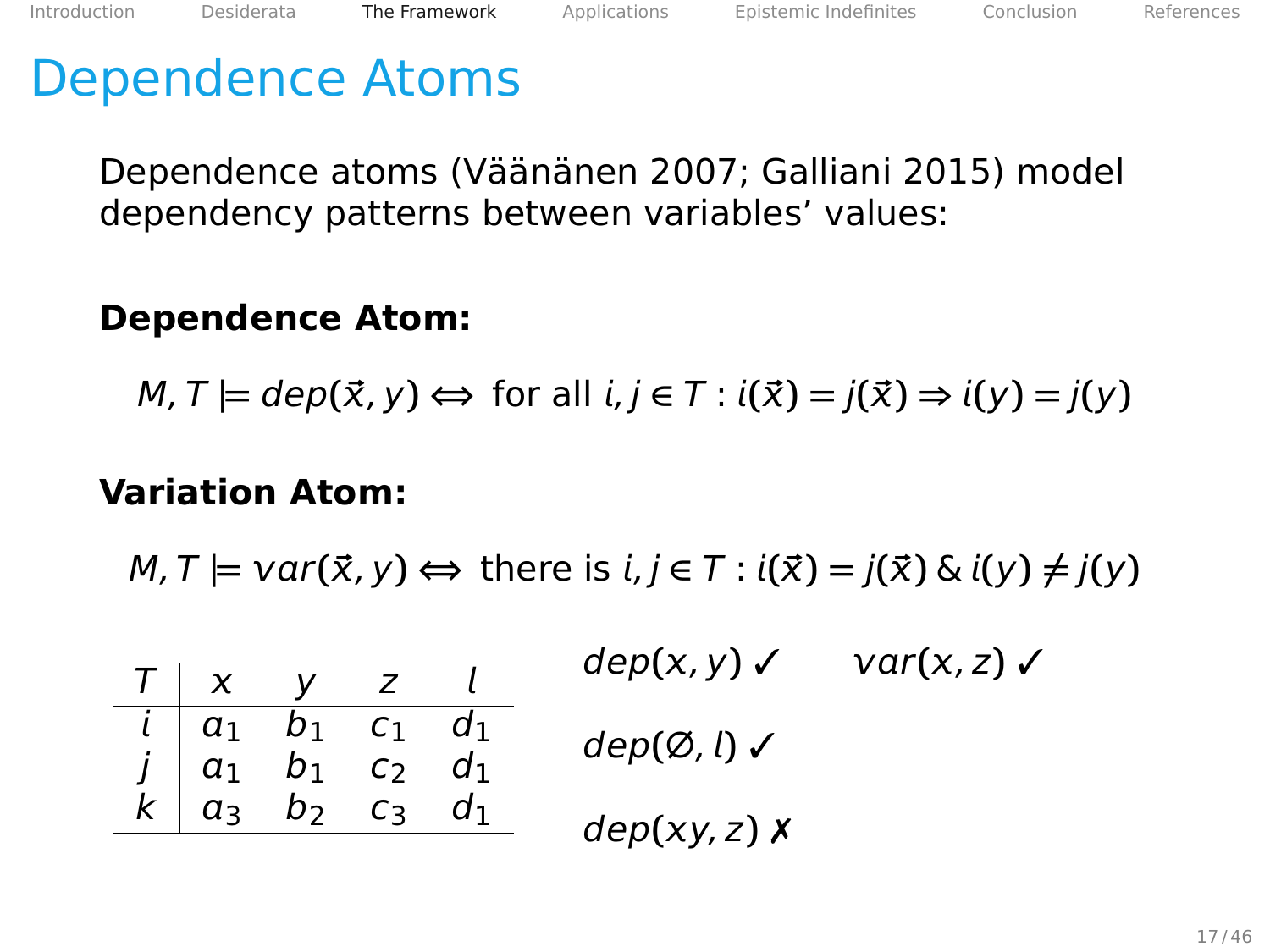Dependence atoms (Väänänen [2007;](#page-108-0) Galliani [2015\)](#page-107-0) model dependency patterns between variables' values:

### **Dependence Atom:**

$$
M, T \models dep(\vec{x}, y) \Leftrightarrow \text{ for all } i, j \in T : i(\vec{x}) = j(\vec{x}) \Rightarrow i(y) = j(y)
$$

#### **Variation Atom:**

|  |                                                                                                                         |  | $dep(x, y) \swarrow var(x, z) \swarrow$         |  |
|--|-------------------------------------------------------------------------------------------------------------------------|--|-------------------------------------------------|--|
|  | $T \mid x \quad y \quad z \quad l$                                                                                      |  |                                                 |  |
|  |                                                                                                                         |  | $dep(\emptyset, l) \vee var(\emptyset, x) \vee$ |  |
|  |                                                                                                                         |  |                                                 |  |
|  | $\begin{array}{c cccc} i & a_1 & b_1 & c_1 & d_1 \\ j & a_1 & b_1 & c_2 & d_1 \\ k & a_3 & b_2 & c_3 & d_1 \end{array}$ |  | $dep(xy, z)$ $x$                                |  |
|  |                                                                                                                         |  |                                                 |  |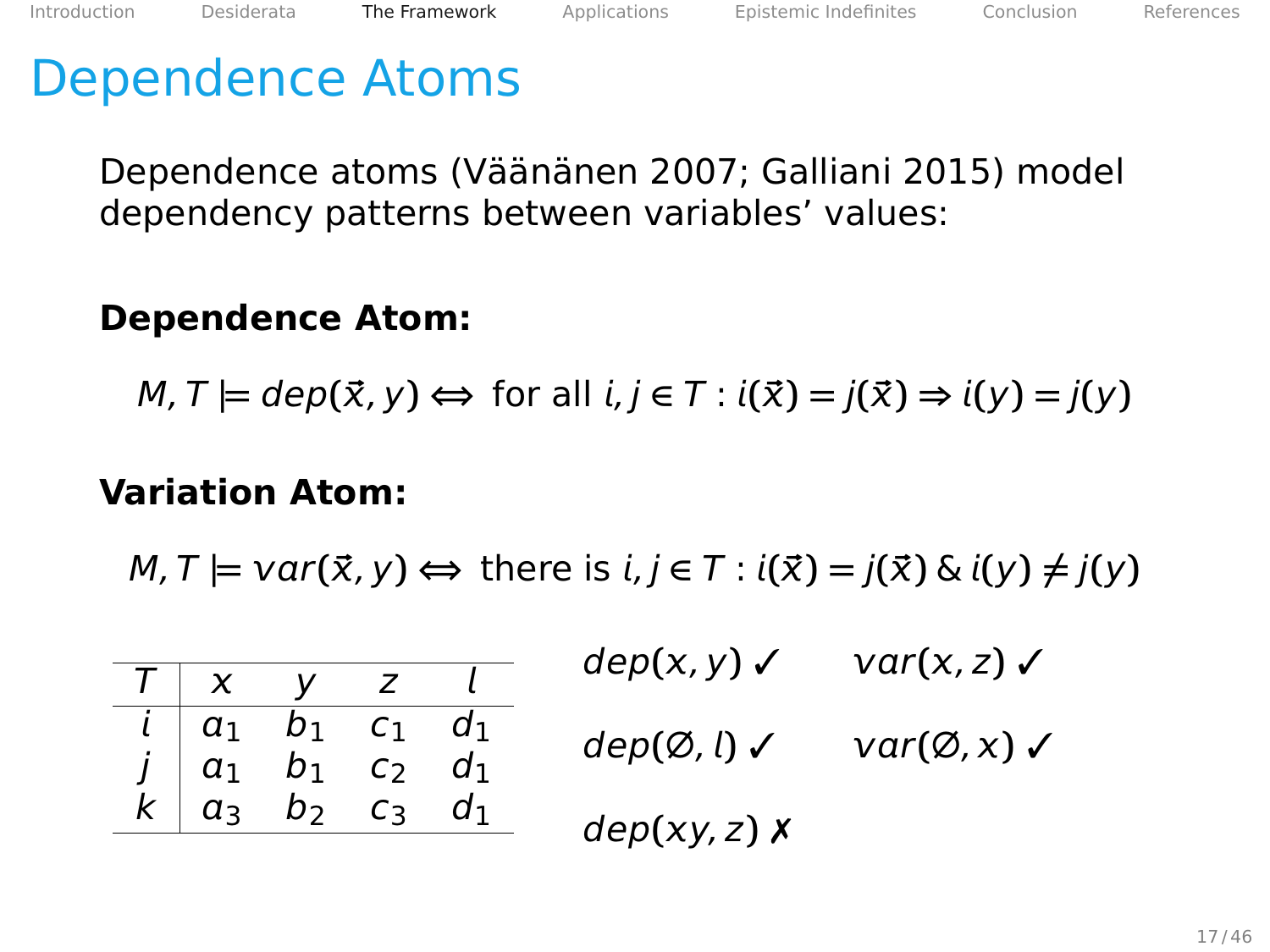Dependence atoms (Väänänen [2007;](#page-108-0) Galliani [2015\)](#page-107-0) model dependency patterns between variables' values:

### **Dependence Atom:**

$$
M, T \models dep(\vec{x}, y) \Leftrightarrow \text{ for all } i, j \in T : i(\vec{x}) = j(\vec{x}) \Rightarrow i(y) = j(y)
$$

#### **Variation Atom:**

|  |                                                                                                                         |  | $dep(x, y) \swarrow var(x, z) \swarrow$                            |  |
|--|-------------------------------------------------------------------------------------------------------------------------|--|--------------------------------------------------------------------|--|
|  | $T \mid x \mid y \mid z \mid l$                                                                                         |  |                                                                    |  |
|  |                                                                                                                         |  | $dep(\emptyset, l) \checkmark \qquad var(\emptyset, x) \checkmark$ |  |
|  |                                                                                                                         |  |                                                                    |  |
|  | $\begin{array}{c cccc} i & a_1 & b_1 & c_1 & d_1 \\ j & a_1 & b_1 & c_2 & d_1 \\ k & a_3 & b_2 & c_3 & d_1 \end{array}$ |  | $dep(xy, z)$ <b>x</b> $var(x, y)$ <b>x</b>                         |  |
|  |                                                                                                                         |  |                                                                    |  |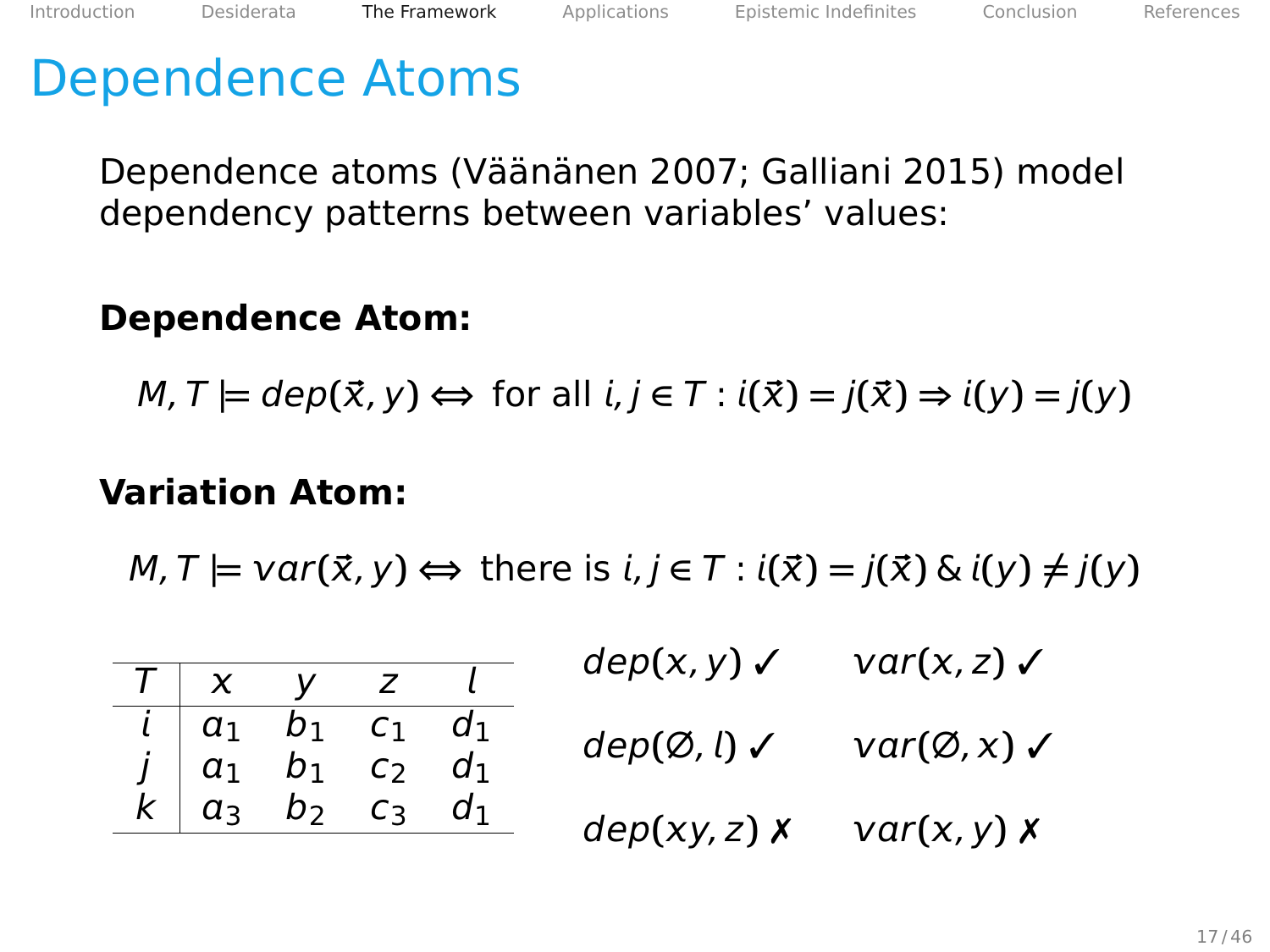## <span id="page-47-0"></span>**Outline**

- 1. [Introduction](#page-2-0)
- 2. [Desiderata](#page-14-0)
- 3. [The Framework](#page-25-0)
- 4. [Applications](#page-47-0)
- 5. [Epistemic Indefinites](#page-86-0)
- 6. [Conclusion](#page-102-0)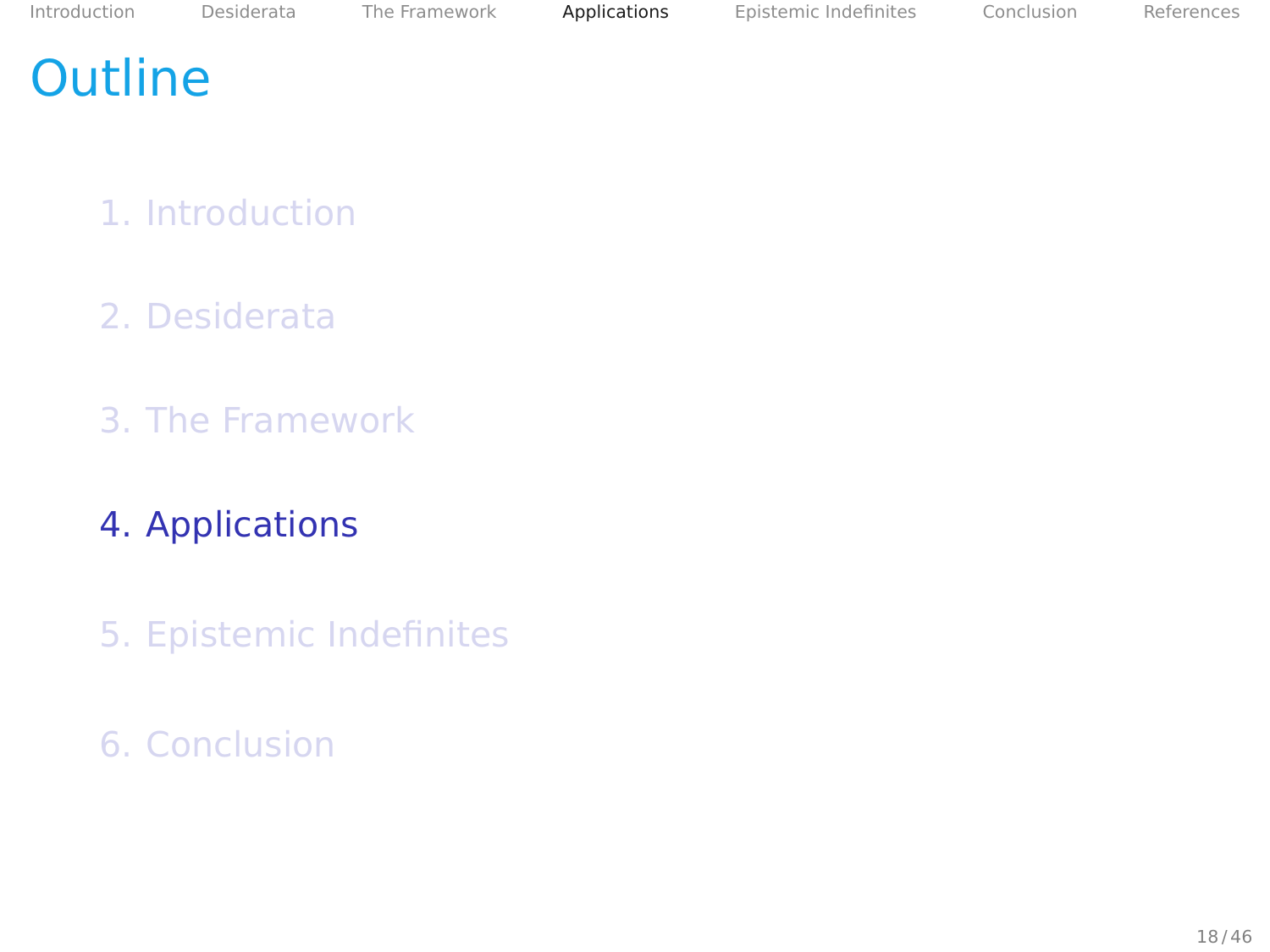We propose that:

(i) Indefinites are **strict existentials** (∃s(trict)).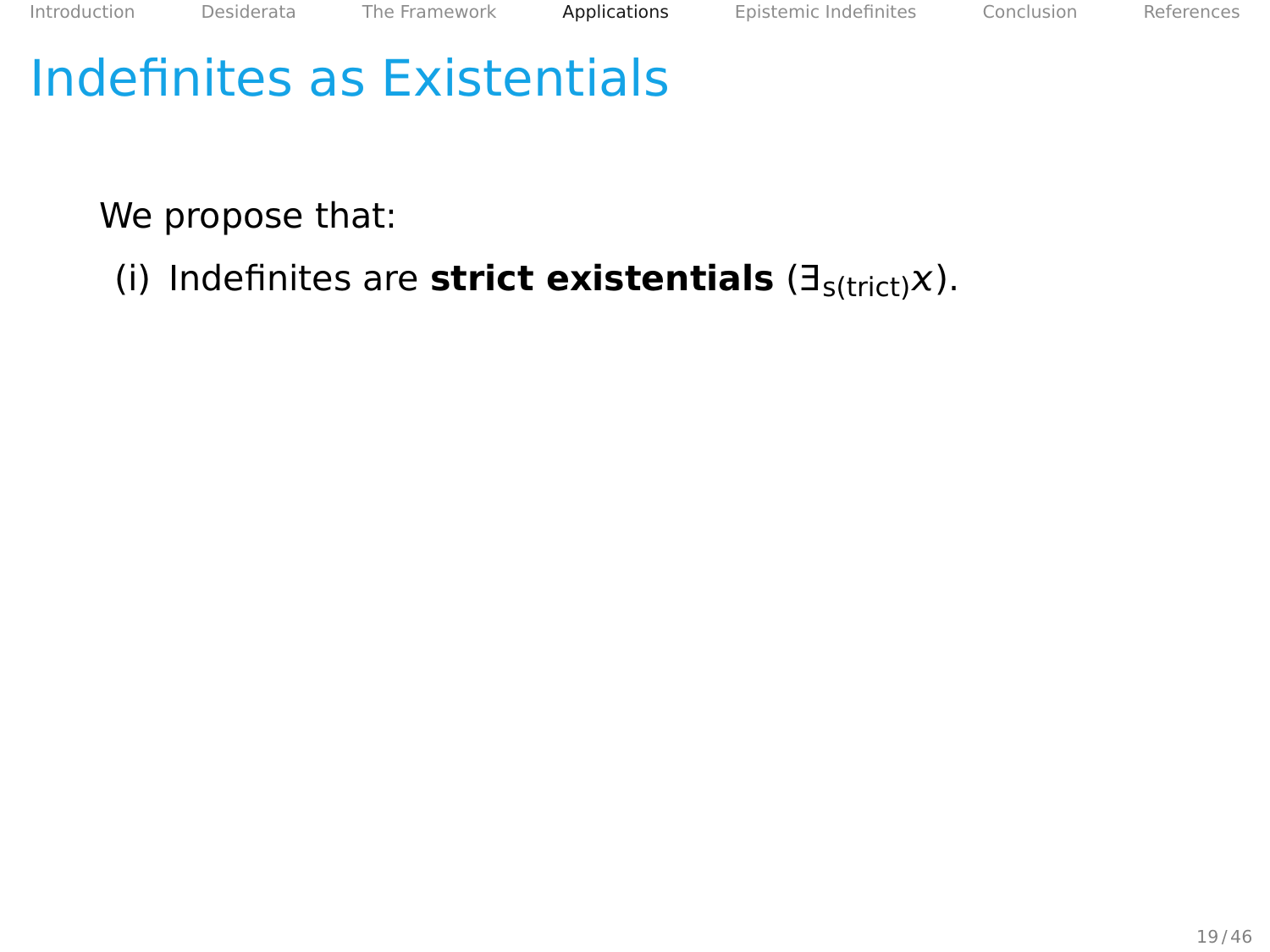We propose that:

- (i) Indefinites are **strict existentials** (∃s(trict)).
- (ii) They are interpreted in-situ.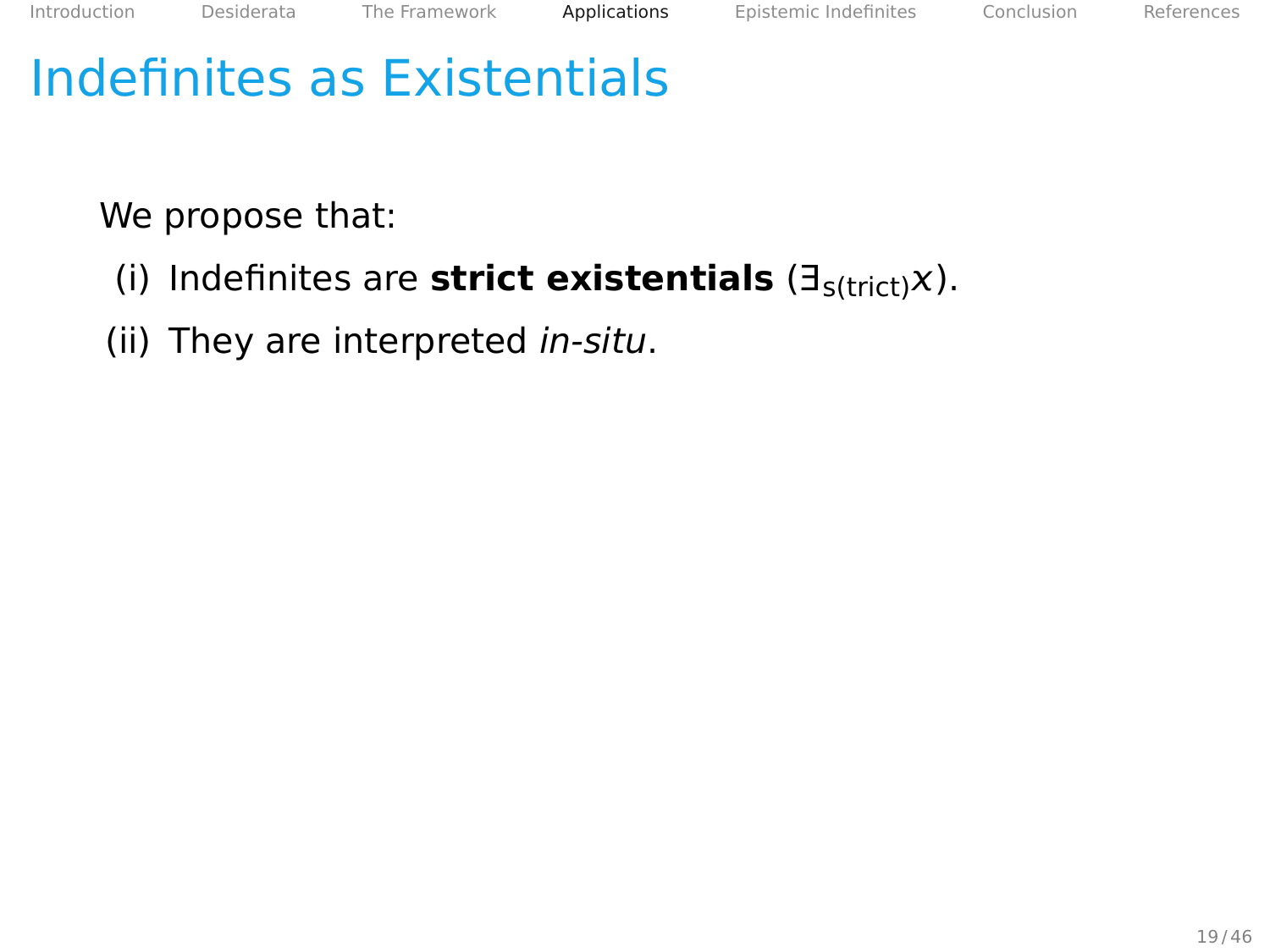We propose that:

- (i) Indefinites are **strict existentials** (∃s(trict)).
- (ii) They are interpreted in-situ.

**Dependence atoms** can be used to model the **scope** behaviour of indefinites, by specifying how their value (co-)varies with other operators.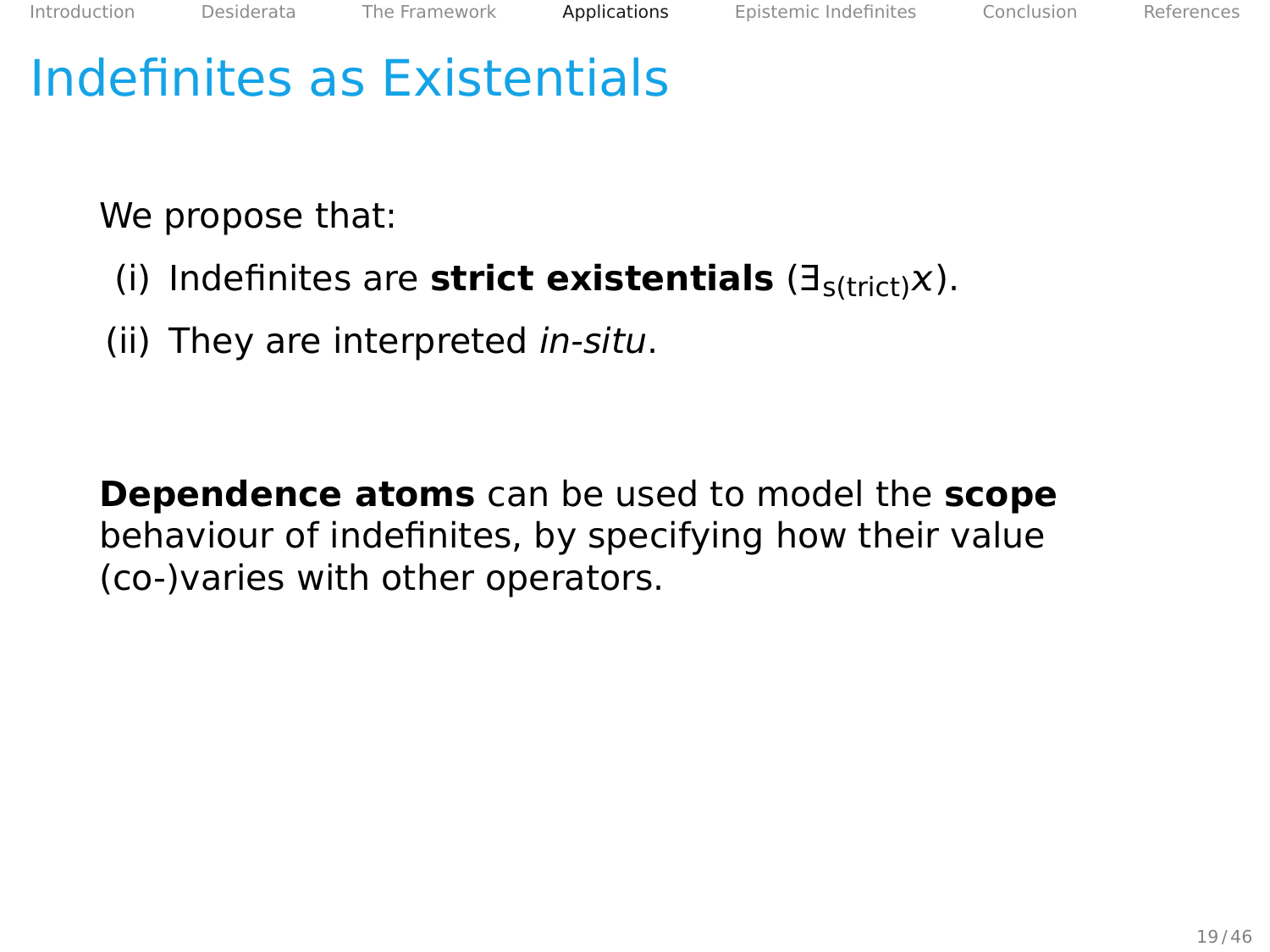We propose that:

- (i) Indefinites are **strict existentials** (∃s(trict)).
- (ii) They are interpreted in-situ.

**Dependence atoms** can be used to model the **scope** behaviour of indefinites, by specifying how their value (co-)varies with other operators.

(For scope, our system parallels Brasoveanu and Farkas [\(2011\)](#page-106-1)'s treatment).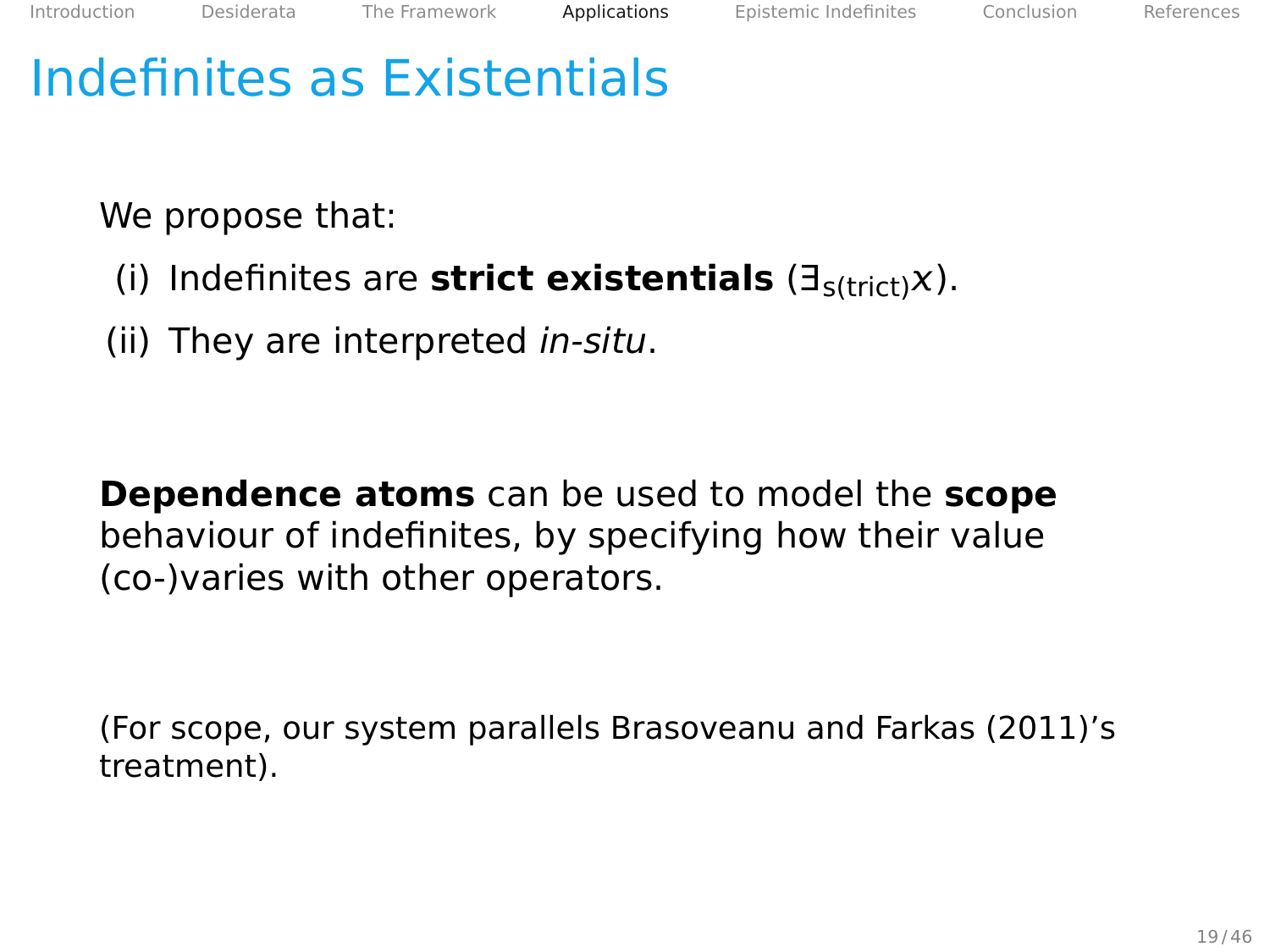[Introduction](#page-2-0) [Desiderata](#page-14-0) [The Framework](#page-25-0) [Applications](#page-47-0) [Epistemic Indefinites](#page-86-0) [Conclusion](#page-102-0) [References](#page-106-0)

## Application I: Exceptional Scope

- (2) Every kid<sub>x</sub> ate every food<sub>z</sub> that a doctor<sub>v</sub> recommended.
	- a. WS **[**∃y/∀/∀z**]**: ∀∀z∃sy**(**ϕ ∧ dep**(**, y**))**
	- b. IS **[**∀/∃y/∀z**]**: ∀∀z∃sy**(**ϕ ∧ dep**(**, y**))**
	- c. NS **[**∀/∀z/∃y**]**: ∀∀z∃sy**(**ϕ ∧ dep**(**z, y**))**

| $v_1$ $a_1$ $c_1$ $b_1$<br>$\boxed{v_1 \mid a_1 \mid \ldots \mid b_1}$<br>$V_1$ $b_1$                                             |  |
|-----------------------------------------------------------------------------------------------------------------------------------|--|
|                                                                                                                                   |  |
| $\overline{v_1}$ $\overline{a_2}$ $\overline{c_2}$ $\overline{b_2}$<br>$\boxed{v_1 \mid a_1 \mid \ldots \mid b_1}$<br>$v_1$ $b_1$ |  |
| $v_1$ $a_3$ $c_3$ $b_3$<br>$v_1 \mid a_2 \mid \ldots \mid b_2$<br>$v_1$   $b_1$                                                   |  |
| $V_1$ $a_4$ $c_4$ $b_4$<br>$v_1 \mid a_2 \mid \ldots \mid b_2$<br>$v_1$   $b_1$                                                   |  |

WS:  $dep(v, v)$ 

IS:  $dep(vx, y)$ 

NS: dep**(**z, y**)**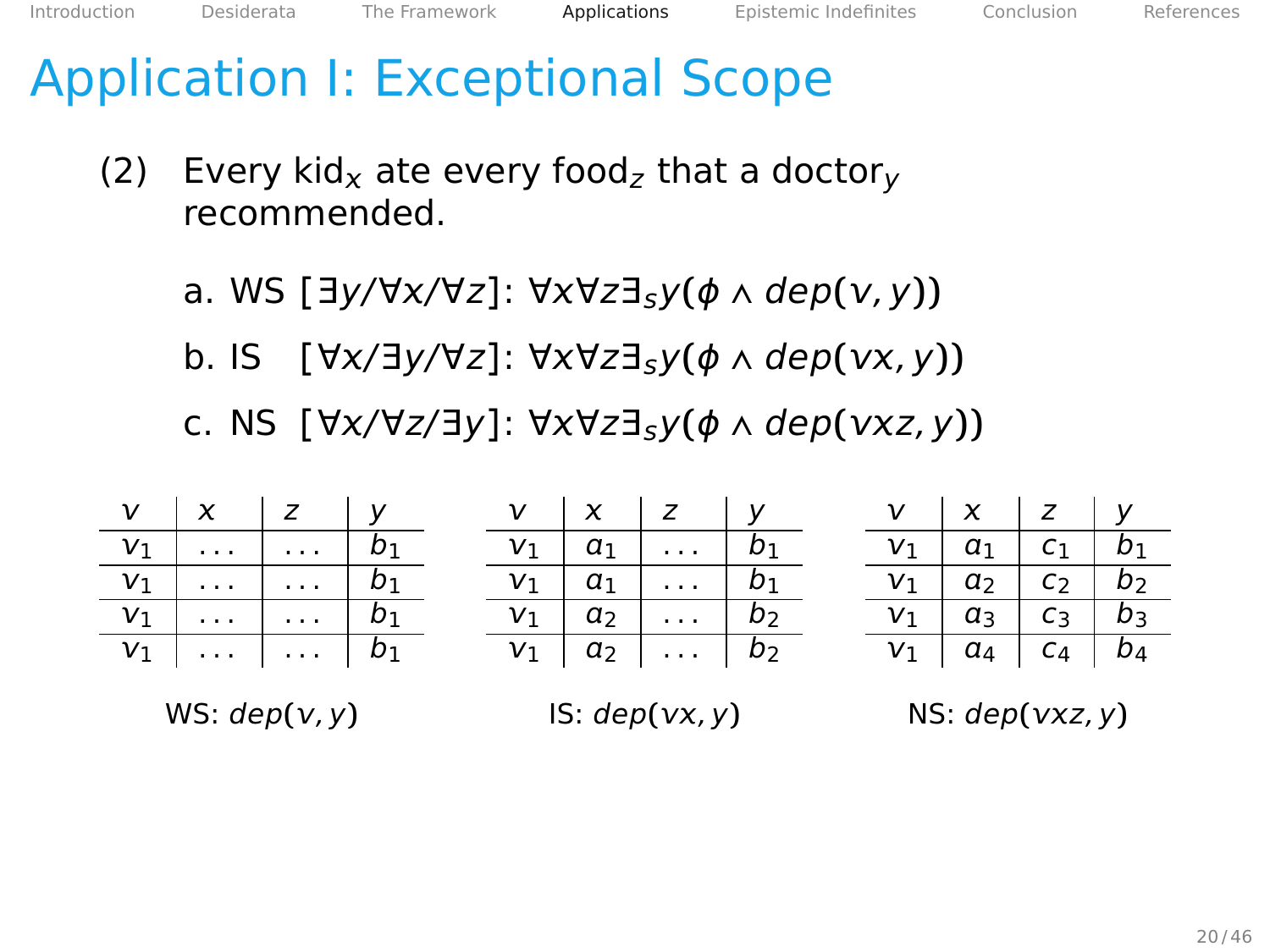## Application I: Exceptional Scope

- (2) Every kid<sub>x</sub> ate every food<sub>z</sub> that a doctor<sub>v</sub> recommended.
	- a. WS **[**∃y/∀/∀z**]**: ∀∀z∃sy**(**ϕ ∧ dep**(**, y**))**
	- b. IS **[**∀/∃y/∀z**]**: ∀∀z∃sy**(**ϕ ∧ dep**(**, y**))**
	- c. NS **[**∀/∀z/∃y**]**: ∀∀z∃sy**(**ϕ ∧ dep**(**z, y**))**

| $V$ $x$ $z$ $y$ |  |  | $V$ $\mid X$ $\mid Z$ $\mid Y$               |  | $V$ $\mid X$ $\mid Z$ $\mid Y$                              |  |
|-----------------|--|--|----------------------------------------------|--|-------------------------------------------------------------|--|
| $V_1$ $b_1$     |  |  | $v_1 \mid a_1 \mid \ldots \mid b_1$          |  | $\overline{v_1 \mid a_1 \mid c_1 \mid b_1}$                 |  |
| $V_1$ $b_1$     |  |  | $\mathbf{v}_1 \mid a_1 \mid \ldots \mid b_1$ |  | $\mathbf{v}_1$ $\mathbf{a}_2$ $\mathbf{c}_2$ $\mathbf{b}_2$ |  |
| $v_1$   $b_1$   |  |  | $v_1 \mid a_2 \mid \ldots \mid b_2$          |  | $v_1 \mid a_3 \mid c_3 \mid b_3$                            |  |
| $V_1$ $b_1$     |  |  | $v_1 \mid a_2 \mid \ldots \mid b_2$          |  | $V_1$ $a_4$ $c_4$ $b_4$                                     |  |
|                 |  |  |                                              |  |                                                             |  |

WS:  $dep(v, v)$ 

 $IS: dep(vx, y)$ 

NS: dep**(**z, y**)**

But how to account for the known vs unknown contrast?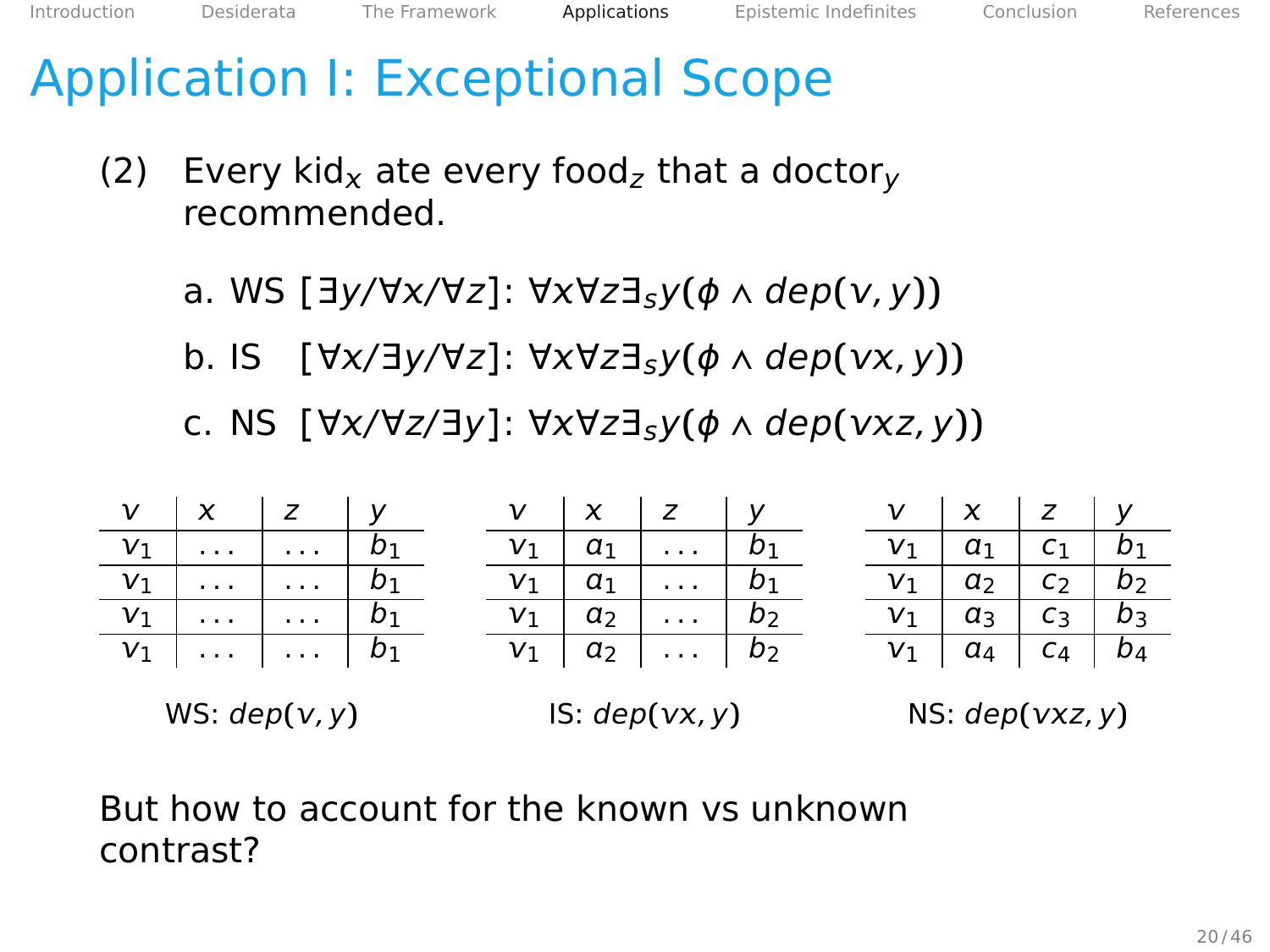|             |                     | ν              | X     |
|-------------|---------------------|----------------|-------|
| constancy   | dep(Ø, x)           |                | d1    |
|             |                     |                | d١    |
|             |                     | ν              | x     |
| variation   | $var(\emptyset, x)$ |                | d1    |
|             |                     |                | d     |
|             |                     | ν              | x     |
| v-constancy | dep(v, x)           | V <sub>1</sub> | $d_1$ |
|             |                     | v <sub>2</sub> | d     |
|             |                     | ν              | x     |
| v-variation | var(v,x)            | V1             | d1    |
|             |                     | V١             | d›    |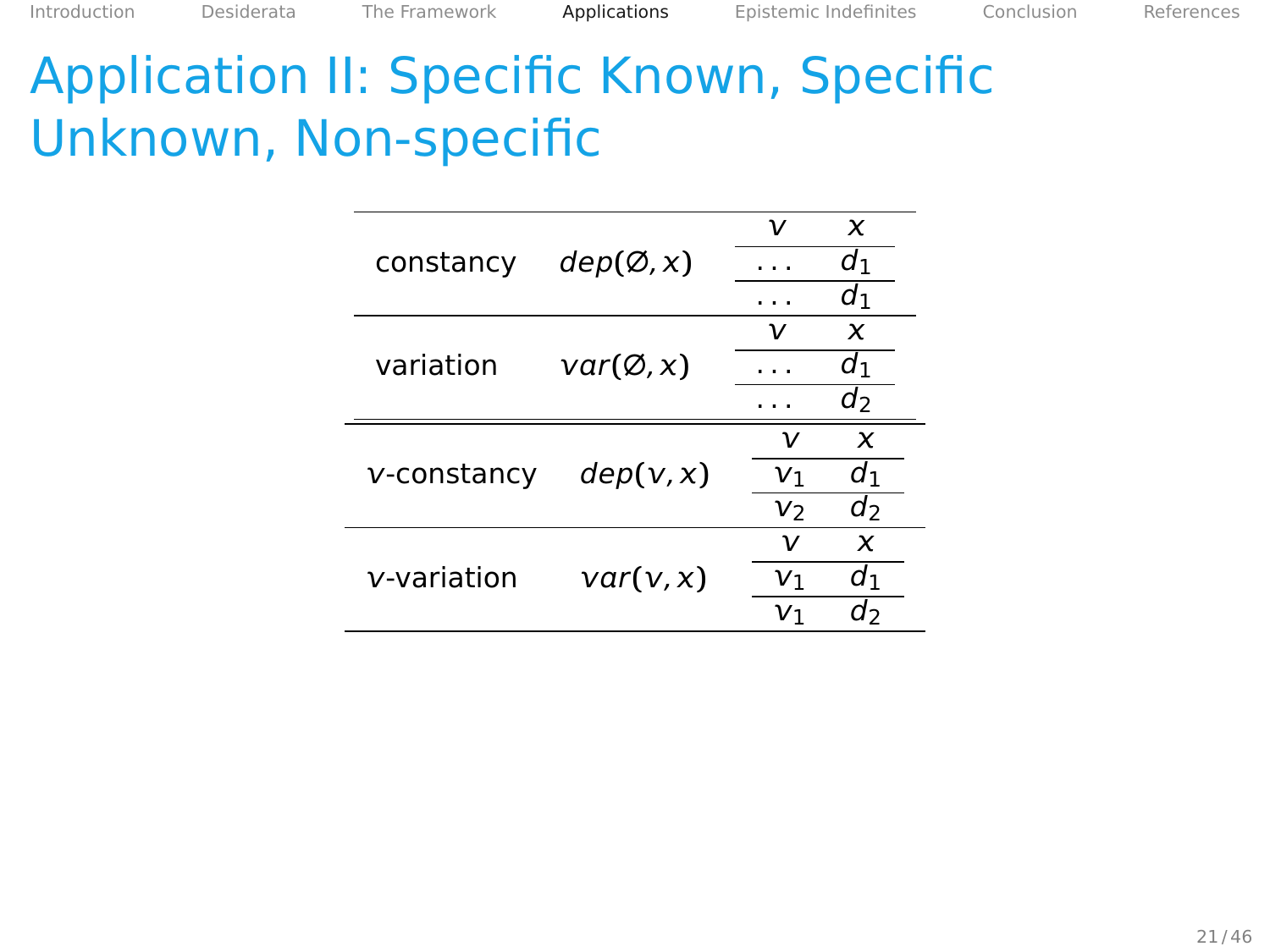|             |                     | ν              | x     |
|-------------|---------------------|----------------|-------|
| constancy   | dep(Ø, x)           |                | d۱    |
|             |                     |                | d١    |
|             |                     |                | x     |
| variation   | $var(\emptyset, x)$ |                | d1    |
|             |                     |                | d     |
|             |                     | ν              | x     |
| v-constancy | dep(v, x)           | V1             | $d_1$ |
|             |                     | V <sub>2</sub> | d     |
|             |                     | ν              | x     |
| v-variation | var(v, x)           | V1             | $d_1$ |
|             |                     | V١             | d›    |

**Specific Known:** constancy dep**(**∅, **)**  $V$  ...  $X$  $v_1 \ldots v_1$ v<sub>2</sub> ... d<sub>1</sub>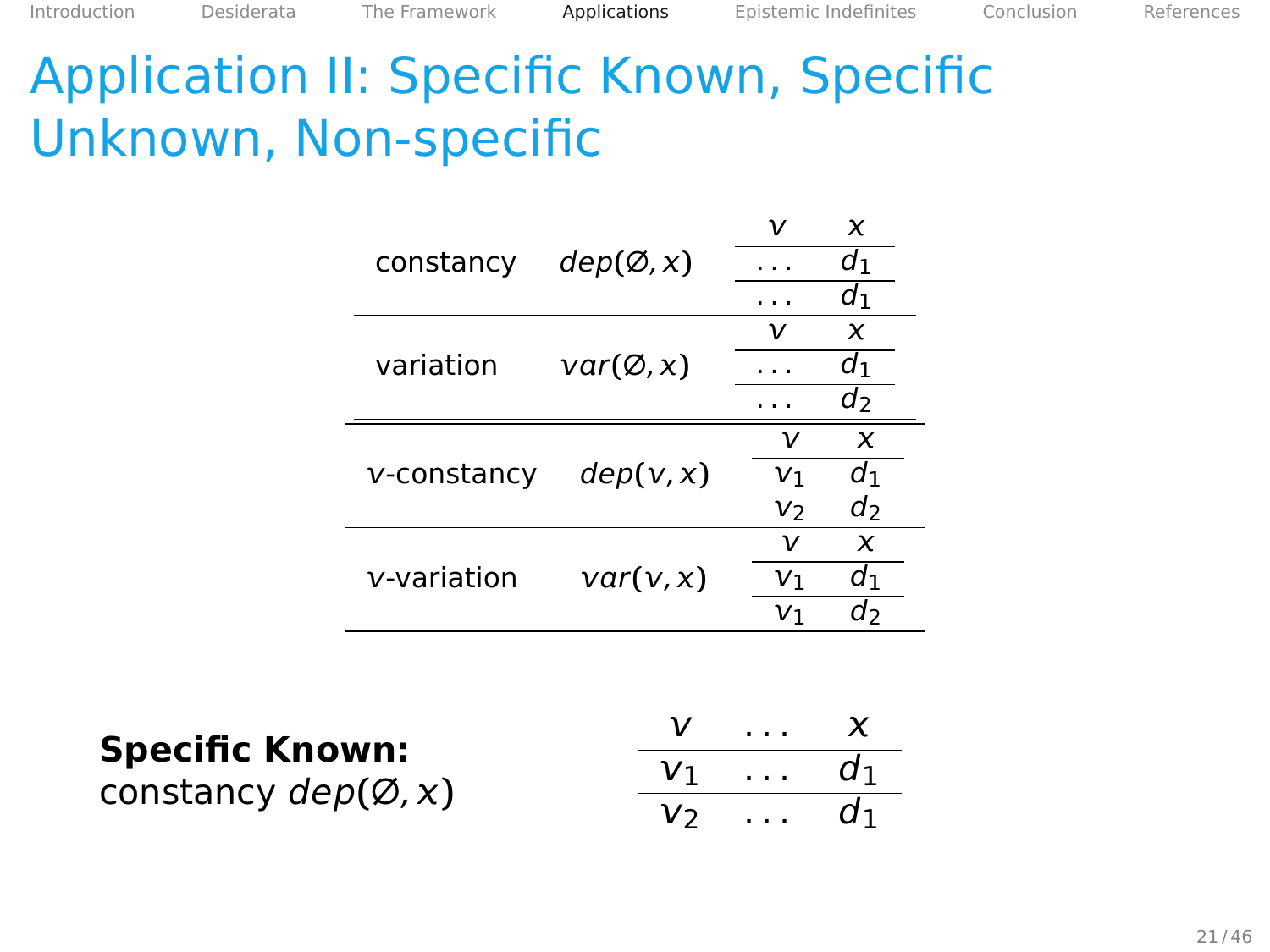|             |                     | ν              | x  |
|-------------|---------------------|----------------|----|
| constancy   | dep(Ø, x)           |                | d1 |
|             |                     |                | d1 |
|             |                     | ν              | x  |
| variation   | $var(\emptyset, x)$ |                | d1 |
|             |                     |                | d  |
|             |                     | ν              | x  |
| v-constancy | dep(v, x)           | V <sub>1</sub> | d١ |
|             |                     | V <sub>2</sub> | d  |
|             |                     | ν              | x  |
| v-variation | var(v, x)           | V١             | d١ |
|             |                     | V١             | d  |

**Specific Unknown:**  $v$ -constancy  $dep(v, x)$  +

variation  $var(\emptyset, x)$ 

| V  | $\ddot{\phantom{a}}$<br>$\blacksquare$ | Y   |
|----|----------------------------------------|-----|
| V1 | $\cdots$                               | d1  |
| r) |                                        | u z |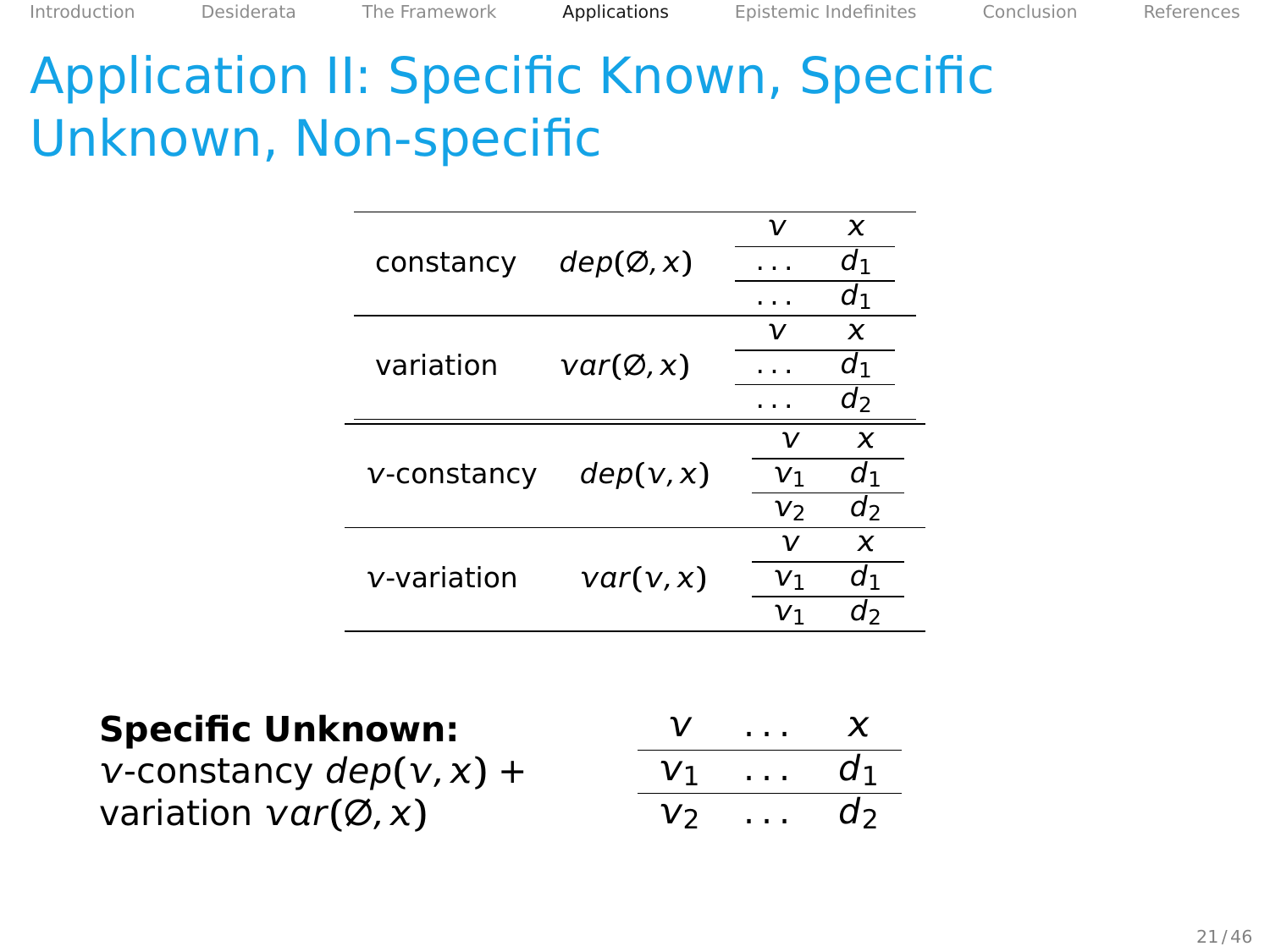|             |                     | ν              | X     |
|-------------|---------------------|----------------|-------|
| constancy   | dep(Ø, x)           |                | d1    |
|             |                     |                | d1    |
|             |                     |                | X     |
| variation   | $var(\emptyset, x)$ |                | d1    |
|             |                     |                | $d_2$ |
|             |                     | ν              | x     |
| v-constancy | dep(v, x)           | V1             | $d_1$ |
|             |                     | V <sub>2</sub> | d     |
|             |                     | ν              | x     |
| v-variation | var(v, x)           | V٦             | d١    |
|             |                     | V١             | d›    |

| Non-specific:                   | $V \ldots X$     |  |
|---------------------------------|------------------|--|
| <i>v</i> -variation $var(v, x)$ | $V_1$ $d_1$      |  |
|                                 | $v_1 \ldots v_2$ |  |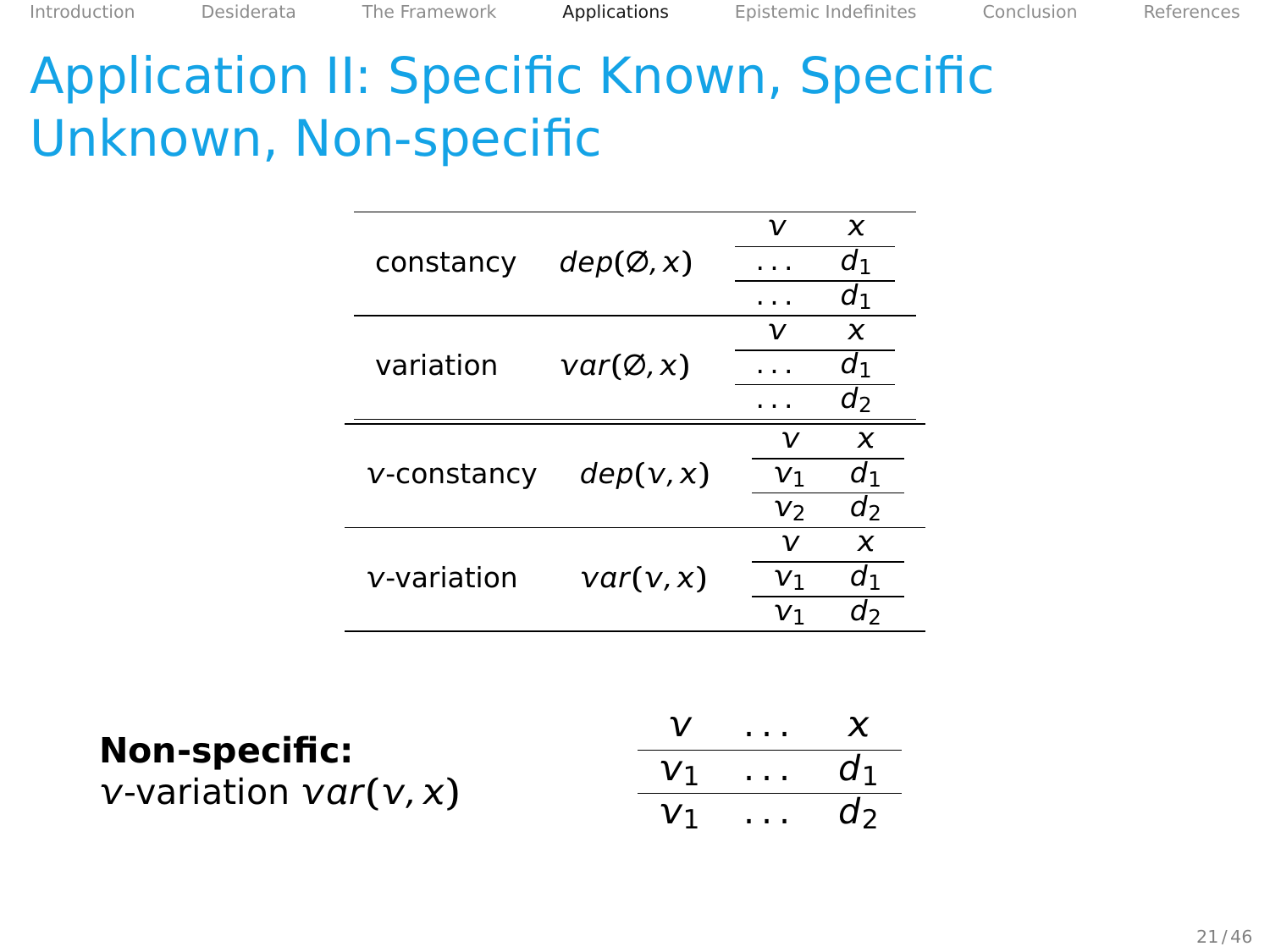# Application III: Variety of Indefinites

| type                   |    | functions |           | requirement                          | example          |
|------------------------|----|-----------|-----------|--------------------------------------|------------------|
|                        | sk | SU        | ns        |                                      |                  |
| (i) unmarked           |    |           |           | none                                 | Italian qualcuno |
| (ii) specific          |    |           | X         | dep(v, x)                            | Georgian -ghats  |
| (iii) non-specific     |    | Х         |           | var(v, x)                            | Russian -nibud   |
| (iv) epistemic         | х  |           | $\sqrt{}$ | $var(\emptyset, x)$                  | German -irgend   |
| (v) specific known     | √  | Х         | Х         | dep(Ø, x)                            | Russian - koe    |
| $(vi)$ SK + NS         | √  | Х         |           | $dep(Ø, x) \vee var(v, x)$           | unattested       |
| (vii) specific unknown | Х  |           | Х         | $dep(v, x) \wedge var(\emptyset, x)$ | Kannada -oo      |

 $var(\emptyset, x)$ 

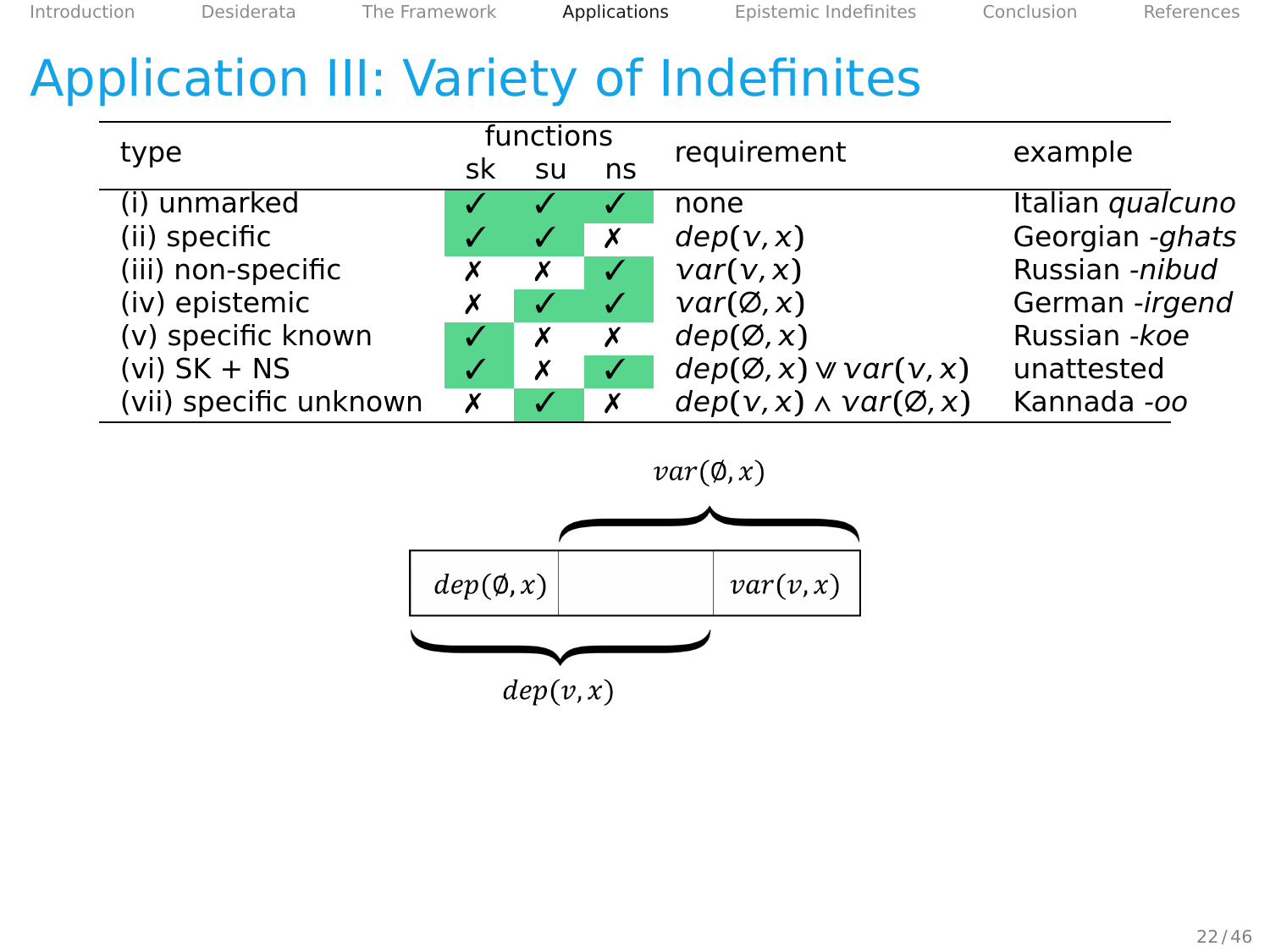[Introduction](#page-2-0) [Desiderata](#page-14-0) [The Framework](#page-25-0) [Applications](#page-47-0) [Epistemic Indefinites](#page-86-0) [Conclusion](#page-102-0) [References](#page-106-0)

# Application III: Variety of Indefinites

| type                   |    | functions |    | requirement                          | example          |
|------------------------|----|-----------|----|--------------------------------------|------------------|
|                        | sk | SU        | ns |                                      |                  |
| (i) unmarked           |    |           |    | none                                 | Italian qualcuno |
| (ii) specific          |    |           | X  | dep(v, x)                            | Georgian -ghats  |
| (iii) non-specific     | х  | х         |    | var(v, x)                            | Russian -nibud   |
| (iv) epistemic         | х  |           |    | $var(\emptyset, x)$                  | German -irgend   |
| (v) specific known     |    | х         | Х  | dep(Ø, x)                            | Russian - koe    |
| $(vi)$ SK + NS         |    | х         |    | $dep(Ø, x) \vee var(v, x)$           | unattested       |
| (vii) specific unknown | х  |           | х  | $dep(v, x) \wedge var(\emptyset, x)$ | Kannada -oo      |





## **(vii) specific unknown:** increased complexity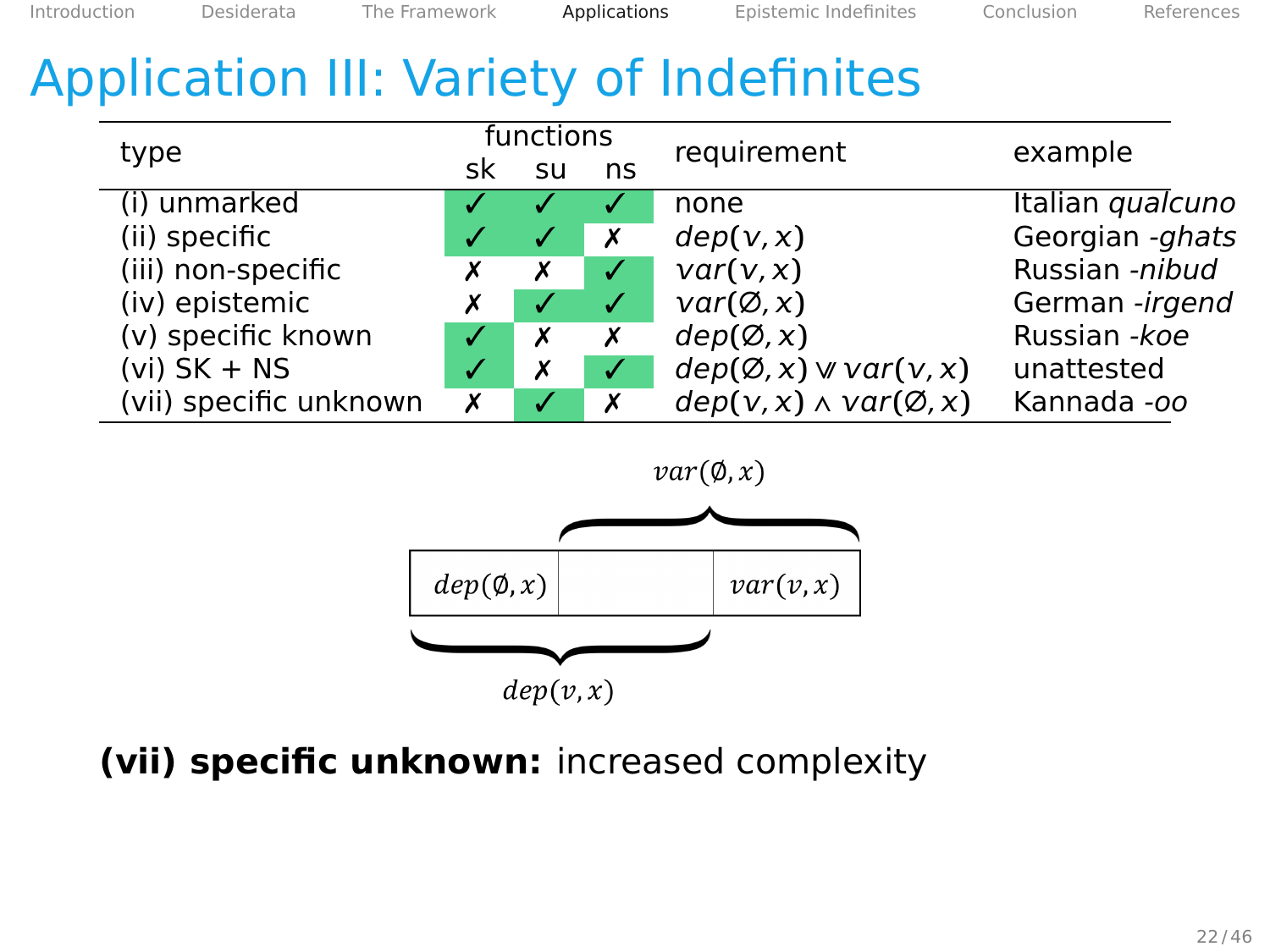[Introduction](#page-2-0) [Desiderata](#page-14-0) [The Framework](#page-25-0) [Applications](#page-47-0) [Epistemic Indefinites](#page-86-0) [Conclusion](#page-102-0) [References](#page-106-0)

# Application III: Variety of Indefinites

| type                   |     | functions |              | requirement                          | example          |
|------------------------|-----|-----------|--------------|--------------------------------------|------------------|
|                        | sk. | su        | ns           |                                      |                  |
| (i) unmarked           |     |           |              | none                                 | Italian qualcuno |
| (ii) specific          |     |           | X            | dep(v, x)                            | Georgian -ghats  |
| (iii) non-specific     | Х   | х         |              | var(v, x)                            | Russian -nibud   |
| (iv) epistemic         | х   |           | $\checkmark$ | $var(\emptyset, x)$                  | German -irgend   |
| (v) specific known     |     | х         | Х            | dep(Ø, x)                            | Russian - koe    |
| $(vi)$ SK + NS         |     |           |              | $dep(Ø, x) \vee var(v, x)$           | unattested       |
| (vii) specific unknown | х   |           | х            | $dep(v, x) \wedge var(\emptyset, x)$ | Kannada -oo      |





**(vii) specific unknown:** increased complexity

**(vi) SK + NS:** violation of connectedness (Gardenfors 2014; Enguehard and Chemla 2021)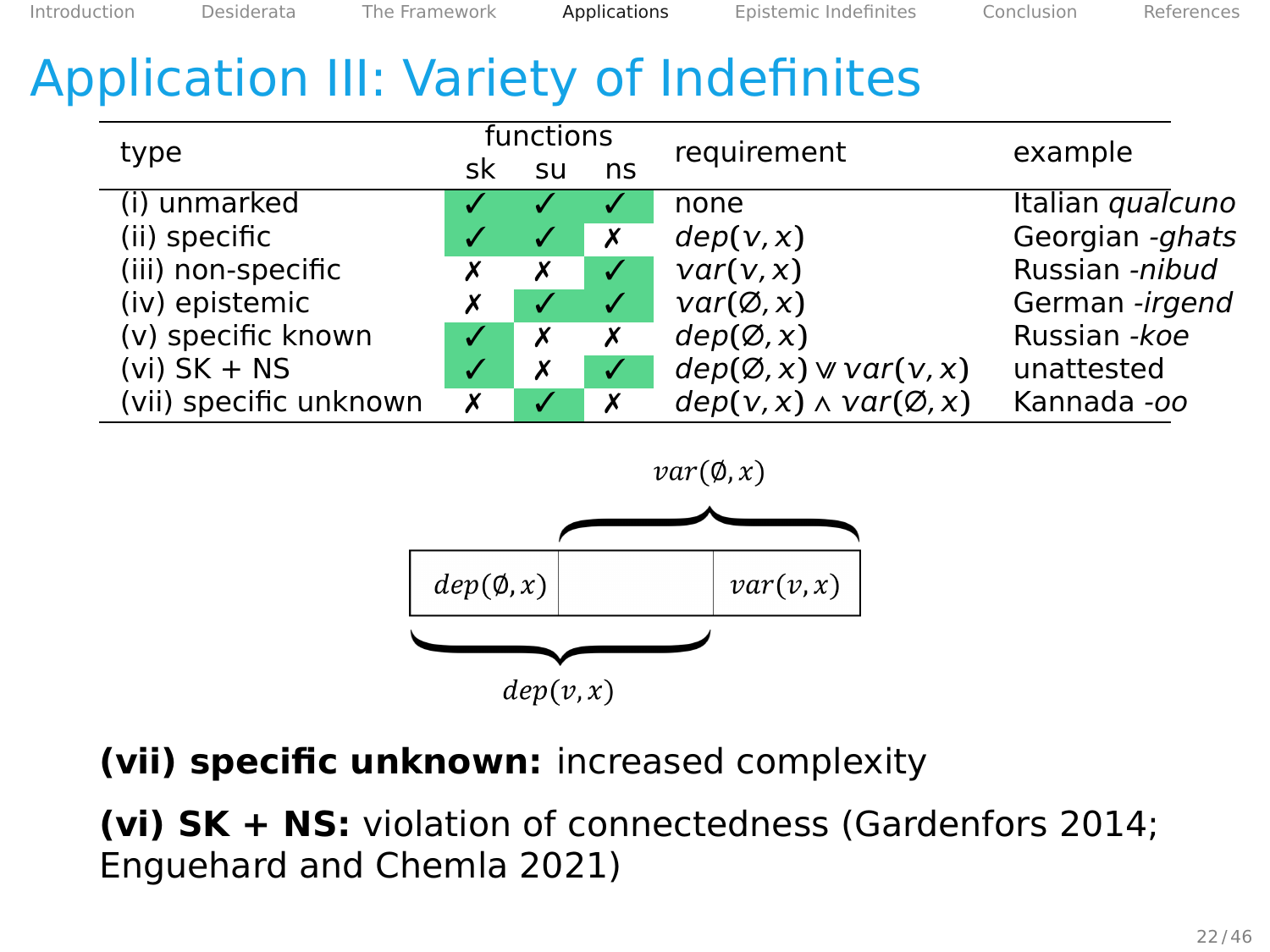Non-specific indefinites are **ungrammatical in episodic sentences** and they need an operator (e.g. a universal quantifier or a modal) which licenses them:

(3)\*Ivan včera kupil kakuju-nibud' knigu. Ivan yesterday bought which-indef. book.

'Ivan bought some book [non-specific] yesterday.'

(4) Ivan hotel spet' kakuju-nibud' pesniu. Ivan want-PAST sing-INF which-indef. song.

Ivan wanted to sing some song [non-specific].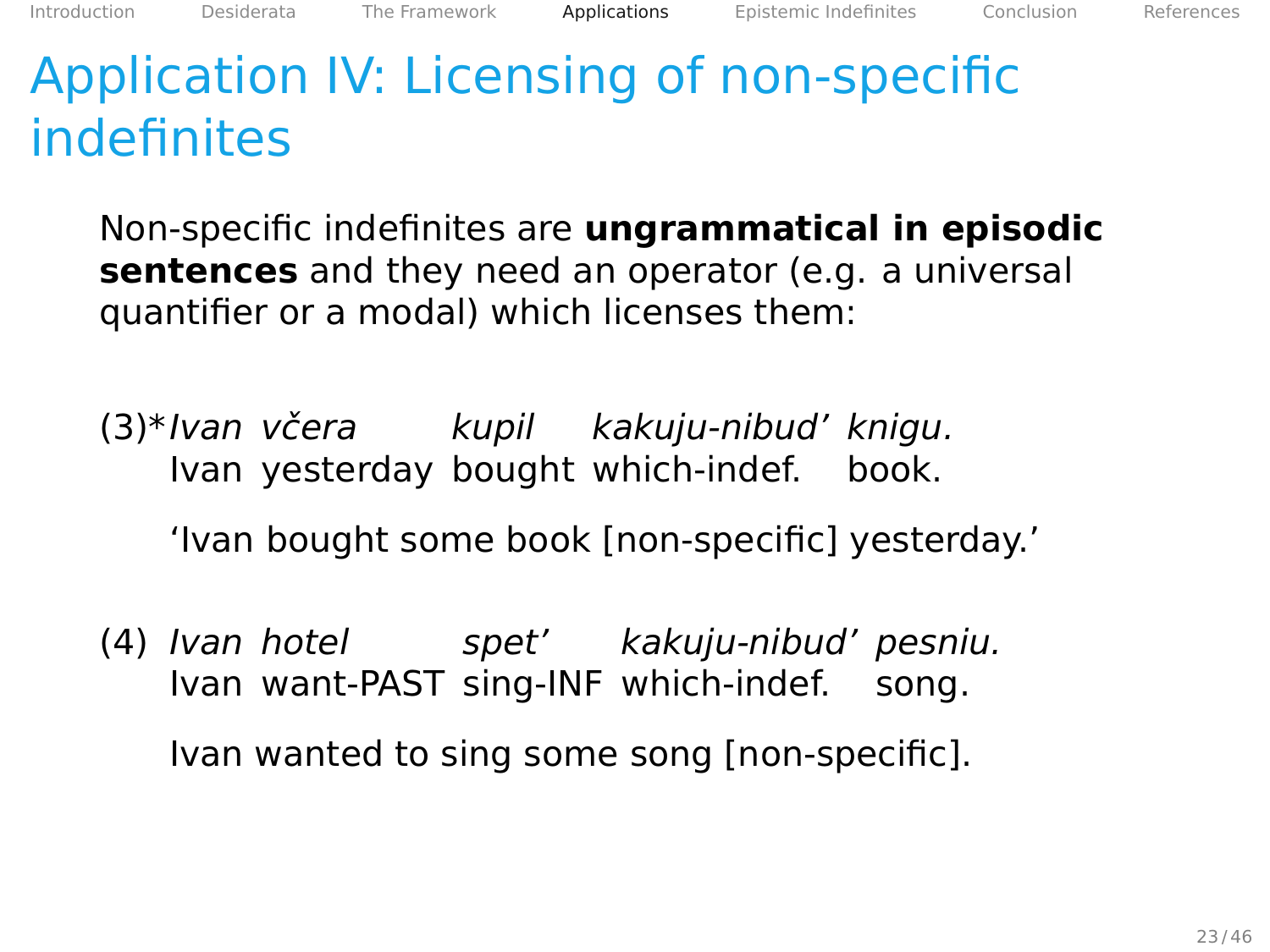Recall that non-specific indefinites trigger v-variation:  $var(v, x)$ .

 $\mathsf{v}$  $V_1$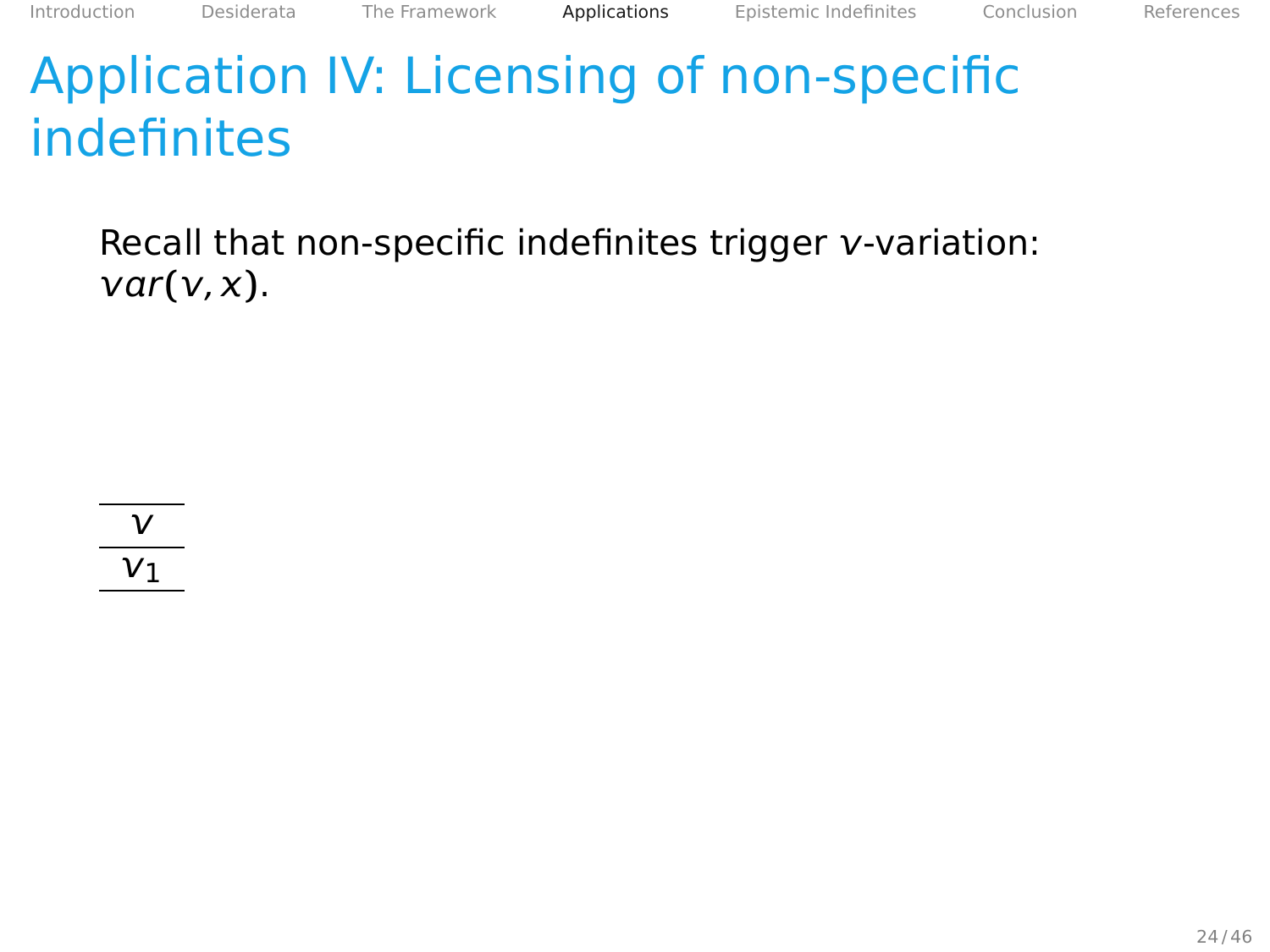Recall that non-specific indefinites trigger  $v$ -variation:  $var(v, x)$ .

 $\exists_{s} x (\phi \land \text{var}(v, x))$ 

|  | Y  |
|--|----|
|  | 71 |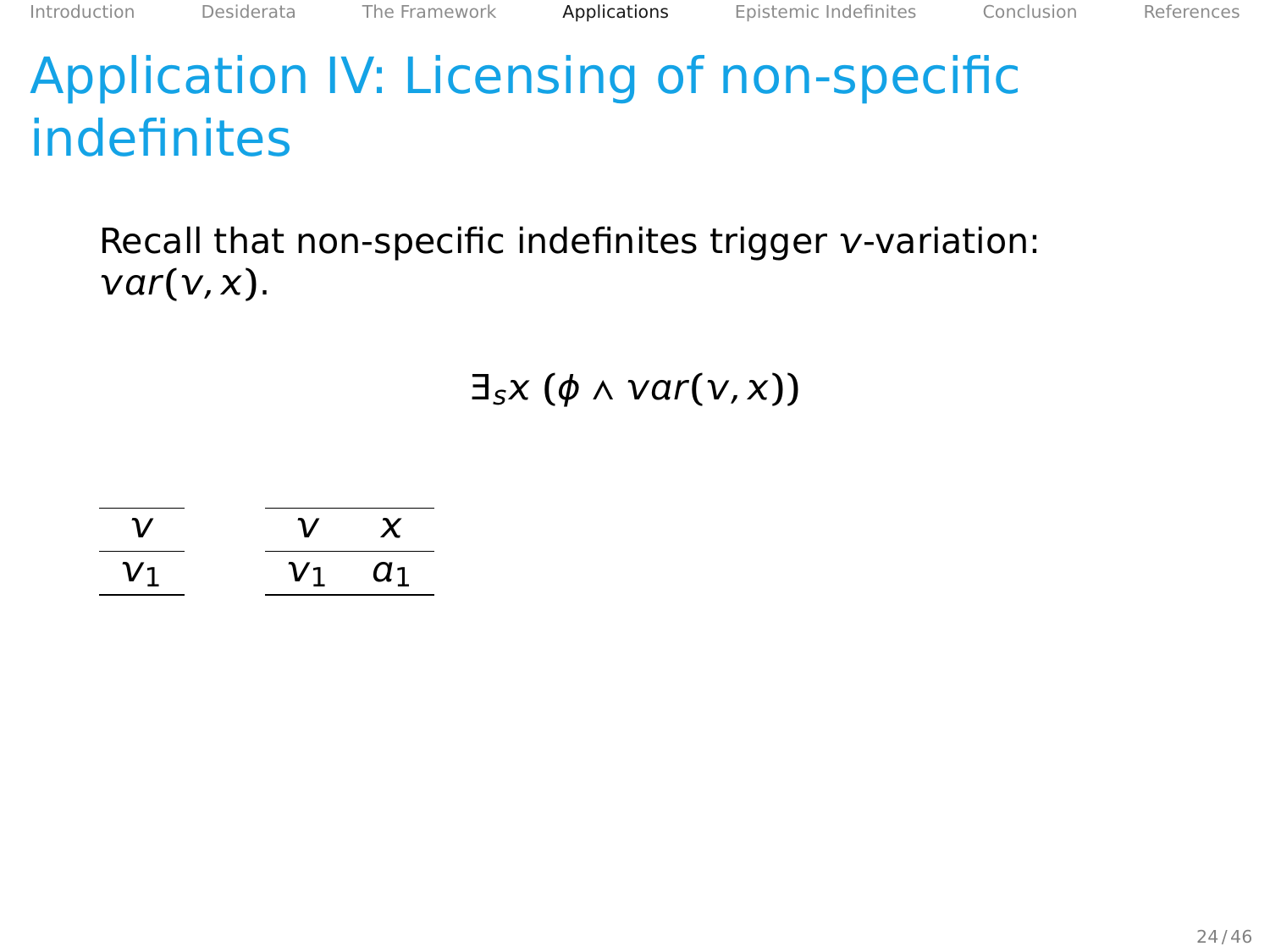Recall that non-specific indefinites trigger  $v$ -variation:  $var(v, x)$ .

∀y ϕ

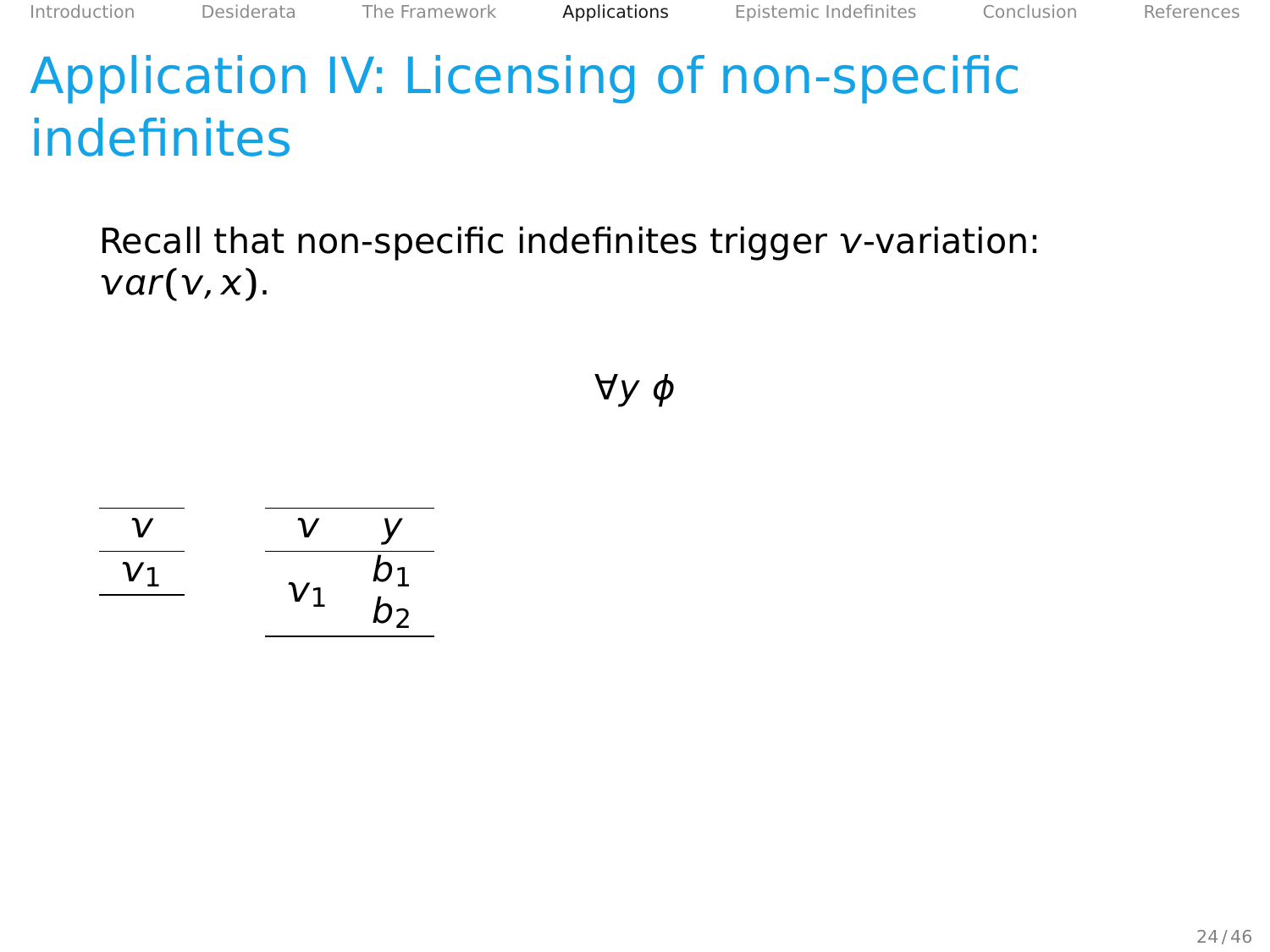## Recall that non-specific indefinites trigger  $v$ -variation:  $var(v, x)$ .

 $\forall y \exists_{s} x (\phi \land \text{var}(y, x))$ 

|    | v. |    |          | $\boldsymbol{\mathsf{x}}$ |
|----|----|----|----------|---------------------------|
| V١ |    |    | $\rho_1$ | $\frac{a_1}{a_2}$         |
|    |    | V1 | $D_2$    |                           |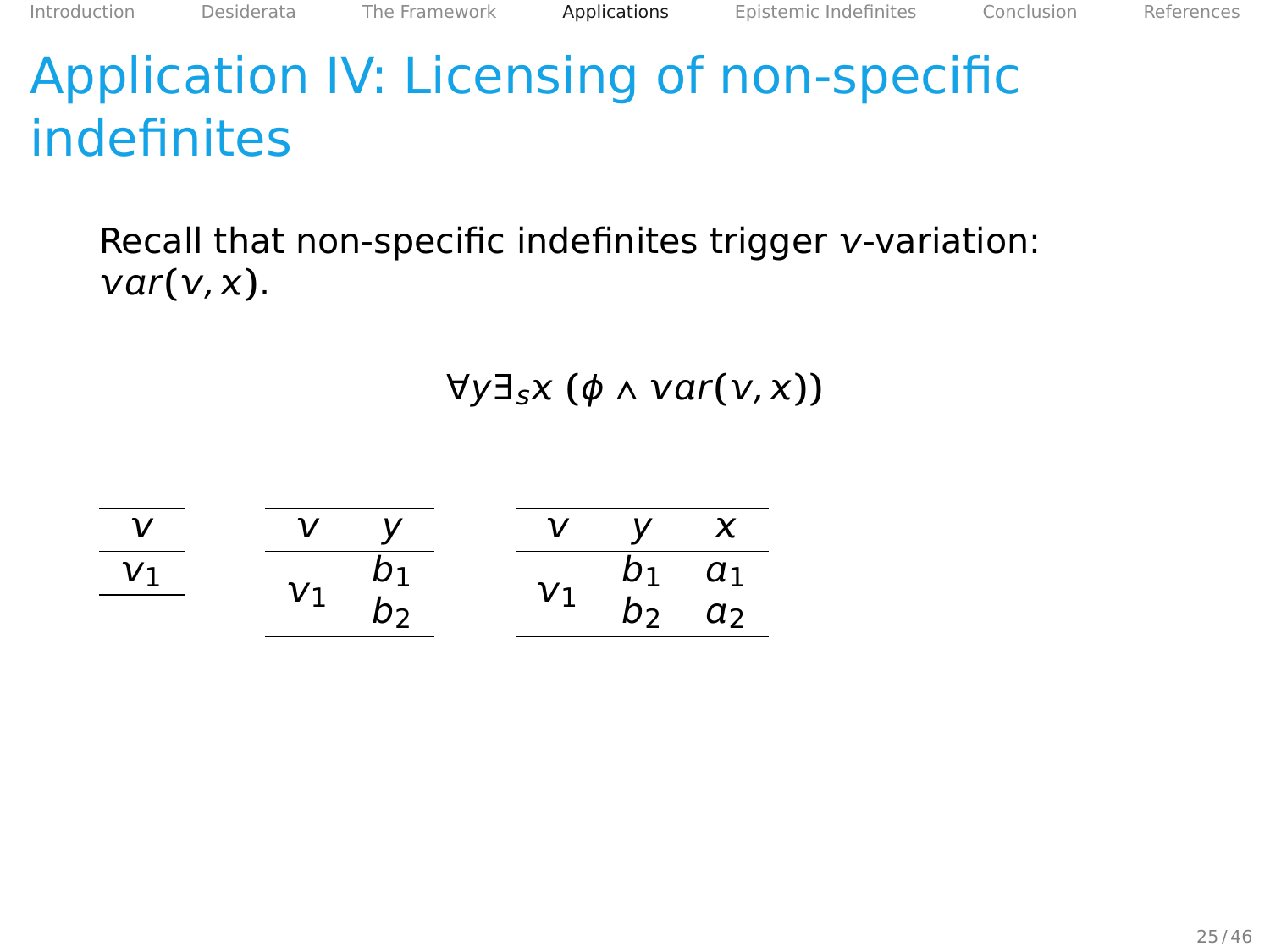## Recall that non-specific indefinites trigger  $v$ -variation:  $var(v, x)$ .

 $\forall y \exists_{s} x (\phi \land \text{var}(y, x))$ 



But indefinites can also be licensed by modals.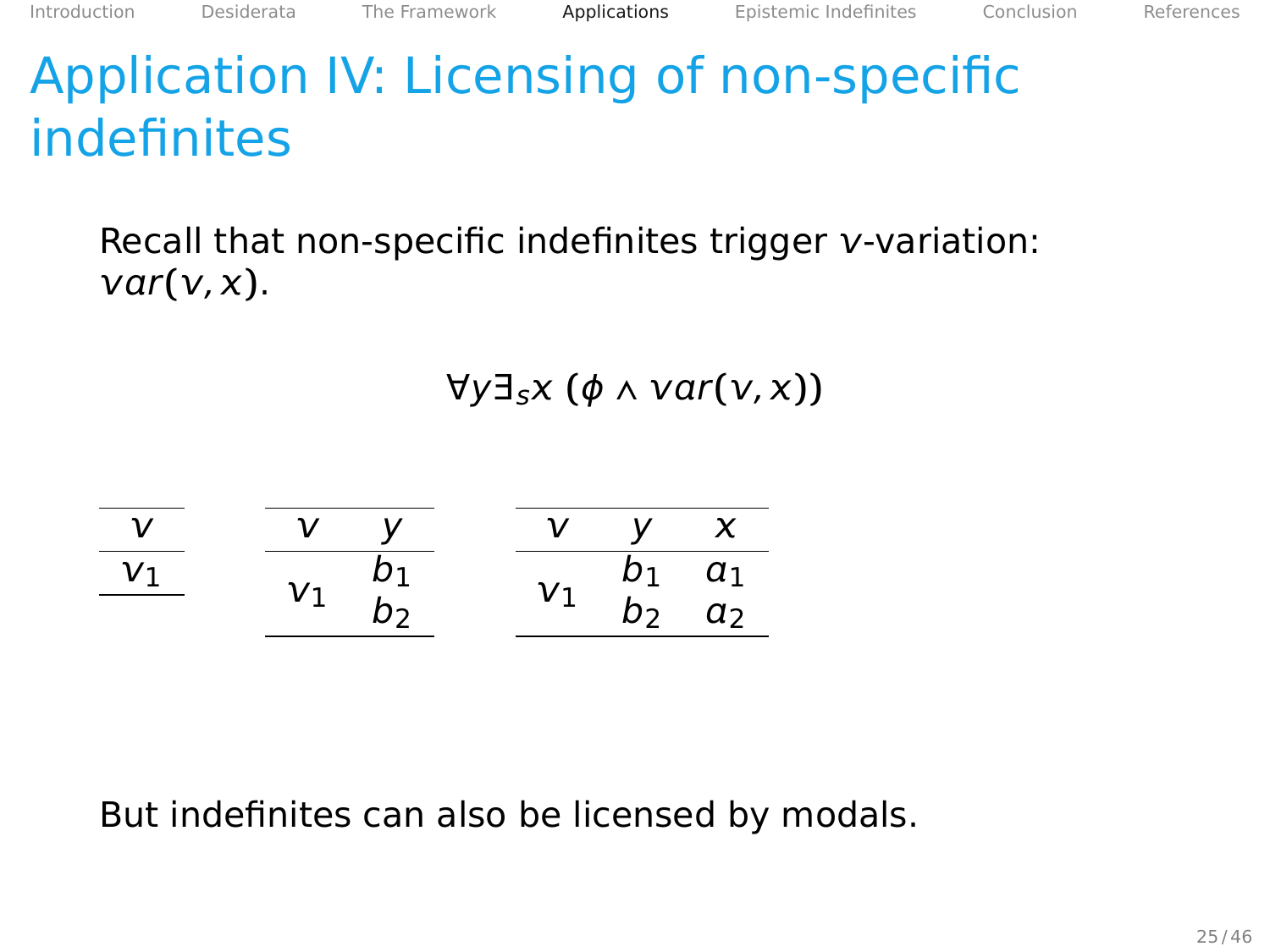# **Modality**

We can analyze modals as **(lax) quantifiers** (**◊ <sup>∼</sup>** <sup>∃</sup>**()**; **□ <sup>∼</sup>** <sup>∀</sup>) modulo an accessibility relation.

(5) You must/can take nibud-book (non-specific).

a. ∀w∃<sub>s</sub>*x*( $\phi$  ∧ *var*(*v*, *x*))

 $b. \exists w \exists_{s} x(\phi \land var(v, x))$ 

| W1             |
|----------------|
|                |
| W2             |
| Non-supporting |
|                |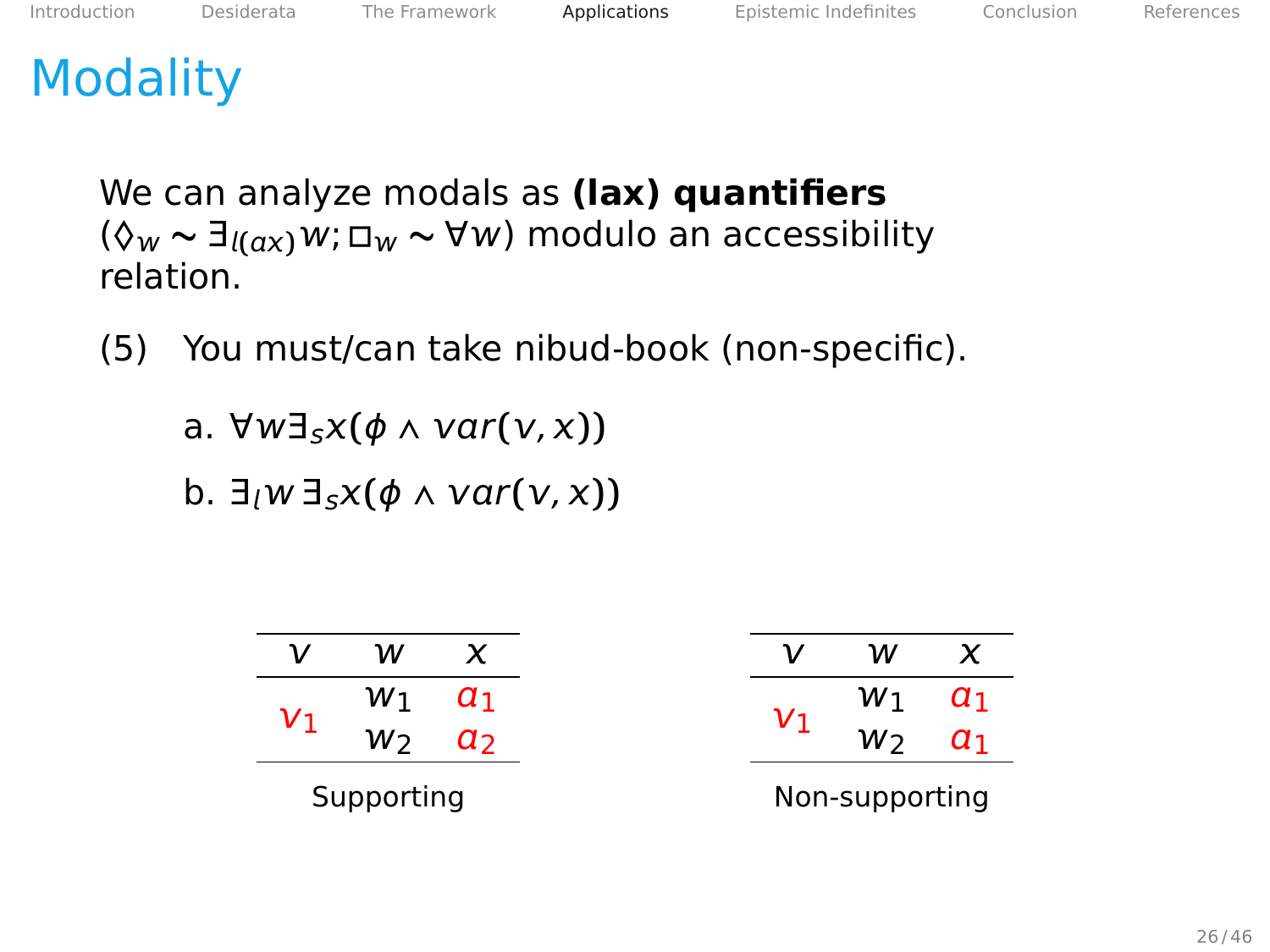# Application V: Epistemic Indefinites and ignorance inference

Epistemic indefinites (e.g. Italian un qualche, German irgend-, . . . ) signal speaker's **lack of knowledge**.

(6) Irgendjemand hat angerufen. irgend-someone has called.

> 'Someone called. **The speaker does not know who**.'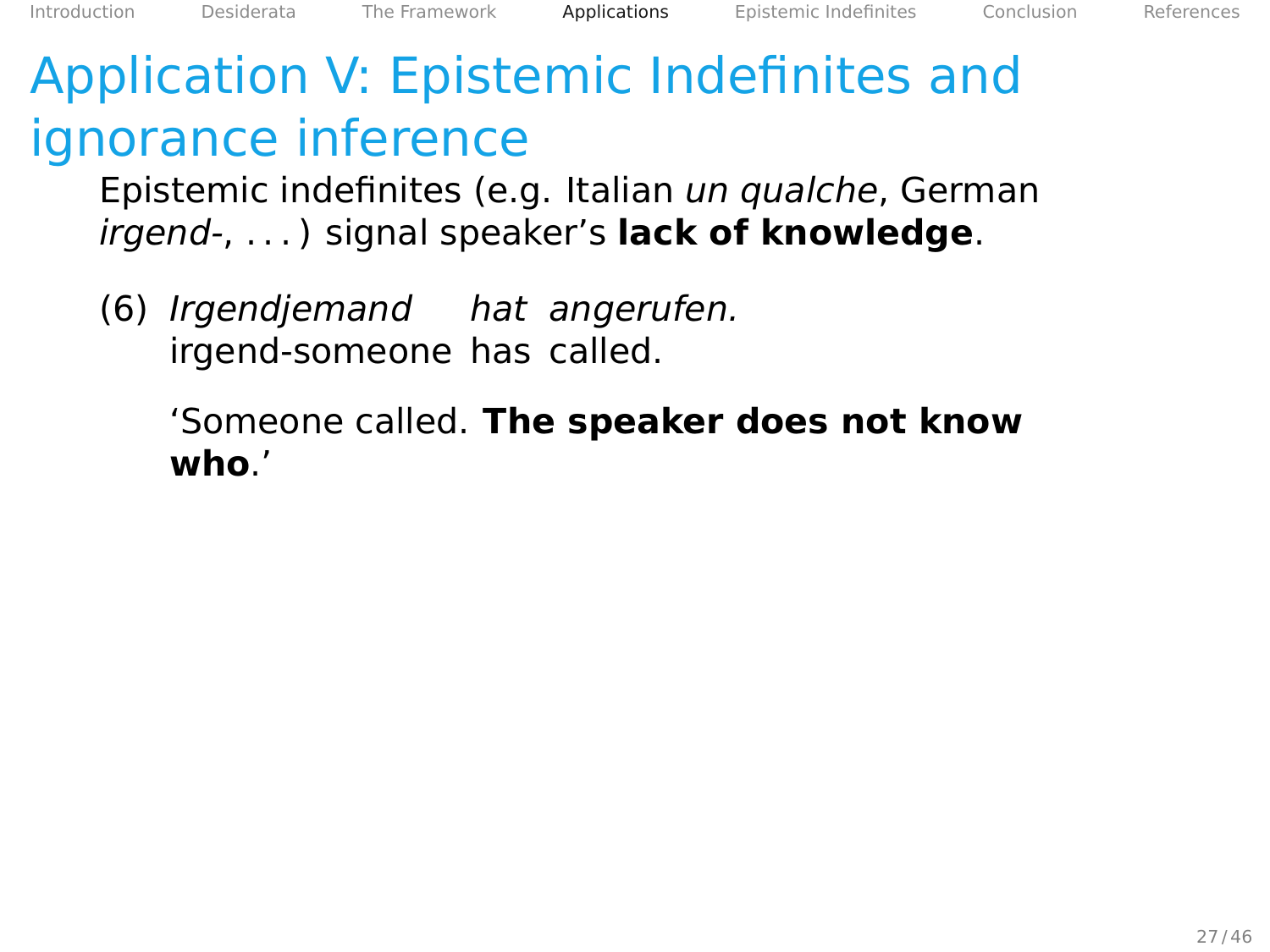# Application V: Epistemic Indefinites and ignorance inference

Epistemic indefinites (e.g. Italian un qualche, German irgend-, . . . ) signal speaker's **lack of knowledge**.

(6) Irgendjemand hat angerufen. irgend-someone has called.

## 'Someone called. **The speaker does not know who**.'

Ignorance inferences are typically undefeasible:

(7) Irgendjemand hat angerufen. #Rat mal wer irgend-someone has called. guess who?

'Someone called. #Guess who?

(Kratzer and Shimoyama [2002;](#page-107-1) Alonso-Ovalle and Menéndez-Benito [2010;](#page-106-2) Alonso-Ovalle and Menéndez-Benito [2017;](#page-106-3) Jayez and Tovena [2006;](#page-107-2) Aloni and Port [2015;](#page-106-4) Chierchia [2013\)](#page-106-5)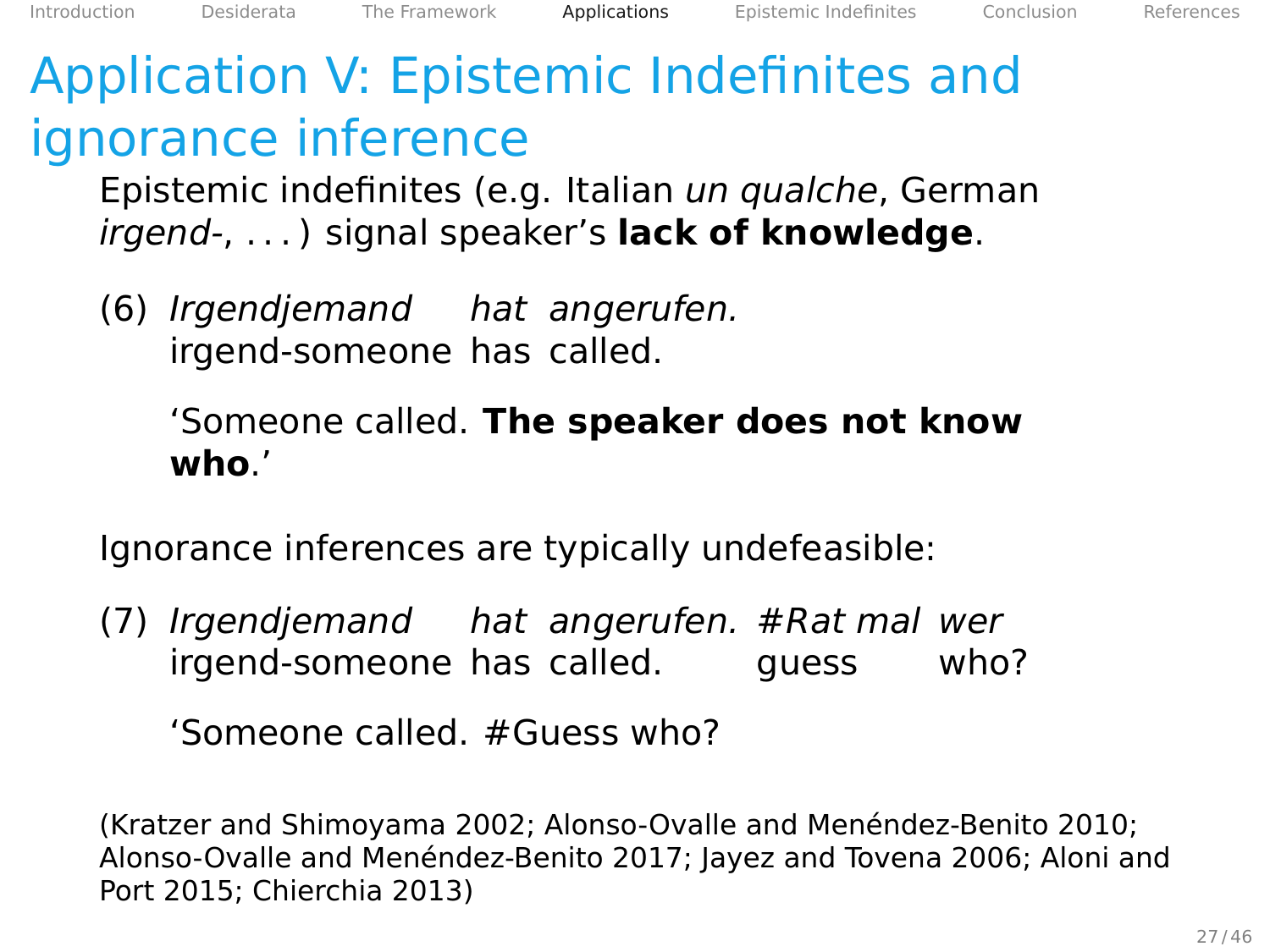Application V: Epistemic Indefinites and ignorance inference

(8) Irgendjemand hat angerufen. irgend-someone has called.

> 'Someone called. **The speaker does not know who**.'

Recall that epistemic indefinites trigger  $var(\emptyset, x)$ :

## $\exists_{s} \chi(\phi(\nu, x) \wedge \text{var}(\emptyset, x))$

| X          | ν          | x              |
|------------|------------|----------------|
| $\alpha_1$ | $V_1$      | $a_1$          |
| a,         | $V_2$      | $a_1$          |
|            |            |                |
|            | Supporting | Non-supporting |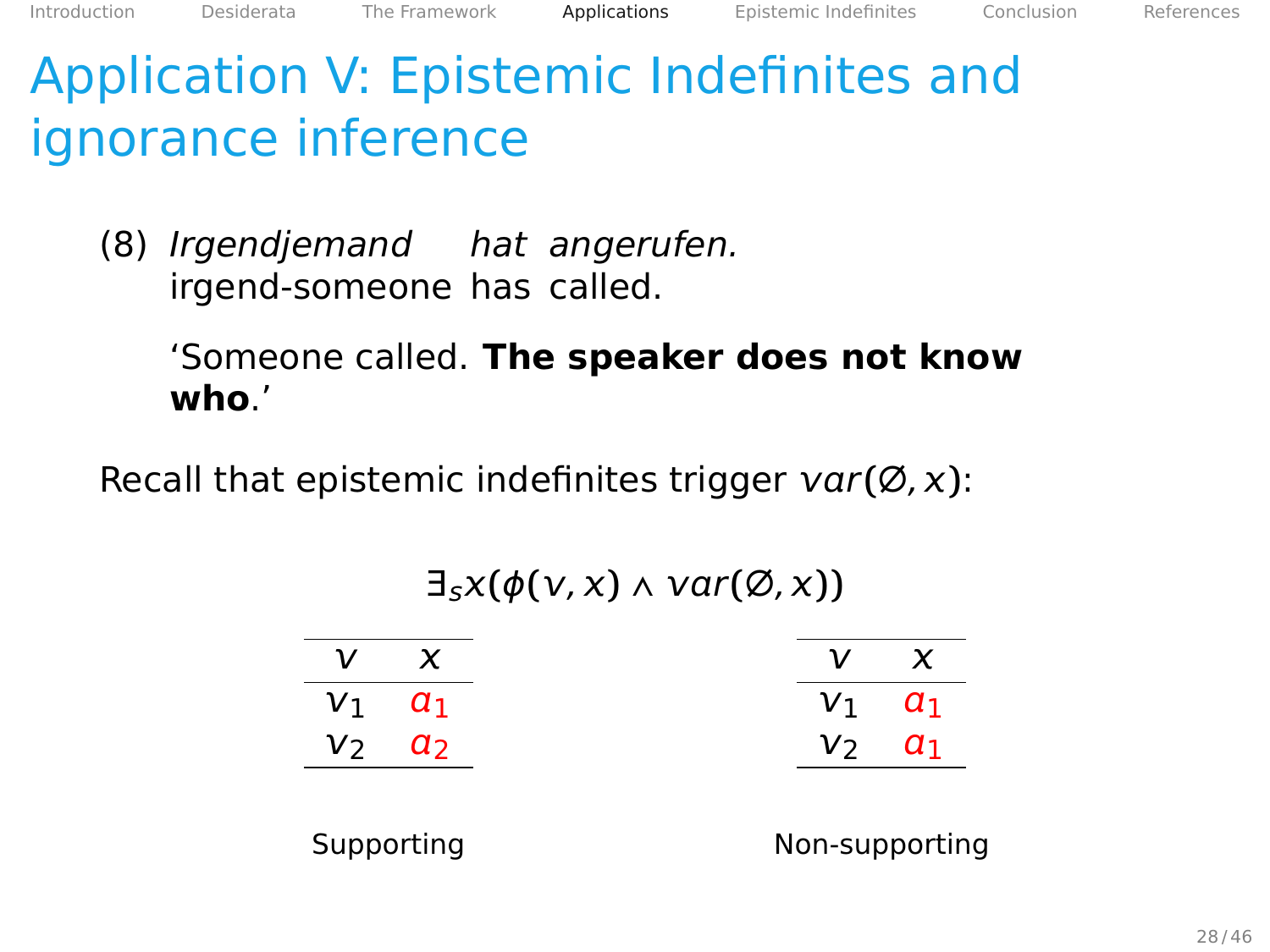## Final Proposal

We propose that:

## (i) Indefinites are **strict existentials**;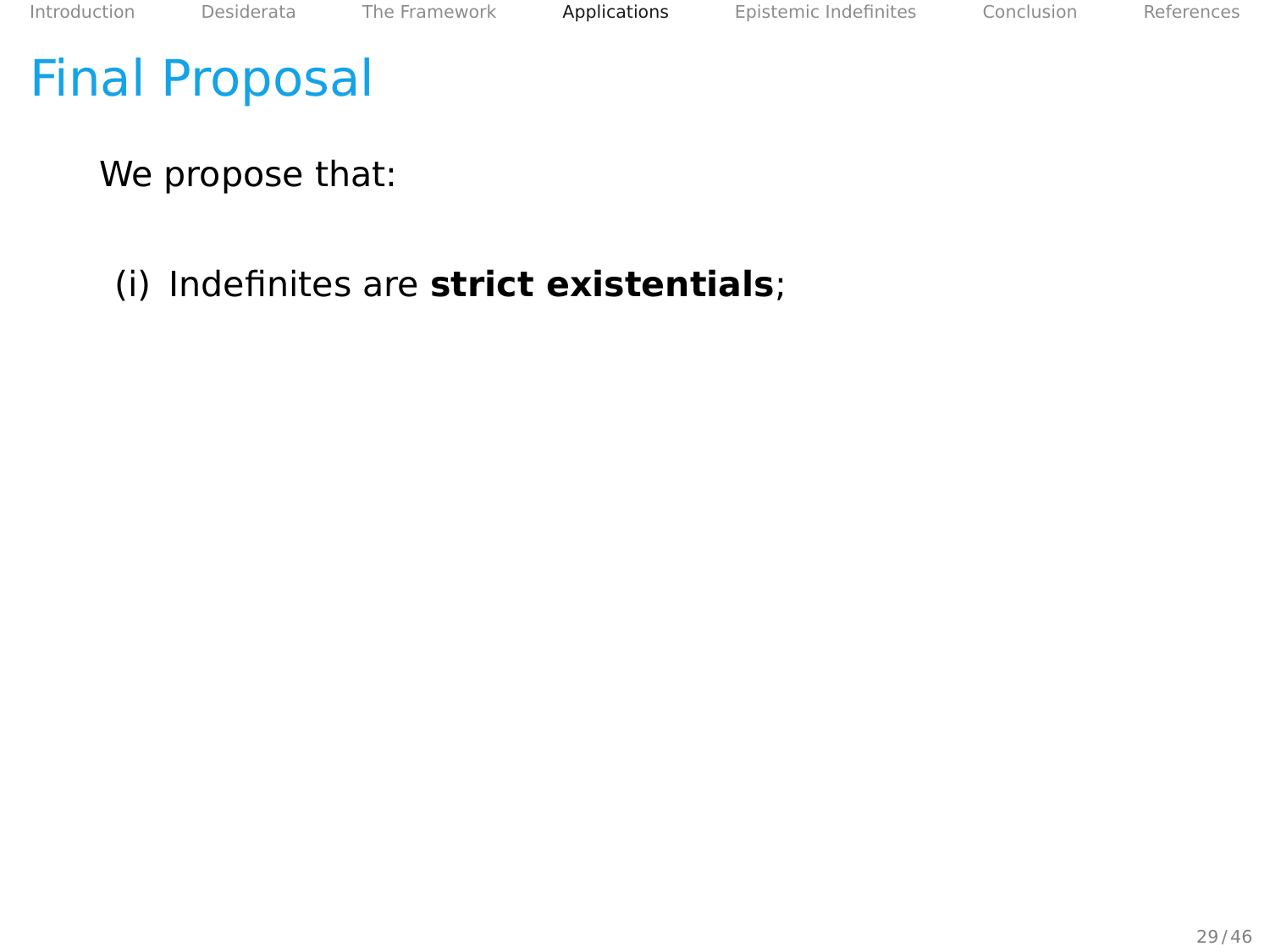We propose that:

(i) Indefinites are **strict existentials**;

(ii) They are interpreted **in-situ**;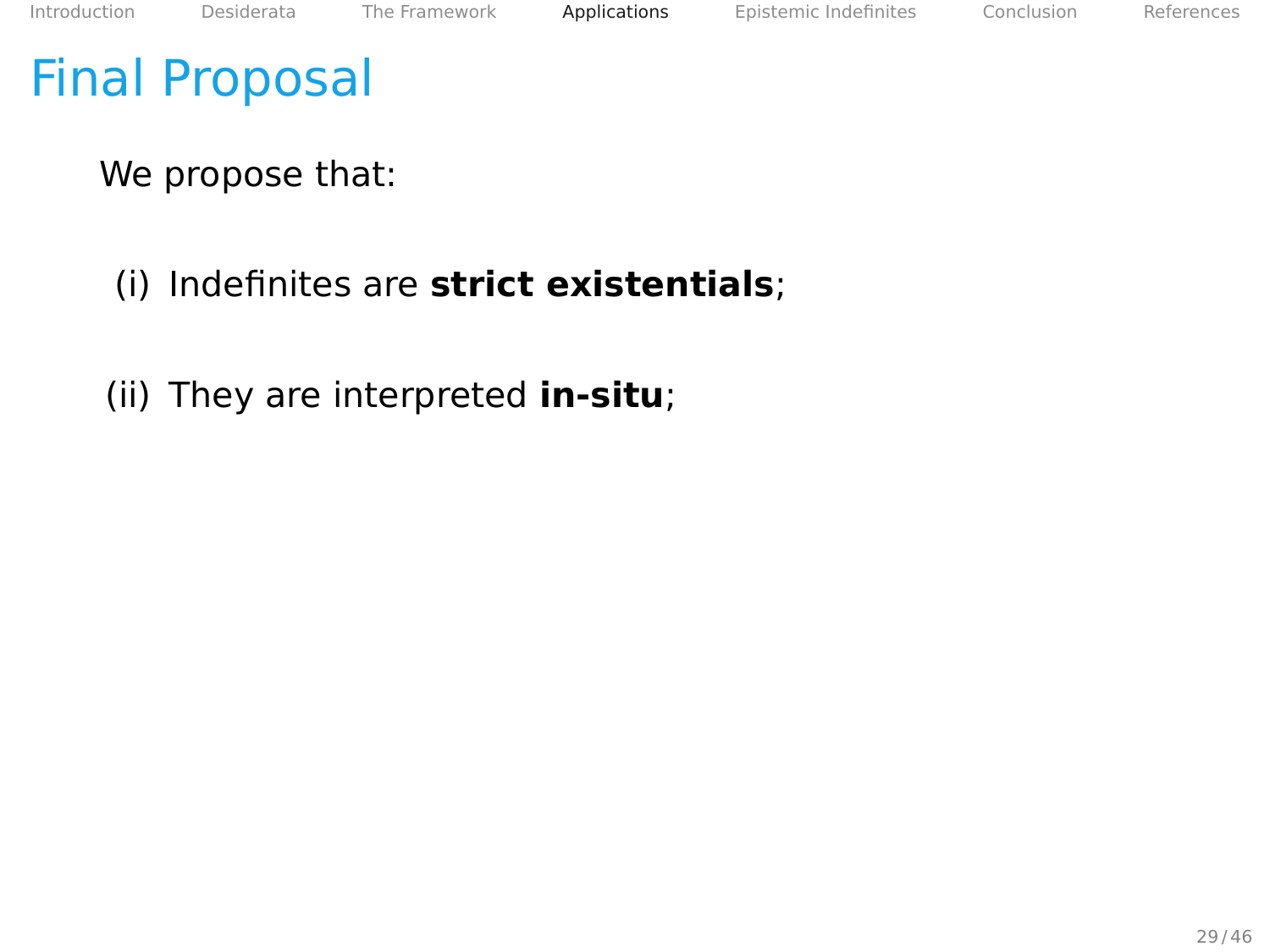We propose that:

- (i) Indefinites are **strict existentials**;
- (ii) They are interpreted **in-situ**;
- (iii) An unmarked/plain indefinite ∃s in **syntactic scope** of  $O_{\vec{z}}$  allows all  $dep(\vec{y}, x)$ , with  $\vec{y}$  included in  $v\vec{z}$ :

 $O_{z_1} \ldots O_{z_n} \exists_s x (\phi \land dep(\vec{y}, x))$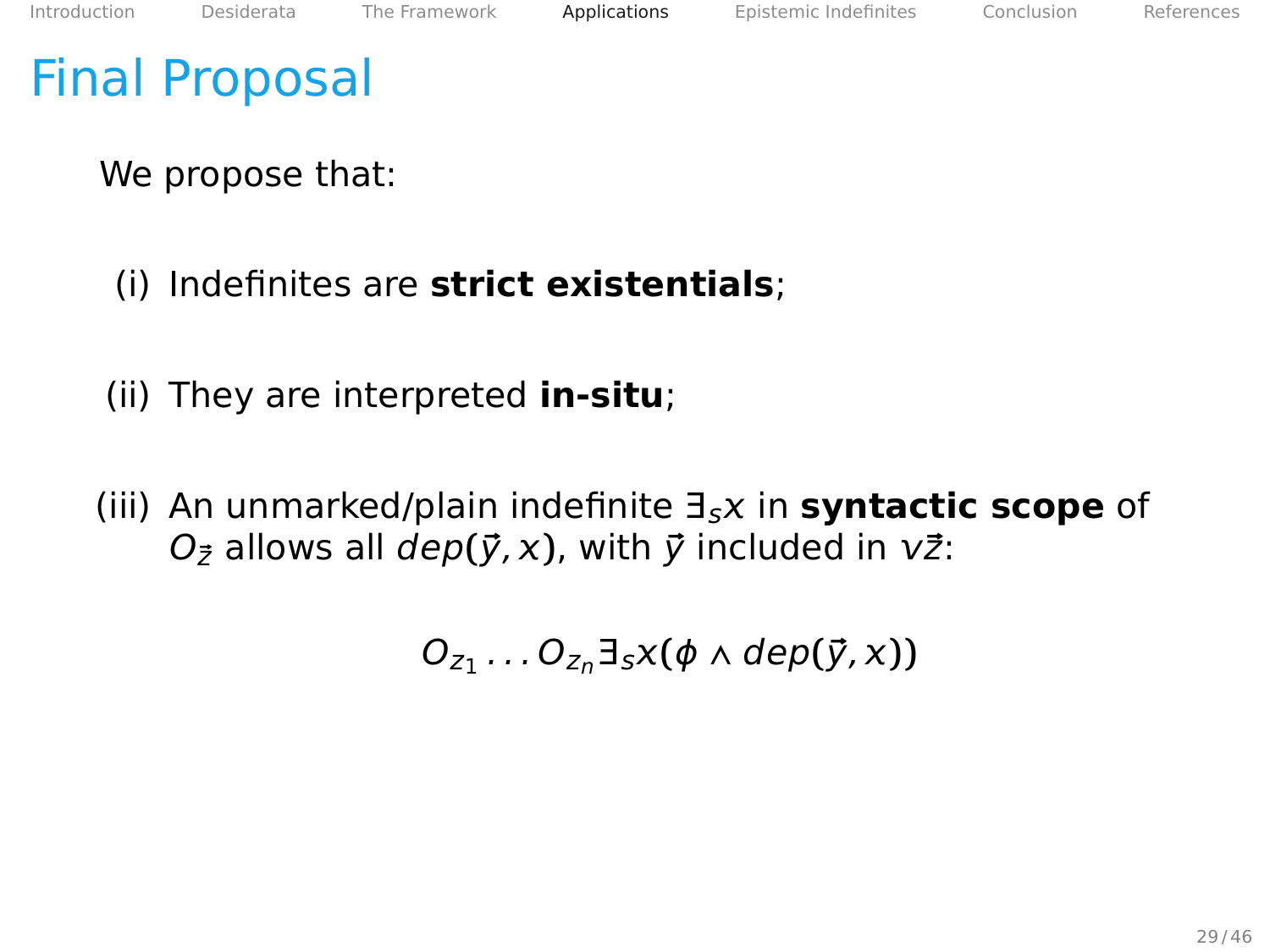We propose that:

- (i) Indefinites are **strict existentials**;
- (ii) They are interpreted **in-situ**;
- (iii) An unmarked/plain indefinite ∃s in **syntactic scope** of  $O_{\vec{z}}$  allows all  $dep(\vec{y}, x)$ , with  $\vec{y}$  included in  $v\vec{z}$ :

$$
O_{z_1} \ldots O_{z_n} \exists_s x (\phi \wedge dep(\vec{y},x))
$$

(iv) **Marked indefinites** trigger the obligatory activation of particular dependence or variation atoms.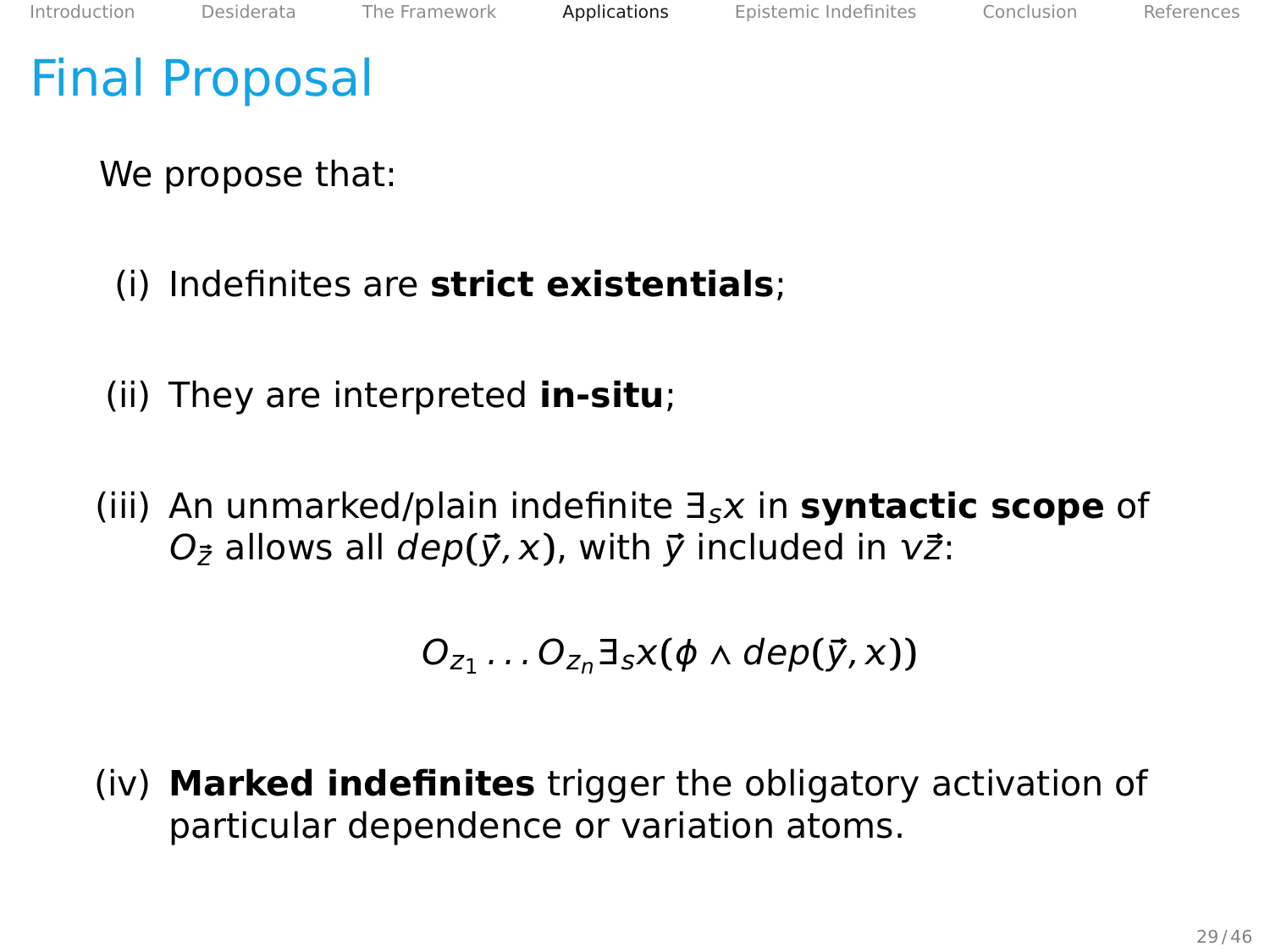$$
O_{z_1}\ldots O_{z_n}\exists_s x(\phi\wedge\ldots)
$$

**Plain:**  $dep(\vec{y}, x)$ , where  $\vec{y} \subseteq v\vec{z}$ 

**SK:**  $dep(\vec{y}, x)$  with  $\vec{y} = \emptyset$ 

**Specific:**  $dep(\vec{v}, x)$  with  $\vec{v} \subseteq {\{v\}}$ 

**Epistemic:**  $dep(\vec{y}, x) \wedge var(\vec{z}, x)$  with  $\vec{z} \subseteq \{v\}$ 

**Non-specific:**  $dep(\vec{y}, x) \wedge var(\vec{z}, x)$  with  $\vec{z} = v$ 

**SU:**  $dep(\vec{y}, x) \land var(\vec{z}, x)$  with  $\vec{y} = v$  and  $\vec{z} = \emptyset$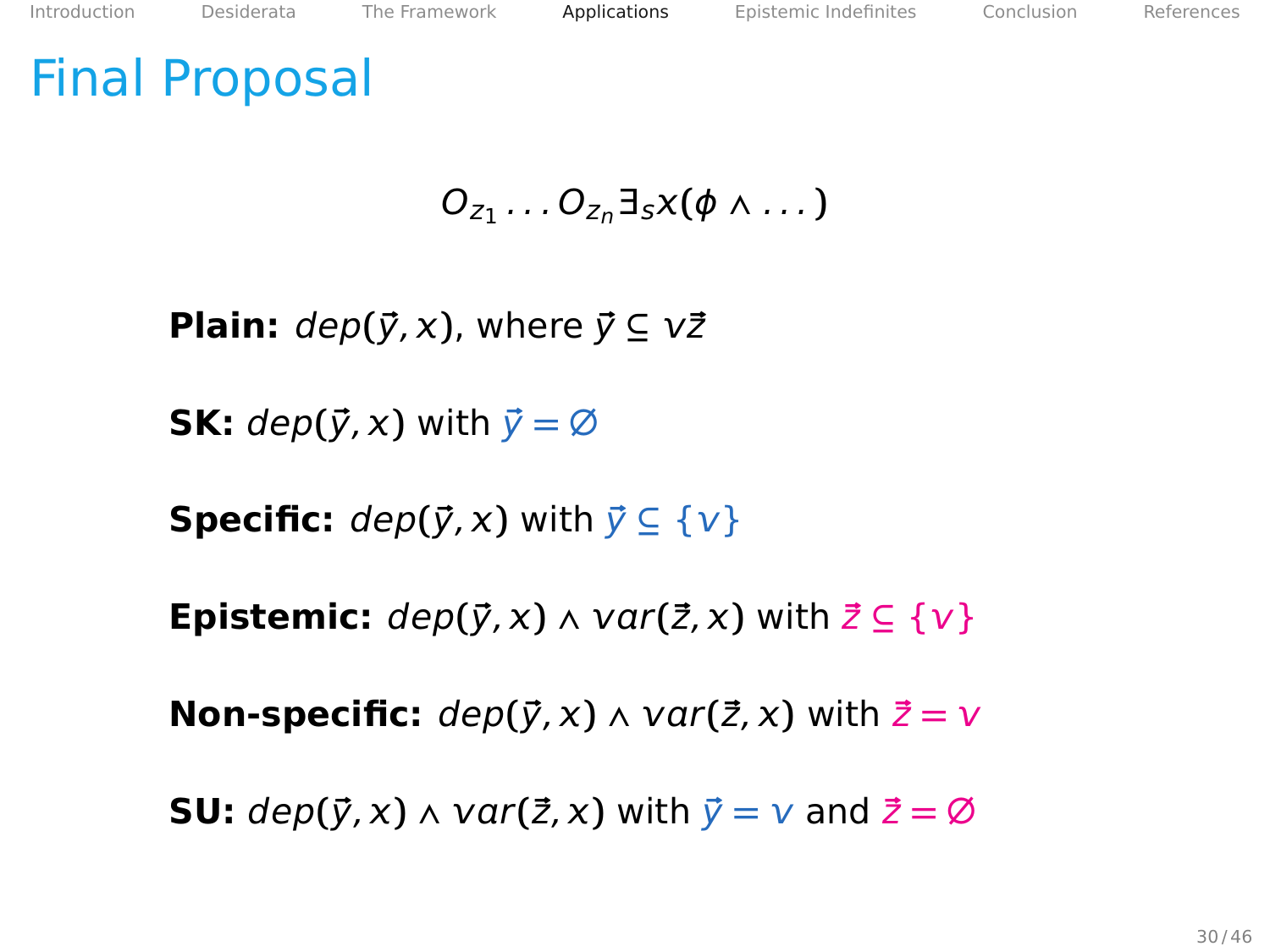| <b>Application VI: Interaction with Scope</b><br>$\forall z \forall y \exists_s x \phi$ |                   |                           |                  |                          |  |  |  |  |
|-----------------------------------------------------------------------------------------|-------------------|---------------------------|------------------|--------------------------|--|--|--|--|
|                                                                                         | WS-K<br>dep(Ø, x) | WS-U<br>dep(v, x)         | IS<br>dep(vy, x) | <b>NS</b><br>dep(vyz, x) |  |  |  |  |
| unmarked                                                                                |                   |                           |                  |                          |  |  |  |  |
| specific<br>dep( ⊆ v, x)                                                                |                   |                           | X                | x                        |  |  |  |  |
| non-specific<br>var(v, x)                                                               | X                 | $\boldsymbol{\mathsf{x}}$ |                  |                          |  |  |  |  |
| epistemic<br>$var(\emptyset, x)$                                                        | $\boldsymbol{x}$  |                           |                  |                          |  |  |  |  |
| specific known<br>dep(Ø, x)                                                             |                   | $\boldsymbol{x}$          | X                | х                        |  |  |  |  |
| specific unknown<br>$dep(v, x) \wedge var(\emptyset, x)$                                | X                 |                           | X                | X                        |  |  |  |  |

<span id="page-76-0"></span>[Introduction](#page-2-0) [Desiderata](#page-14-0) [The Framework](#page-25-0) [Applications](#page-47-0) [Epistemic Indefinites](#page-86-0) [Conclusion](#page-102-0) [References](#page-106-0)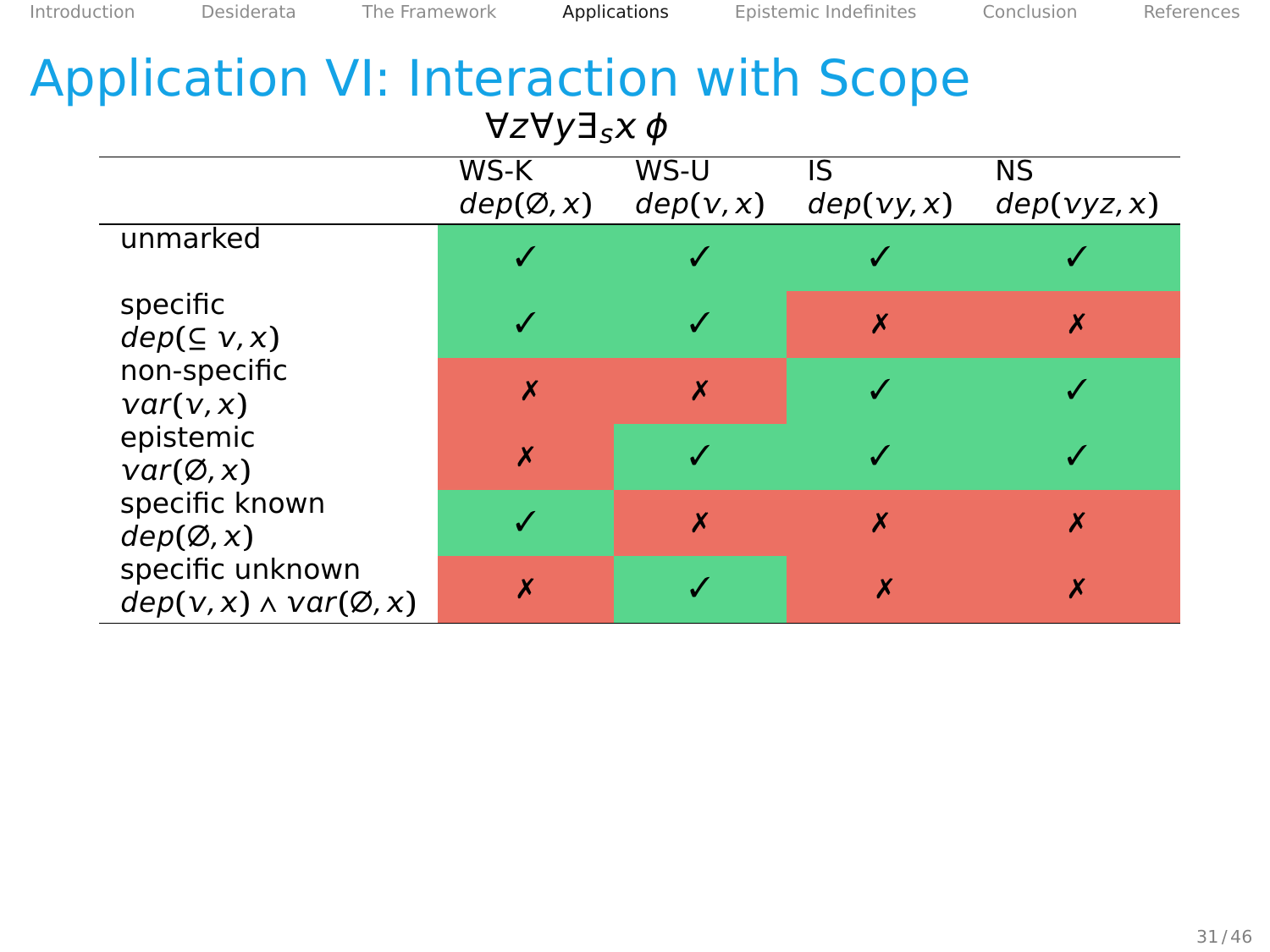| <b>Application VI: Interaction with Scope</b><br>$\forall z \forall y \exists_s x \phi$ |                           |                   |                  |                          |  |  |  |  |
|-----------------------------------------------------------------------------------------|---------------------------|-------------------|------------------|--------------------------|--|--|--|--|
|                                                                                         | WS-K<br>dep(Ø, x)         | WS-U<br>dep(v, x) | IS<br>dep(vy, x) | <b>NS</b><br>dep(vyz, x) |  |  |  |  |
| unmarked                                                                                |                           |                   |                  |                          |  |  |  |  |
| specific<br>$dep(\subseteq v, x)$                                                       |                           |                   | X                | х                        |  |  |  |  |
| non-specific<br>var(v, x)                                                               | $\boldsymbol{\mathsf{x}}$ | X                 |                  |                          |  |  |  |  |
| epistemic<br>$var(\emptyset, x)$                                                        | $\boldsymbol{x}$          |                   |                  |                          |  |  |  |  |
| specific known<br>dep(Ø, x)                                                             |                           | $\boldsymbol{x}$  | $\boldsymbol{x}$ | X                        |  |  |  |  |
| specific unknown<br>$dep(v, x) \wedge var(\emptyset, x)$                                | X                         |                   | X                | X                        |  |  |  |  |

[Introduction](#page-2-0) [Desiderata](#page-14-0) [The Framework](#page-25-0) [Applications](#page-47-0) [Epistemic Indefinites](#page-86-0) [Conclusion](#page-102-0) [References](#page-106-0)

Note that non-specific indefinites also allow intermediate readings (Partee [2004\)](#page-107-0):

- (9) Možet byt', Maša xočet kupit' kakuju-nibud' knigu. may be. Maša want buy which-indef. book.
	- a. Narrow Scope: It may be that Maša wants to buy some book.
	- b. Intermediate Scope: It may be that there is some book which Maša wants to buy.
	- c.  $#W$ ide-scope: There is some book such that it may be that Masa wants to buy it.  $31/46$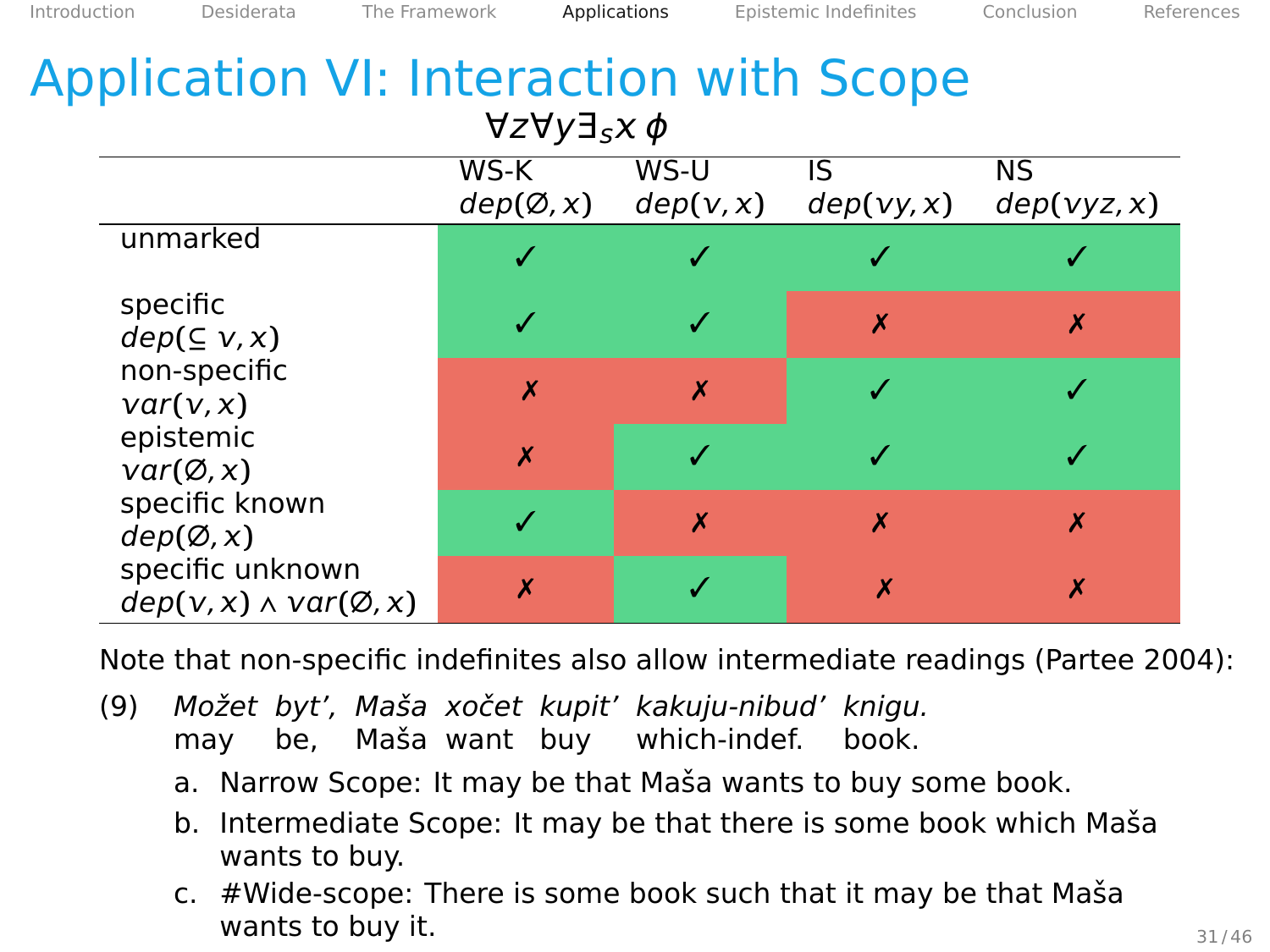<span id="page-78-0"></span>Frequent diachronic tendency: **non-specific** > **epistemic** (e.g. French quelque (Foulet [1919\)](#page-106-1) and German irgendein (Port and Aloni [2015\)](#page-107-1))

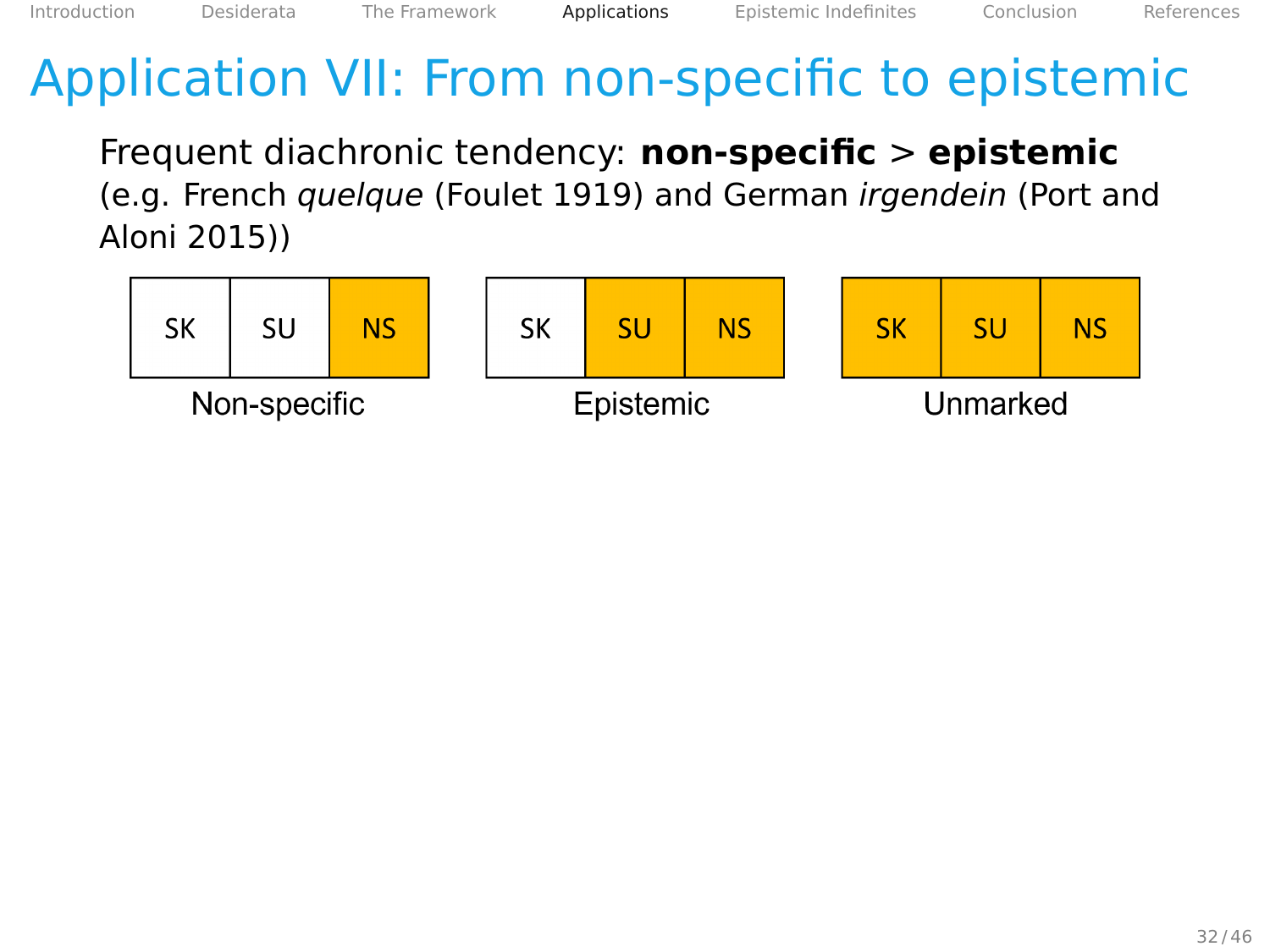Frequent diachronic tendency: **non-specific** > **epistemic** (e.g. French quelque (Foulet [1919\)](#page-106-1) and German irgendein (Port and Aloni [2015\)](#page-107-1))



Haspelmath [\(1997\)](#page-107-2)'s explanation: weakening of functions from the right (non-specific) of the functional map to the left (specific).

- (10) **Weakening of functions (a) > (b) > (c)**
	- (a) non-specific
	- (b) non-specific  $+$  specific unknown  $=$  epistemic
	- $(c)$  epistemic + specific known = unmarked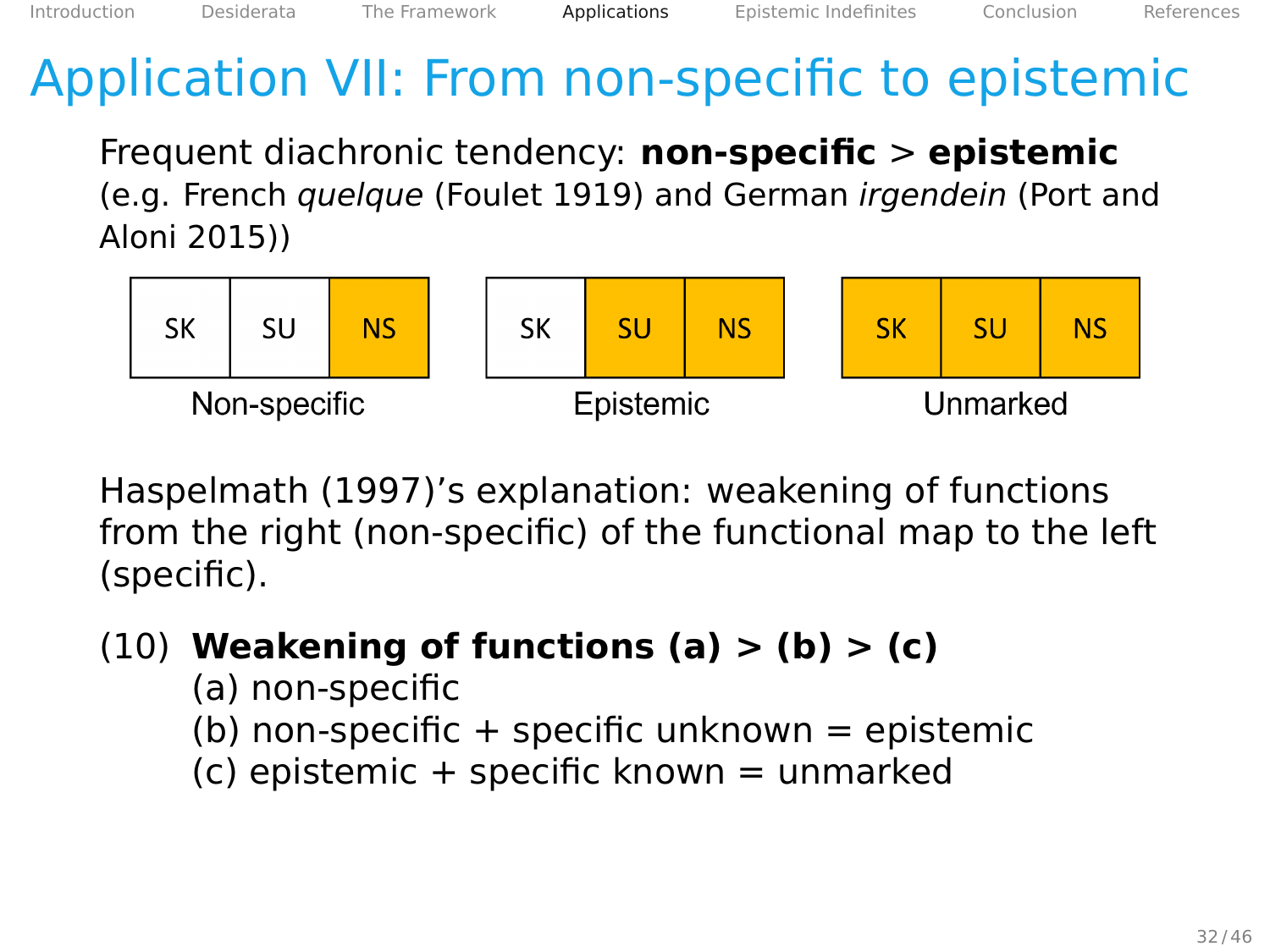Frequent diachronic tendency: **non-specific** > **epistemic** (e.g. French quelque (Foulet [1919\)](#page-106-1) and German irgendein (Port and Aloni [2015\)](#page-107-1))



Haspelmath [\(1997\)](#page-107-2)'s explanation: weakening of functions from the right (non-specific) of the functional map to the left (specific).

- (10) **Weakening of functions (a) > (b) > (c)**
	- (a) non-specific (b) non-specific  $+$  specific unknown  $=$  epistemic  $(c)$  epistemic + specific known = unmarked

But then why diachronically we do not observe the change from  $(b)$  to  $(c)$ ?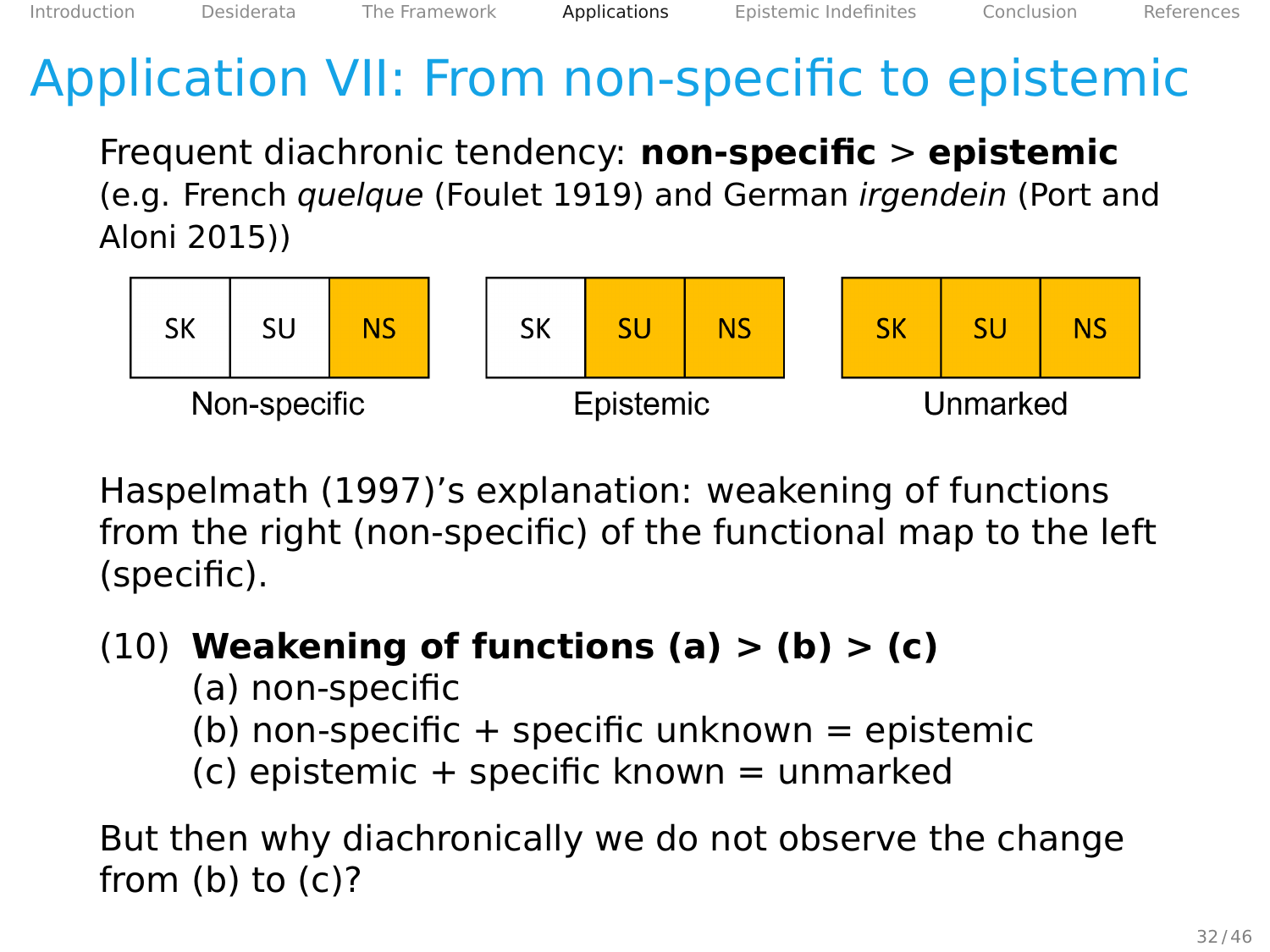#### (11) **Weakening of functions (a) > (b) > (c)**

- (a) non-specific:  $var(v, x)$
- (b) non-specific + specific unknown = epistemic:  $var(\emptyset, x)$
- (c) epistemic + specific known (dep**(**∅, **)** = unmarked

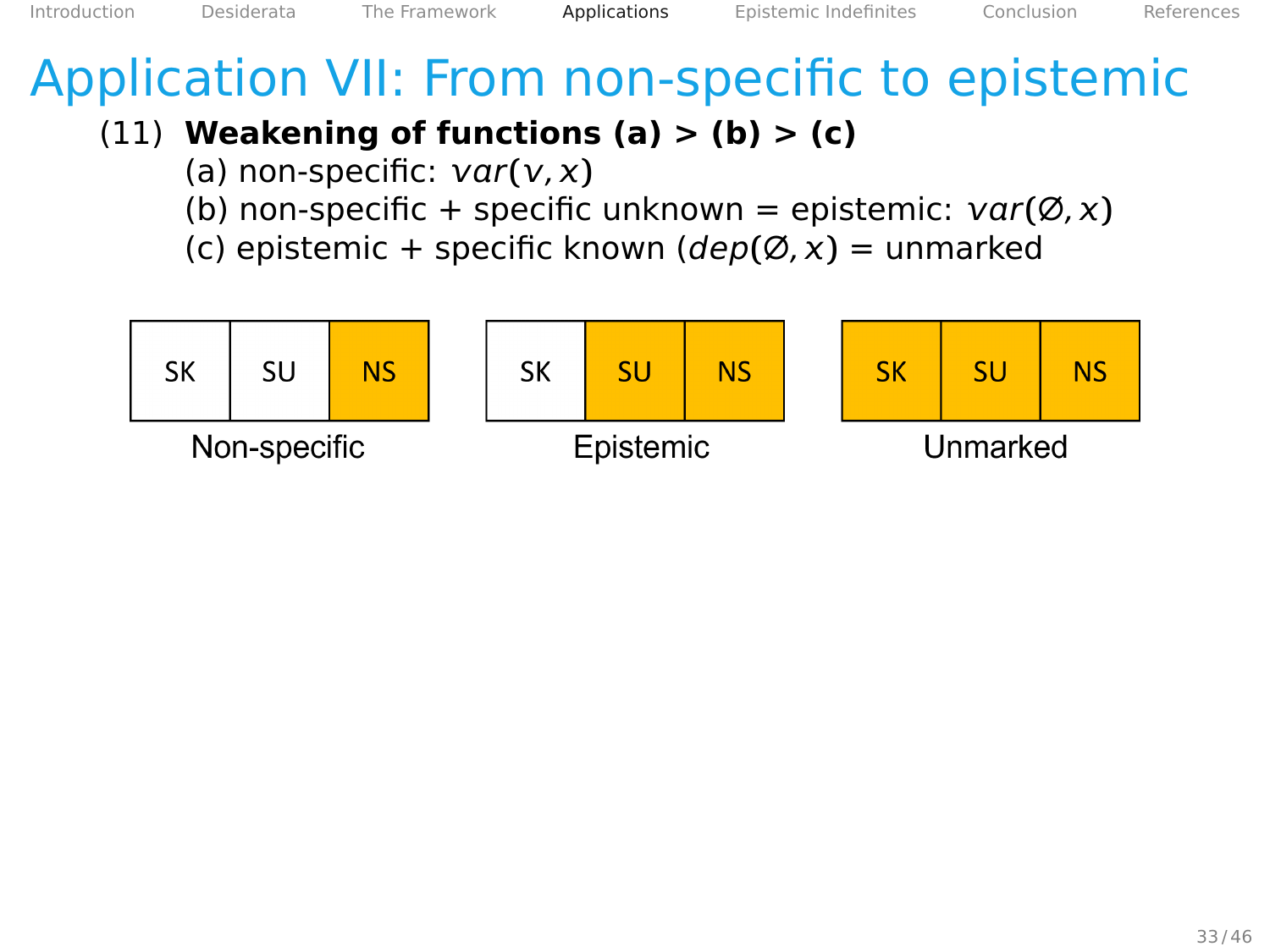#### (11) **Weakening of functions (a) > (b) > (c)**

- (a) non-specific:  $var(v, x)$
- (b) non-specific + specific unknown = epistemic:  $var(\emptyset, x)$
- (c) epistemic + specific known (dep**(**∅, **)** = unmarked



This framework makes the notion of weakening precise in terms of **logical entailment** between atoms.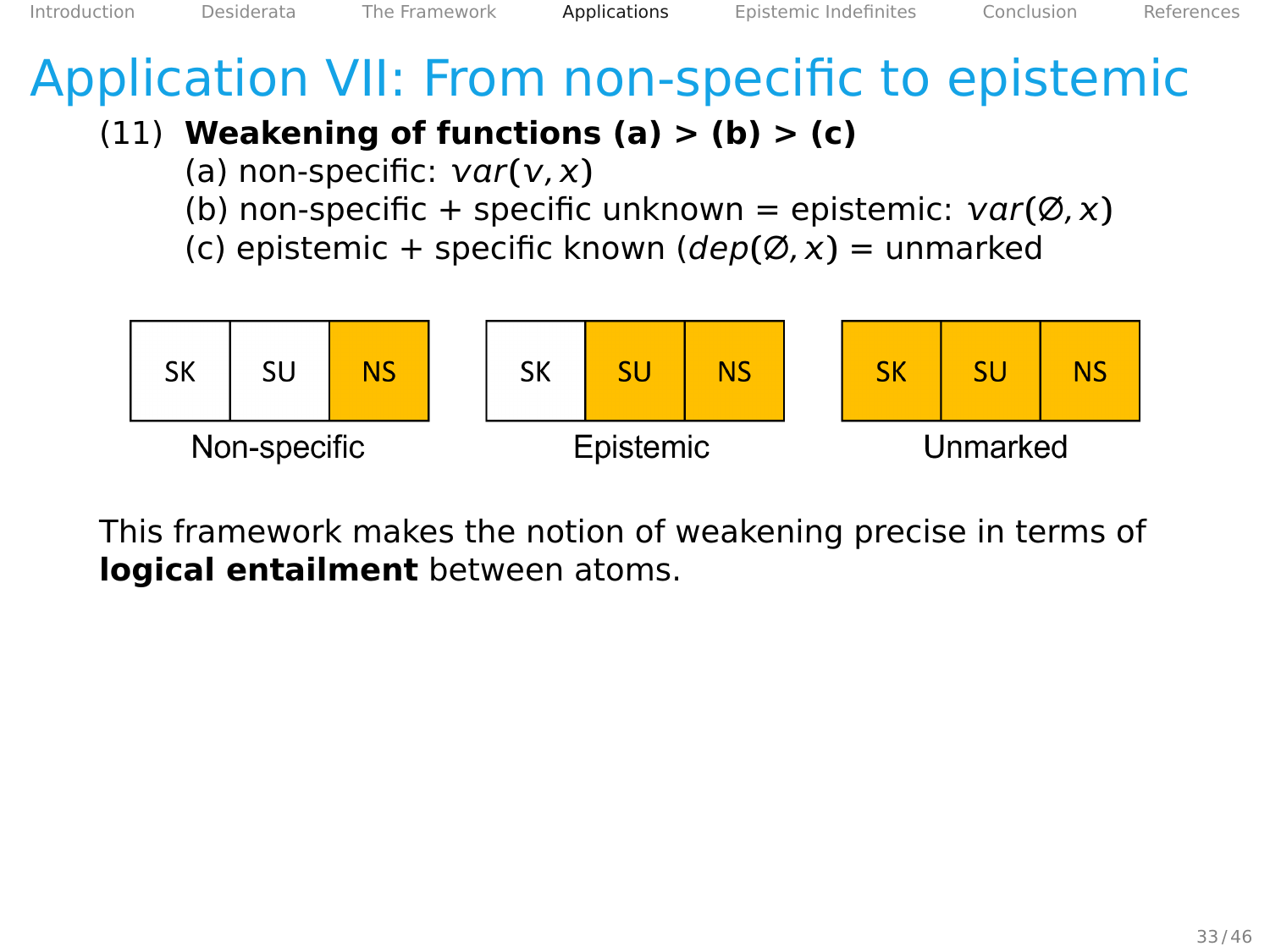#### (11) **Weakening of functions (a) > (b) > (c)**

- (a) non-specific:  $var(v, x)$
- (b) non-specific + specific unknown = epistemic:  $var(\emptyset, x)$
- (c) epistemic + specific known (dep**(**∅, **)** = unmarked



This framework makes the notion of weakening precise in terms of **logical entailment** between atoms.

We have 'atomic weakening' from non-specific to epistemic:  $var(v, x)$  entails  $var(\emptyset, x)$ .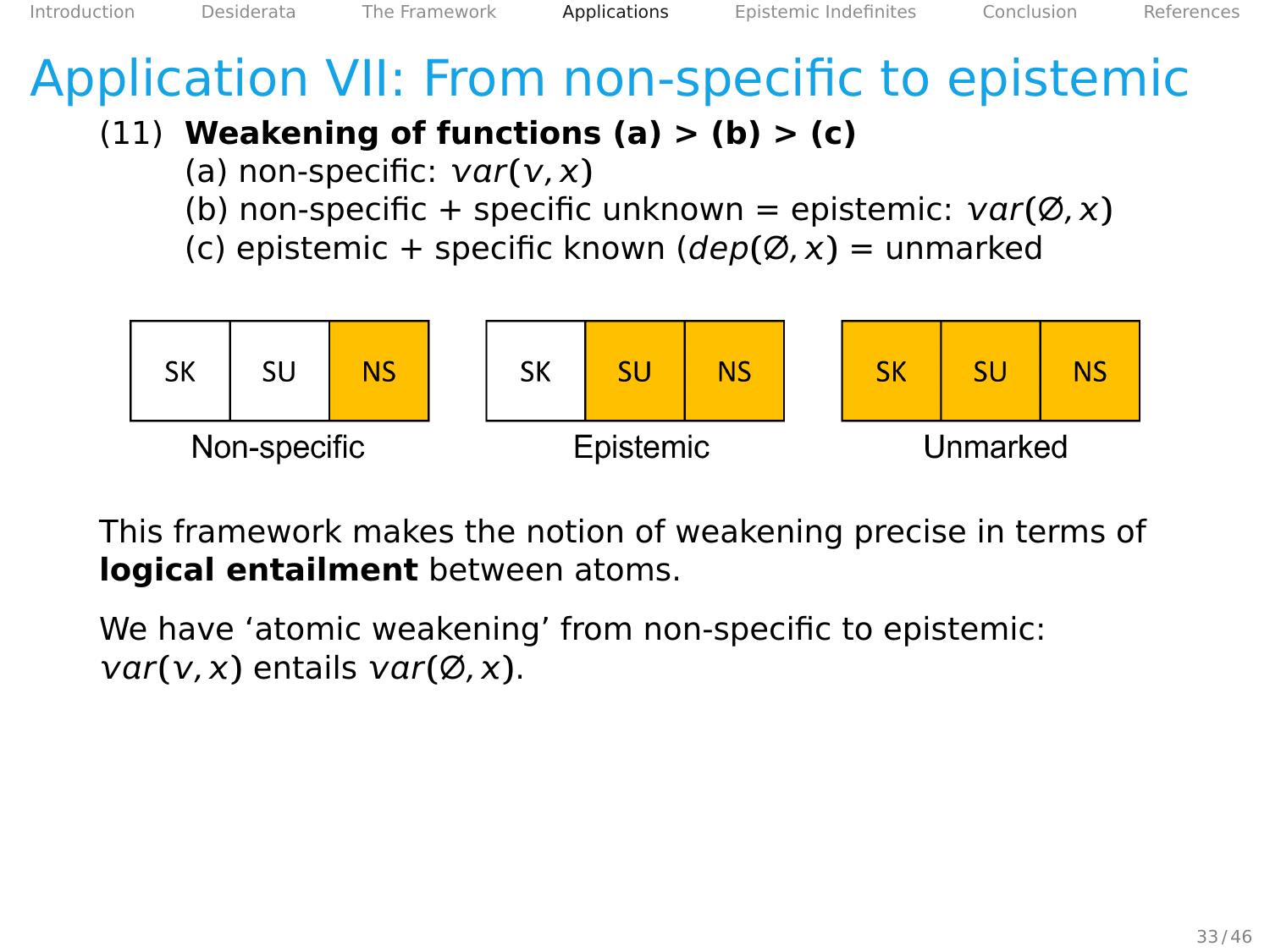#### (11) **Weakening of functions (a) > (b) > (c)**

- (a) non-specific:  $var(v, x)$
- (b) non-specific + specific unknown = epistemic:  $var(\emptyset, x)$
- (c) epistemic + specific known (dep**(**∅, **)** = unmarked



This framework makes the notion of weakening precise in terms of **logical entailment** between atoms.

We have 'atomic weakening' from non-specific to epistemic:  $var(v, x)$  entails  $var(\emptyset, x)$ .

But no further 'atomic weakening' triggering the acquisition of SK.  $(Note also that  $var(\emptyset, x) \wedge dep(\emptyset, x) \models \bot).$$ 

To get unmarked from epistemic, we would need  $var(\emptyset, x)$  w dep $(\emptyset, x)$ , which trivializes the dependence conditions (arguably a complex operation).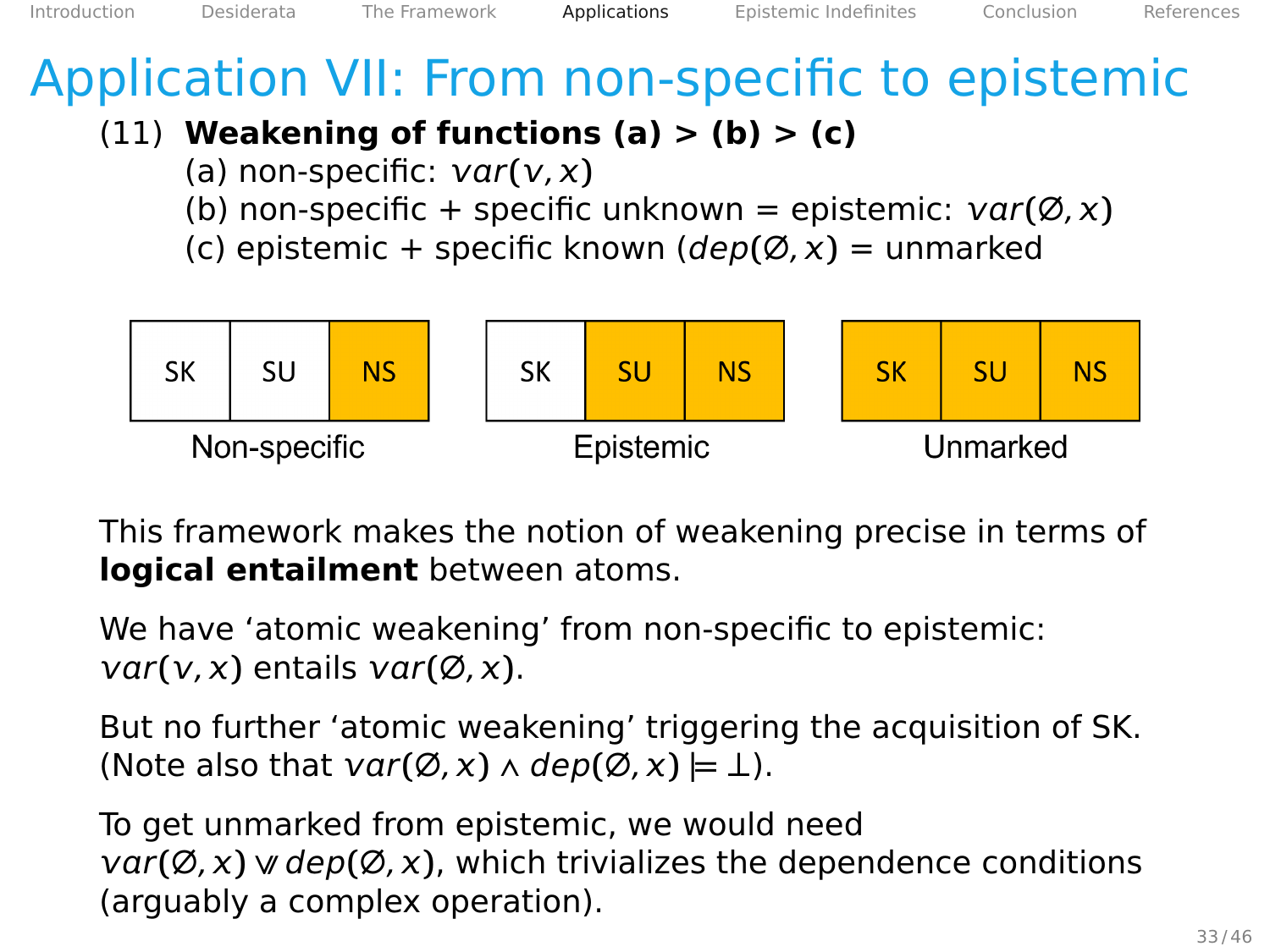## <span id="page-85-0"></span>Interim Conclusion

We have developed a **two-sorted team semantics** framework accounting for indefinites.

In this framework, **marked indefinites** trigger the obligatoriness of dependence or variation atoms, responsible for their scopal and epistemic interpretations.

We have applied the framework to characterize the **typological variety of indefinites** in the case of (non-)specificity.

We have then showed how this system can be used to explain several **properties and phenomena** associated with (non-)specific indefinites.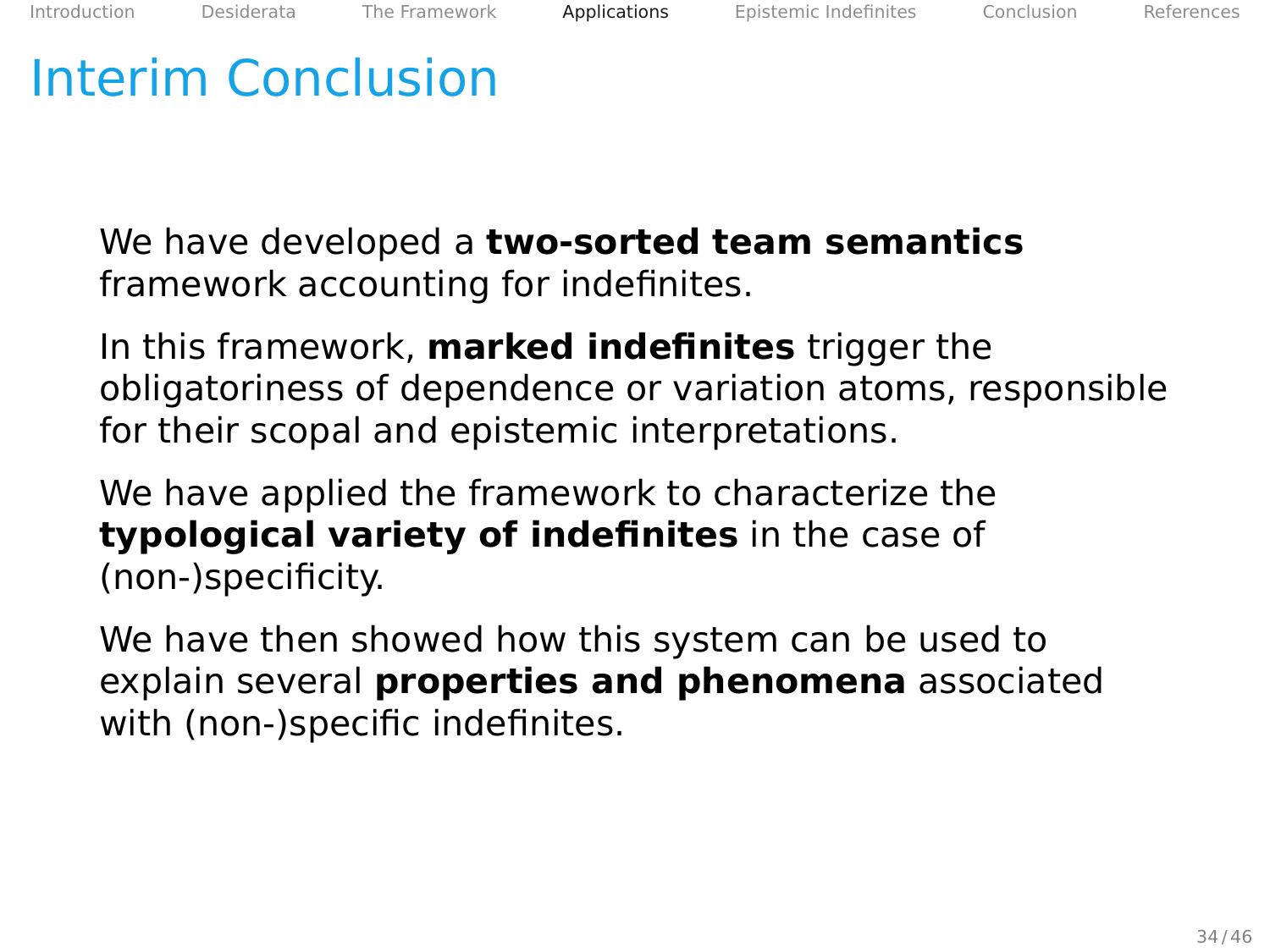#### <span id="page-86-0"></span>**Outline**

- 1. [Introduction](#page-2-0)
- 2. [Desiderata](#page-14-0)
- 3. [The Framework](#page-25-0)
- 4. [Applications](#page-47-0)
- 5. [Epistemic Indefinites](#page-86-0)
- 6. [Conclusion](#page-102-0)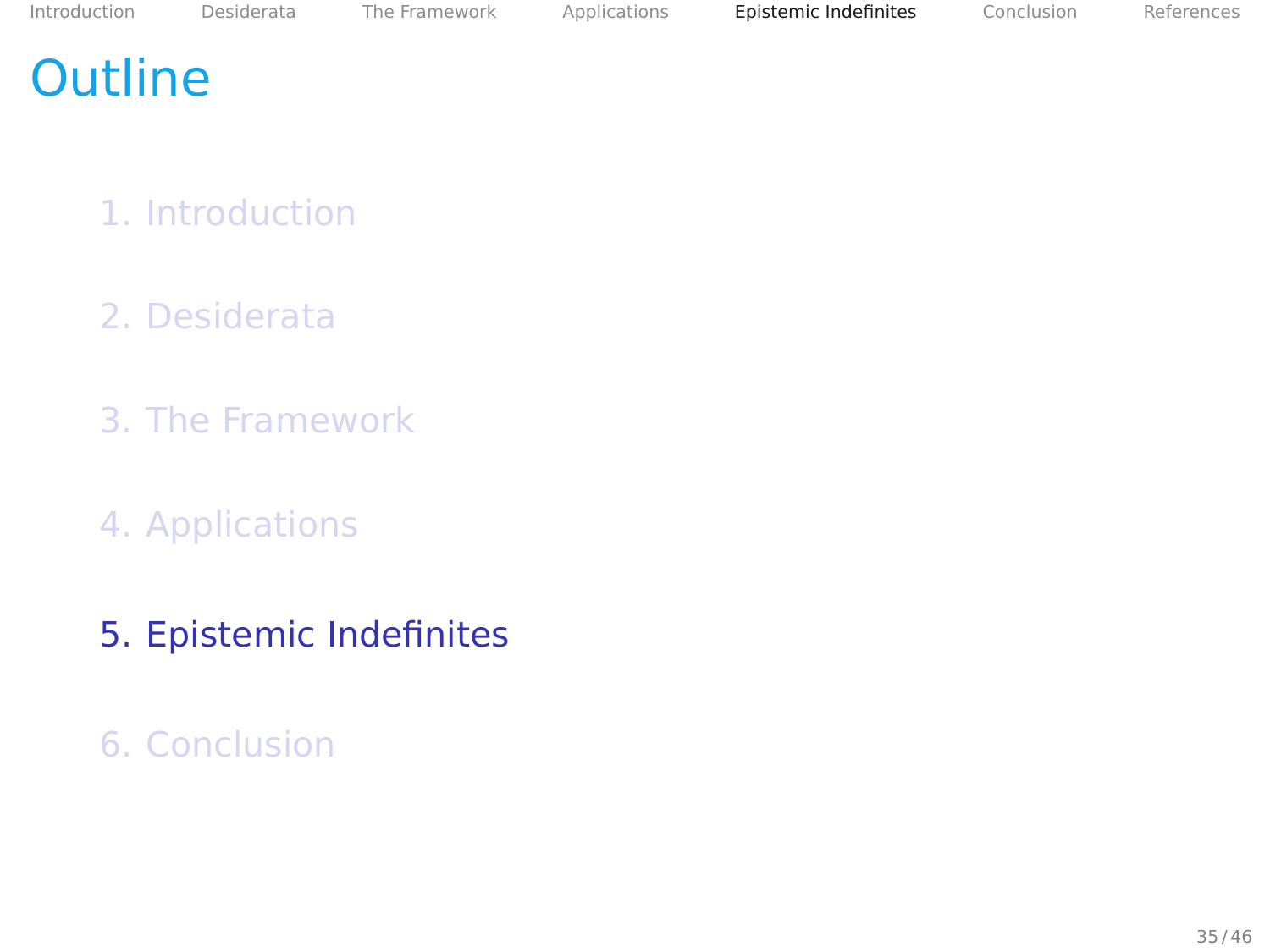#### <span id="page-87-0"></span>Basic Data

#### (12) **Undefeasible Ignorance Inference**

Maria ha sposato un qualche dottore (#cioè Maria has married un qualche doctor (#namely Ugo) Ugo). 'Maria married some doctor, namely Ugo.'

#### (13) **Co-Variation**

Todos los profesores están bailando con algún estudiante. all the professors are dancing with algún student. 'Every professor is dancing with some student.'

(14) **NPI** (only for some EIs, e.g. German irgend-) Niemand hat irgendeine Frage beantwortet. Nobody has irgend-one question answered. 'Nobody answered any question.'

(15) **Free Choice** (only for some EIs, e.g. German irgend-) Mary muss irgendeinen Arzt heiraten. Mary must irgend-one doctor marry.

'Mary must marry a doctor, any doctor is a permissible option'.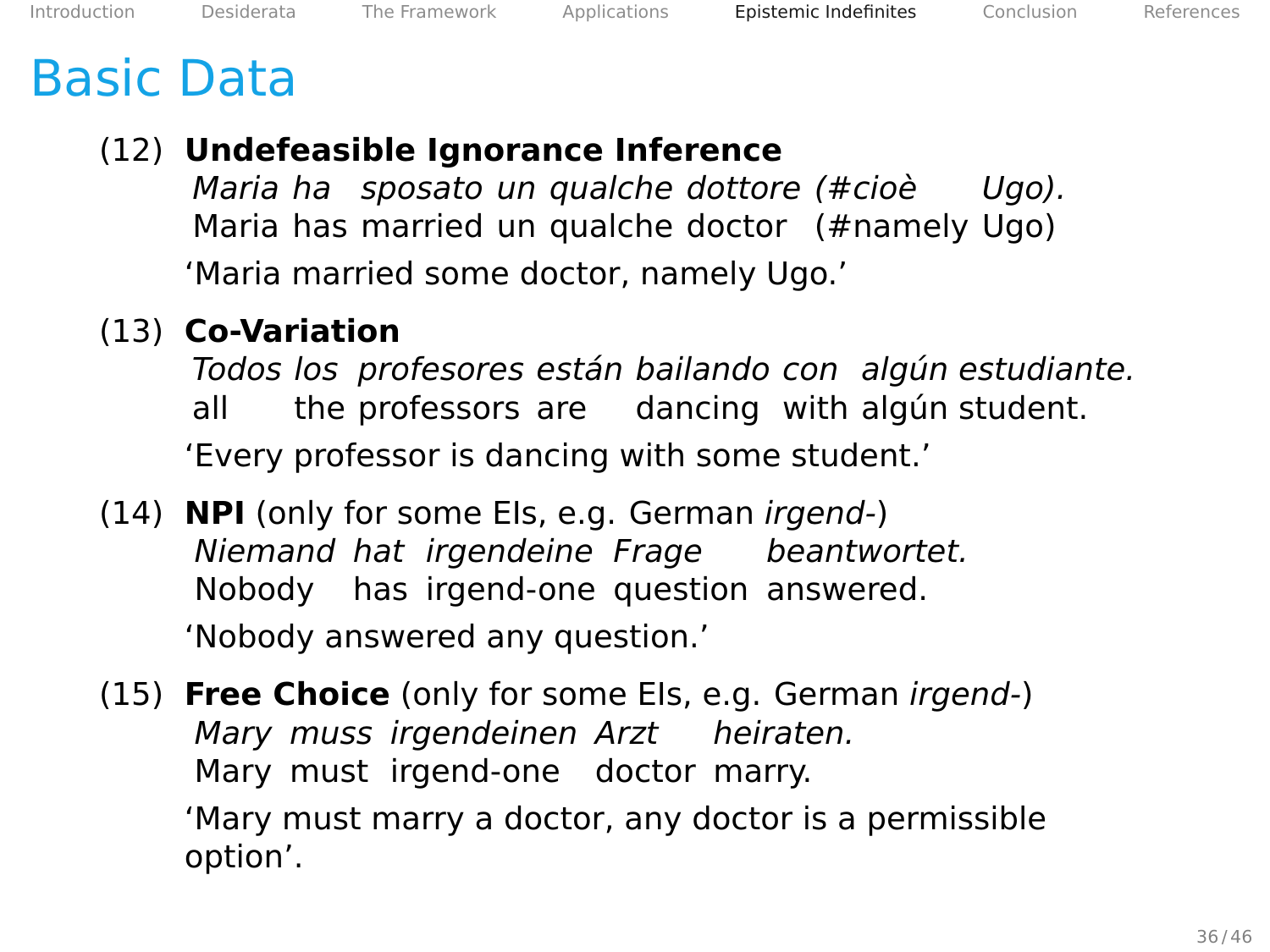<span id="page-88-0"></span>We have proposed that epistemic indefinites trigger  $var(\subseteq \{v\}, x)$ . This already gives us ignorance inferences and co-variation (non-specific) readings.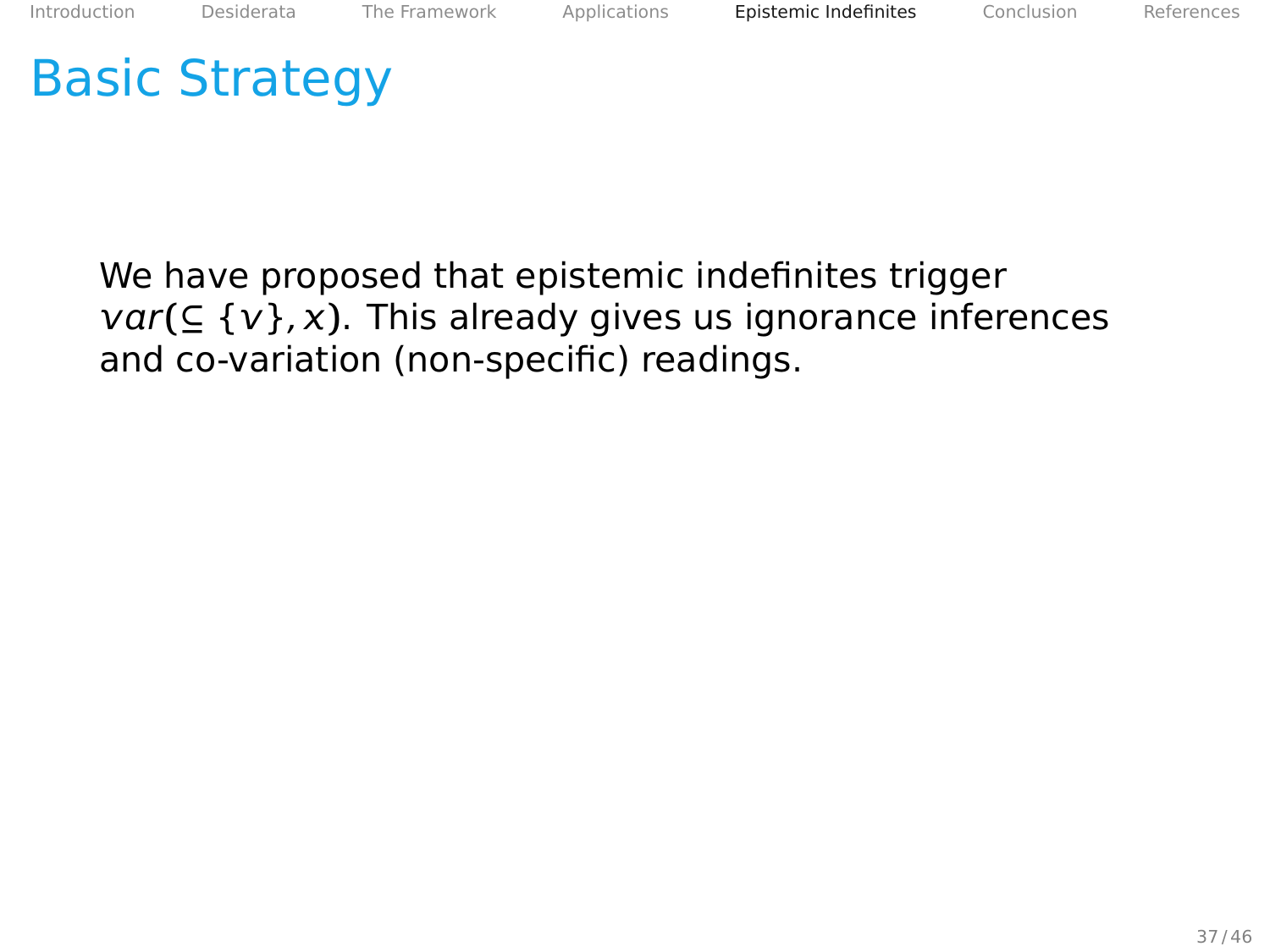We have proposed that epistemic indefinites trigger  $var(\subseteq \{v\}, x)$ . This already gives us ignorance inferences and co-variation (non-specific) readings.

Our strategy for the remaining desiderata: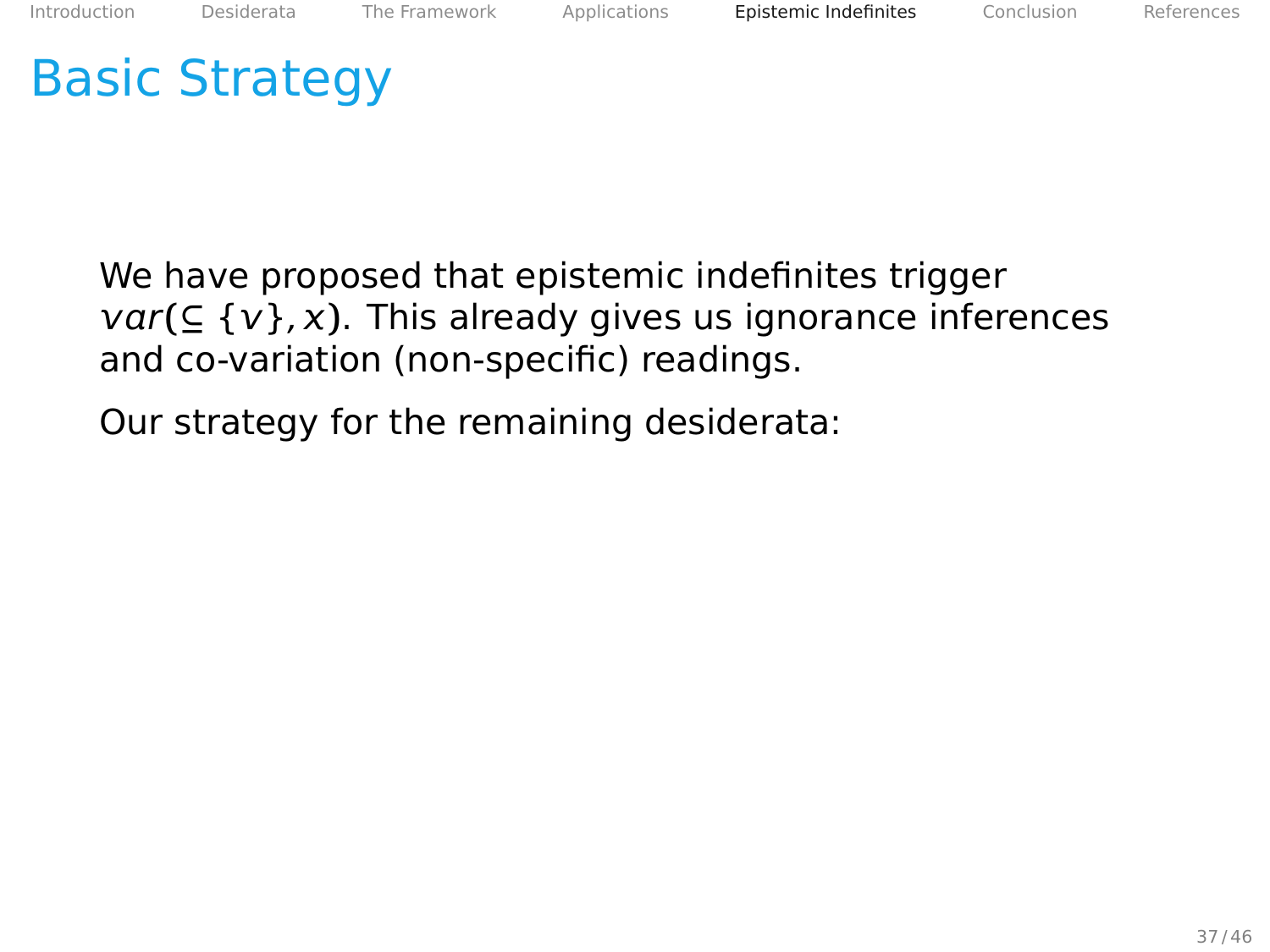We have proposed that epistemic indefinites trigger  $var(\subseteq \{v\}, x)$ . This already gives us ignorance inferences and co-variation (non-specific) readings.

Our strategy for the remaining desiderata:

(i) To account for NPI uses, we adopt an intensional notion of negation.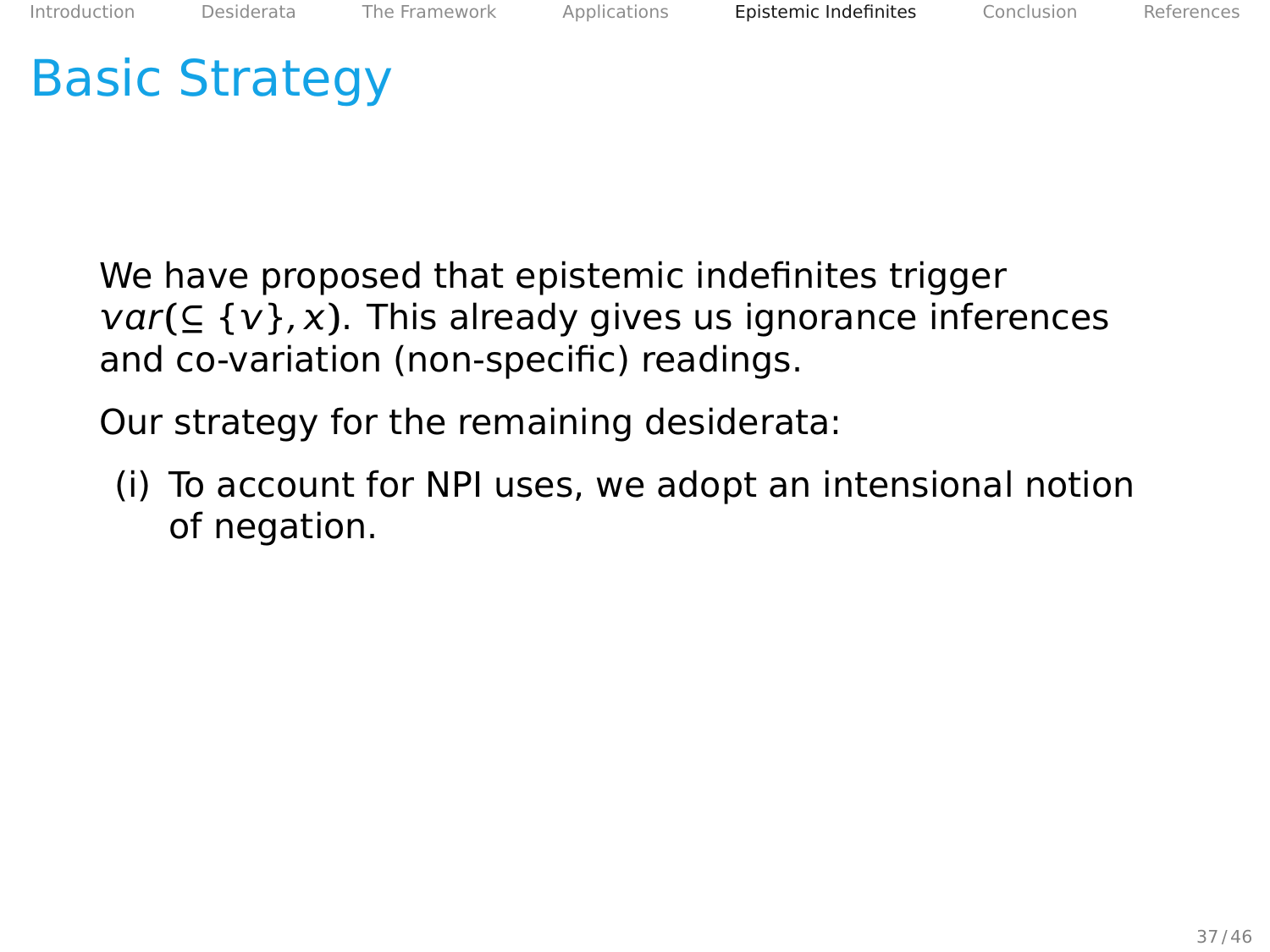We have proposed that epistemic indefinites trigger  $var(\subseteq \{v\}, x)$ . This already gives us ignorance inferences and co-variation (non-specific) readings.

Our strategy for the remaining desiderata:

- (i) To account for NPI uses, we adopt an intensional notion of negation.
- (ii) To account for free choice, we generalize the variation atom to express the cardinality of the variation and to allow for splitting.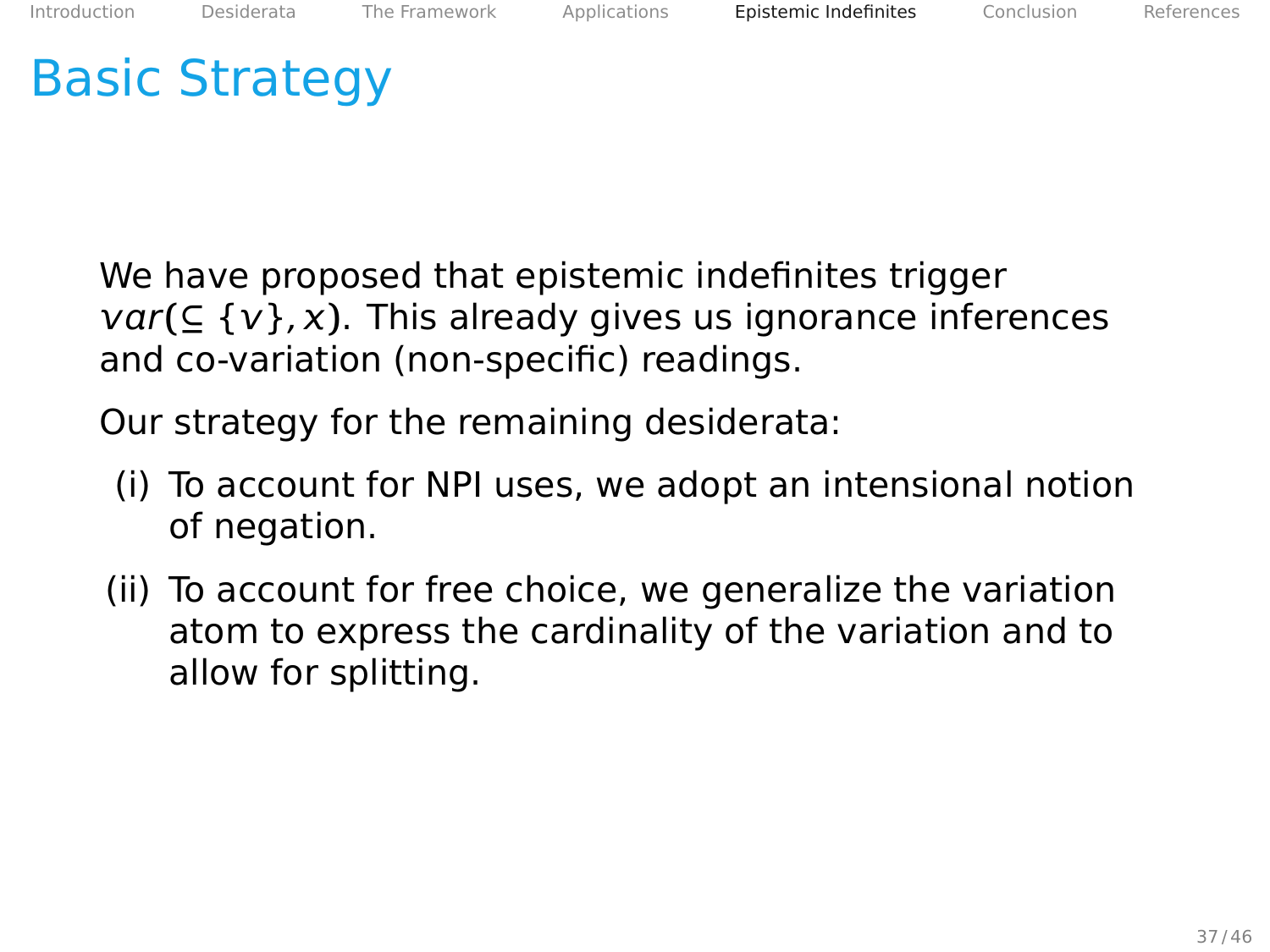#### <span id="page-92-0"></span>Generalized Variation

 $M, T \models \text{var}_n(\vec{y}, x)$  iff ∀d **∈** D<sup>∗</sup> **⊆** D with **|**D∗**| ≥** n, for all **∈** T, there is a j **∈**  $T_{i,\vec{y}}$  s.t.  $j(x) = d$ , where  $T_{i,\vec{y}} = \{j \in T : i(\vec{y}) = j(\vec{y})\}$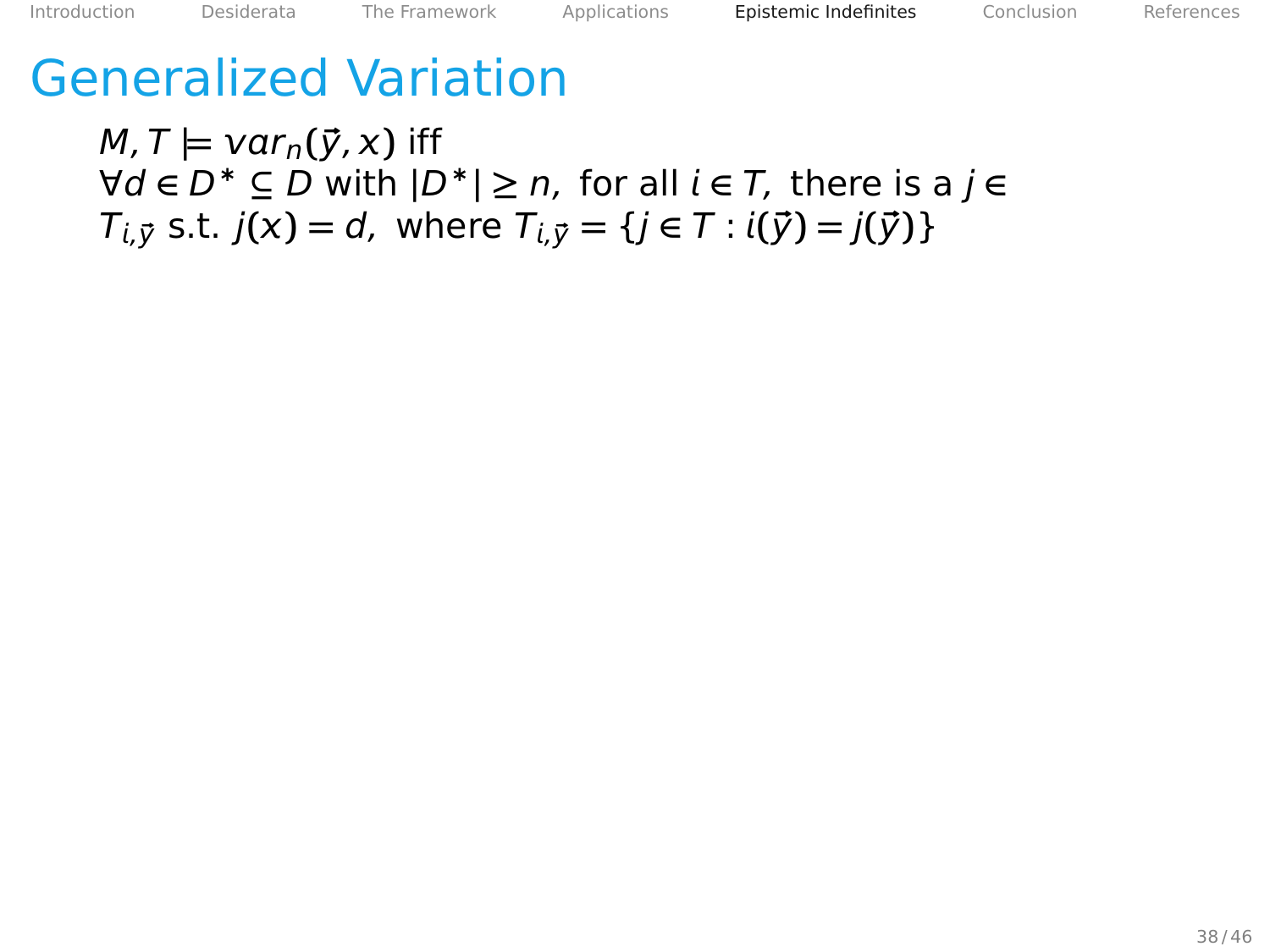#### Generalized Variation

 $M, T \models \text{var}_n(\vec{y}, x)$  iff ∀d **∈** D<sup>∗</sup> **⊆** D with **|**D∗**| ≥** n, for all **∈** T, there is a j **∈**  $T_{i,\vec{y}}$  s.t.  $j(x) = d$ , where  $T_{i,\vec{y}} = \{j \in T : i(\vec{y}) = j(\vec{y})\}$ 

Example: with  $D = \{d_1, d_2, d_3\}$ ,  $var_{|D|}(y, x)$ :

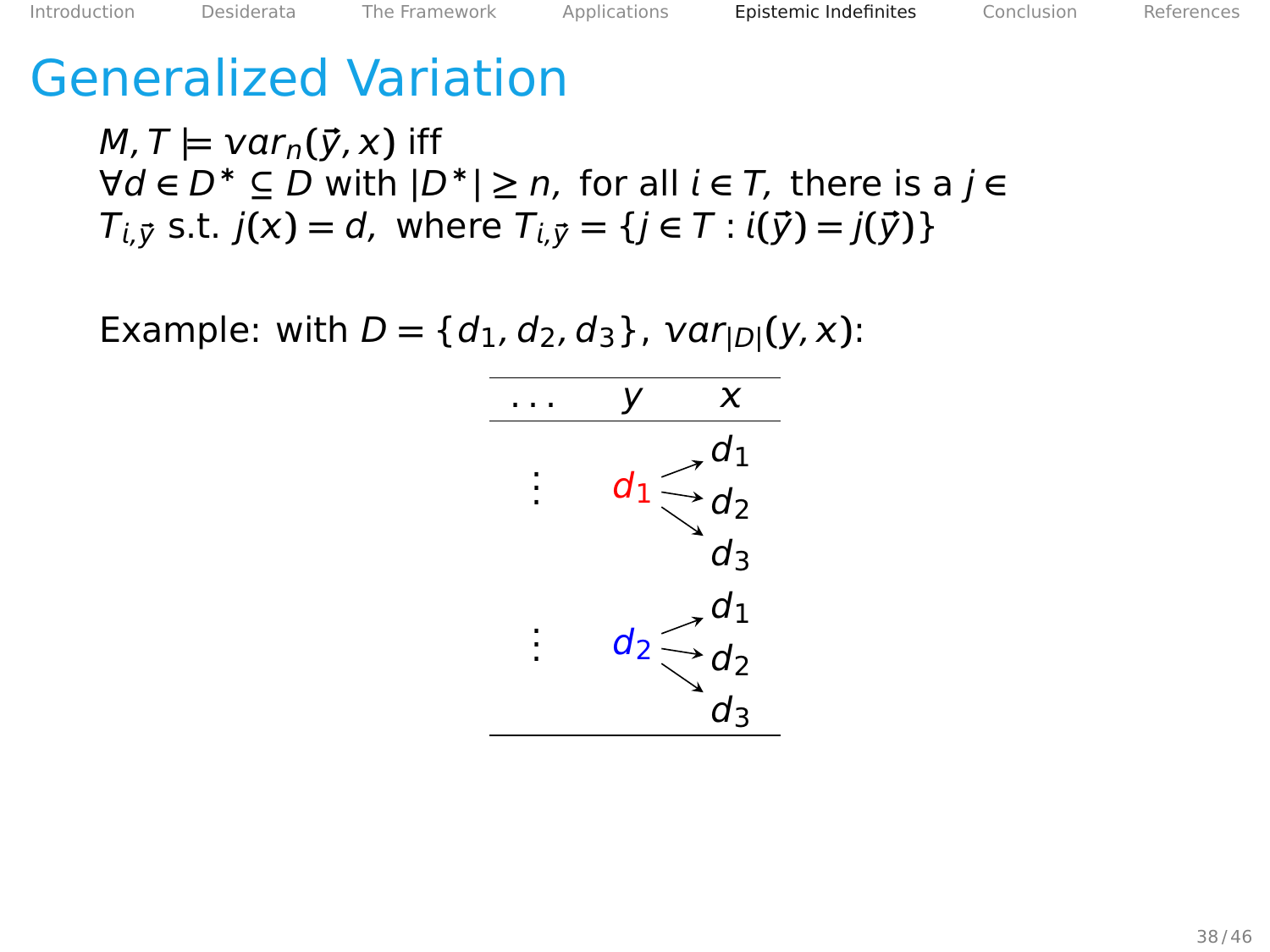#### Generalized Variation

 $M, T \models \text{var}_n(\vec{y}, x)$  iff ∀d **∈** D<sup>∗</sup> **⊆** D with **|**D∗**| ≥** n, for all **∈** T, there is a j **∈**  $T_{i,\vec{y}}$  s.t.  $j(x) = d$ , where  $T_{i,\vec{y}} = \{j \in T : i(\vec{y}) = j(\vec{y})\}$ 

Example: with  $D = \{d_1, d_2, d_3\}$ ,  $var_{|D|}(y, x)$ :



**Note:**  $var(\emptyset, x)$  is equivalent to  $var_1(\emptyset, x)$ .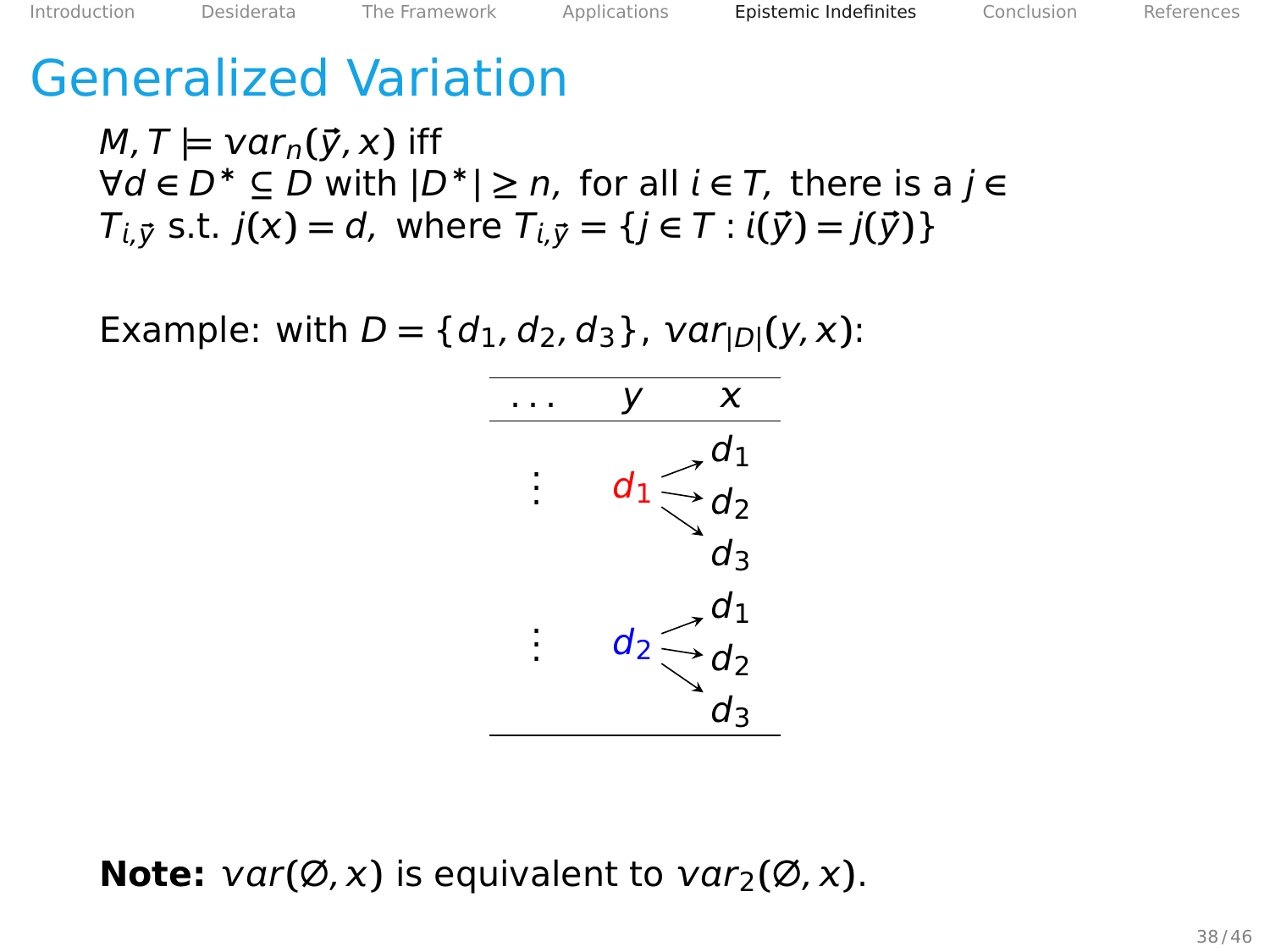#### <span id="page-95-0"></span>German Irgend-

*Irgend*-indefinites associate with  $var_2$ (⊆  $v, x$ ).

- $(16)$  Jeder<sub>v</sub> everyone has irgendein book read. hat irgendein<sub>x</sub> Buch gelesen.
	- a. specific unknown:  $\forall y \exists_{5} x (\phi \land dep(v,x) \land var_{2}(\emptyset, x))$
	- b. co-variation:  $\forall y \exists x (\phi \land dep(vy,x) \land var_2(v,x))$

| ν              |                | x  | ν  |       | x     |
|----------------|----------------|----|----|-------|-------|
|                | d1             | b1 |    | $d_1$ | b1    |
| V <sub>1</sub> | d              | b1 | V١ | d     | b     |
|                | d٩             | b١ |    | d٩    | b1    |
|                | d١             | b> |    | d۱    | b     |
| V2             | d <sub>2</sub> | b  | V2 | $d_2$ | b     |
|                | d٩             | b  |    | d٩    | $b_1$ |
|                |                |    |    |       |       |
|                | (49a)          |    |    | (49b) |       |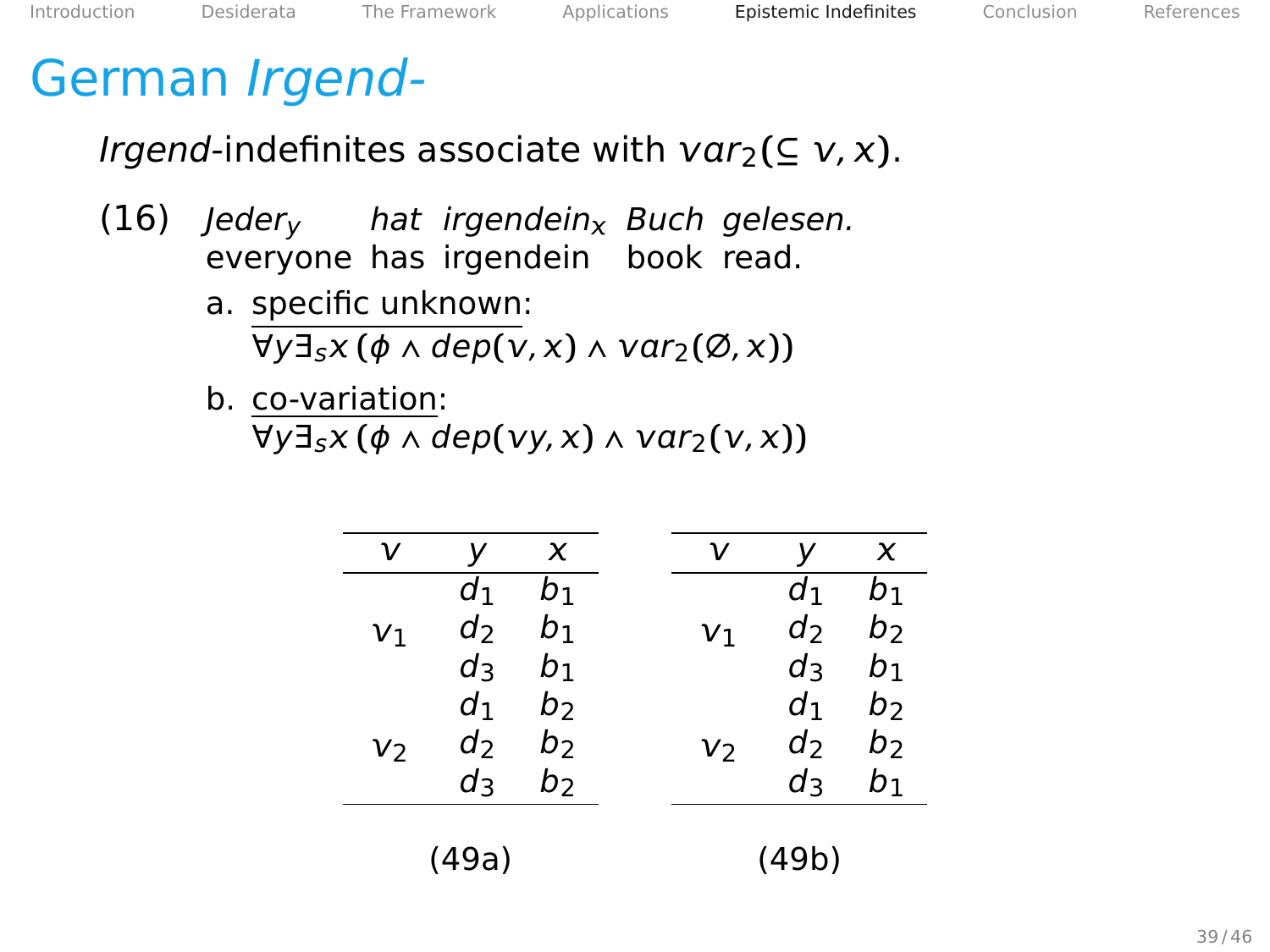#### German Irgend-

- (17) Mary musste<sub>w</sub> irgendeinen<sub>x</sub> Mann heiraten. Mary had-to irgend-one man marry.
	- a. specific unknown:  $\forall w \exists x (\phi \land dep(v,x) \land var_2(\emptyset, x))$
	- b. non-specific:  $\forall w \exists s x (\phi \land dep(vy,x) \land var_2(v,x))$
	- c. free choice:  $\forall w \exists_{s} x (\phi \land dep(vw,x) \land var_{|D|}(v,x))$

 $var_{[D]}(v, x)$  models **free choice** (full non-specificity), possibly triggered by prosodic prominence. For  $D = \{a, b, c\}$ :

| ν              | w     | x |
|----------------|-------|---|
|                | $w_1$ | а |
| V1             | W2    | h |
|                | Wз    | C |
|                | W١    | а |
| v <sub>2</sub> | W2    | b |
|                | W٦    | r |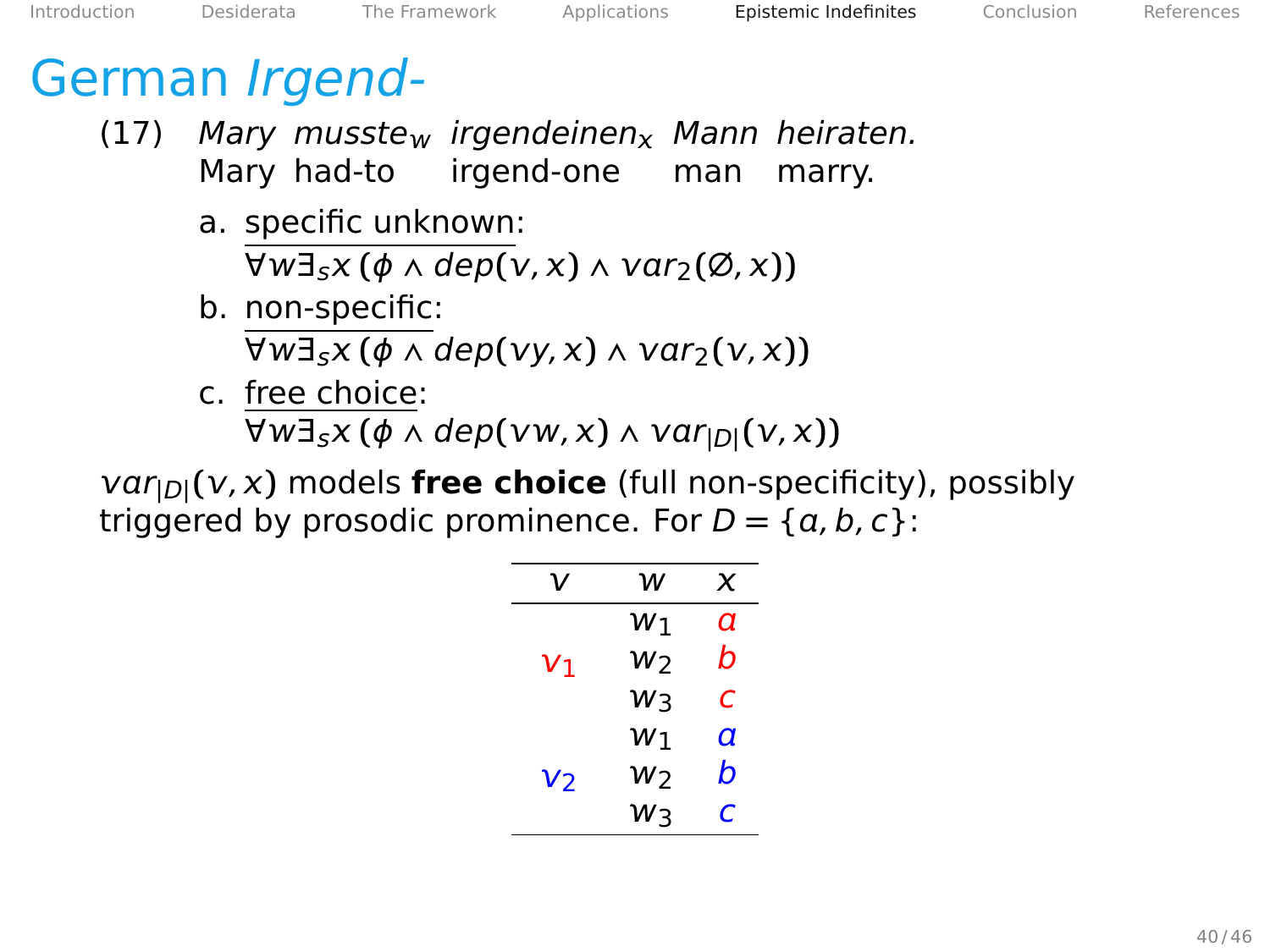#### German Irgend-

- (17) Mary musste<sub>w</sub> irgendeinen<sub>x</sub> Mann heiraten. Mary had-to irgend-one man marry.
	- a. specific unknown:  $\forall w \exists x (\phi \land dep(v,x) \land var_2(\emptyset, x))$
	- b. non-specific:  $\forall w \exists s x (\phi \land dep(vy,x) \land var_2(v,x))$
	- c. free choice:  $\forall w \exists_{s} x (\phi \land dep(vw,x) \land var_{|D|}(v,x))$

 $var_{[D]}(v, x)$  models **free choice** (full non-specificity), possibly triggered by prosodic prominence. For  $D = \{a, b, c\}$ :

| ν              | w   | x |
|----------------|-----|---|
|                | W۱  | а |
| V1             | W7  | h |
|                | W٦  | с |
| v <sub>2</sub> | W٦  | a |
|                | W2  | b |
|                | พิว | C |

In general, we can show that:

 $\Box_W/\Diamond_W \exists_S X \ (\phi \land \text{Var}_{|D|}(\nu, x)) \rightsquigarrow \forall x (\Diamond_w \ \phi)$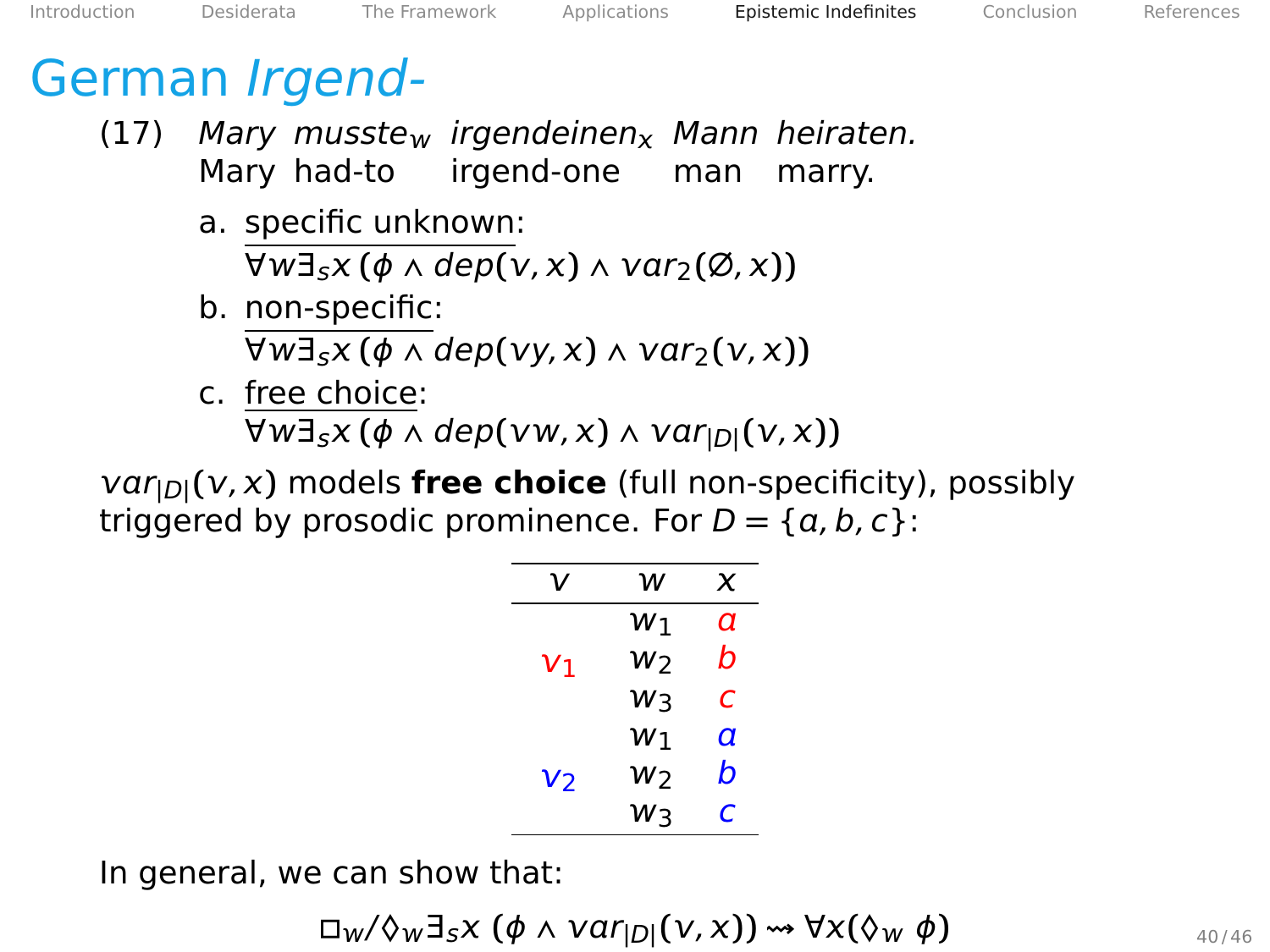## <span id="page-98-0"></span>Negation and Implication

We adopt an intensional notion of negation, along the lines of Brasoveanu and Farkas [\(2011\)](#page-106-2).

#### (18) **Intensional Negation**

$$
\neg \phi(v) \Longleftrightarrow \forall w(\phi(w) \rightarrow v \neq w)
$$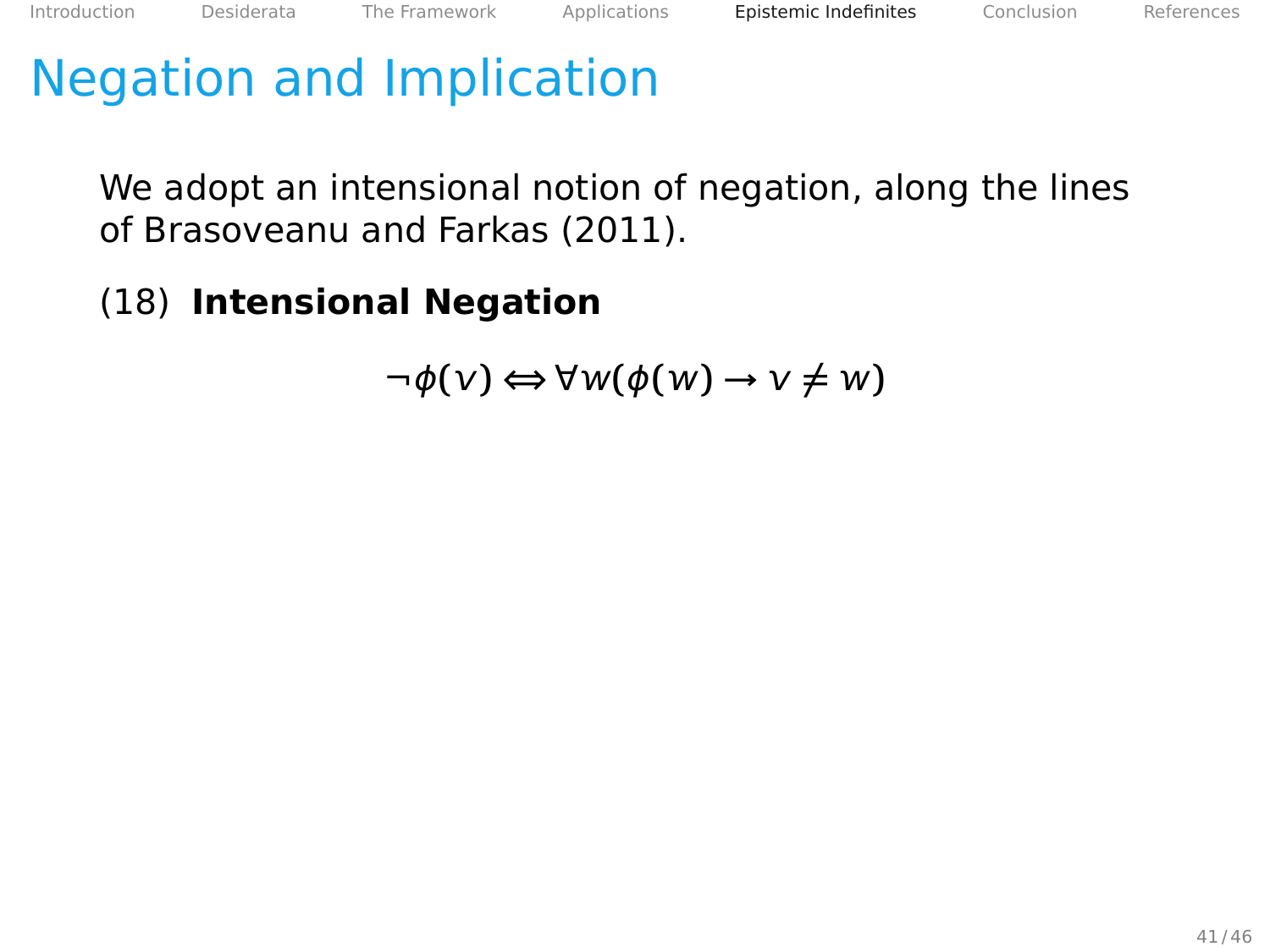### Negation and Implication

We adopt an intensional notion of negation, along the lines of Brasoveanu and Farkas [\(2011\)](#page-106-2).

#### (18) **Intensional Negation**

$$
\neg \phi(v) \Longleftrightarrow \forall w(\phi(w) \rightarrow v \neq w)
$$

#### (19) **Semantic Clause for Implication**

 $M, X \models \phi \rightarrow \psi \Leftrightarrow$  for **some**  $X' \subseteq X$  s.t.  $M, X' \models \phi$  and  $X'$  is maximal (i.e. for all  $X''$  s.t.  $X' \subset X'' \subseteq X$ , it holds  $M, X'' \not\models \phi$ ), we have  $M, X' \models \psi$ 

[Dependence Logics (Yang [2014;](#page-108-0) Abramsky and Väänänen [2009\)](#page-106-3) employ different notions of implication (material, intuitionistic, linear and maximal). Here we adopt (a version of) the maximal implication.]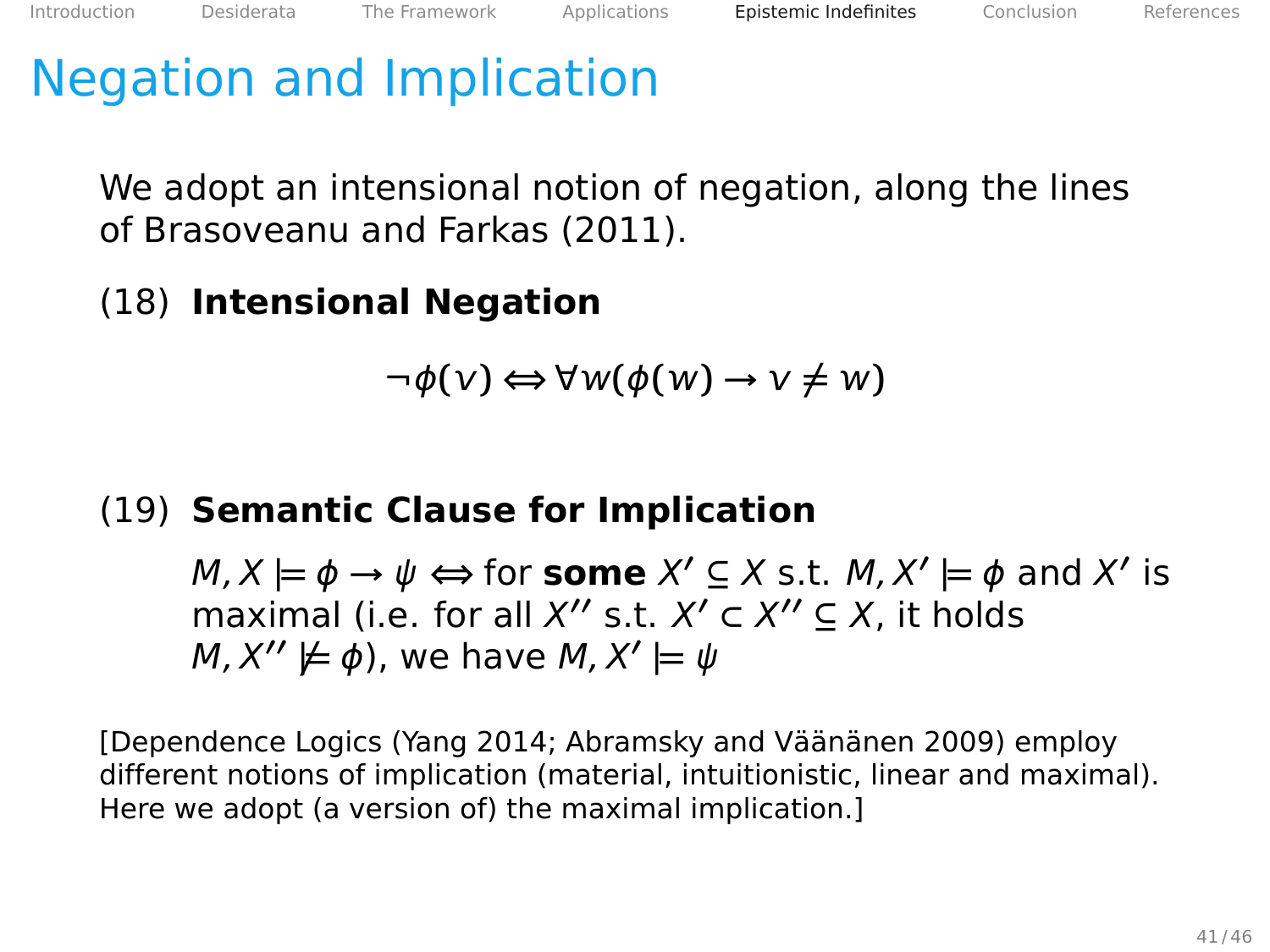## <span id="page-100-0"></span>Negation and Epistemic Indefinites

EIs under negation behave like NPI (e.g., any).

In our framework, EIs under negation as in (20) are supported only if the initial team is  $\{w_{\emptyset}\}\$ . (In  $w_{\emptyset}$  John read no book, in  $w_a$  John read only book  $a$ , and so on.)

- (20) John does not have irgend-book (epistemic).
	- a.  $\forall w(\exists s x(\phi(x, w) \land \text{var}(\emptyset, x)) \rightarrow v \neq w)$

| ν                 | w              | x                   | ν            | w                          | x |
|-------------------|----------------|---------------------|--------------|----------------------------|---|
| Wα                | Wα             | а                   | $W_{\alpha}$ | Wα                         | b |
| $w_{\varnothing}$ | $W_{\alpha}$   | а                   | $W_{\alpha}$ | $W_{\alpha}$               | α |
| WØ                | W <sub>b</sub> | b                   | $W_{\alpha}$ | Wh                         | b |
| $w_{\varnothing}$ | Wab            | b                   | $W_{\alpha}$ | Wab                        | а |
|                   |                | (a) Supporting Team |              | (b) Non-Supporting<br>Team |   |

[maximal teams of antecedent in blue]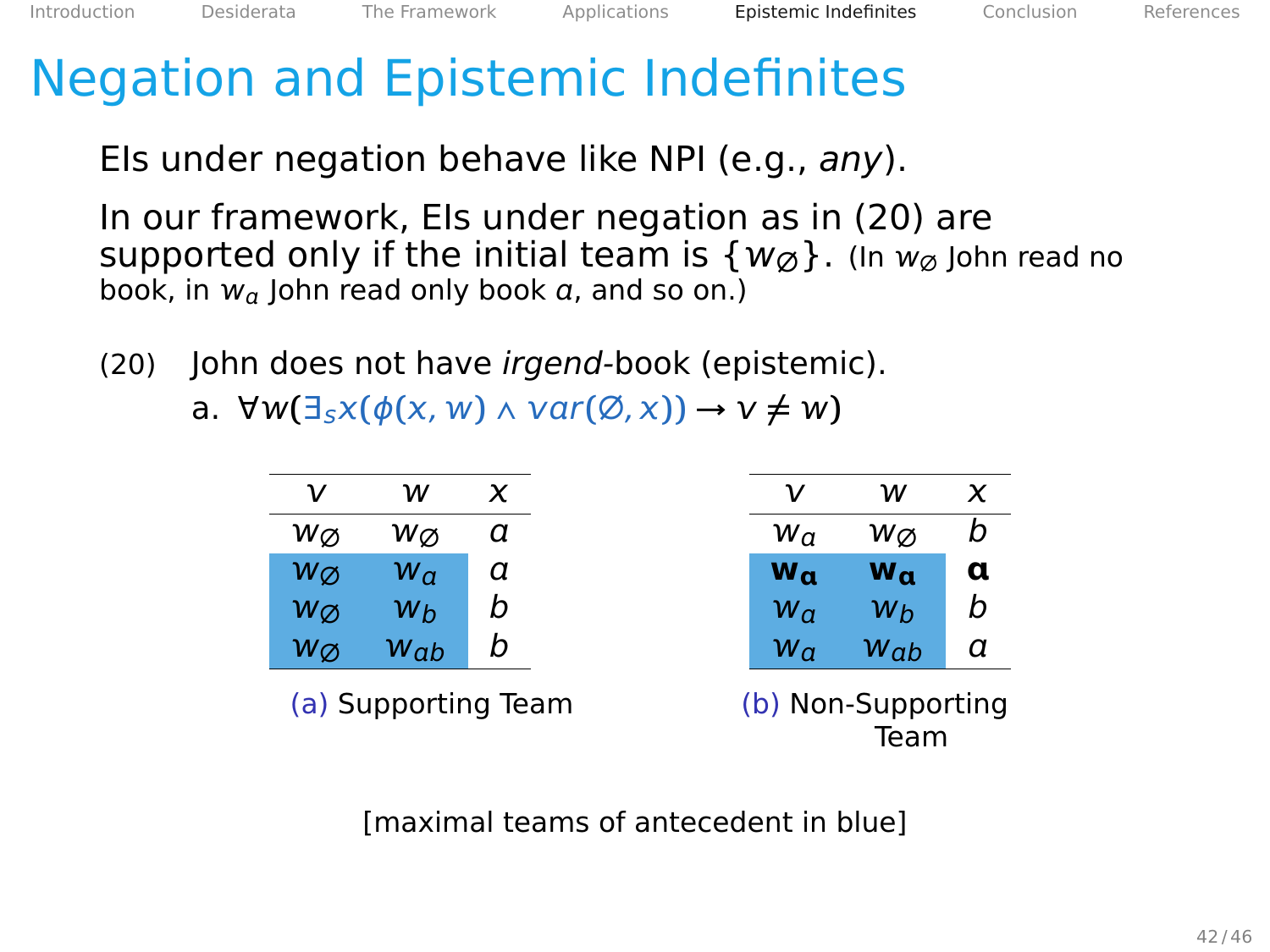## <span id="page-101-0"></span>Negation and Specific Indefinites

For (21), specific indefinites under negation are supported by  $\{w_{\emptyset}\}\$ (John read no book), but also by  $\{w_a\}$  (John read book a and not b) or  $\{w_h\}$ .

We predict that (21) is false only for the case of  $\{w_{ab}\}.$ 

[The antecedent of (21a) is supported by more than one maximal team, due to different constant values of x induced by  $dep(Ø, x)$ , but for the second reading only one is supporting.]

(21) John does not have some-SK book.

a.  $\forall w(\exists_{5}x(\phi(x, w) \land \text{dep}(\emptyset, x)) \rightarrow v \neq w)$ 

| ν                   | w           | x |  |                     | w            | x                       | ν               | w            |   |
|---------------------|-------------|---|--|---------------------|--------------|-------------------------|-----------------|--------------|---|
| Wα                  | Wα          | a |  | $w_{a}$             | Wα           |                         | Wab             | Wσ           | а |
| $w_{\emptyset}$     | ${\sf w}_a$ | а |  | $w_{a}$             | $w_{\alpha}$ |                         | $W_{ab}$        | $w_{\alpha}$ | а |
| wø                  | Wh          | a |  | $w_{a}$             | Wb           | b                       | Wab             | Wh           | а |
| $w_{\emptyset}$     | Wab         | а |  | $w_{a}$             | Wab          | b                       | W <sub>ab</sub> | $w_{ab}$     | α |
| (a) Supporting Team |             |   |  | (b) Supporting Team |              | (c) Non-Supporting Team |                 |              |   |

[In (c), if  $x \mapsto b$ , 3rd and 4th row are the max team of the antencedent]  $\frac{43/46}{43/46}$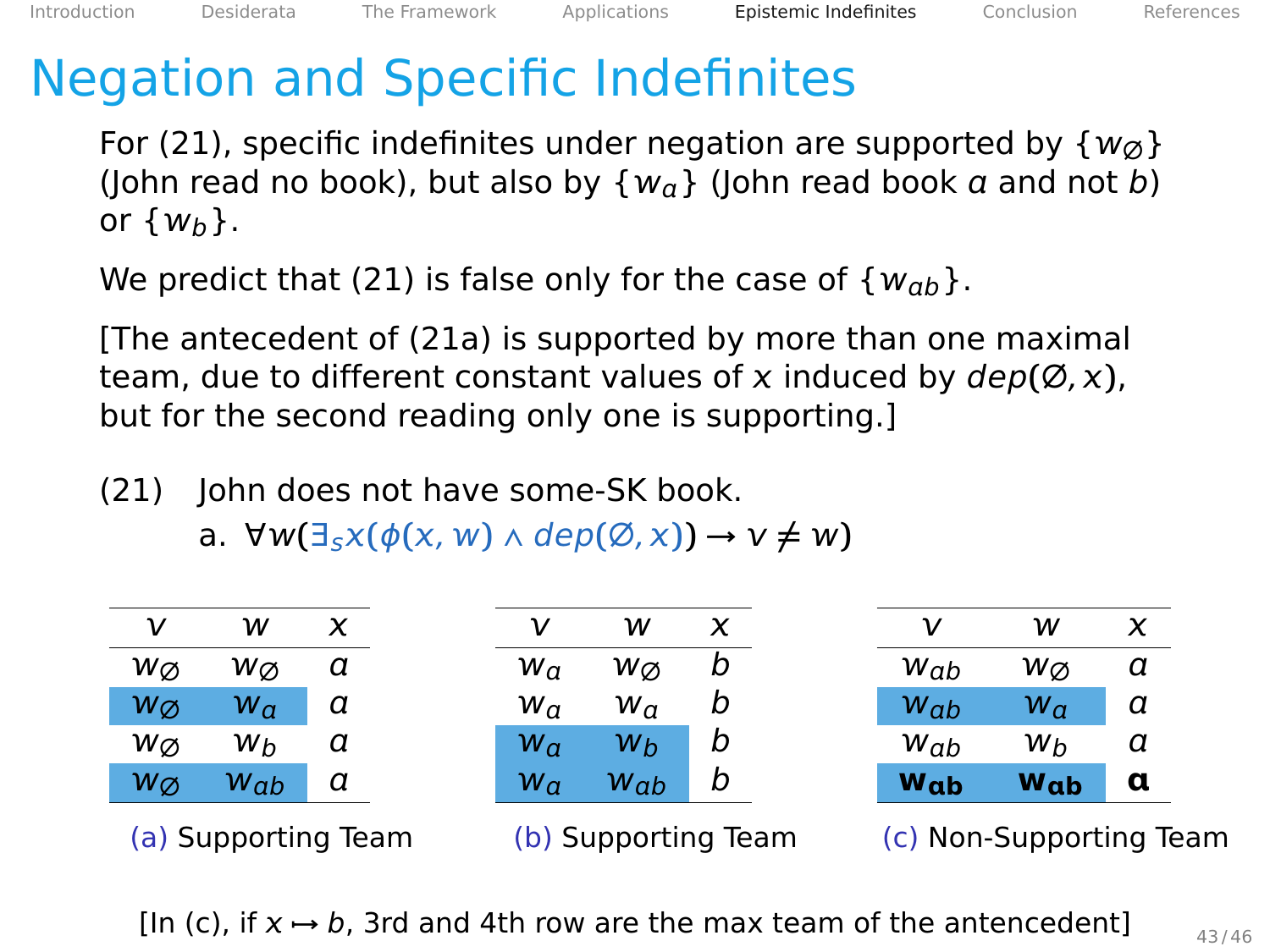#### <span id="page-102-0"></span>**Outline**

- 1. [Introduction](#page-2-0)
- 2. [Desiderata](#page-14-0)
- 3. [The Framework](#page-25-0)
- 4. [Applications](#page-47-0)
- 5. [Epistemic Indefinites](#page-86-0)
- 6. [Conclusion](#page-102-0)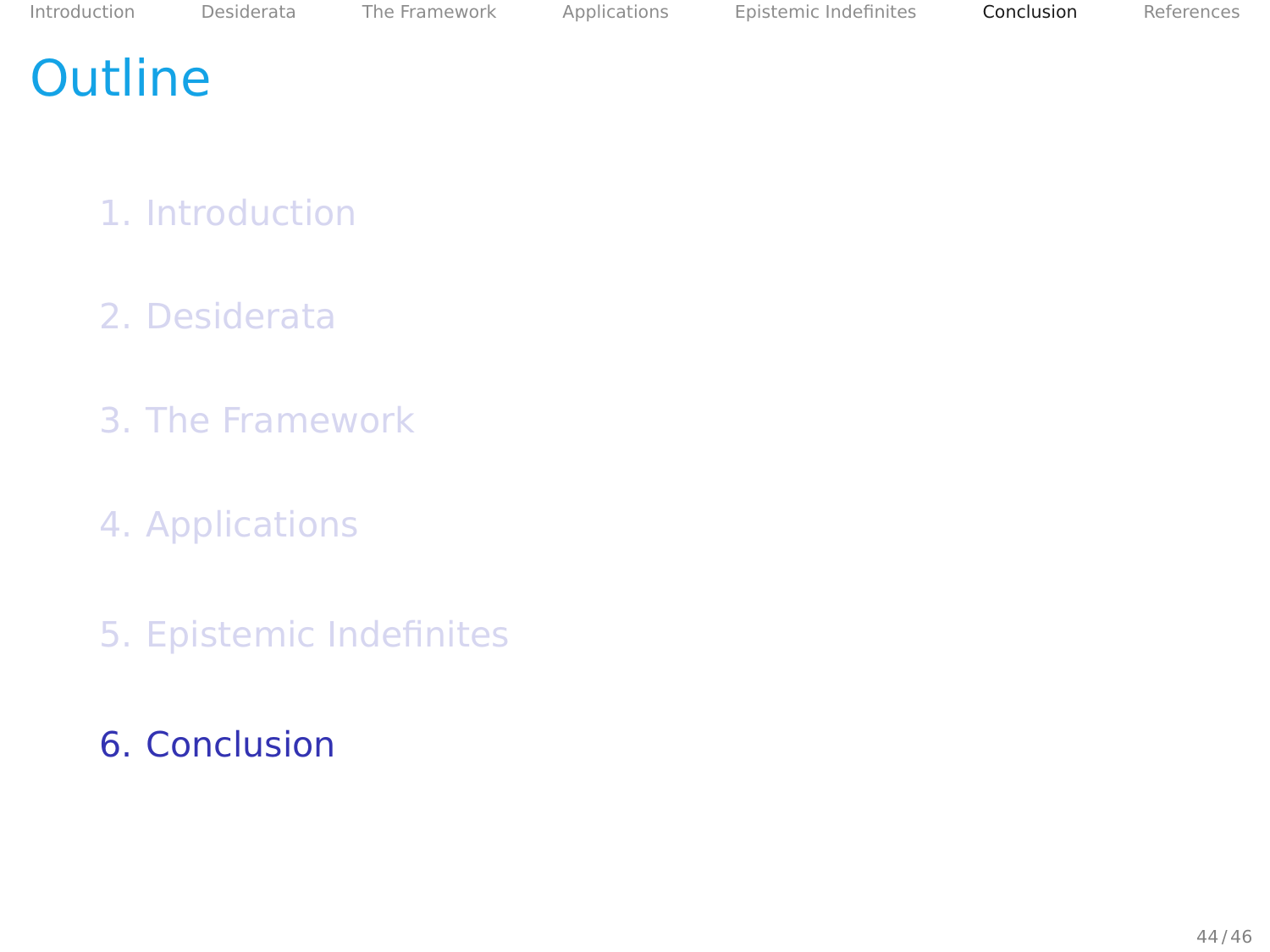#### Conclusion

Some directions of future research:

- (a) Explore language-specific distinctions in the domain of specificity;
- (b) Expand our team-based analysis to other areas of the map (e.g. NPI);
- (c) Integrate our framework with conceptual covers;
- (d) Model epistemic modals vs root modals in a team-based system;
- (e) Develop a dynamic version of our logic (including dependence atoms).
- $(f)$ ...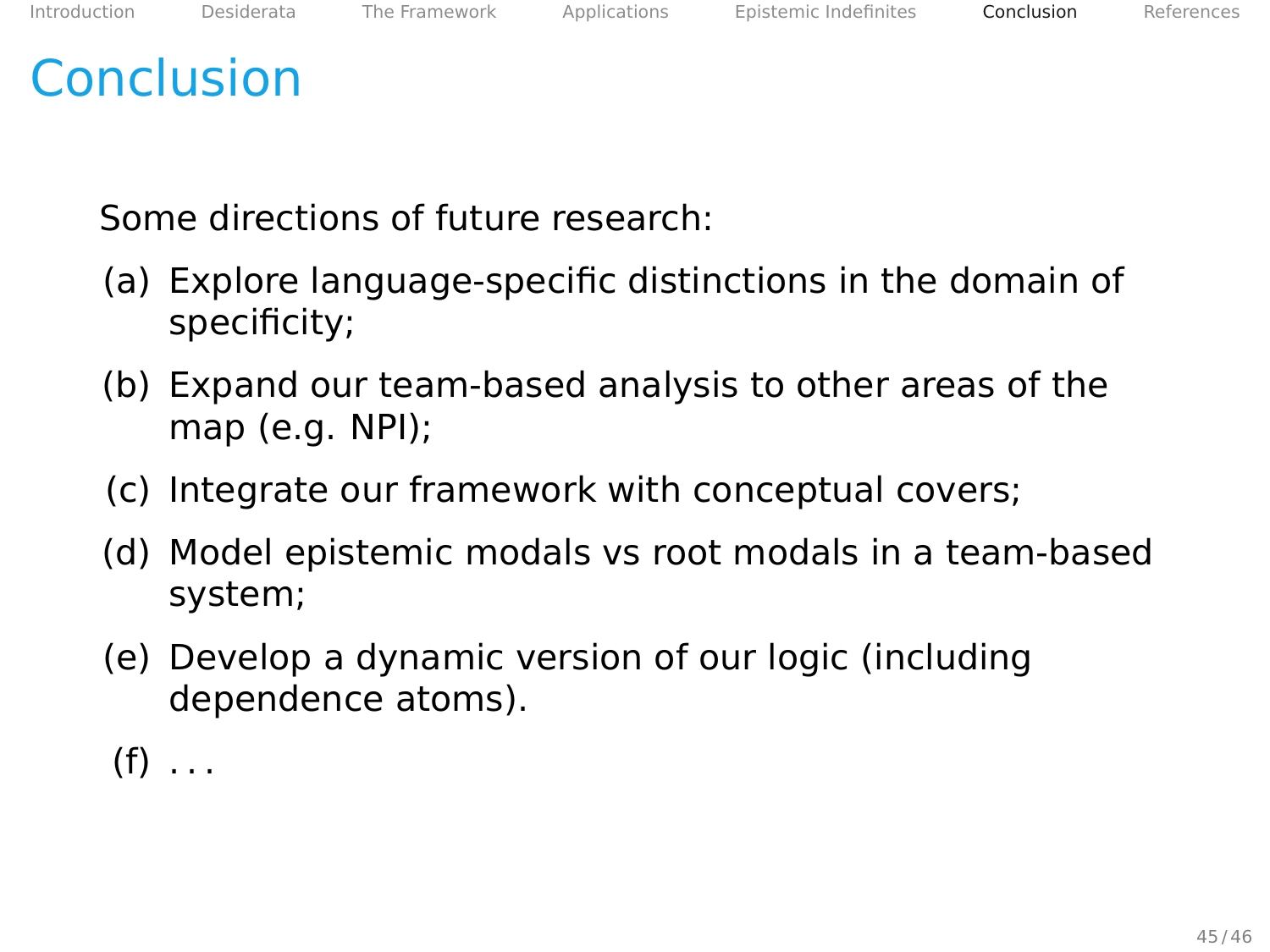[Introduction](#page-2-0) [Desiderata](#page-14-0) [The Framework](#page-25-0) [Applications](#page-47-0) [Epistemic Indefinites](#page-86-0) [Conclusion](#page-102-0) [References](#page-106-0)

#### **Conclusion**

# **THANK YOU!**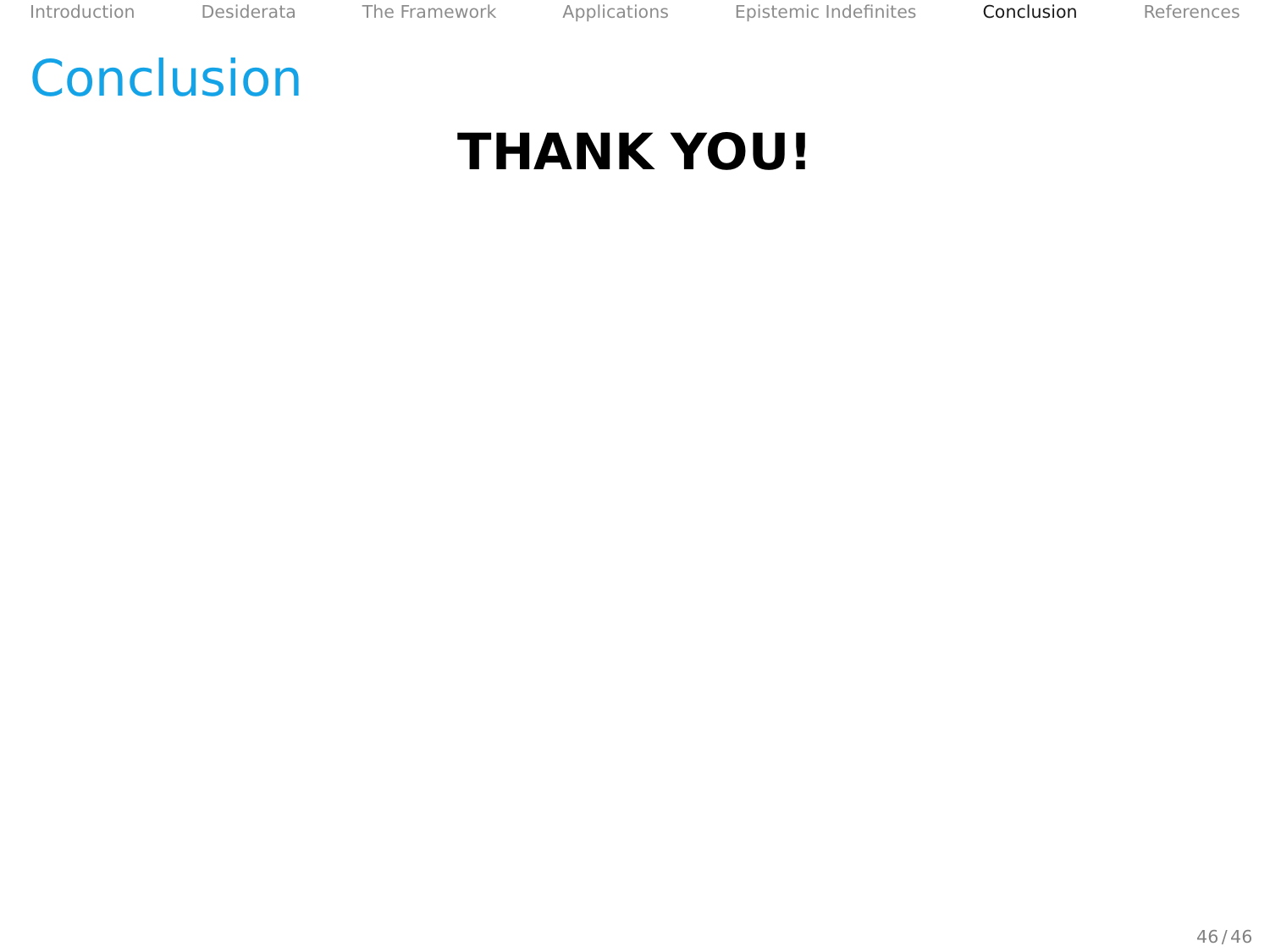[Introduction](#page-2-0) [Desiderata](#page-14-0) [The Framework](#page-25-0) [Applications](#page-47-0) [Epistemic Indefinites](#page-86-0) [Conclusion](#page-102-0) [References](#page-106-0)

#### Conclusion

# **THANK YOU!**

- 3.5 [Lax Functional](#page-38-0) [Extension](#page-38-0)
- 3.6 [Semantic Clauses](#page-39-0)
- 3.7 [Dependence Atoms](#page-40-0)
- 4. [Applications](#page-47-0)
	- 4.1 [Indefinites as](#page-48-0) [Existentials](#page-48-0)
	- 4.2 [Application I: Exceptional](#page-52-0) [Scope](#page-52-0)
	- 4.3 [Application II: Specific Known,](#page-54-0) [Specific Unknown,](#page-54-0) [Non-specific](#page-54-0)
	- 4.4 [Application III: Variety of](#page-58-0) [Indefinites](#page-58-0)
	- 4.5 [Application IV: Licensing of](#page-61-0) [non-specific](#page-61-0) [indefinites](#page-61-0)
	- 4.6 [Application V: Epistemic](#page-68-0) [Indefinites and ignorance](#page-68-0) [inference](#page-68-0)
	- 4.7 [Final Proposal](#page-71-0)
- 4.8 [Application VI: Interaction with](#page-76-0) [Scope](#page-76-0)
- 4.9 [Application VII: From](#page-78-0) [non-specific to](#page-78-0) [epistemic](#page-78-0)
- 4.1[0Interim Conclusion](#page-85-0)
- 5. [Epistemic Indefinites](#page-86-0)
	- 5.1 [Basic Data](#page-87-0)
	- 5.2 [Basic Strategy](#page-88-0)
	- 5.3 [Generalized](#page-92-0) [Variation](#page-92-0)
	- 5.4 [German](#page-95-0) Irgend-
	- 5.5 [Negation and](#page-98-0) [Implication](#page-98-0)
	- 5.6 [Negation and Epistemic](#page-100-0) [Indefinites](#page-100-0)
	- 5.7 [Negation and Specific](#page-101-0) [Indefinites](#page-101-0)
- 6. [Conclusion](#page-102-0)

#### 1. [Introduction](#page-2-0)

- 1.1 [A wealth of](#page-3-0) [Indefinites](#page-3-0)
- 1.2 [Haspelmath Map](#page-6-0)
- 1.3 [Specific Known, Specific](#page-7-0) [Unknown and](#page-7-0) [Non-Specific](#page-7-0)

#### 2. [Desiderata](#page-14-0)

- 2.1 [Our Goals](#page-15-0)
- 2.2 [Marked Indefinites](#page-18-0)

#### 3. [The Framework](#page-25-0)

- 3.1 [Language & Team](#page-26-0)
- 3.2 [Teams as information](#page-30-0) [states](#page-30-0)
- 3.3 [Universal Extension](#page-36-0)
- 3.4 [Strict Functional](#page-37-0) [Extension](#page-37-0)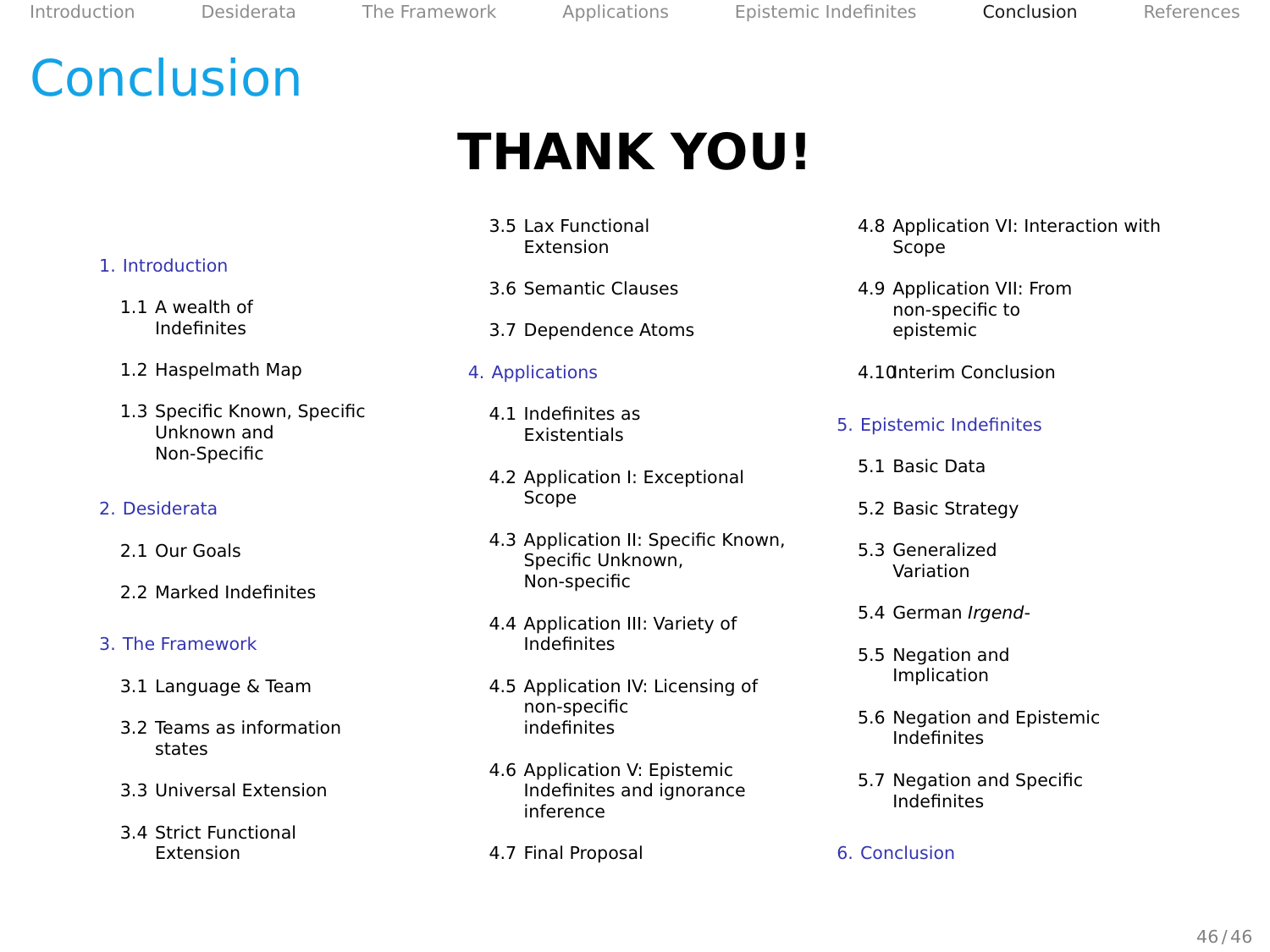### <span id="page-106-0"></span>**References**

- <span id="page-106-3"></span>Abramsky, Samson and Jouko Väänänen (2009). "From if to bi". In: Synthese 167.2, pp. 207–230.
- Aloni, Maria (2001). "Quantification under Conceptual Covers". PhD thesis. ILLC, University of Amsterdam.
- Aloni, Maria and Angelika Port (2015). "Epistemic indefinites and methods of identification". In: Epistemic indefinites: Exploring modality beyond the verbal domain, pp. 117–140.
- Alonso-Ovalle, Luis and Paula Menéndez-Benito (2010). "Modal indefinites". In: Natural Language Semantics 18.1, pp. 1–31.
- (2017). "Epistemic indefinites: on the content and distribution of the epistemic component". In: Modality Across Syntactic Categories, pp. 11–29.

<span id="page-106-2"></span>Brasoveanu, Adrian and Donka F Farkas (2011). "How indefinites choose their scope". In: Linguistics and philosophy 34.1, pp. 1–55.

Chierchia, Gennaro (2013). Logic in grammar: Polarity, free choice, and intervention. OUP Oxford. doi:

[10.1093/acprof:oso/9780199697977.001.0001](https://doi.org/10.1093/acprof:oso/9780199697977.001.0001).

- Farkas, Donka (2002). "Varieties of indefinites". In: Semantics and Linguistic Theory. Vol. 12, pp. 59–83.
- Farkas, Donka F and Adrian Brasoveanu (2020). "Kinds of (Non) Specificity". In: The Wiley Blackwell Companion to Semantics, pp. 1–26.
- <span id="page-106-1"></span>Foulet, Lucien (1919). "Étude de syntaxe française: Quelque". In: Romania 45.178. doi: [10.3406/roma.1919.5158](https://doi.org/10.3406/roma.1919.5158).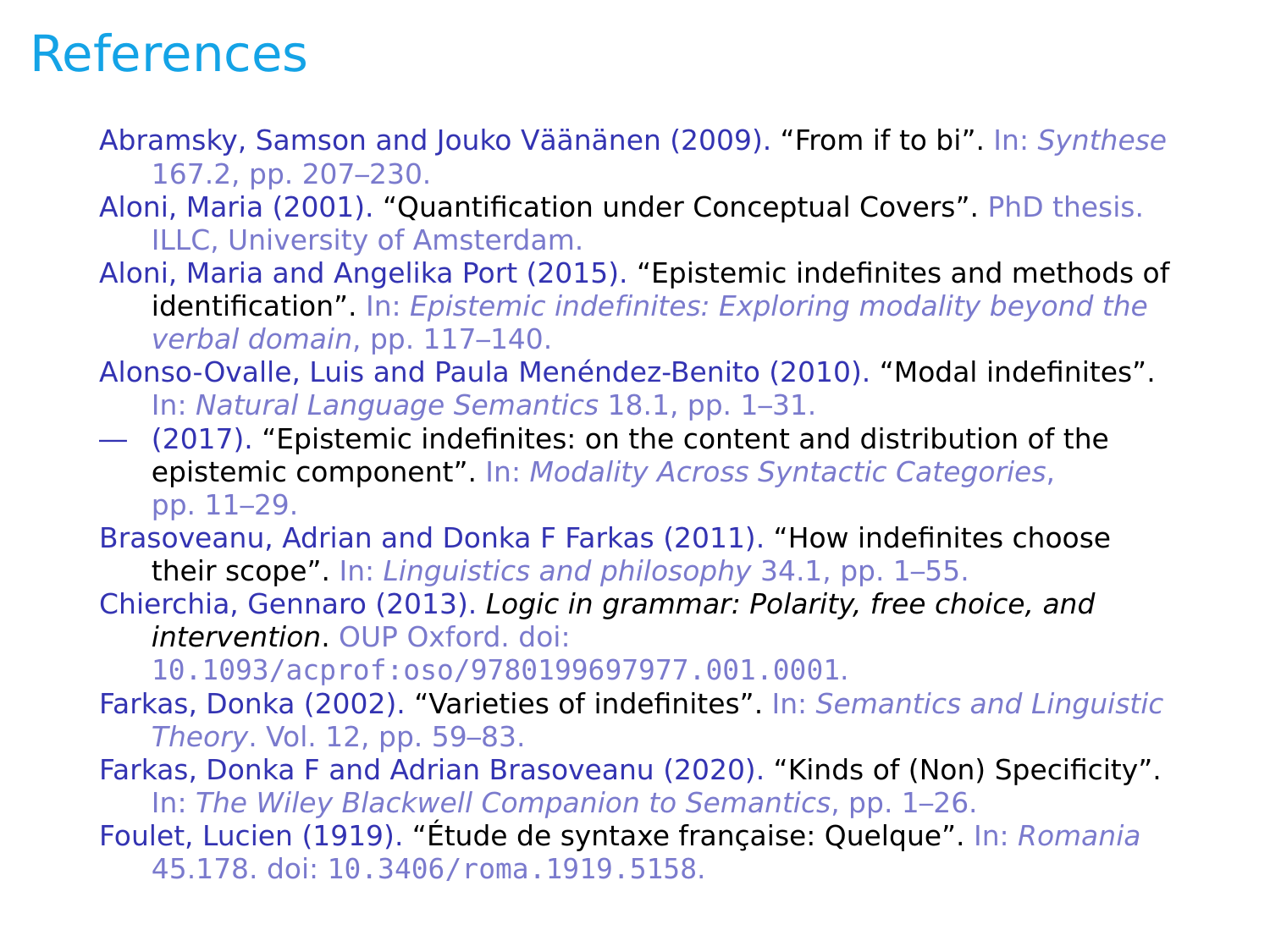#### **References**

Galliani, Pietro (2015). "Upwards closed dependencies in team semantics". In: Information and Computation 245, pp. 124–135.

— (2021). "Dependence Logic". In: The Stanford Encyclopedia of Philosophy. Ed. by Edward N. Zalta. Summer 2021. Metaphysics Research Lab, Stanford University.

<span id="page-107-2"></span>Haspelmath, Martin (1997). Indefinite Pronouns. Published to Oxford Scholarship Online: November 2017. Oxford University Press. doi: [10.1093/oso/9780198235606.001.0001](https://doi.org/10.1093/oso/9780198235606.001.0001).

Hodges, Wilfrid (1997). "Compositional semantics for a language of imperfect information". In: Logic Journal of the IGPL 5.4, pp. 539-563.

Jayez, Jacques and Lucia M Tovena (2006). "Epistemic determiners". In: Journal of Semantics 23.3, pp. 217–250.

Kratzer, Angelika (1998). "Scope or pseudoscope? Are there wide-scope indefinites?" In: Events and grammar. Springer, pp. 163–196.

Kratzer, Angelika and Junko Shimoyama (2002). "Indeterminate Pronouns: The View from Japanese". In: Paper presented at the 3rd Tokyo Conference on Psycholinguistics. url: [https://people.umass.edu/](https://people.umass.edu/partee/RGGU_2004/Indeterminate%20Pronouns.pdf) [partee/RGGU\\_2004/Indeterminate%20Pronouns.pdf](https://people.umass.edu/partee/RGGU_2004/Indeterminate%20Pronouns.pdf).

<span id="page-107-0"></span>Partee, Barbara Hall (2004). Semantic Typology of Indefinites II. Lecture Notes RGGU 2004. url: https:

<span id="page-107-1"></span>[//people.umass.edu/partee/RGGU\\_2004/RGGU0411annotated.pdf](https://people.umass.edu/partee/RGGU_2004/RGGU0411annotated.pdf). Port, Angelika and Maria Aloni (2015). The diachronic development of German Irgend-indefinites. Ms, University of Amsterdam.